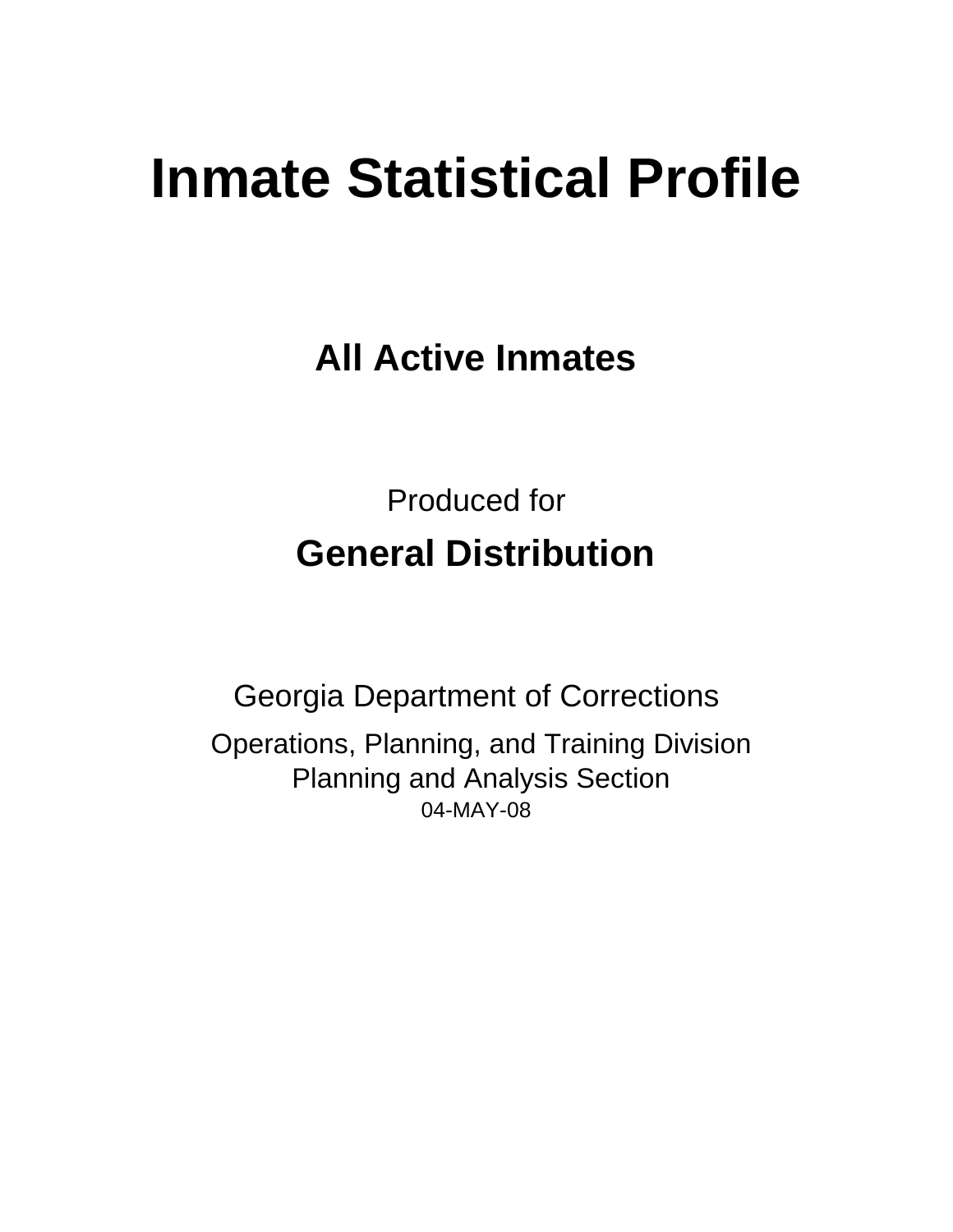**Contents** 

**All Active Inmates**

Produced for **General Distribution**

# Table of Contents

| <b>Demographic information</b>                                       |  |
|----------------------------------------------------------------------|--|
| 5 Current age, broken out in ten year age groups                     |  |
| 6 Race group                                                         |  |
| 7 Hispanic Origin                                                    |  |
| 8 Marital status, self-reported at entry to prison                   |  |
| 9 Number of children, self-reported at entry to prison               |  |
| 10 Religious affiliation, self-reported at entry to prison           |  |
| 11 Home county - self-reported at entry to prison                    |  |
| 16 Environment to age 16, self-reported at entry to prison           |  |
| 17 Guardian status to age 16, self-reported at entry to prison       |  |
| 18 Employment status before prison, self-reported at entry to prison |  |
| 19 Age at admission                                                  |  |
| 21 Age at release                                                    |  |
| 22 Height, measured at entry to prison                               |  |
| 24 Weight, measured at entry to prison                               |  |
| 26 Military service                                                  |  |
| <b>Correctional information</b>                                      |  |
| 27 Type of admission to prison                                       |  |
| 28 Current / last security status                                    |  |
| 29 Current / last institution type                                   |  |
| 30 Institution type - transitional centers                           |  |
| 31 Institution type - mental hospitals                               |  |
| 32 Institution type - county prisons                                 |  |
| 33 Institution type - state prisons                                  |  |
| 35 Institution type - private prisons                                |  |
| 36 Institution type - prison annexes                                 |  |
| 37 Institution type - pre-release centers                            |  |
| 38 Institution type - inmate boot camp                               |  |
| 39 Number of disciplinary reports                                    |  |
| 40 Number of transfers                                               |  |
| 41 Number of escapes                                                 |  |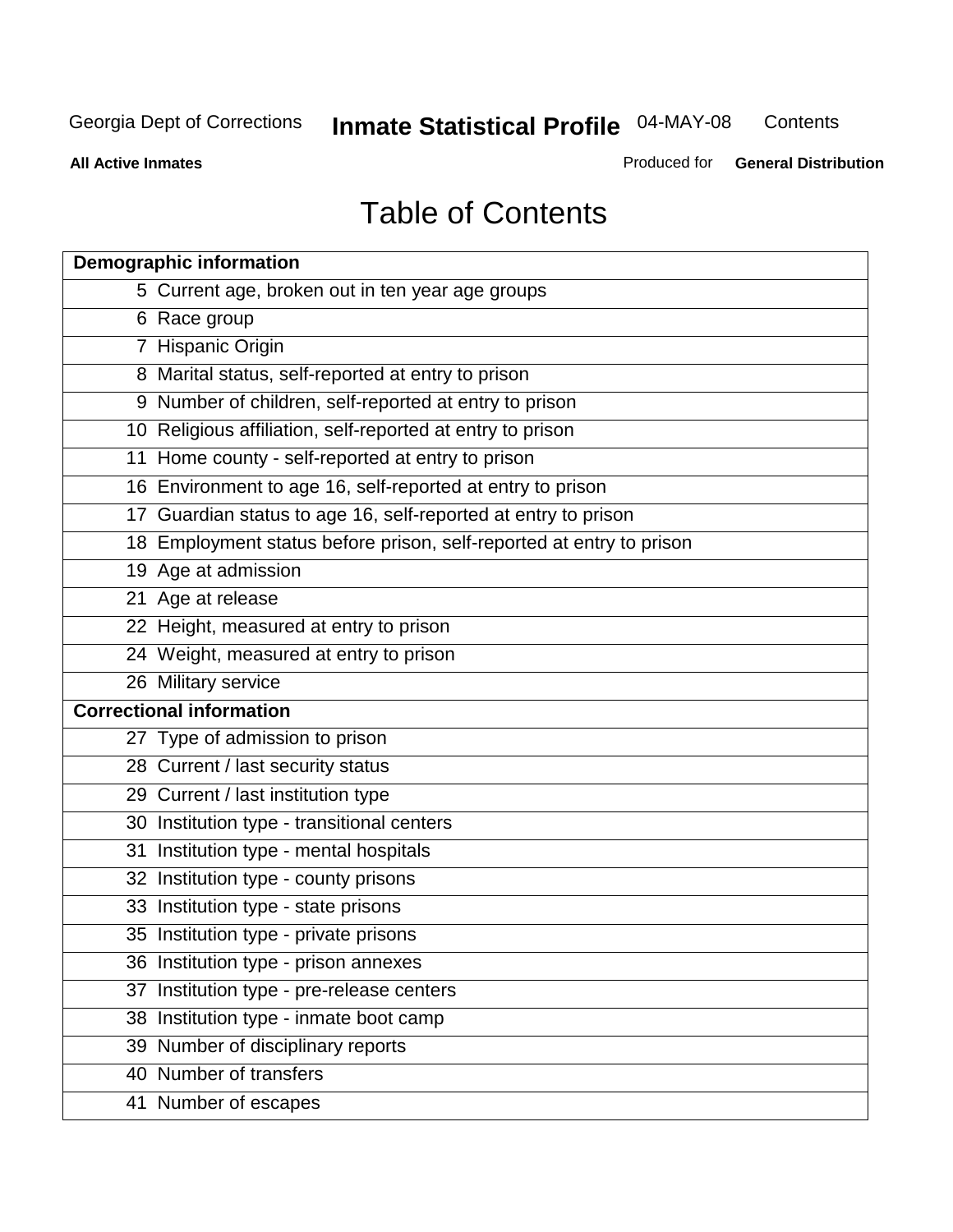**Contents** 

**All Active Inmates**

Produced for **General Distribution**

# Table of Contents

| <b>Correctional information</b>                                  |
|------------------------------------------------------------------|
| 42 Probable future release type                                  |
| 43 Actual release type                                           |
| 44 Time served in current (or last) institution                  |
| Educational, psychological and physical information              |
| 45 Highest grade level attained                                  |
| 46 Culture fair IQ scores                                        |
| 47 Wide Range Achievement Test (WRAT) reading score              |
| 48 Wide Range Achievement Test (WRAT) math score                 |
| 49 Wide Range Achievement Test (WRAT) spelling score             |
| 50 Scope of substance abuse - summary                            |
| 51 Scope of substance abuse - detail                             |
| 52 Current / last mental health treatment level                  |
| 53 PULHESDWIT medical scale - 'P' overall condition ('P'hysical) |
| 54 PULHESDWIT medical scale - 'U' upper body                     |
| 55 PULHESDWIT medical scale - 'L' lower body                     |
| 56 PULHESDWIT medical scale - 'H' hearing                        |
| 57 PULHESDWIT medical scale - 'E' vision                         |
| 58 PULHESDWIT medical scale -'S' psychiatric                     |
| 59 PULHESDWIT medical scale - 'D' dental                         |
| 60 PULHESDWIT medical scale - 'W' work ability                   |
| 61 PULHESDWIT medical scale - 'I' impairment                     |
| 62 PULHESDWIT medical scale - 'T' transportability               |
| 63 Criminality in family, self-reported                          |
| 64 Alcoholism in family, self-reported                           |
| 65 Drug abuse in family, self-reported                           |
| 66 Subjected to frequent beatings, self-reported                 |
| 67 Father absent during inmate's childhood                       |
| 68 Mother absent during inmate's childhood                       |
| <b>Crimes and criminal history information</b>                   |
| 69 Number of prior Georgia incarcerations                        |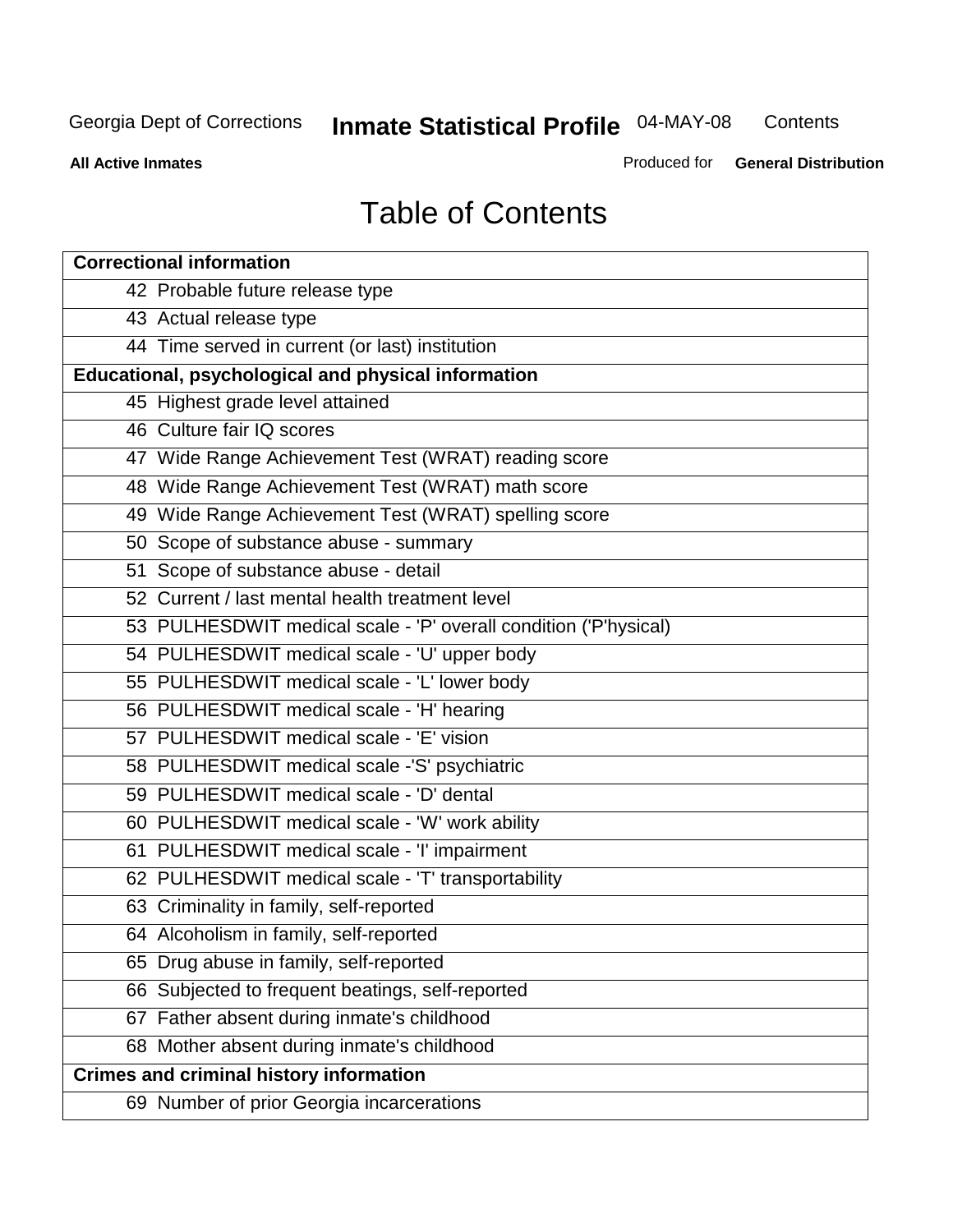**Contents** 

**All Active Inmates**

Produced for **General Distribution**

# Table of Contents

| <b>Crimes and criminal history information</b>                 |
|----------------------------------------------------------------|
| 70 Prison sentence in years                                    |
| 71 Primary offense, broken out into felonies vs misdemeanors   |
| 72 Primary offense, broken out into six broad crime categories |
| 73 Primary offense, detailed offense code                      |
| 81 County of conviction of primary offense                     |
| 86 Circuit of conviction of primary offense                    |
| 88 Years served (jail + prison) in this incarceration          |
| <b>Medical information</b>                                     |
| 89 Results of most recent HIV test                             |
| 90 Results of most recent tuberculosis test                    |
| 91 Results of most recent syphilis test                        |
| 92 Results of most recent Hepatitis-C test                     |
| 93 Results of most recent pregnancy test                       |
| 94 Results of most recent diabetes test                        |
| 95 Results of most recent hypertension test                    |
| 96 Results of most recent asthma test                          |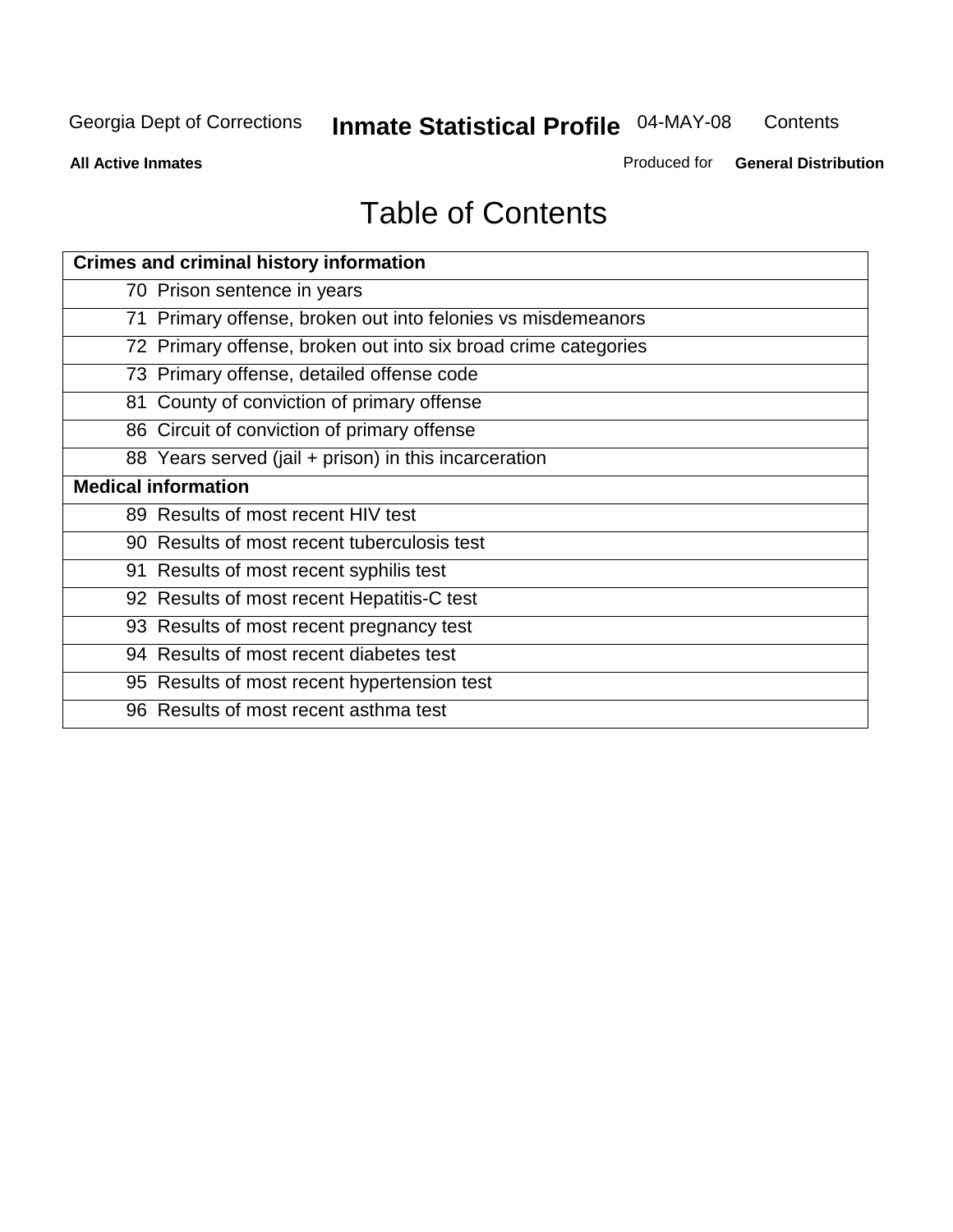#### **All Active Inmates**

#### Produced for **General Distribution**

### Current age, broken out in ten-year age groups

|                          |              | <b>Male</b> |        |                | <b>Female</b> |          |              | <b>Total</b>    |
|--------------------------|--------------|-------------|--------|----------------|---------------|----------|--------------|-----------------|
| <b>Current Age</b>       | <b>Count</b> | Col %       | Row %  | <b>Count</b>   | Col %         | Row %    | <b>Total</b> | Col %           |
| <b>Teens (1-19)</b>      | 1,006        | $1.98\%$    | 95.72% | 45             | $1.30\%$      | 4.28%    | 1,051        | 1.93%           |
| <b>Twenties (20-29)</b>  | 16,296       | 32.05%      | 94.37% | 972            | 27.99%        | 5.63%    | 17,268       | 31.79%          |
| <b>Thirties (30-39)</b>  | 14,916       | 29.33%      | 92.91% | 1,138          | 32.77%        | 7.09%    |              | 16,054   29.55% |
| <b>Forties (40-49)</b>   | 12,146       | 23.89%      | 92.45% | 992            | 28.56%        | 7.55%    | 13,138       | 24.19%          |
| <b>Fifties (50-59)</b>   | 5,083        | $10.00\%$   | 94.80% | 279            | 8.03%         | $5.20\%$ | 5,362        | 9.87%           |
| <b>Sixties (60-69)</b>   | 1,189        | 2.34%       | 96.82% | 39             | 1.12%         | 3.18%    | 1,228        | 2.26%           |
| Seventy + (70 and above) | 213          | 0.42%       | 96.38% | 8 <sup>1</sup> | 0.23%         | 3.62%    | 221          | 0.41%           |
| <b>Total Reported</b>    | 50,849       | 100%        | 93.61% | 3,473          | 100%          | 6.39%    | 54,322       | 100%            |

| <b>Not Reported</b> |        |          |        |
|---------------------|--------|----------|--------|
| <b>Total</b>        | 50,849 | 172<br>. | 54,322 |

| <b>Mean</b><br>(average) | 36.14     | 36.42 | 36.16 |
|--------------------------|-----------|-------|-------|
| Median (middle)          | 25<br>JJ. | 36    | 35    |
| Mode<br>(most frequent)  | 28        |       | 28    |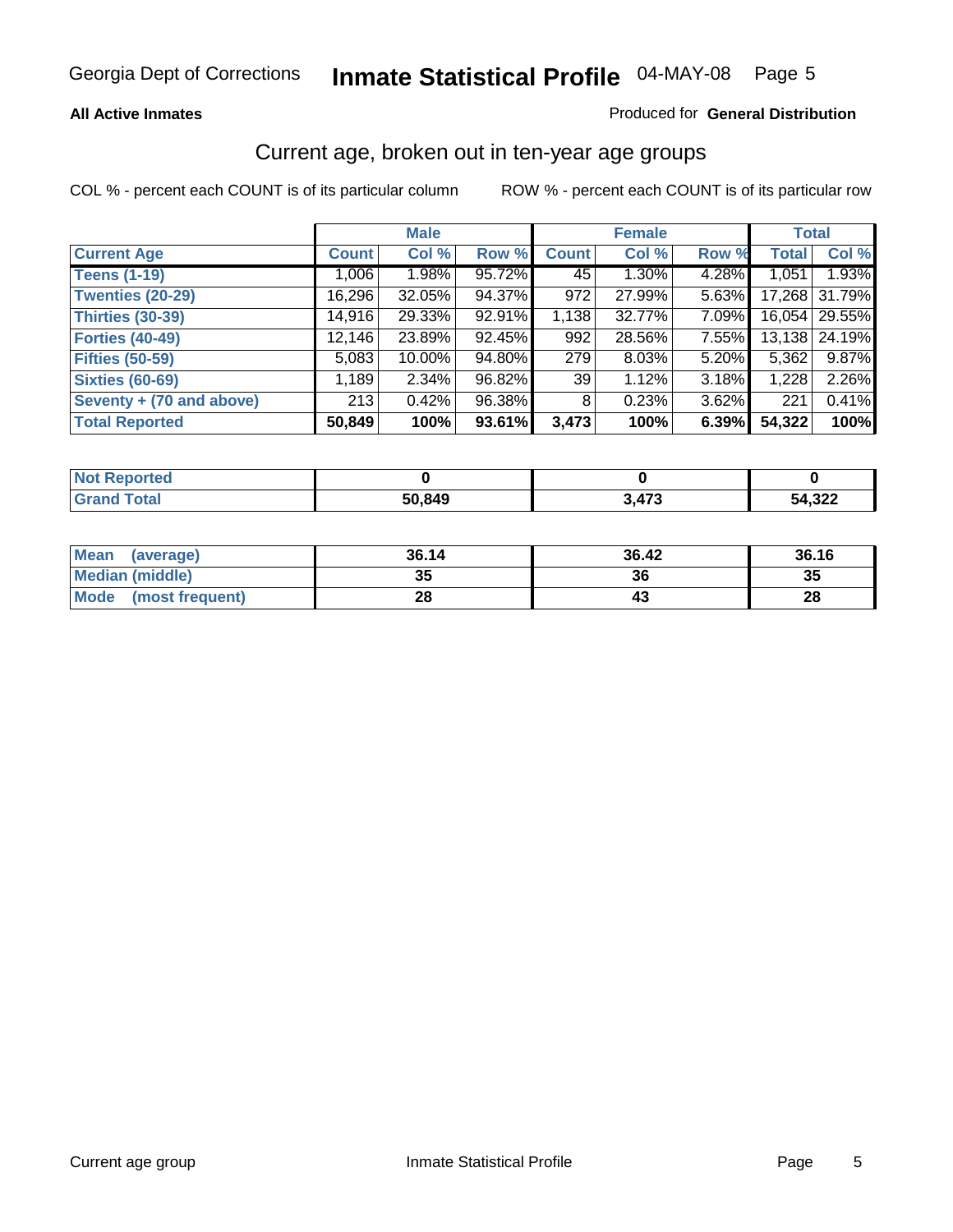**All Active Inmates**

#### Produced for **General Distribution**

### Race group

|                       |              | <b>Male</b> |             |       | <b>Female</b> |          |              | <b>Total</b> |
|-----------------------|--------------|-------------|-------------|-------|---------------|----------|--------------|--------------|
| <b>Race Group</b>     | <b>Count</b> | Col %       | Row % Count |       | Col %         | Row %    | <b>Total</b> | Col %        |
| <b>White</b>          | 18,796       | 37.15%      | 90.88%      | .886  | 54.49%        | 9.12%    | 20,682       | 38.26%       |
| <b>Black</b>          | 31,687       | 62.63%      | 95.28%      | .569  | 45.33%        | 4.72%    | 33,256       | 61.52%       |
| <b>Indian</b><br>3    | 61           | .12%        | 96.83%      | ົ     | .06%          | 3.17%    | 63           | .12%         |
| <b>Asian</b>          | 54           | $.11\%$     | 93.10%      |       | .12%          | $6.90\%$ | 58           | .11%         |
| <b>Total Reported</b> | 50,598       | 100%        | 93.6%       | 3,461 | 100%          | 6.4%     | 54,059       | 100%         |

| ヘビィ<br>LJ I | $\sim$       | つにつ<br>ZOJ   |
|-------------|--------------|--------------|
| 50849       | $1 - 0$<br>. | 1.222<br>JZŁ |

|  | $Mc$ | Black | White<br>$ -$ | 21904<br>DIACK |
|--|------|-------|---------------|----------------|
|--|------|-------|---------------|----------------|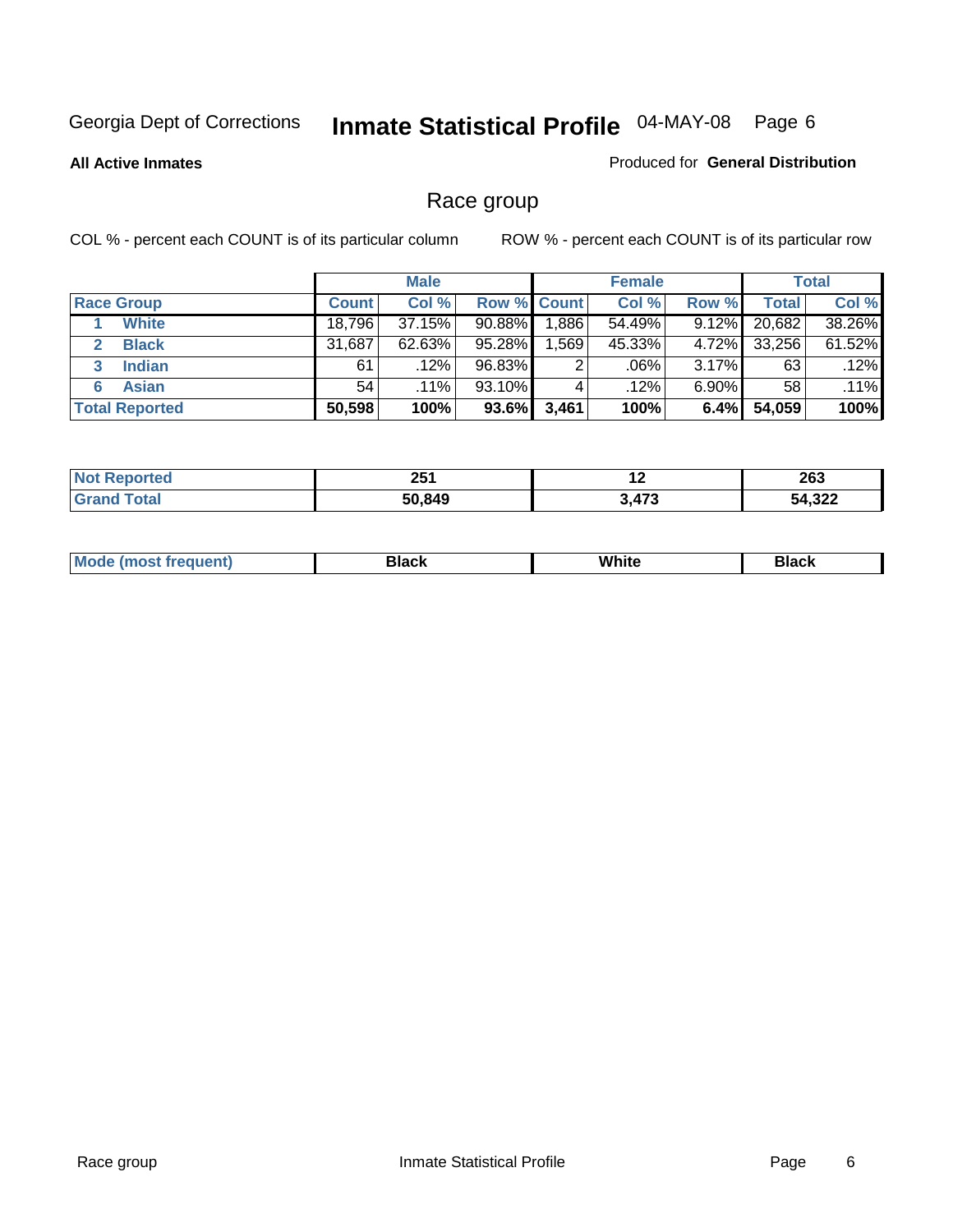**All Active Inmates**

Produced for **General Distribution**

### Hispanic Origin

COL % - percent each COUNT is of its particular column ROW % - percent each COUNT is of its particular row

|                        |              | <b>Male</b> |                    |     | <b>Female</b> |          |              | <b>Total</b> |
|------------------------|--------------|-------------|--------------------|-----|---------------|----------|--------------|--------------|
| <b>Hispanic Origin</b> | <b>Count</b> | Col %       | <b>Row % Count</b> |     | Col %         | Row %    | Total        | Col %        |
| <b>Non Hispanic</b>    | 48.371       | 95.13%      | $93.49\%$ 3,370    |     | $97.03\%$     |          | 6.51% 51,741 | 95.25%       |
| <b>Hispanic</b>        | 2,478        | 4.87%       | 96.01%             | 103 | 2.97%         | $3.99\%$ | 2,581,       | 4.75%        |
| <b>Total Reported</b>  | 50,849       | 100%        | $93.61\%$ 3,473    |     | 100%          | $6.39\%$ | 54,322       | 100%         |

**An inmate is counted as Hispanic if** 

**(a) he self-reported as Hispanic during the diagnostic process, or** 

**(b) his primary language is Spanish, or** 

**(c) he claimed birth or citizenship in Spain or a Latin American country, or** 

**(d) he had a common Spanish surname such as Lopez or Garcia**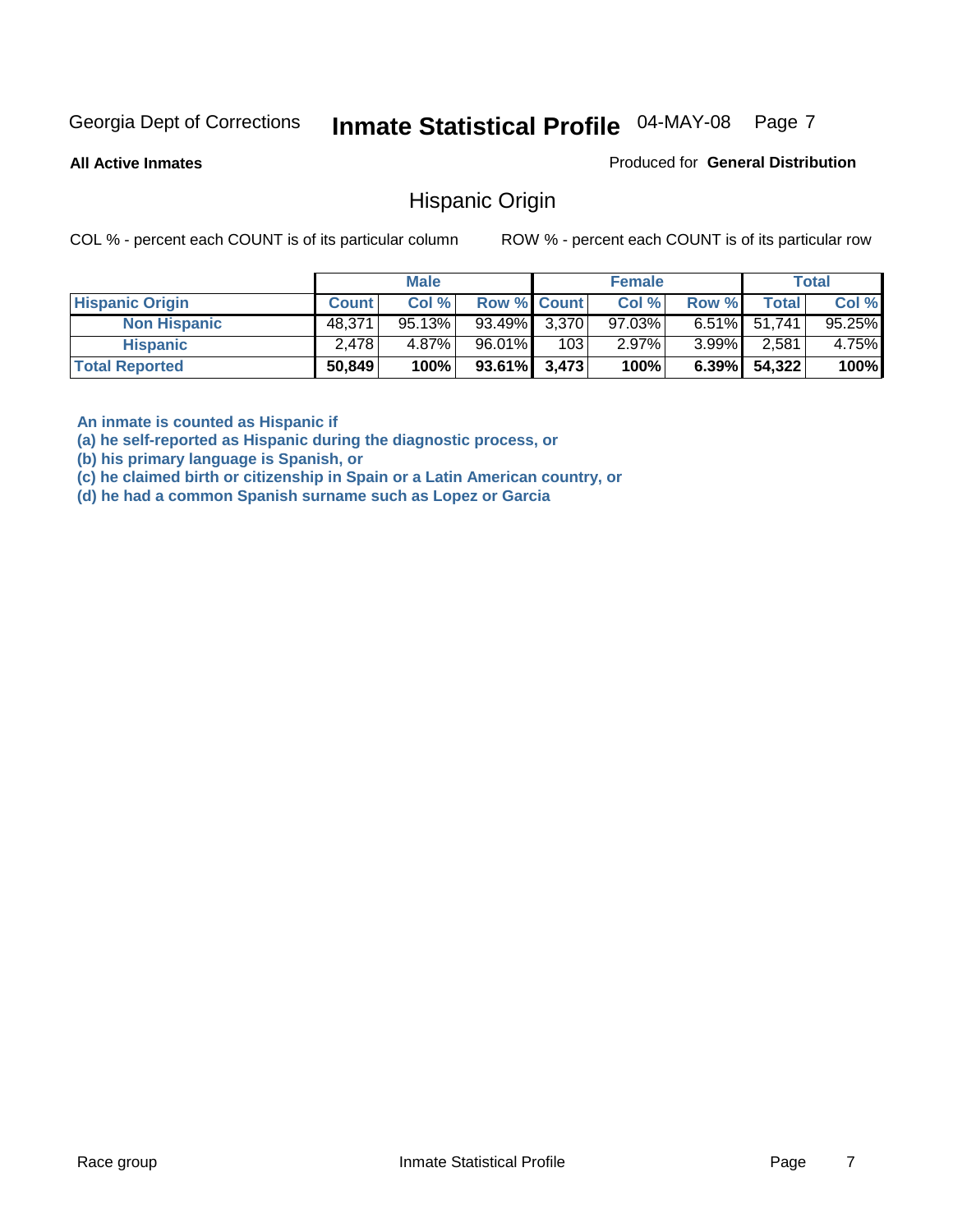**All Active Inmates**

#### Produced for **General Distribution**

### Marital status, self-reported at entry to prison

|                        | <b>Male</b>  |           |        | <b>Female</b> |        |          | <b>Total</b> |        |
|------------------------|--------------|-----------|--------|---------------|--------|----------|--------------|--------|
| <b>Marital Status</b>  | <b>Count</b> | Col %     | Row %  | <b>Count</b>  | Col %  | Row %    | <b>Total</b> | Col %  |
| <b>Single</b>          | 30,464       | $61.42\%$ | 94.70% | 1,706         | 49.87% | $5.30\%$ | 32,170       | 60.68% |
| <b>Married</b><br>2.   | 6,261        | 12.62%    | 92.39% | 516           | 15.08% | 7.61%    | 6,777        | 12.78% |
| <b>Separated</b><br>3  | 2,662        | $5.37\%$  | 87.08% | 395           | 11.55% | 12.92%   | 3,057        | 5.77%  |
| <b>Divorced</b><br>4   | 6,184        | 12.47%    | 91.85% | 549           | 16.05% | 8.15%    | 6,733        | 12.70% |
| <b>Widowed</b><br>5    | 591          | 1.19%     | 80.19% | 146           | 4.27%  | 19.81%   | 737          | 1.39%  |
| <b>Common Law</b><br>6 | 3,436        | 6.93%     | 96.93% | 109           | 3.19%  | 3.07%    | 3,545        | 6.69%  |
| <b>Total Reported</b>  | 49,598       | 100%      | 93.55% | 3,421         | 100%   | 6.45%    | 53,019       | 100%   |

| ,251   | ℧          | .303         |
|--------|------------|--------------|
| 50.849 | 172<br>ט ז | 54,322<br>٦Д |

|  | Mode (most f<br>freauent) | `ınale |  | `inale |
|--|---------------------------|--------|--|--------|
|--|---------------------------|--------|--|--------|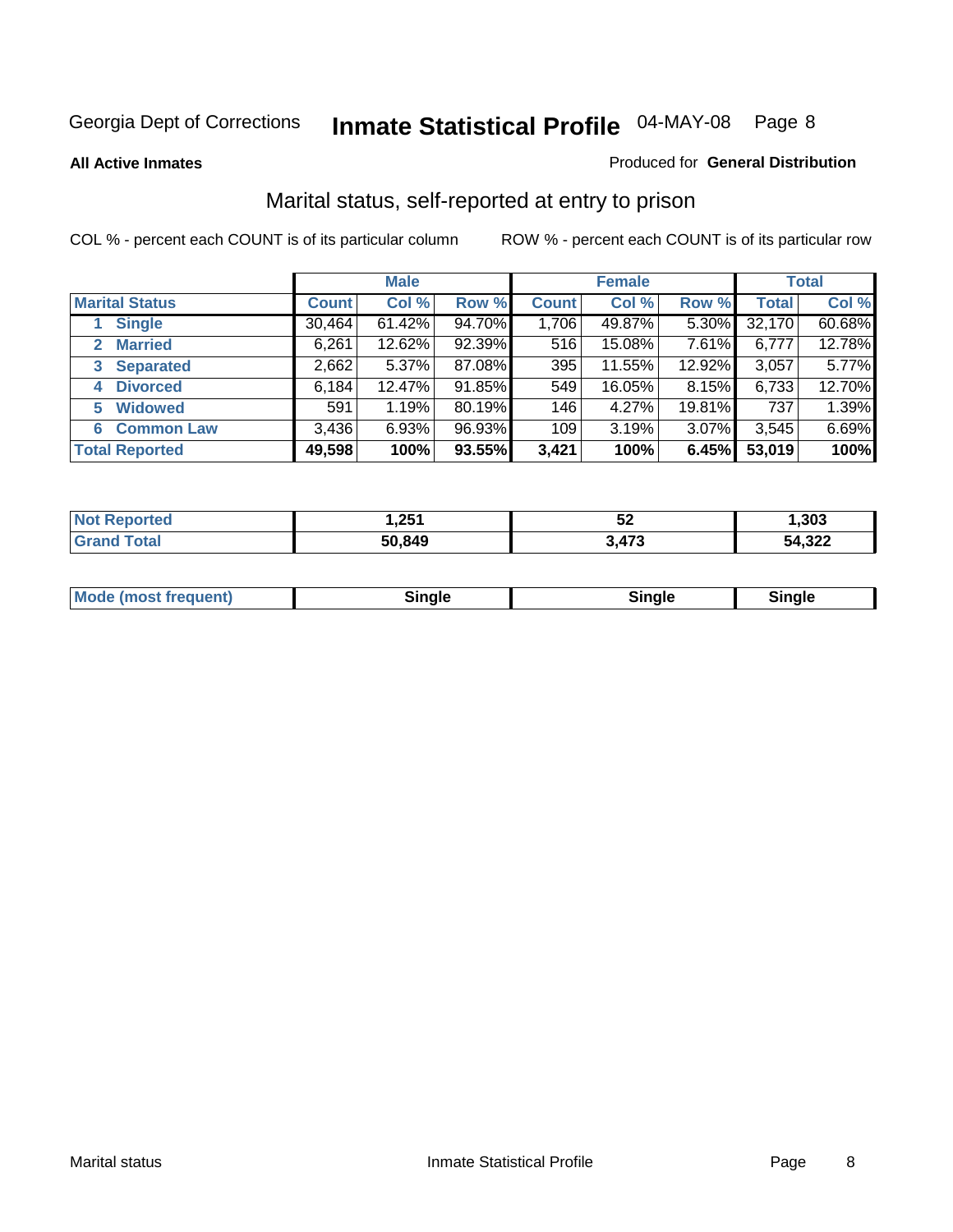**All Active Inmates**

#### Produced for **General Distribution**

### Number of children, self reported at entry to prison

|                           |              | <b>Male</b> |        |              | <b>Female</b> |          | <b>Total</b> |        |
|---------------------------|--------------|-------------|--------|--------------|---------------|----------|--------------|--------|
| <b>Number of Children</b> | <b>Count</b> | Col %       | Row %  | <b>Count</b> | Col %         | Row %    | <b>Total</b> | Col %  |
| $\bf{0}$                  | 20,382       | 40.55%      | 96.33% | 776          | 22.41%        | 3.67%    | 21,158       | 39.38% |
|                           | 11,247       | 22.38%      | 94.50% | 654          | 18.89%        | 5.50%    | 11,901       | 22.15% |
| $\overline{2}$            | 8,641        | 17.19%      | 91.19% | 835          | 24.11%        | 8.81%    | 9,476        | 17.64% |
| 3                         | 5,059        | 10.06%      | 88.40% | 664          | 19.17%        | 11.60%   | 5,723        | 10.65% |
| 4                         | 2,609        | 5.19%       | 90.00% | 290          | 8.37%         | 10.00%   | 2,899        | 5.40%  |
| 5                         | 1,229        | 2.45%       | 90.84% | 124          | 3.58%         | 9.16%    | 1,353        | 2.52%  |
| $6\phantom{a}$            | 581          | 1.16%       | 88.16% | 78           | 2.25%         | 11.84%   | 659          | 1.23%  |
| 7                         | 263          | 0.52%       | 91.00% | 26           | 0.75%         | $9.00\%$ | 289          | 0.54%  |
| 8                         | 124          | 0.25%       | 96.12% | 5            | 0.14%         | 3.88%    | 129          | 0.24%  |
| 9                         | 55           | 0.11%       | 94.83% | 3            | 0.09%         | 5.17%    | 58           | 0.11%  |
| 10                        | 25           | 0.05%       | 78.13% | 7            | 0.20%         | 21.88%   | 32           | 0.06%  |
| Over 10                   | 50           | 0.10%       | 98.04% |              | 0.03%         | 1.96%    | 51           | 0.09%  |
| <b>Total Reported</b>     | 50,265       | 100%        | 93.55% | 3,463        | 100%          | 6.45%    | 53,728       | 100.0% |

| 583    | 1 V           | 593               |
|--------|---------------|-------------------|
| 50.848 | $\rightarrow$ | ີ<br>54<br>. ∠د.י |

| Mean<br>(average)              | 1.36 | 1.99 | 1.40 |
|--------------------------------|------|------|------|
| <b>Median (middle)</b>         |      |      |      |
| <b>Mode</b><br>(most frequent) |      |      |      |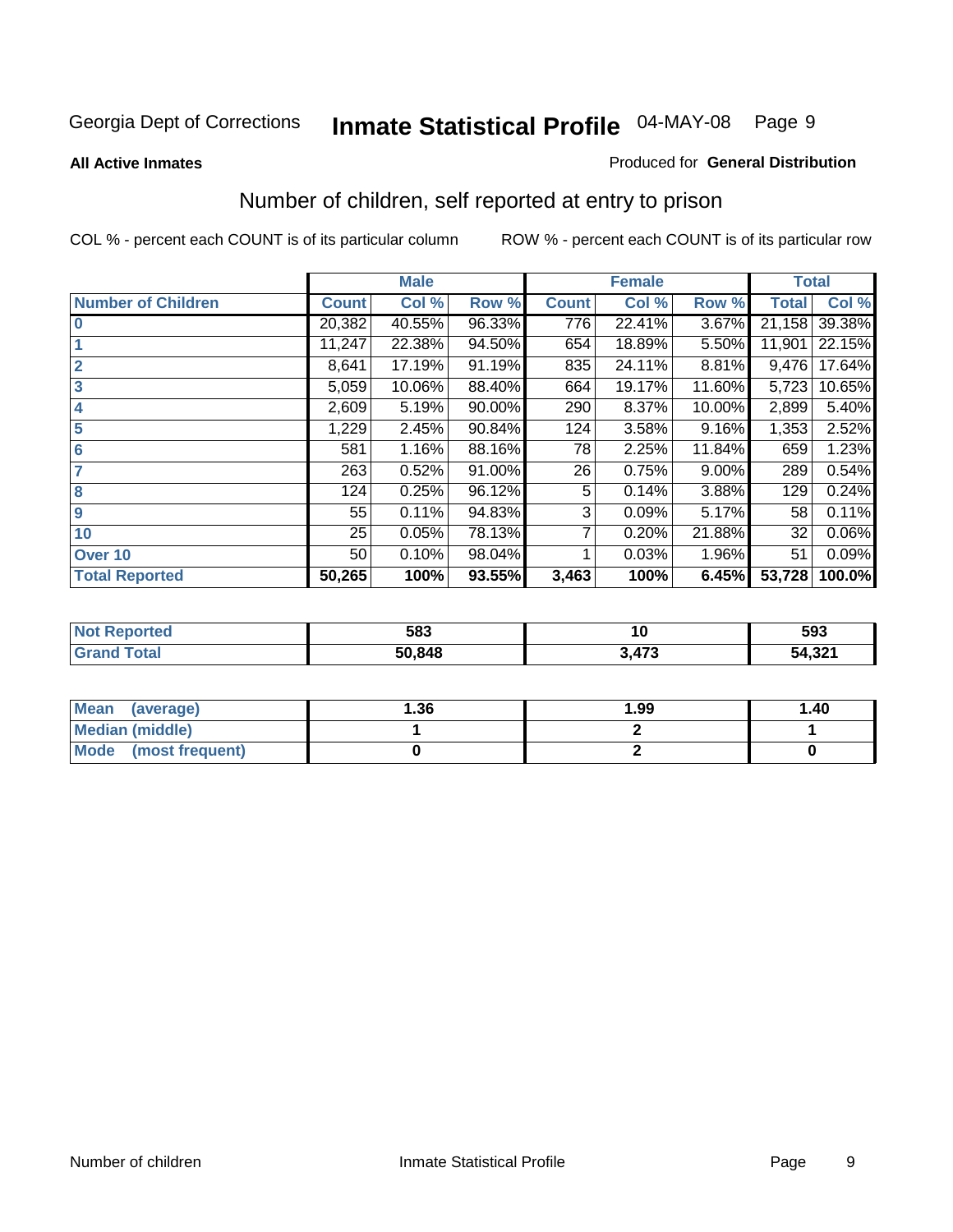#### **All Active Inmates**

#### Produced for **General Distribution**

### Religious affiliation, self-reported at entry to prison

|                  |                              | <b>Male</b>    |                     |         |                 | <b>Female</b> |        | <b>Total</b>    |        |
|------------------|------------------------------|----------------|---------------------|---------|-----------------|---------------|--------|-----------------|--------|
|                  | <b>Religious Affiliation</b> | <b>Count</b>   | Col %               | Row %   | <b>Count</b>    | Col %         | Row %  | <b>Total</b>    | Col %  |
| 1                | <b>Islam</b>                 | 1,456          | 3.31%               | 98.78%  | $\overline{18}$ | .54%          | 1.22%  | 1,474           | 3.11%  |
| $\overline{2}$   | <b>Catholic</b>              | 2,287          | $\overline{5.19\%}$ | 92.97%  | 173             | 5.16%         | 7.03%  | 2,460           | 5.19%  |
| 3                | <b>Baptist</b>               | 20,574         | 46.70%              | 91.74%  | 1,852           | 55.27%        | 8.26%  | 22,426          | 47.31% |
| 4                | <b>Methodist</b>             | 924            | 2.10%               | 89.36%  | 110             | 3.28%         | 10.64% | 1,034           | 2.18%  |
| 5                | <b>EpiscopIn</b>             | 66             | .15%                | 91.67%  | 6               | .18%          | 8.33%  | 72              | .15%   |
| 6                | <b>Presbytrn</b>             | 118            | .27%                | 96.72%  | 4               | .12%          | 3.28%  | 122             | .26%   |
| 7                | <b>Chc Of God</b>            | 522            | 1.18%               | 90.16%  | 57              | 1.70%         | 9.84%  | 579             | 1.22%  |
| 8                | <b>Holiness</b>              | 1,598          | 3.63%               | 81.95%  | 352             | 10.50%        | 18.05% | 1,950           | 4.11%  |
| $\boldsymbol{9}$ | <b>Jewish</b>                | 50             | .11%                | 98.04%  |                 | .03%          | 1.96%  | 51              | .11%   |
| 10               | <b>Anglican</b>              | 9              | .02%                | 90.00%  |                 | .03%          | 10.00% | $\overline{10}$ | .02%   |
| 11               | <b>Grk Orthdx</b>            | 8              | .02%                | 80.00%  | $\overline{2}$  | .06%          | 20.00% | 10              | .02%   |
| 12               | <b>Hindu</b>                 | 8              | .02%                | 100.00% |                 |               |        | 8               | .02%   |
| 13               | <b>Buddhist</b>              | 50             | .11%                | 96.15%  | $\overline{2}$  | .06%          | 3.85%  | 52              | .11%   |
| 14               | <b>Taoist</b>                | 5              | .01%                | 100.00% |                 |               |        | 5               | .01%   |
| 15               | <b>Shintoist</b>             | $\overline{3}$ | .01%                | 100.00% |                 |               |        | 3               | .01%   |
| 16               | <b>Seven D Ad</b>            | 146            | .33%                | 96.69%  | 5               | .15%          | 3.31%  | 151             | .32%   |
| 17               | <b>Jehovah Wt</b>            | 427            | .97%                | 92.22%  | $\overline{36}$ | 1.07%         | 7.78%  | 463             | .98%   |
| 18               | <b>Latr Day S</b>            | 57             | .13%                | 95.00%  | $\overline{3}$  | .09%          | 5.00%  | 60              | .13%   |
| 20               | <b>Other Prot</b>            | 7,120          | 16.16%              | 92.34%  | 591             | 17.64%        | 7.66%  | 7,711           | 16.27% |
| 96               | <b>None</b>                  | 8,626          | 19.58%              | 98.43%  | 138             | 4.12%         | 1.57%  | 8,764           | 18.49% |
|                  | <b>Total Reported</b>        | 44,054         | 100%                | 92.93%  | 3,351           | 100%          | 7.07%  | 47,405          | 100%   |

| 14 (20      | 6,795  | . הי<br>1 L L | 6017<br>. U, J I |  |
|-------------|--------|---------------|------------------|--|
| $5 - 6 - 1$ | 50,849 | 470<br>.473   | 54,322           |  |

| <b>Mode</b><br>frequent)<br>umost | 3aptist | 3aptist | <b>Baptist</b> |
|-----------------------------------|---------|---------|----------------|
|                                   |         |         |                |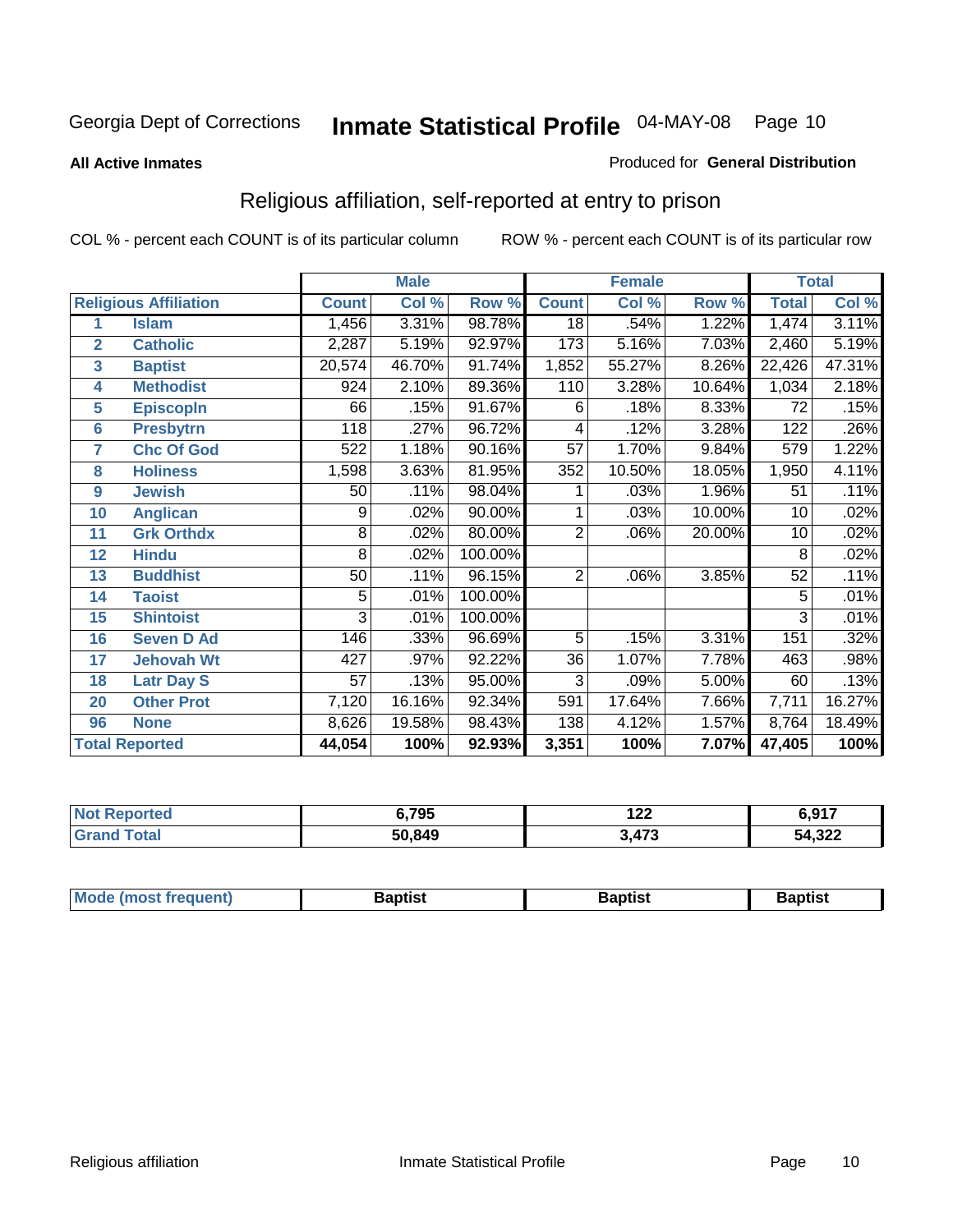**All Active Inmates**

#### Produced for **General Distribution**

### Home county, self-reported at entry to prison

|                 |                      |                  | <b>Male</b> |         |                           | <b>Female</b> |        | <b>Total</b>     |       |  |
|-----------------|----------------------|------------------|-------------|---------|---------------------------|---------------|--------|------------------|-------|--|
|                 | <b>Home County</b>   | <b>Count</b>     | Col %       | Row %   | <b>Count</b>              | Col %         | Row %  | <b>Total</b>     | Col % |  |
| 1               | <b>Appling</b>       | 100              | .21%        | 94.34%  | $\overline{6}$            | .18%          | 5.66%  | 106              | .20%  |  |
| $\overline{2}$  | <b>Atkinson</b>      | 45               | .09%        | 93.75%  | $\overline{3}$            | .09%          | 6.25%  | 48               | .09%  |  |
| 3               | <b>Bacon</b>         | $\overline{62}$  | .13%        | 95.38%  | $\overline{\overline{3}}$ | .09%          | 4.62%  | 65               | .12%  |  |
| 4               | <b>Baker</b>         | 9                | .02%        | 100.00% |                           |               |        | 9                | .02%  |  |
| 5               | <b>Baldwin</b>       | 295              | .60%        | 96.41%  | $\overline{11}$           | .32%          | 3.59%  | $\overline{306}$ | .59%  |  |
| $6\phantom{a}$  | <b>Banks</b>         | $\overline{53}$  | .11%        | 94.64%  | $\overline{3}$            | .09%          | 5.36%  | $\overline{56}$  | .11%  |  |
| $\overline{7}$  | <b>Barrow</b>        | $\overline{267}$ | .55%        | 91.13%  | $\overline{26}$           | .76%          | 8.87%  | 293              | .56%  |  |
| 8               | <b>Bartow</b>        | $\overline{562}$ | 1.15%       | 88.78%  | $\overline{71}$           | 2.09%         | 11.22% | 633              | 1.21% |  |
| 9               | <b>Ben Hill</b>      | $\overline{224}$ | .46%        | 92.56%  | $\overline{18}$           | .53%          | 7.44%  | 242              | .46%  |  |
| 10              | <b>Berrien</b>       | $\overline{74}$  | .15%        | 87.06%  | $\overline{11}$           | .32%          | 12.94% | 85               | .16%  |  |
| 11              | <b>Bibb</b>          | 1,206            | 2.47%       | 95.04%  | 63                        | 1.85%         | 4.96%  | 1,269            | 2.43% |  |
| 12              | <b>Bleckley</b>      | 71               | .15%        | 92.21%  | 6                         | .18%          | 7.79%  | 77               | .15%  |  |
| $\overline{13}$ | <b>Brantley</b>      | $\overline{53}$  | .11%        | 88.33%  | $\overline{7}$            | .21%          | 11.67% | 60               | .11%  |  |
| 14              | <b>Brooks</b>        | $\overline{77}$  | .16%        | 100.00% |                           |               |        | $\overline{77}$  | .15%  |  |
| 15              | <b>Bryan</b>         | $\overline{94}$  | .19%        | 96.91%  | $\overline{3}$            | .09%          | 3.09%  | $\overline{97}$  | .19%  |  |
| 16              | <b>Bulloch</b>       | $\overline{362}$ | .74%        | 94.52%  | $\overline{21}$           | .62%          | 5.48%  | 383              | .73%  |  |
| $\overline{17}$ | <b>Burke</b>         | $\overline{210}$ | .43%        | 95.89%  | $\overline{9}$            | .26%          | 4.11%  | $\overline{219}$ | .42%  |  |
| 18              | <b>Butts</b>         | 145              | .30%        | 96.67%  | $\overline{5}$            | .15%          | 3.33%  | 150              | .29%  |  |
| 19              | <b>Calhoun</b>       | 48               | .10%        | 97.96%  | $\overline{1}$            | .03%          | 2.04%  | 49               | .09%  |  |
| 20              | <b>Camden</b>        | $\overline{122}$ | .25%        | 94.57%  | $\overline{7}$            | .21%          | 5.43%  | 129              | .25%  |  |
| 21              | <b>Candler</b>       | $\overline{87}$  | .18%        | 93.55%  | $\overline{6}$            | .18%          | 6.45%  | $\overline{93}$  | .18%  |  |
| 22              | <b>Carroll</b>       | $\overline{531}$ | 1.09%       | 90.92%  | $\overline{53}$           | 1.56%         | 9.08%  | 584              | 1.12% |  |
| 23              | <b>Catoosa</b>       | $\overline{207}$ | .42%        | 88.84%  | $\overline{26}$           | .76%          | 11.16% | 233              | .45%  |  |
| 24              | <b>Charlton</b>      | $\overline{38}$  | .08%        | 97.44%  | 1                         | .03%          | 2.56%  | $\overline{39}$  | .07%  |  |
| 25              | <b>Chatham</b>       | 2,292            | 4.70%       | 95.46%  | 109                       | 3.20%         | 4.54%  | 2,401            | 4.60% |  |
| 26              | <b>Chattahoochee</b> | 19               | .04%        | 82.61%  | 4                         | .12%          | 17.39% | 23               | .04%  |  |
| 27              | Chattooga            | 231              | .47%        | 91.67%  | $\overline{21}$           | .62%          | 8.33%  | 252              | .48%  |  |
| 28              | <b>Cherokee</b>      | 404              | .83%        | 88.60%  | $\overline{52}$           | 1.53%         | 11.40% | 456              | .87%  |  |
| 29              | <b>Clarke</b>        | 474              | .97%        | 93.31%  | $\overline{34}$           | 1.00%         | 6.69%  | 508              | .97%  |  |
| 30              | <b>Clay</b>          | $\overline{20}$  | .04%        | 90.91%  | $\overline{2}$            | .06%          | 9.09%  | $\overline{22}$  | .04%  |  |
| $\overline{31}$ | <b>Clayton</b>       | 1,400            | 2.87%       | 94.02%  | $\overline{89}$           | 2.61%         | 5.98%  | 1,489            | 2.85% |  |
| 32              | <b>Clinch</b>        | 41               | .08%        | 97.62%  | 1                         | .03%          | 2.38%  | 42               | .08%  |  |
| 33              | <b>Cobb</b>          | 2,300            | 4.72%       | 92.44%  | 188                       | 5.52%         | 7.56%  | 2,488            | 4.77% |  |
| 34              | <b>Coffee</b>        | 217              | .44%        | 91.95%  | 19                        | .56%          | 8.05%  | 236              | .45%  |  |
| 35              | <b>Colquitt</b>      | 315              | .65%        | 93.47%  | $\overline{22}$           | .65%          | 6.53%  | $\overline{337}$ | .65%  |  |
| 36              | <b>Columbia</b>      | 187              | .38%        | 90.34%  | 20                        | .59%          | 9.66%  | 207              | .40%  |  |
| 37              | <b>Cook</b>          | $\overline{124}$ | .25%        | 90.51%  | $\overline{13}$           | .38%          | 9.49%  | 137              | .26%  |  |
| 38              | <b>Coweta</b>        | 458              | .94%        | 93.09%  | 34                        | 1.00%         | 6.91%  | 492              | .94%  |  |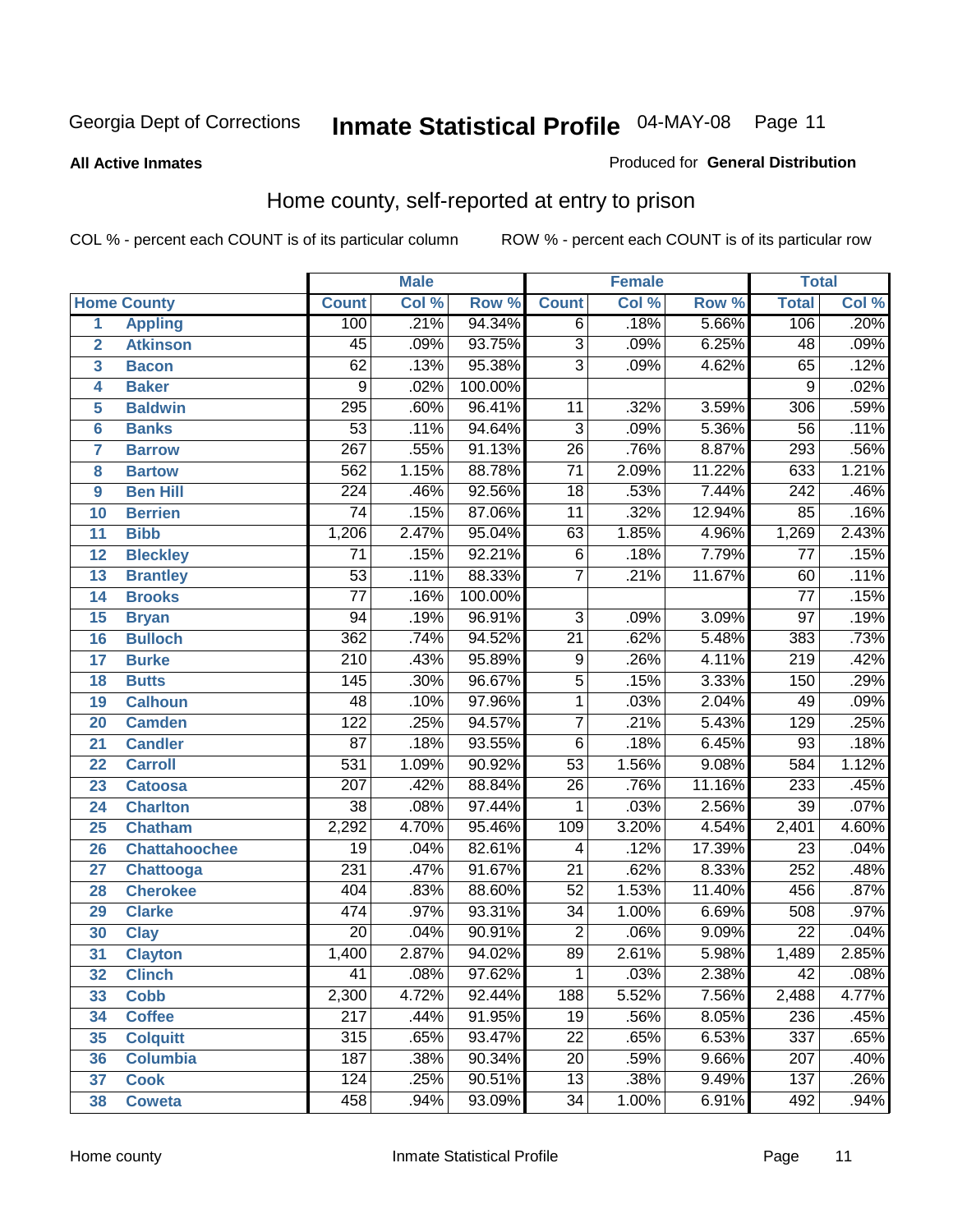**All Active Inmates**

#### Produced for **General Distribution**

### Home county, self-reported at entry to prison

|    |                    |                  | <b>Male</b> |         |                  | <b>Female</b> |        | <b>Total</b>      |         |
|----|--------------------|------------------|-------------|---------|------------------|---------------|--------|-------------------|---------|
|    | <b>Home County</b> | <b>Count</b>     | Col %       | Row %   | <b>Count</b>     | Col %         | Row %  | <b>Total</b>      | Col %   |
| 39 | <b>Crawford</b>    | $\overline{26}$  | .05%        | 86.67%  | 4                | .12%          | 13.33% | $\overline{30}$   | .06%    |
| 40 | <b>Crisp</b>       | $\overline{263}$ | .54%        | 95.99%  | $\overline{11}$  | .32%          | 4.01%  | $\overline{274}$  | .53%    |
| 41 | <b>Dade</b>        | 66               | .14%        | 91.67%  | $\overline{6}$   | .18%          | 8.33%  | $\overline{72}$   | .14%    |
| 42 | <b>Dawson</b>      | 83               | .17%        | 92.22%  | $\overline{7}$   | .21%          | 7.78%  | 90                | .17%    |
| 43 | <b>Decatur</b>     | $\overline{260}$ | .53%        | 93.53%  | $\overline{18}$  | .53%          | 6.47%  | $\overline{278}$  | .53%    |
| 44 | <b>Dekalb</b>      | 2,542            | 5.21%       | 94.71%  | $\overline{142}$ | 4.17%         | 5.29%  | 2,684             | 5.14%   |
| 45 | <b>Dodge</b>       | $\overline{132}$ | .27%        | 91.03%  | $\overline{13}$  | .38%          | 8.97%  | $\frac{145}{145}$ | .28%    |
| 46 | <b>Dooly</b>       | $\overline{80}$  | .16%        | 93.02%  | $\,6$            | .18%          | 6.98%  | 86                | .16%    |
| 47 | <b>Dougherty</b>   | 1,004            | 2.06%       | 95.62%  | $\overline{46}$  | 1.35%         | 4.38%  | 1,050             | 2.01%   |
| 48 | <b>Douglas</b>     | 588              | 1.21%       | 91.16%  | $\overline{57}$  | 1.67%         | 8.84%  | 645               | 1.24%   |
| 49 | <b>Early</b>       | $\overline{79}$  | .16%        | 98.75%  | $\mathbf{1}$     | .03%          | 1.25%  | 80                | .15%    |
| 50 | <b>Echols</b>      | 7                | .01%        | 87.50%  | 1                | .03%          | 12.50% | 8                 | .02%    |
| 51 | <b>Effingham</b>   | 146              | .30%        | 91.82%  | $\overline{13}$  | .38%          | 8.18%  | 159               | .30%    |
| 52 | <b>Elbert</b>      | 134              | .27%        | 94.37%  | $\overline{8}$   | .23%          | 5.63%  | 142               | .27%    |
| 53 | <b>Emanuel</b>     | $\overline{137}$ | .28%        | 93.84%  | $\overline{9}$   | .26%          | 6.16%  | 146               | .28%    |
| 54 | <b>Evans</b>       | 93               | .19%        | 97.89%  | $\overline{2}$   | .06%          | 2.11%  | $\overline{95}$   | .18%    |
| 55 | <b>Fannin</b>      | $\overline{94}$  | .19%        | 93.07%  | $\overline{7}$   | .21%          | 6.93%  | 101               | .19%    |
| 56 | <b>Fayette</b>     | $\overline{141}$ | .29%        | 89.81%  | $\overline{16}$  | .47%          | 10.19% | 157               | .30%    |
| 57 | <b>Floyd</b>       | $\overline{751}$ | 1.54%       | 91.25%  | $\overline{72}$  | 2.11%         | 8.75%  | 823               | 1.58%   |
| 58 | <b>Forsyth</b>     | 193              | .40%        | 86.55%  | $\overline{30}$  | .88%          | 13.45% | $\overline{223}$  | .43%    |
| 59 | <b>Franklin</b>    | $\overline{143}$ | .29%        | 94.70%  | $\overline{8}$   | .23%          | 5.30%  | 151               | .29%    |
| 60 | <b>Fulton</b>      | 5,664            | 11.61%      | 95.56%  | 263              | 7.72%         | 4.44%  | 5,927             | 11.36%  |
| 61 | Gilmer             | 95               | .19%        | 92.23%  | $\overline{8}$   | .23%          | 7.77%  | 103               | .20%    |
| 62 | <b>Glascock</b>    | 9                | .02%        | 100.00% |                  |               |        | 9                 | .02%    |
| 63 | <b>Glynn</b>       | 381              | .78%        | 95.49%  | $\overline{18}$  | .53%          | 4.51%  | 399               | .76%    |
| 64 | <b>Gordon</b>      | $\overline{302}$ | .62%        | 92.07%  | $\overline{26}$  | .76%          | 7.93%  | 328               | .63%    |
| 65 | <b>Grady</b>       | 199              | .41%        | 94.76%  | $\overline{11}$  | .32%          | 5.24%  | $\overline{210}$  | .40%    |
| 66 | <b>Greene</b>      | $\overline{87}$  | .18%        | 96.67%  | 3                | .09%          | 3.33%  | 90                | .17%    |
| 67 | <b>Gwinnett</b>    | 1,597            | 3.27%       | 94.39%  | $\overline{95}$  | 2.79%         | 5.61%  | 1,692             | 3.24%   |
| 68 | <b>Habersham</b>   | 115              | .24%        | 95.04%  | $\overline{6}$   | .18%          | 4.96%  | $\overline{121}$  | .23%    |
| 69 | <b>Hall</b>        | 687              | 1.41%       | 91.60%  | 63               | 1.85%         | 8.40%  | 750               | 1.44%   |
| 70 | <b>Hancock</b>     | 59               | .12%        | 98.33%  | 1                | .03%          | 1.67%  | 60                | $.11\%$ |
| 71 | <b>Haralson</b>    | $\overline{131}$ | .27%        | 92.91%  | $\overline{10}$  | .29%          | 7.09%  | 141               | .27%    |
| 72 | <b>Harris</b>      | 99               | .20%        | 91.67%  | 9                | .26%          | 8.33%  | 108               | .21%    |
| 73 | <b>Hart</b>        | $\overline{82}$  | .17%        | 90.11%  | $\overline{9}$   | .26%          | 9.89%  | $\overline{91}$   | .17%    |
| 74 | <b>Heard</b>       | 62               | .13%        | 88.57%  | 8                | .23%          | 11.43% | 70                | .13%    |
| 75 | <b>Henry</b>       | 530              | 1.09%       | 90.75%  | $\overline{54}$  | 1.59%         | 9.25%  | 584               | 1.12%   |
| 76 | <b>Houston</b>     | 540              | 1.11%       | 92.78%  | 42               | 1.23%         | 7.22%  | 582               | 1.12%   |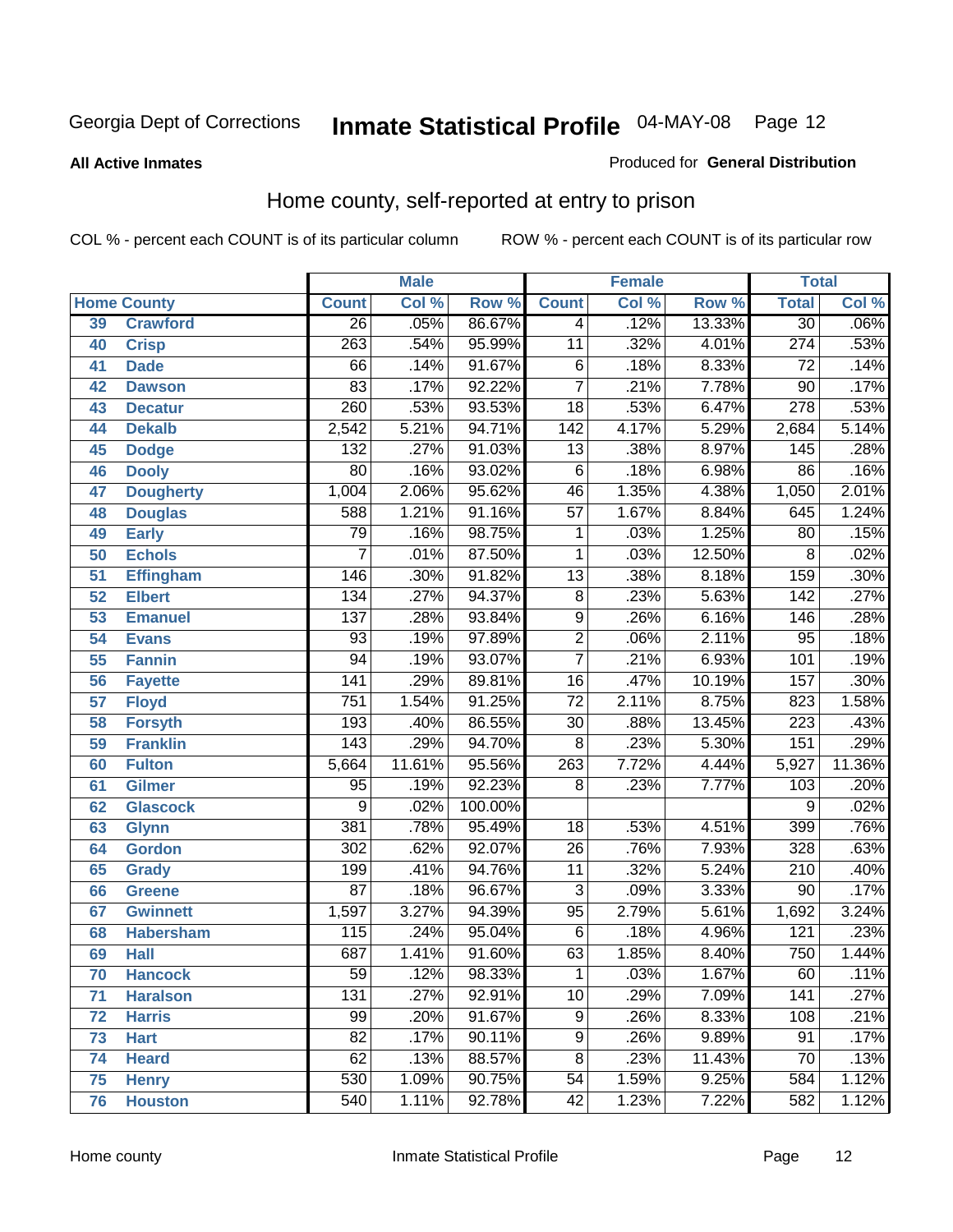#### **All Active Inmates**

#### Produced for **General Distribution**

### Home county, self-reported at entry to prison

|     |                    |                  | <b>Male</b> |         |                  | <b>Female</b> |        | <b>Total</b>     |       |
|-----|--------------------|------------------|-------------|---------|------------------|---------------|--------|------------------|-------|
|     | <b>Home County</b> | <b>Count</b>     | Col %       | Row %   | <b>Count</b>     | Col %         | Row %  | <b>Total</b>     | Col % |
| 77  | <b>Irwin</b>       | 66               | .14%        | 98.51%  | 1                | .03%          | 1.49%  | 67               | .13%  |
| 78  | <b>Jackson</b>     | 191              | .39%        | 90.52%  | $\overline{20}$  | .59%          | 9.48%  | $\overline{211}$ | .40%  |
| 79  | <b>Jasper</b>      | 66               | .14%        | 94.29%  | 4                | .12%          | 5.71%  | $\overline{70}$  | .13%  |
| 80  | <b>Jeff Davis</b>  | $\overline{74}$  | .15%        | 96.10%  | $\overline{3}$   | .09%          | 3.90%  | $\overline{77}$  | .15%  |
| 81  | <b>Jefferson</b>   | 114              | .23%        | 93.44%  | $\overline{8}$   | .23%          | 6.56%  | $\overline{122}$ | .23%  |
| 82  | <b>Jenkins</b>     | $\overline{72}$  | .15%        | 94.74%  | 4                | .12%          | 5.26%  | $\overline{76}$  | .15%  |
| 83  | <b>Johnson</b>     | $\overline{52}$  | .11%        | 91.23%  | $\overline{5}$   | .15%          | 8.77%  | $\overline{57}$  | .11%  |
| 84  | <b>Jones</b>       | 69               | .14%        | 94.52%  | 4                | .12%          | 5.48%  | $\overline{73}$  | .14%  |
| 85  | <b>Lamar</b>       | $\overline{79}$  | .16%        | 96.34%  | $\overline{3}$   | .09%          | 3.66%  | $\overline{82}$  | .16%  |
| 86  | Lanier             | $\overline{34}$  | .07%        | 82.93%  | $\overline{7}$   | .21%          | 17.07% | $\overline{41}$  | .08%  |
| 87  | <b>Laurens</b>     | $\overline{317}$ | .65%        | 94.07%  | $\overline{20}$  | .59%          | 5.93%  | 337              | .65%  |
| 88  | Lee                | 66               | .14%        | 97.06%  | $\overline{2}$   | .06%          | 2.94%  | 68               | .13%  |
| 89  | <b>Liberty</b>     | $\overline{248}$ | .51%        | 93.23%  | $\overline{18}$  | .53%          | 6.77%  | 266              | .51%  |
| 90  | <b>Lincoln</b>     | $\overline{37}$  | .08%        | 97.37%  | 1                | .03%          | 2.63%  | 38               | .07%  |
| 91  | Long               | $\overline{37}$  | .08%        | 92.50%  | $\overline{3}$   | .09%          | 7.50%  | $\overline{40}$  | .08%  |
| 92  | <b>Lowndes</b>     | 556              | 1.14%       | 94.40%  | $\overline{33}$  | .97%          | 5.60%  | 589              | 1.13% |
| 93  | <b>Lumpkin</b>     | $\overline{88}$  | .18%        | 86.27%  | $\overline{14}$  | .41%          | 13.73% | 102              | .20%  |
| 94  | <b>Macon</b>       | 99               | .20%        | 95.19%  | $\overline{5}$   | .15%          | 4.81%  | 104              | .20%  |
| 95  | <b>Madison</b>     | 106              | .22%        | 92.17%  | $\overline{9}$   | .26%          | 7.83%  | 115              | .22%  |
| 96  | <b>Marion</b>      | 49               | .10%        | 94.23%  | $\overline{3}$   | .09%          | 5.77%  | $\overline{52}$  | .10%  |
| 97  | <b>Mcduffie</b>    | 162              | .33%        | 97.01%  | $\overline{5}$   | .15%          | 2.99%  | 167              | .32%  |
| 98  | <b>Mcintosh</b>    | $\overline{71}$  | .15%        | 97.26%  | $\overline{2}$   | .06%          | 2.74%  | $\overline{73}$  | .14%  |
| 99  | <b>Meriwether</b>  | $\overline{202}$ | .41%        | 93.09%  | $\overline{15}$  | .44%          | 6.91%  | $\overline{217}$ | .42%  |
| 100 | <b>Miller</b>      | $\overline{32}$  | .07%        | 100.00% |                  |               |        | 32               | .06%  |
| 101 | <b>Mitchell</b>    | $\overline{183}$ | .38%        | 92.42%  | $\overline{15}$  | .44%          | 7.58%  | 198              | .38%  |
| 102 | <b>Monroe</b>      | 131              | .27%        | 94.93%  | $\overline{7}$   | .21%          | 5.07%  | 138              | .26%  |
| 103 | <b>Montgomery</b>  | $\overline{45}$  | .09%        | 93.75%  | $\overline{3}$   | .09%          | 6.25%  | $\overline{48}$  | .09%  |
| 104 | <b>Morgan</b>      | $\overline{77}$  | .16%        | 92.77%  | $\overline{6}$   | .18%          | 7.23%  | 83               | .16%  |
| 105 | <b>Murray</b>      | 233              | .48%        | 91.37%  | $\overline{22}$  | .65%          | 8.63%  | 255              | .49%  |
| 106 | <b>Muscogee</b>    | 1,652            | 3.39%       | 93.39%  | $\overline{117}$ | 3.44%         | 6.61%  | 1,769            | 3.39% |
| 107 | <b>Newton</b>      | $\overline{532}$ | 1.09%       | 91.57%  | 49               | 1.44%         | 8.43%  | 581              | 1.11% |
| 108 | <b>Oconee</b>      | 51               | .10%        | 92.73%  | 4                | .12%          | 7.27%  | 55               | .11%  |
| 109 | <b>Oglethorpe</b>  | $\overline{54}$  | .11%        | 93.10%  | 4                | .12%          | 6.90%  | $\overline{58}$  | .11%  |
| 110 | <b>Paulding</b>    | 233              | .48%        | 91.02%  | $\overline{23}$  | .68%          | 8.98%  | 256              | .49%  |
| 111 | <b>Peach</b>       | 121              | .25%        | 97.58%  | $\overline{3}$   | .09%          | 2.42%  | 124              | .24%  |
| 112 | <b>Pickens</b>     | 101              | .21%        | 83.47%  | $\overline{20}$  | .59%          | 16.53% | 121              | .23%  |
| 113 | <b>Pierce</b>      | $\overline{56}$  | .11%        | 93.33%  | 4                | .12%          | 6.67%  | 60               | .11%  |
| 114 | <b>Pike</b>        | 63               | .13%        | 94.03%  | 4                | .12%          | 5.97%  | 67               | .13%  |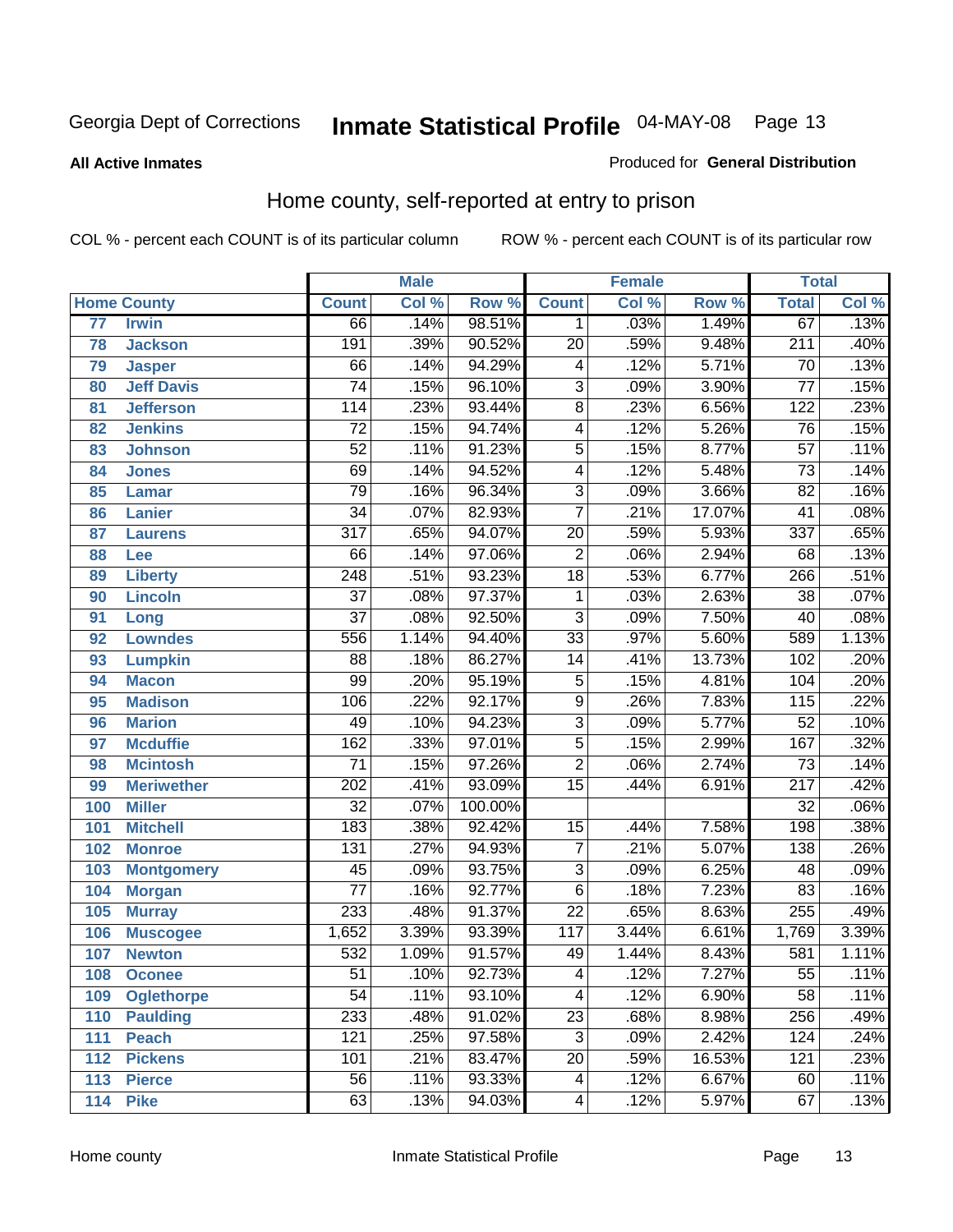**All Active Inmates**

#### Produced for **General Distribution**

### Home county, self-reported at entry to prison

|     |                    |                  | <b>Male</b> |         |                  | <b>Female</b> |        | <b>Total</b>     |                            |
|-----|--------------------|------------------|-------------|---------|------------------|---------------|--------|------------------|----------------------------|
|     | <b>Home County</b> | <b>Count</b>     | Col %       | Row %   | <b>Count</b>     | Col %         | Row %  | <b>Total</b>     | $\overline{\text{Col }^9}$ |
| 115 | <b>Polk</b>        | 192              | .39%        | 92.31%  | $\overline{16}$  | .47%          | 7.69%  | 208              | .40%                       |
| 116 | <b>Pulaski</b>     | $\overline{91}$  | .19%        | 90.10%  | $\overline{10}$  | .29%          | 9.90%  | 101              | .19%                       |
| 117 | <b>Putnam</b>      | $\overline{128}$ | .26%        | 97.71%  | $\overline{3}$   | .09%          | 2.29%  | 131              | .25%                       |
| 118 | Quitman            | $\overline{13}$  | .03%        | 92.86%  | $\overline{1}$   | .03%          | 7.14%  | 14               | .03%                       |
| 119 | <b>Rabun</b>       | $\overline{54}$  | .11%        | 94.74%  | $\overline{3}$   | .09%          | 5.26%  | $\overline{57}$  | .11%                       |
| 120 | <b>Randolph</b>    | 48               | .10%        | 92.31%  | $\overline{4}$   | .12%          | 7.69%  | $\overline{52}$  | .10%                       |
| 121 | <b>Richmond</b>    | 1,825            | 3.74%       | 94.07%  | $\overline{115}$ | 3.38%         | 5.93%  | 1,940            | 3.72%                      |
| 122 | <b>Rockdale</b>    | $\overline{342}$ | .70%        | 92.43%  | 28               | .82%          | 7.57%  | $\overline{370}$ | .71%                       |
| 123 | <b>Schley</b>      | $\overline{25}$  | .05%        | 100.00% |                  |               |        | $\overline{25}$  | .05%                       |
| 124 | <b>Screven</b>     | 107              | .22%        | 93.86%  | $\overline{7}$   | .21%          | 6.14%  | 114              | .22%                       |
| 125 | <b>Seminole</b>    | 69               | .14%        | 92.00%  | $\overline{6}$   | .18%          | 8.00%  | $\overline{75}$  | .14%                       |
| 126 | <b>Spalding</b>    | 540              | 1.11%       | 92.78%  | $\overline{42}$  | 1.23%         | 7.22%  | 582              | 1.12%                      |
| 127 | <b>Stephens</b>    | 167              | .34%        | 90.76%  | $\overline{17}$  | .50%          | 9.24%  | 184              | .35%                       |
| 128 | <b>Stewart</b>     | $\overline{38}$  | .08%        | 95.00%  | $\overline{2}$   | .06%          | 5.00%  | $\overline{40}$  | .08%                       |
| 129 | <b>Sumter</b>      | 254              | .52%        | 94.78%  | $\overline{14}$  | .41%          | 5.22%  | 268              | .51%                       |
| 130 | <b>Talbot</b>      | $\overline{50}$  | .10%        | 92.59%  | 4                | .12%          | 7.41%  | $\overline{54}$  | .10%                       |
| 131 | <b>Taliaferro</b>  | $\overline{10}$  | .02%        | 100.00% |                  |               |        | $\overline{10}$  | .02%                       |
| 132 | <b>Tattnall</b>    | $\overline{141}$ | .29%        | 92.16%  | $\overline{12}$  | .35%          | 7.84%  | 153              | .29%                       |
| 133 | <b>Taylor</b>      | $\overline{82}$  | .17%        | 95.35%  | $\overline{4}$   | .12%          | 4.65%  | 86               | .16%                       |
| 134 | <b>Telfair</b>     | 136              | .28%        | 95.10%  | $\overline{7}$   | .21%          | 4.90%  | $\overline{143}$ | .27%                       |
| 135 | <b>Terrell</b>     | $\overline{83}$  | .17%        | 96.51%  | $\overline{3}$   | .09%          | 3.49%  | 86               | .16%                       |
| 136 | <b>Thomas</b>      | 288              | .59%        | 92.90%  | $\overline{22}$  | .65%          | 7.10%  | $\overline{310}$ | .59%                       |
| 137 | <b>Tift</b>        | $\overline{303}$ | .62%        | 97.74%  | $\overline{7}$   | .21%          | 2.26%  | $\overline{310}$ | .59%                       |
| 138 | <b>Toombs</b>      | $\overline{267}$ | .55%        | 94.68%  | $\overline{15}$  | .44%          | 5.32%  | 282              | .54%                       |
| 139 | <b>Towns</b>       | $\overline{25}$  | .05%        | 86.21%  | 4                | .12%          | 13.79% | $\overline{29}$  | .06%                       |
| 140 | <b>Treutlen</b>    | 68               | .14%        | 97.14%  | $\overline{2}$   | .06%          | 2.86%  | 70               | .13%                       |
| 141 | <b>Troup</b>       | 612              | 1.25%       | 90.53%  | 64               | 1.88%         | 9.47%  | 676              | 1.30%                      |
| 142 | <b>Turner</b>      | 61               | .13%        | 95.31%  | $\overline{3}$   | .09%          | 4.69%  | 64               | .12%                       |
| 143 | <b>Twiggs</b>      | $\overline{42}$  | .09%        | 95.45%  | $\overline{2}$   | .06%          | 4.55%  | 44               | .08%                       |
| 144 | <b>Union</b>       | 69               | .14%        | 92.00%  | $\overline{6}$   | .18%          | 8.00%  | $\overline{75}$  | .14%                       |
| 145 | <b>Upson</b>       | $\overline{207}$ | .42%        | 92.83%  | $\overline{16}$  | .47%          | 7.17%  | 223              | .43%                       |
| 146 | <b>Walker</b>      | 325              | .67%        | 93.12%  | 24               | .70%          | 6.88%  | 349              | .67%                       |
| 147 | <b>Walton</b>      | 295              | .60%        | 92.19%  | $\overline{25}$  | .73%          | 7.81%  | 320              | .61%                       |
| 148 | <b>Ware</b>        | $\overline{314}$ | .64%        | 94.29%  | $\overline{19}$  | .56%          | 5.71%  | 333              | .64%                       |
| 149 | <b>Warren</b>      | 46               | .09%        | 93.88%  | $\overline{3}$   | .09%          | 6.12%  | 49               | .09%                       |
| 150 | <b>Washington</b>  | 133              | .27%        | 91.72%  | $\overline{12}$  | .35%          | 8.28%  | 145              | .28%                       |
| 151 | <b>Wayne</b>       | 174              | .36%        | 91.58%  | $\overline{16}$  | .47%          | 8.42%  | 190              | .36%                       |
|     | 152 Webster        | $\overline{8}$   | .02%        | 100.00% |                  |               |        | $\overline{8}$   | .02%                       |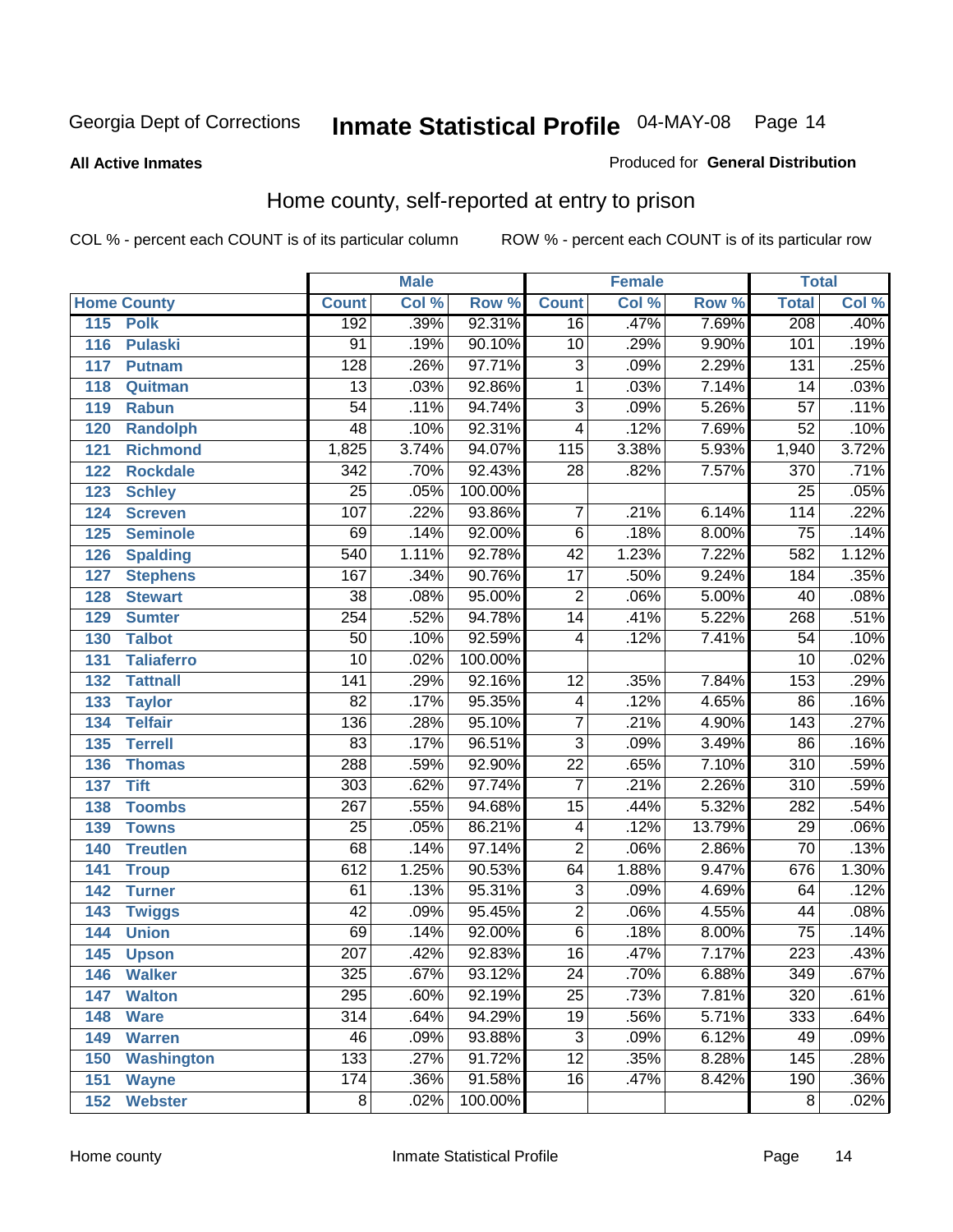**All Active Inmates**

#### Produced for **General Distribution**

### Home county, self-reported at entry to prison

|                      |                  |                 | <b>Male</b> |        |              | <b>Female</b> | <b>Total</b> |              |         |
|----------------------|------------------|-----------------|-------------|--------|--------------|---------------|--------------|--------------|---------|
| <b>Home County</b>   |                  | <b>Count</b>    | Col %       | Row %  | <b>Count</b> | Col %         | Row %        | <b>Total</b> | Col %   |
| 153                  | <b>Wheeler</b>   | 30 <sup>°</sup> | .06%        | 88.24% | 4            | .12%          | 11.76%       | 34           | $.07\%$ |
| 154                  | <b>White</b>     | 81              | $.17\%$     | 85.26% | 14           | .41%          | 14.74%       | 95           | .18%    |
| 155                  | <b>Whitfield</b> | 624             | 1.28%       | 90.30% | 67           | 1.97%         | 9.70%        | 691          | 1.32%   |
| 156                  | <b>Wilcox</b>    | 63              | .13%        | 91.30% | 6            | .18%          | 8.70%        | 69           | .13%    |
| 157                  | <b>Wilkes</b>    | 64              | .13%        | 96.97% | 2            | .06%          | 3.03%        | 66           | .13%    |
| 158                  | <b>Wilkinson</b> | 78              | .16%        | 91.76% | 7            | .21%          | 8.24%        | 85           | .16%    |
| 159                  | <b>Worth</b>     | 105             | .22%        | 92.11% | 9            | .26%          | 7.89%        | 114          | .22%    |
| 160                  | <b>Unknown</b>   | 2,652           | 5.44%       | 92.44% | 217          | 6.37%         | 7.56%        | 2,869        | 5.50%   |
| <b>Total Rported</b> |                  | 48,773          | 100%        | 93.47% | 3,405        | 100%          | 6.53%        | 52,178       | 100%    |

| oorted | <u>በ7ፎ</u> |             | .144         |
|--------|------------|-------------|--------------|
| ' Nr   | $-0.010$   | . PP        |              |
| otal   | 50,849     | 170<br>71 J | :4,322<br>54 |

| <b>Mode</b> | ---<br>.tor | <b>ulton</b> | . |
|-------------|-------------|--------------|---|
|             |             |              |   |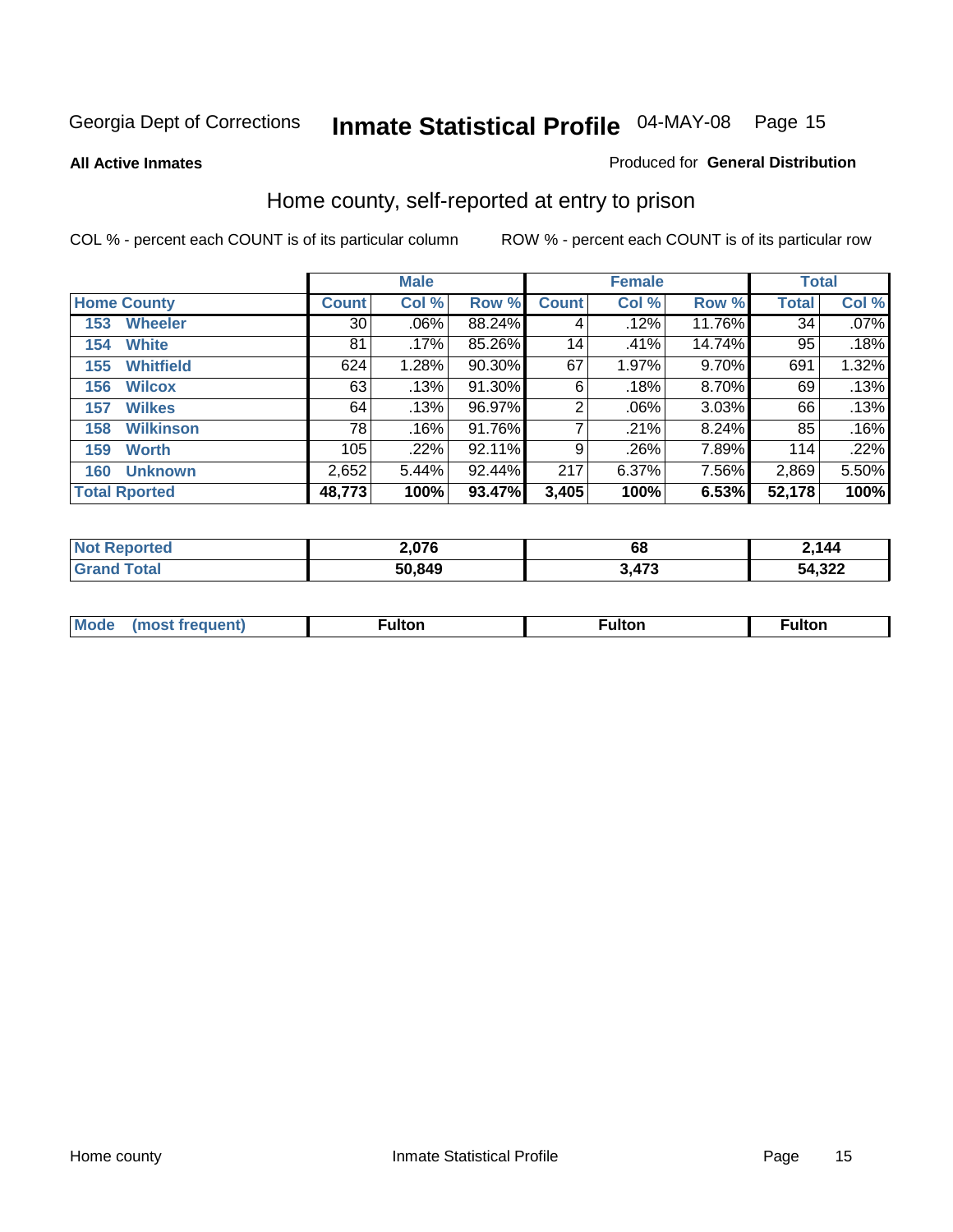#### **All Active Inmates**

#### Produced for **General Distribution**

### Environment to age 16, self-reported at entry to prison

|                              | <b>Male</b>  |        |        | <b>Female</b> |          |          | <b>Total</b> |          |
|------------------------------|--------------|--------|--------|---------------|----------|----------|--------------|----------|
| <b>Environment to age 16</b> | <b>Count</b> | Col %  | Row %  | <b>Count</b>  | Col %    | Row %    | <b>Total</b> | Col %    |
| <b>Rural/Farm</b>            | 1,752        | 3.57%  | 92.85% | 135           | $3.98\%$ | 7.15%    | 1,887        | $3.60\%$ |
| <b>Rural/Nfarm</b>           | 2,613        | 5.33%  | 87.25% | 382           | 11.27%   | 12.75%   | 2,995        | 5.71%    |
| <b>S.M.S.A</b><br>3          | 16,608       | 33.87% | 96.31% | 636           | 18.76%   | $3.69\%$ | 17,244       | 32.90%   |
| <b>Urban</b><br>4            | 10,608       | 21.64% | 90.37% | 1,130         | 33.33%   | $9.63\%$ | 11,738       | 22.39%   |
| <b>Small Town</b><br>5.      | 17,447       | 35.59% | 94.03% | 1,107         | 32.65%   | $5.97\%$ | 18,554       | 35.40%   |
| <b>Total Reported</b>        | 49,028       | 100%   | 93.53% | 3,390         | 100%     | 6.47%    | 52,418       | 100%     |

| Reported<br><b>Not</b> | .821   | n.<br>oc | 1,904  |
|------------------------|--------|----------|--------|
| Total                  | 50,849 | 3,473    | 54,322 |

| Mo<br>. . | . owr | <u>'''' ''</u><br>roa<br>_____ | .0W <sub>r</sub> |
|-----------|-------|--------------------------------|------------------|
|           |       |                                |                  |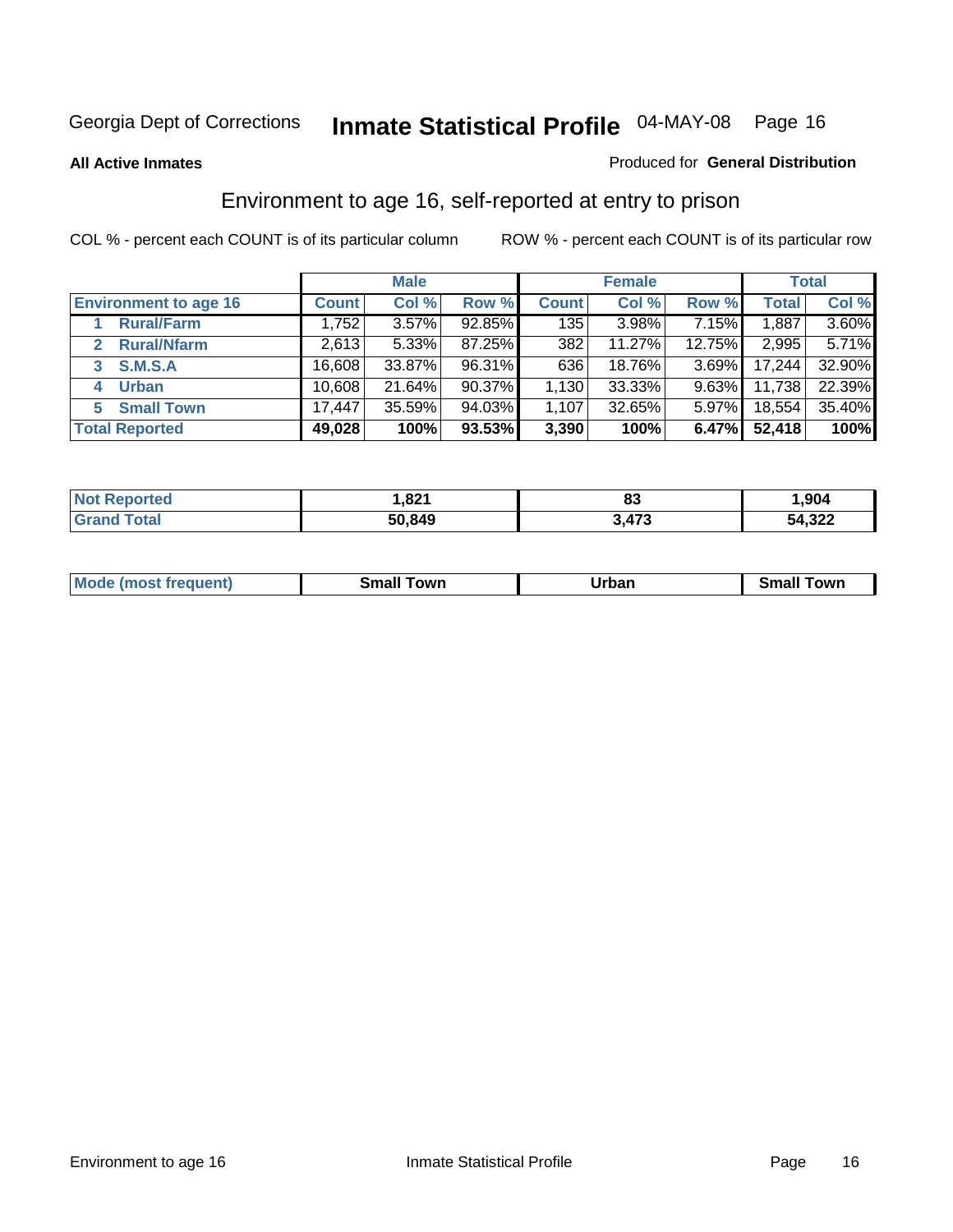#### **All Active Inmates**

#### Produced for **General Distribution**

### Guardian status to age 16, self-reported at entry to prison

|                                  |              | <b>Male</b> |        |              | <b>Female</b> |          |              | <b>Total</b> |
|----------------------------------|--------------|-------------|--------|--------------|---------------|----------|--------------|--------------|
| <b>Guardian Status To Age 16</b> | <b>Count</b> | Col %       | Row %  | <b>Count</b> | Col %         | Row %    | <b>Total</b> | Col %        |
| 1 Orphanage                      | 30 l         | .10%        | 93.75% | ⌒            | .21%          | 6.25%    | 32           | .11%         |
| 2 Father Only                    | 883          | 3.07%       | 96.93% | 28           | 2.99%         | 3.07%    | 911          | 3.06%        |
| <b>3 Both Parents</b>            | 11,727       | 40.72%      | 96.57% | 416          | 44.49%        | 3.43%    | 12,143       | 40.84%       |
| <b>4 Mother Only</b>             | 12,242       | 42.51%      | 97.68% | 291          | 31.12%        | 2.32%    | 12,533       | 42.15%       |
| <b>6 Oth Female</b>              | 710          | 2.47%       | 95.69% | 32           | 3.42%         | 4.31%    | 742          | 2.50%        |
| <b>7 Oth Male</b>                | 130          | .45%        | 96.30% | 5            | .53%          | 3.70%    | 135          | .45%         |
| 8 Step-Parents                   | 301          | 1.05%       | 99.67% |              | $.11\%$       | .33%     | 302          | 1.02%        |
| 9 Foster Home                    | 415          | 1.44%       | 96.06% | 17           | 1.82%         | $3.94\%$ | 432          | 1.45%        |
| <b>10 Grand Parents</b>          | 2,363        | 8.20%       | 94.29% | 143          | 15.29%        | 5.71%    | 2,506        | 8.43%        |
| <b>Total Reported</b>            | 28,801       | 100%        | 96.86% | 935          | 100%          | 3.14%    | 29,736       | 100%         |

| NO<br>meto | 22,048 | 2,538 | 24,586 |
|------------|--------|-------|--------|
| . Gr       | 50.849 | ,473  | 54,322 |

| Mode | Onlv<br>Mot | <b>Roth</b><br>Parents | <b>IMot</b><br>Onlv<br>∵hei |
|------|-------------|------------------------|-----------------------------|
|      |             |                        |                             |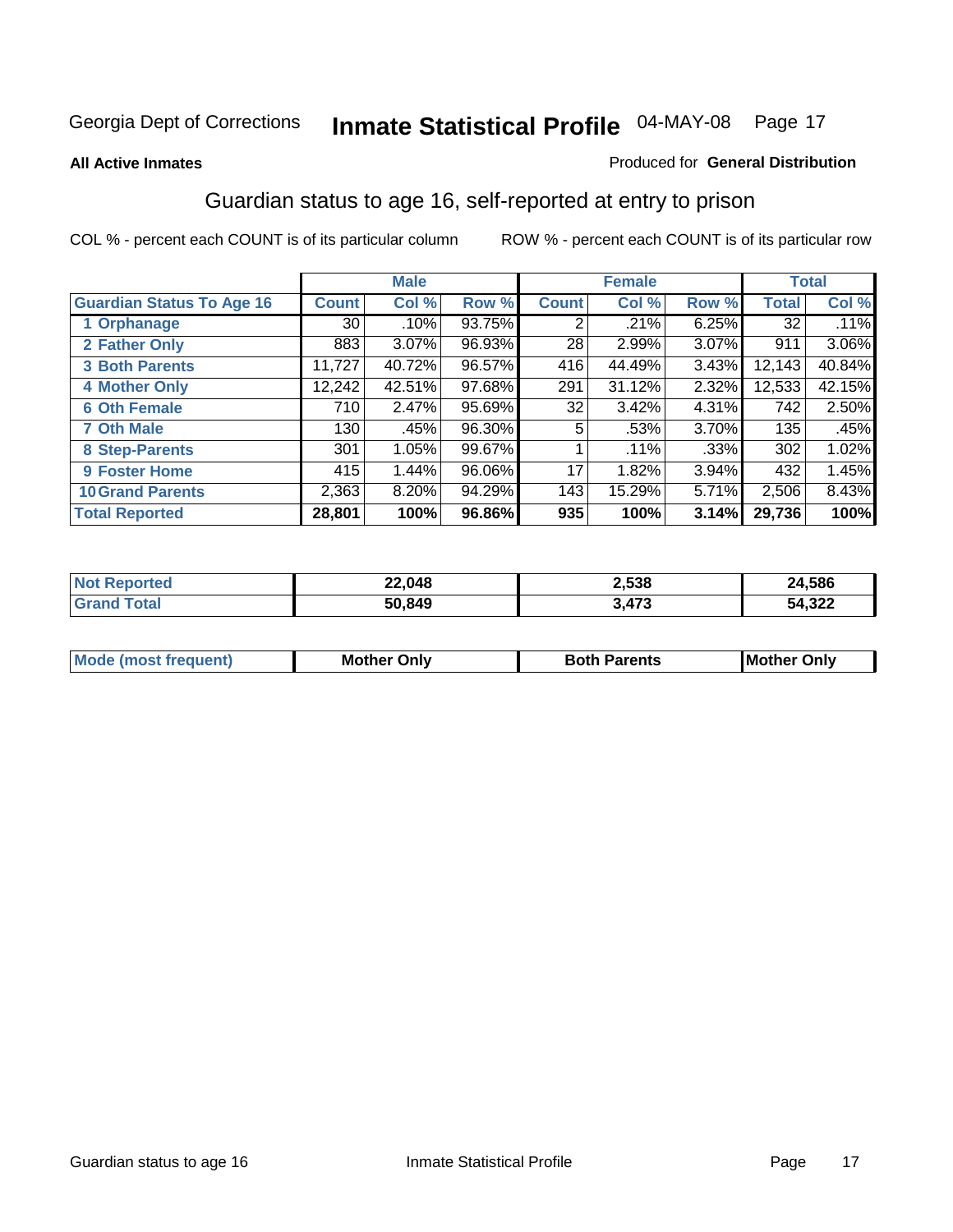#### **All Active Inmates**

#### Produced for **General Distribution**

### Employment status before prison, self-reported at entry to prison

|                          |                    |              | <b>Male</b> |        |              | <b>Female</b> |        |        | <b>Total</b> |
|--------------------------|--------------------|--------------|-------------|--------|--------------|---------------|--------|--------|--------------|
| <b>Employment Status</b> |                    | <b>Count</b> | Col %       | Row %  | <b>Count</b> | Col %         | Row %  | Total  | Col %        |
|                          | <b>Full Time</b>   | 23,472       | 52.33%      | 96.09% | 954          | 50.72%        | 3.91%  | 24,426 | 52.26%       |
| $\mathbf{2}$             | <b>Part Time</b>   | 3,316        | 7.39%       | 97.53% | 84           | 4.47%         | 2.47%  | 3,400  | 7.27%        |
| 3                        | Unempl $<$ 6m      | 4,770        | 10.63%      | 97.01% | 147          | 7.81%         | 2.99%  | 4,917  | 10.52%       |
| 4                        | Unempl > 6m        | 7,839        | 17.48%      | 96.29% | 302          | 16.06%        | 3.71%  | 8,141  | 17.42%       |
| 5                        | <b>Never Workd</b> | 3,509        | 7.82%       | 96.40% | 131          | 6.96%         | 3.60%  | 3,640  | 7.79%        |
| <b>Student</b><br>6      |                    | 359          | .80%        | 86.09% | 58           | $3.08\%$      | 13.91% | 417    | .89%         |
| 7                        | <b>Incapable</b>   | 1,592        | 3.55%       | 88.59% | 205          | 10.90%        | 11.41% | 1,797  | 3.84%        |
| <b>Total Reported</b>    |                    | 44,857       | 100%        | 95.98% | 1,881        | 100%          | 4.02%  | 46,738 | 100%         |

| mer | 5.992  | .592       | 7,584               |
|-----|--------|------------|---------------------|
|     | 50.849 | ィフヘ<br>. . | ົດດດ<br>٠д<br>4,322 |

| <b>M</b> ດ | the contract of the contract of the contract of the contract of the contract of the contract of the contract of | the contract of the contract of the contract of the contract of the contract of the contract of the contract of | ----<br><b>Full Time</b> |
|------------|-----------------------------------------------------------------------------------------------------------------|-----------------------------------------------------------------------------------------------------------------|--------------------------|
|            |                                                                                                                 |                                                                                                                 |                          |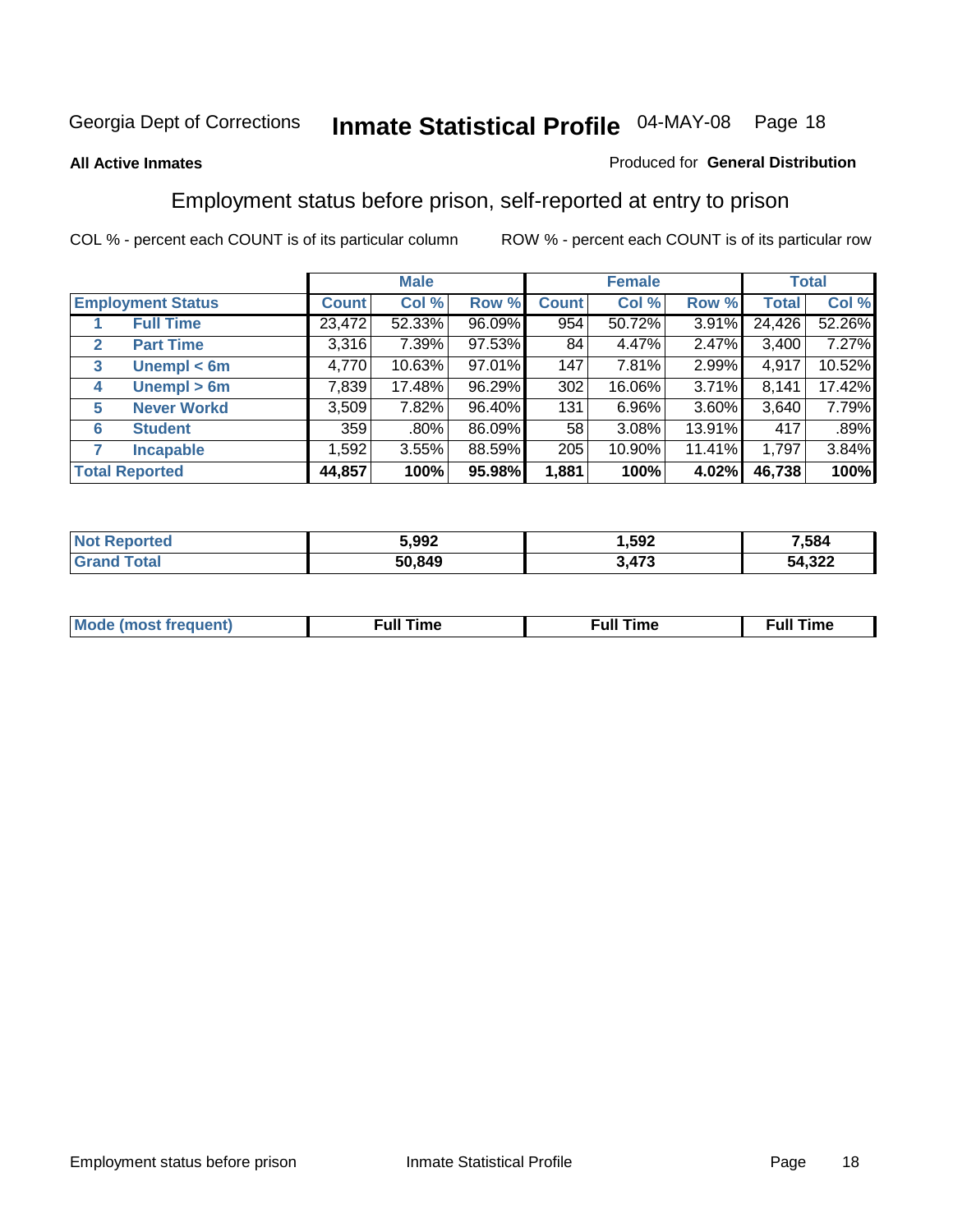#### **All Active Inmates**

Produced for **General Distribution**

### Age at admission

|                         | <b>Male</b>  |       | <b>Female</b> |                 |       | <b>Total</b> |              |       |
|-------------------------|--------------|-------|---------------|-----------------|-------|--------------|--------------|-------|
| <b>Age At Admission</b> | <b>Count</b> | Col % | Row %         | <b>Count</b>    | Col % | Row %        | <b>Total</b> | Col % |
| 13                      | 1            | 0.01% | 100.00%       |                 |       |              | 1            | 0.01% |
| 14                      | 13           | 0.03% | 92.86%        | 1               | 0.03% | 7.14%        | 14           | 0.03% |
| $\overline{15}$         | 62           | 0.12% | 100.00%       |                 |       |              | 62           | 0.11% |
| 16                      | 190          | 0.37% | 95.48%        | 9               | 0.26% | 4.52%        | 199          | 0.37% |
| $\overline{17}$         | 815          | 1.60% | 96.79%        | $\overline{27}$ | 0.78% | 3.21%        | 842          | 1.55% |
| 18                      | 1,603        | 3.15% | 97.15%        | $\overline{47}$ | 1.35% | 2.85%        | 1,650        | 3.04% |
| 19                      | 2,127        | 4.18% | 96.86%        | 69              | 1.99% | 3.14%        | 2,196        | 4.04% |
| 20                      | 2,137        | 4.20% | 95.27%        | 106             | 3.05% | 4.73%        | 2,243        | 4.13% |
| 21                      | 2,130        | 4.19% | 95.17%        | 108             | 3.11% | 4.83%        | 2,238        | 4.12% |
| 22                      | 2,193        | 4.31% | 95.81%        | $\overline{96}$ | 2.76% | 4.19%        | 2,289        | 4.21% |
| 23                      | 2,097        | 4.12% | 94.59%        | 120             | 3.46% | 5.41%        | 2,217        | 4.08% |
| 24                      | 1,991        | 3.92% | 93.26%        | 144             | 4.15% | 6.74%        | 2,135        | 3.93% |
| $\overline{25}$         | 2,066        | 4.06% | 94.17%        | 128             | 3.69% | 5.83%        | 2,194        | 4.04% |
| 26                      | 1,931        | 3.80% | 94.70%        | 108             | 3.11% | 5.30%        | 2,039        | 3.75% |
| 27                      | 1,920        | 3.78% | 93.61%        | 131             | 3.77% | 6.39%        | 2,051        | 3.78% |
| 28                      | 1,831        | 3.60% | 94.09%        | 115             | 3.31% | 5.91%        | 1,946        | 3.58% |
| 29                      | 1,709        | 3.36% | 93.24%        | 124             | 3.57% | 6.76%        | 1,833        | 3.37% |
| 30                      | 1,602        | 3.15% | 92.98%        | 121             | 3.48% | 7.02%        | 1,723        | 3.17% |
| 31                      | 1,523        | 3.00% | 93.90%        | 99              | 2.85% | 6.10%        | 1,622        | 2.99% |
| 32                      | 1,416        | 2.78% | 92.49%        | 115             | 3.31% | 7.51%        | 1,531        | 2.82% |
| 33                      | 1,412        | 2.78% | 95.08%        | $\overline{73}$ | 2.10% | 4.92%        | 1,485        | 2.73% |
| 34                      | 1,401        | 2.76% | 93.09%        | 104             | 2.99% | 6.91%        | 1,505        | 2.77% |
| 35                      | 1,350        | 2.65% | 91.90%        | 119             | 3.43% | 8.10%        | 1,469        | 2.70% |
| 36                      | 1,353        | 2.66% | 92.29%        | 113             | 3.25% | 7.71%        | 1,466        | 2.70% |
| 37                      | 1,273        | 2.50% | 92.18%        | 108             | 3.11% | 7.82%        | 1,381        | 2.54% |
| 38                      | 1,164        | 2.29% | 90.87%        | 117             | 3.37% | 9.13%        | 1,281        | 2.36% |
| 39                      | 1,235        | 2.43% | 91.14%        | 120             | 3.46% | 8.86%        | 1,355        | 2.49% |
| 40                      | 1,148        | 2.26% | 92.43%        | 94              | 2.71% | 7.57%        | 1,242        | 2.29% |
| 41                      | 1,173        | 2.31% | 90.65%        | 121             | 3.48% | 9.35%        | 1,294        | 2.38% |
| 42                      | 1,079        | 2.12% | 90.90%        | 108             | 3.11% | 9.10%        | 1,187        | 2.19% |
| 43                      | 1,025        | 2.02% | 89.83%        | 116             | 3.34% | 10.17%       | 1,141        | 2.10% |
| 44                      | 939          | 1.85% | 90.99%        | 93              | 2.68% | 9.01%        | 1,032        | 1.90% |
| 45                      | 952          | 1.87% | 91.28%        | 91              | 2.62% | 8.72%        | 1,043        | 1.92% |
| 46                      | 835          | 1.64% | 92.27%        | 70              | 2.02% | 7.73%        | 905          | 1.67% |
| 47                      | 750          | 1.47% | 92.59%        | 60              | 1.73% | 7.41%        | 810          | 1.49% |
| 48                      | 624          | 1.23% | 90.04%        | 69              | 1.99% | 9.96%        | 693          | 1.28% |
| 49                      | 565          | 1.11% | 93.54%        | 39              | 1.12% | 6.46%        | 604          | 1.11% |
| 50                      | 502          | 0.99% | 93.83%        | 33              | 0.95% | 6.17%        | 535          | 0.98% |
| 51                      | 432          | 0.85% | 93.91%        | $\overline{28}$ | 0.81% | 6.09%        | 460          | 0.85% |
| 52                      | 403          | 0.79% | 94.60%        | 23              | 0.66% | 5.40%        | 426          | 0.78% |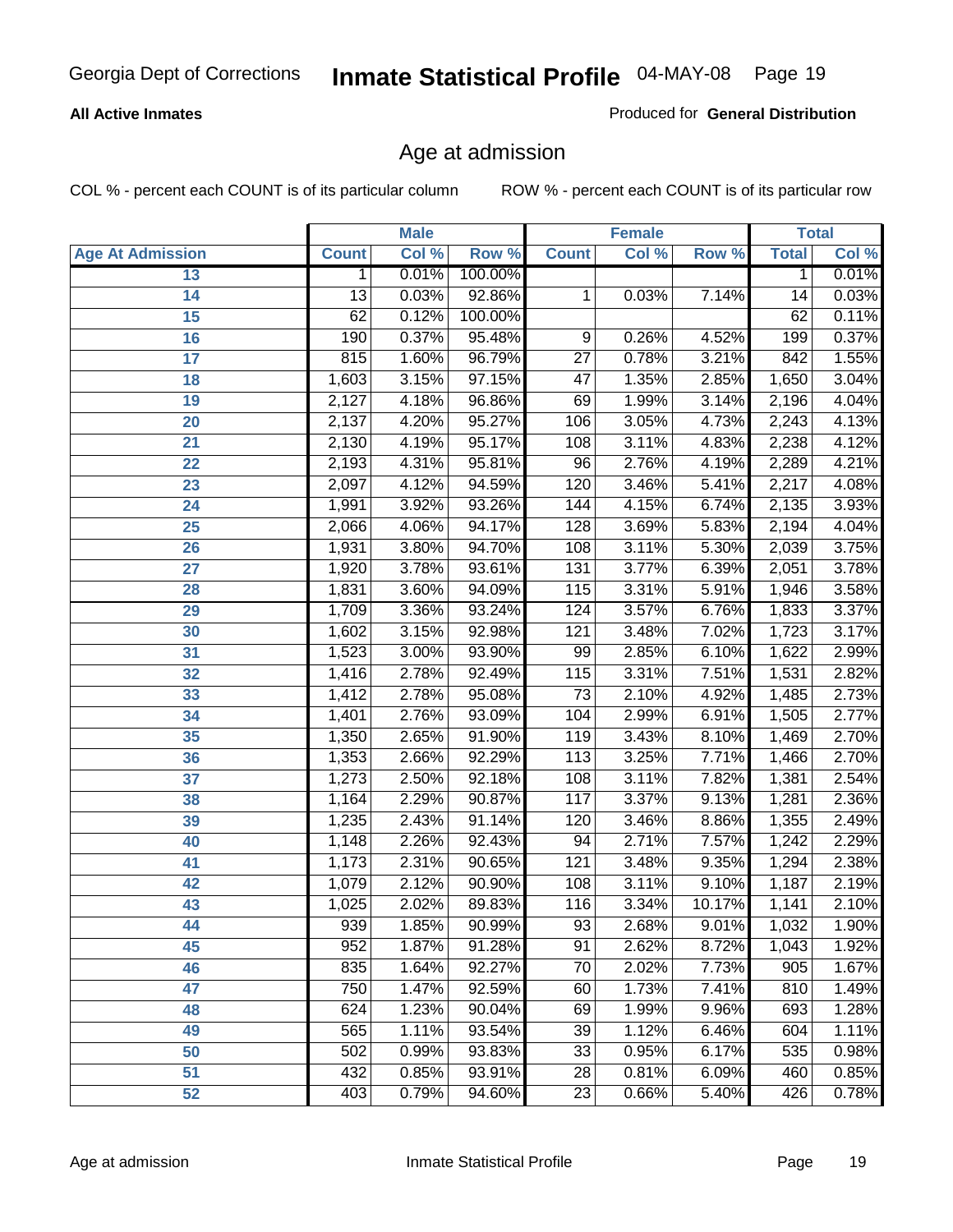#### **All Active Inmates**

Produced for **General Distribution**

### Age at admission

|                         | <b>Male</b>      |       | <b>Female</b> |                 |       | <b>Total</b> |                  |       |
|-------------------------|------------------|-------|---------------|-----------------|-------|--------------|------------------|-------|
| <b>Age At Admission</b> | <b>Count</b>     | Col % | Row %         | <b>Count</b>    | Col % | Row %        | <b>Total</b>     | Col % |
| 53                      | 292              | 0.57% | 90.97%        | $\overline{29}$ | 0.84% | 9.03%        | 321              | 0.59% |
| 54                      | 228              | 0.45% | 91.57%        | $\overline{21}$ | 0.60% | 8.43%        | 249              | 0.46% |
| $\overline{55}$         | 235              | 0.46% | 97.11%        | 7               | 0.20% | 2.89%        | $\overline{242}$ | 0.45% |
| $\overline{56}$         | $\overline{207}$ | 0.41% | 94.52%        | $\overline{12}$ | 0.35% | 5.48%        | $\overline{219}$ | 0.40% |
| $\overline{57}$         | 152              | 0.30% | 92.68%        | $\overline{12}$ | 0.35% | 7.32%        | 164              | 0.30% |
| 58                      | $\overline{127}$ | 0.25% | 94.07%        | $\overline{8}$  | 0.23% | 5.93%        | $\overline{135}$ | 0.25% |
| 59                      | 126              | 0.25% | 95.45%        | 6               | 0.17% | 4.55%        | 132              | 0.24% |
| 60                      | $\overline{86}$  | 0.17% | 97.73%        | $\overline{2}$  | 0.06% | 2.27%        | $\overline{88}$  | 0.16% |
| 61                      | 64               | 0.13% | 98.46%        | 1               | 0.03% | 1.54%        | 65               | 0.12% |
| 62                      | 62               | 0.12% | 98.41%        | 1               | 0.03% | 1.59%        | 63               | 0.12% |
| 63                      | 58               | 0.11% | 100.00%       |                 |       |              | 58               | 0.11% |
| 64                      | 48               | 0.09% | 96.00%        | $\overline{2}$  | 0.06% | 4.00%        | $\overline{50}$  | 0.09% |
| 65                      | $\overline{38}$  | 0.07% | 100.00%       |                 |       |              | $\overline{38}$  | 0.07% |
| 66                      | $\overline{26}$  | 0.05% | 96.30%        | 1               | 0.03% | 3.70%        | $\overline{27}$  | 0.05% |
| 67                      | 24               | 0.05% | 100.00%       |                 |       |              | $\overline{24}$  | 0.04% |
| 68                      | $\overline{21}$  | 0.04% | 100.00%       |                 |       |              | $\overline{21}$  | 0.04% |
| 69                      | $\overline{23}$  | 0.05% | 100.00%       |                 |       |              | $\overline{23}$  | 0.04% |
| 70                      | $\overline{8}$   | 0.02% | 80.00%        | $\overline{2}$  | 0.06% | 20.00%       | $\overline{10}$  | 0.02% |
| 71                      | $\overline{8}$   | 0.02% | 100.00%       |                 |       |              | $\overline{8}$   | 0.01% |
| $\overline{72}$         | $\overline{8}$   | 0.02% | 100.00%       |                 |       |              | $\overline{8}$   | 0.01% |
| $\overline{73}$         | $\overline{7}$   | 0.01% | 100.00%       |                 |       |              | 7                | 0.01% |
| $\overline{74}$         | $\overline{8}$   | 0.02% | 88.89%        | 1               | 0.03% | 11.11%       | $\overline{9}$   | 0.02% |
| $\overline{75}$         | 4                | 0.01% | 100.00%       |                 |       |              | 4                | 0.01% |
| 76                      | $\overline{8}$   | 0.02% | 100.00%       |                 |       |              | $\overline{8}$   | 0.01% |
| 77                      | $\mathbf{1}$     | 0.01% | 100.00%       |                 |       |              | 1                | 0.01% |
| 78                      | 1                | 0.01% | 100.00%       |                 |       |              | 1                | 0.01% |
| 79                      | 4                | 0.01% | 80.00%        | $\mathbf{1}$    | 0.03% | 20.00%       | 5                | 0.01% |
| 80                      | $\mathbf{1}$     | 0.01% | 100.00%       |                 |       |              | 1                | 0.01% |
| $\overline{81}$         | $\mathbf{1}$     | 0.01% | 100.00%       |                 |       |              | 1                | 0.01% |
| 84                      | 1                | 0.01% | 100.00%       |                 |       |              | 1                | 0.01% |
| <b>Total Reported</b>   | 50,849           | 100%  | 93.61%        | 3,473           | 100%  | 6.39%        | 54,322           | 100%  |

| <b>Not Reported</b> |        |       |        |
|---------------------|--------|-------|--------|
| <b>Grand Total</b>  | 50,849 | 3,473 | 54,322 |

| <b>Mean</b><br>(average)       | 31.85 | 33.82   | 31.97    |
|--------------------------------|-------|---------|----------|
| <b>Median (middle)</b>         | 30    | ົ<br>აა | 30       |
| <b>Mode</b><br>(most frequent) | ∸∸    |         | n.<br>LL |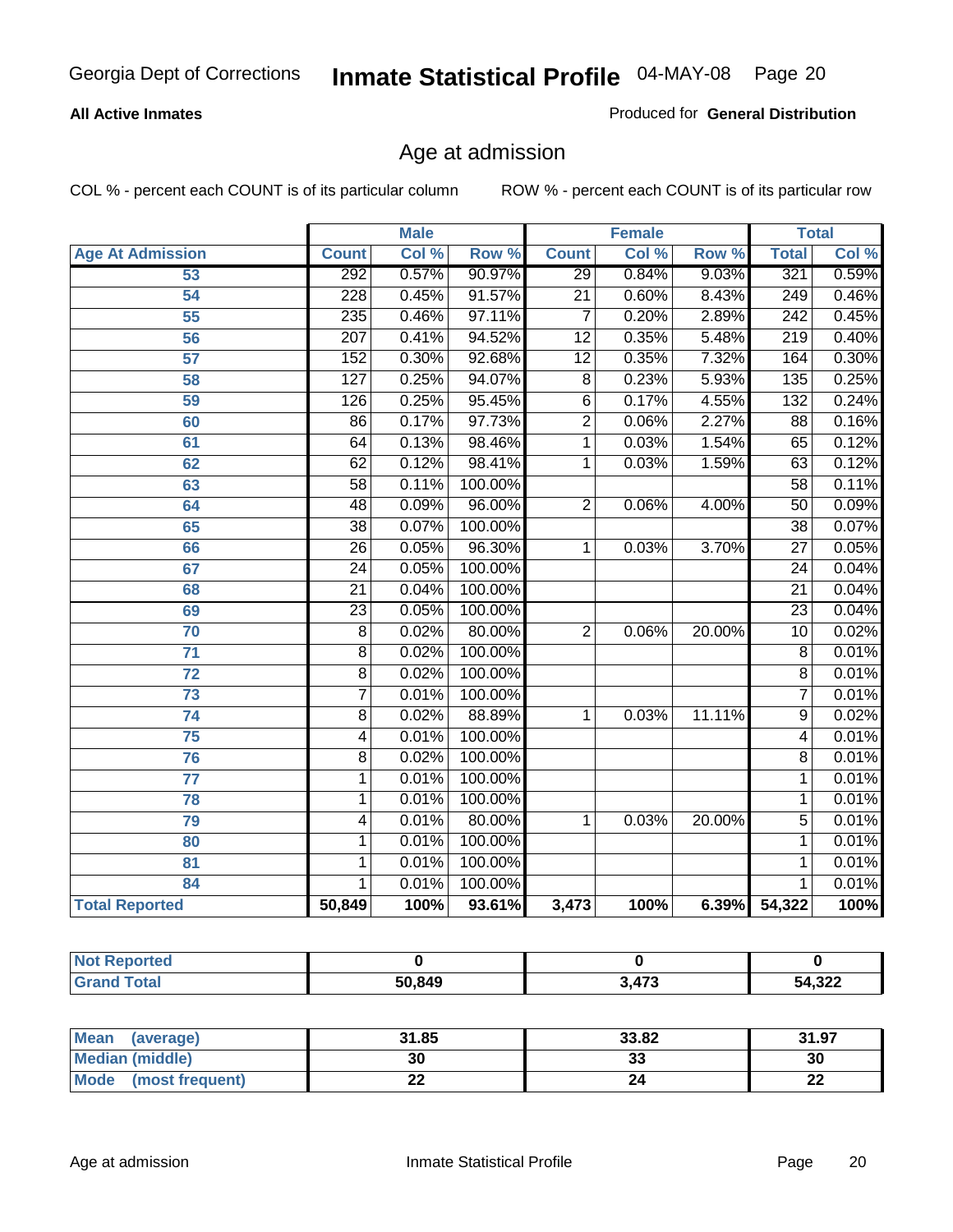#### **All Active Inmates**

Produced for **General Distribution**

### Age at release

|                       | <b>Male</b>  |      |       | <b>Female</b> |       |       | <b>Total</b> |          |
|-----------------------|--------------|------|-------|---------------|-------|-------|--------------|----------|
| <b>Age At Release</b> | <b>Count</b> | Col% | Row % | <b>Count</b>  | Col % | Row % | <b>Total</b> | $CoI \%$ |
| <b>Total Reported</b> |              |      |       |               |       |       |              |          |

| <b>Still Active</b> | 50,849 | 3,473 | 54,322 |
|---------------------|--------|-------|--------|
| <b>Not Reported</b> |        |       |        |
| <b>Grand Total</b>  | 50,849 | 3.473 | 54,322 |

| Mean (average)       | N/A | N/A | N/A |
|----------------------|-----|-----|-----|
| Median (middle)      | N/A | N/A | N/A |
| Mode (most frequent) | N/A | N/A | N/A |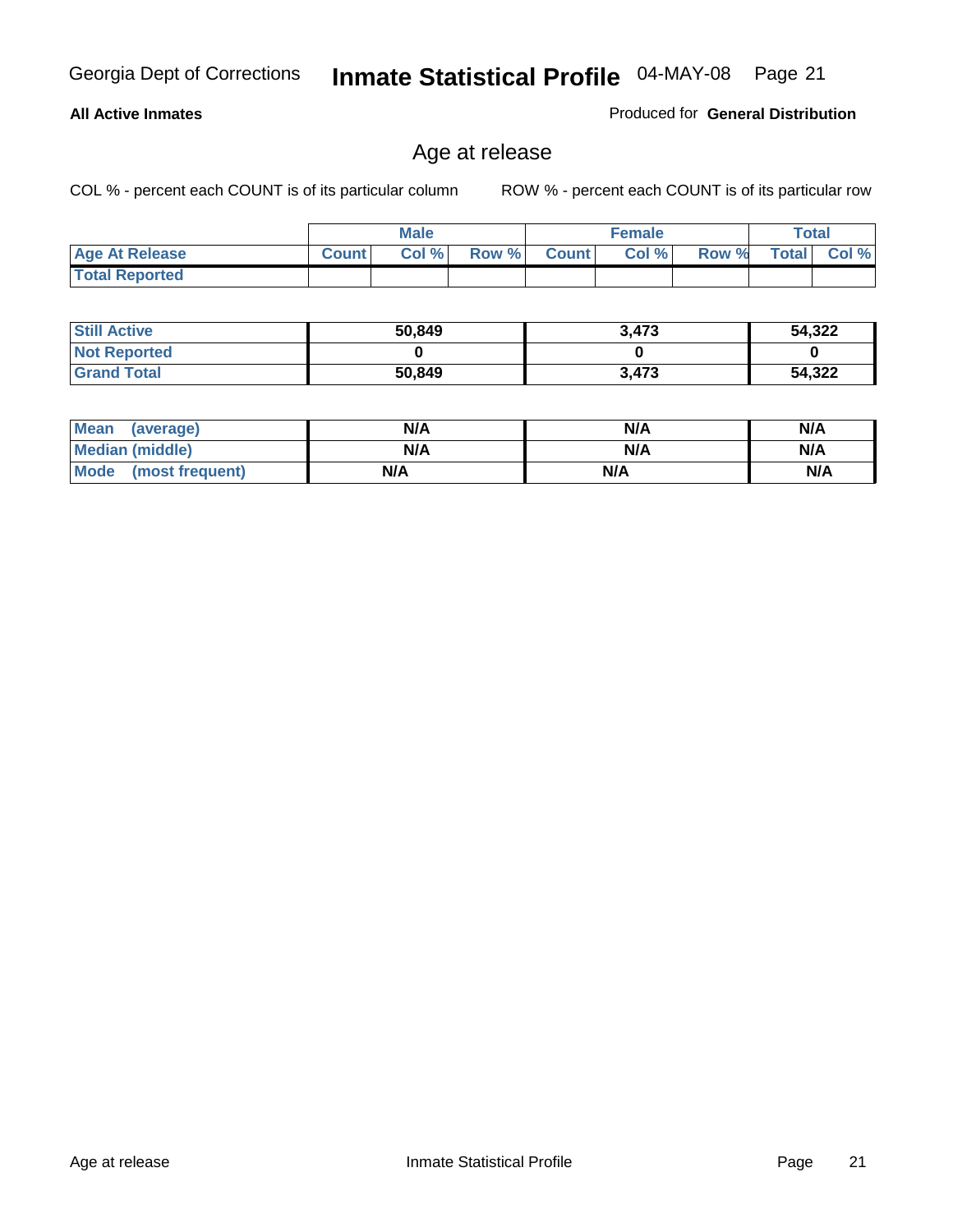#### **All Active Inmates**

#### Produced for **General Distribution**

### Height, measured at entry to prison

|                        |                  | <b>Male</b> |         |                  | <b>Female</b> |         | <b>Total</b>     |        |
|------------------------|------------------|-------------|---------|------------------|---------------|---------|------------------|--------|
| <b>Height</b>          | <b>Count</b>     | Col %       | Row %   | <b>Count</b>     | Col %         | Row %   | <b>Total</b>     | Col %  |
| <b>Under four feet</b> | 7                | 0.01%       | 100.00% |                  |               |         | 7                | 0.01%  |
| 4'01''                 |                  |             |         | $\overline{4}$   | 0.12%         | 100.00% | $\overline{4}$   | 0.01%  |
| 4'03"                  | $\mathbf 1$      | 0.01%       | 50.00%  | $\overline{1}$   | 0.03%         | 50.00%  | $\overline{2}$   | 0.01%  |
| 4'05''                 | $\overline{1}$   | 0.01%       | 100.00% |                  |               |         | $\overline{1}$   | 0.01%  |
| 4'06"                  | $\overline{2}$   | 0.01%       | 40.00%  | $\overline{3}$   | 0.09%         | 60.00%  | $\overline{5}$   | 0.01%  |
| 4'07"                  | $\overline{1}$   | 0.01%       | 50.00%  | $\overline{1}$   | 0.03%         | 50.00%  | $\overline{2}$   | 0.01%  |
| 4'08"                  | $\overline{1}$   | 0.01%       | 12.50%  | $\overline{7}$   | 0.21%         | 87.50%  | $\overline{8}$   | 0.01%  |
| 4'09"                  |                  |             |         | $\overline{10}$  | 0.30%         | 100.00% | $\overline{10}$  | 0.02%  |
| 4'10''                 |                  |             |         | $\overline{12}$  | 0.35%         | 100.00% | $\overline{12}$  | 0.02%  |
| 4'11''                 | 11               | 0.02%       | 14.10%  | $\overline{67}$  | 1.98%         | 85.90%  | $\overline{78}$  | 0.15%  |
| 5'00''                 | $\overline{93}$  | 0.19%       | 39.74%  | $\overline{141}$ | 4.17%         | 60.26%  | 234              | 0.44%  |
| 5'01''                 | 101              | 0.20%       | 35.82%  | 181              | 5.35%         | 64.18%  | 282              | 0.53%  |
| 5'02''                 | $\overline{229}$ | 0.46%       | 38.10%  | $\overline{372}$ | 10.99%        | 61.90%  | 601              | 1.13%  |
| 5'03''                 | 399              | 0.80%       | 52.02%  | 368              | 10.87%        | 47.98%  | 767              | 1.44%  |
| 5'04"                  | 841              | 1.68%       | 62.95%  | 495              | 14.63%        | 37.05%  | 1,336            | 2.50%  |
| 5'05''                 | 1,682            | 3.36%       | 79.79%  | 426              | 12.59%        | 20.21%  | 2,108            | 3.95%  |
| 5'06''                 | 3,311            | 6.62%       | 87.66%  | 466              | 13.77%        | 12.34%  | 3,777            | 7.07%  |
| 5'07''                 | 4,543            | 9.08%       | 92.19%  | 385              | 11.38%        | 7.81%   | 4,928            | 9.23%  |
| 5'08''                 | 5,245            | 10.48%      | 96.82%  | 172              | 5.08%         | 3.18%   | 5,417            | 10.14% |
| 5'09''                 | 6,021            | 12.04%      | 97.90%  | $\overline{129}$ | 3.81%         | 2.10%   | 6,150            | 11.52% |
| 5'10''                 | 5,700            | 11.39%      | 99.03%  | $\overline{56}$  | 1.65%         | 0.97%   | 5,756            | 10.78% |
| 5'11''                 | 6,051            | 12.10%      | 99.08%  | $\overline{56}$  | 1.65%         | 0.92%   | 6,107            | 11.43% |
| 6'00''                 | 5,822            | 11.64%      | 99.76%  | $\overline{14}$  | 0.41%         | 0.24%   | 5,836            | 10.93% |
| 6'01''                 | 3,933            | 7.86%       | 99.82%  | $\overline{7}$   | 0.21%         | 0.18%   | 3,940            | 7.38%  |
| 6'02''                 | 2,888            | 5.77%       | 99.79%  | $\overline{6}$   | 0.18%         | 0.21%   | 2,894            | 5.42%  |
| 6'03''                 | 1,592            | 3.18%       | 99.81%  | $\overline{3}$   | 0.09%         | 0.19%   | 1,595            | 2.99%  |
| 6'04''                 | 880              | 1.76%       | 99.89%  | $\overline{1}$   | 0.03%         | 0.11%   | 881              | 1.65%  |
| 6'05''                 | $\overline{330}$ | 0.66%       | 100.00% |                  |               |         | $\overline{330}$ | 0.62%  |
| 6'06''                 | 155              | 0.31%       | 100.00% |                  |               |         | 155              | 0.29%  |
| 6'07''                 | 64               | 0.13%       | 100.00% |                  |               |         | 64               | 0.12%  |
| 6'08''                 | $\overline{24}$  | 0.05%       | 100.00% |                  |               |         | $\overline{24}$  | 0.04%  |
| 6'09''                 | $\overline{15}$  | 0.03%       | 100.00% |                  |               |         | $\overline{15}$  | 0.03%  |
| 6'10''                 | $\overline{18}$  | 0.04%       | 100.00% |                  |               |         | $\overline{18}$  | 0.03%  |
| 6'11''                 | $\overline{28}$  | 0.06%       | 100.00% |                  |               |         | $\overline{28}$  | 0.05%  |
| Seven feet +           | $\overline{35}$  | 0.07%       | 97.22%  | 1                | 0.03%         | 2.78%   | $\overline{36}$  | 0.07%  |
| <b>Total Reported</b>  | 50,024           | 100%        | 93.66%  | 3,384            | 100%          | 6.34%   | 53,408           | 100%   |

| <b>Reported</b> | 825    | 89          | 914    |
|-----------------|--------|-------------|--------|
| <b>Total</b>    | 50,849 | A77<br>71 J | 54,322 |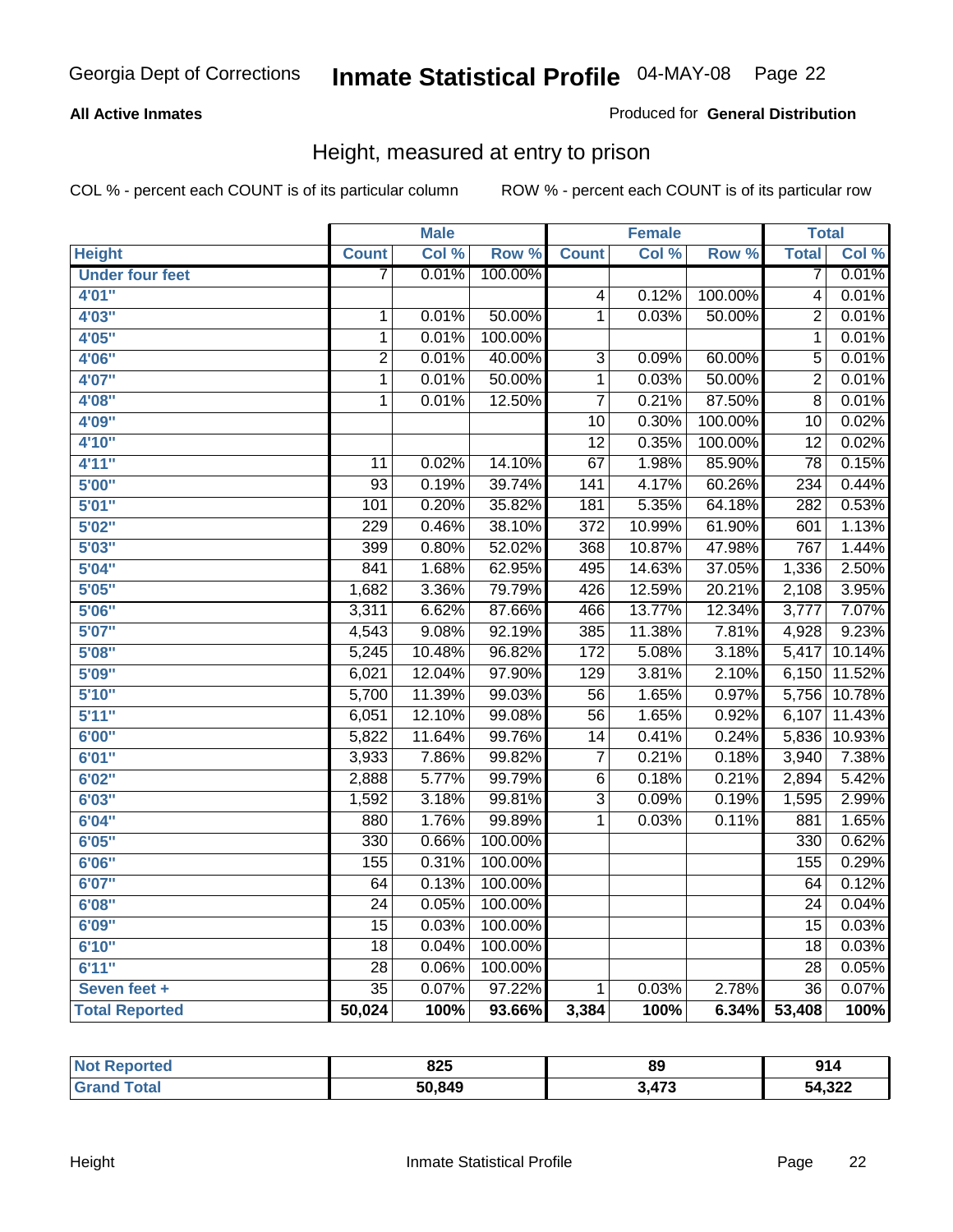#### **All Active Inmates**

Produced for **General Distribution**

### Height, measured at entry to prison

|                        | <b>Male</b> | <b>Female</b> | <b>Total</b> |
|------------------------|-------------|---------------|--------------|
| Mean (average)         | 5'10"       | 5'05"         | 5'10''       |
| <b>Median (middle)</b> | 5'10''      | 5'05"         | 5'10''       |
| Mode (most frequent)   | 5'11"       | 5'04"         | 5'09"        |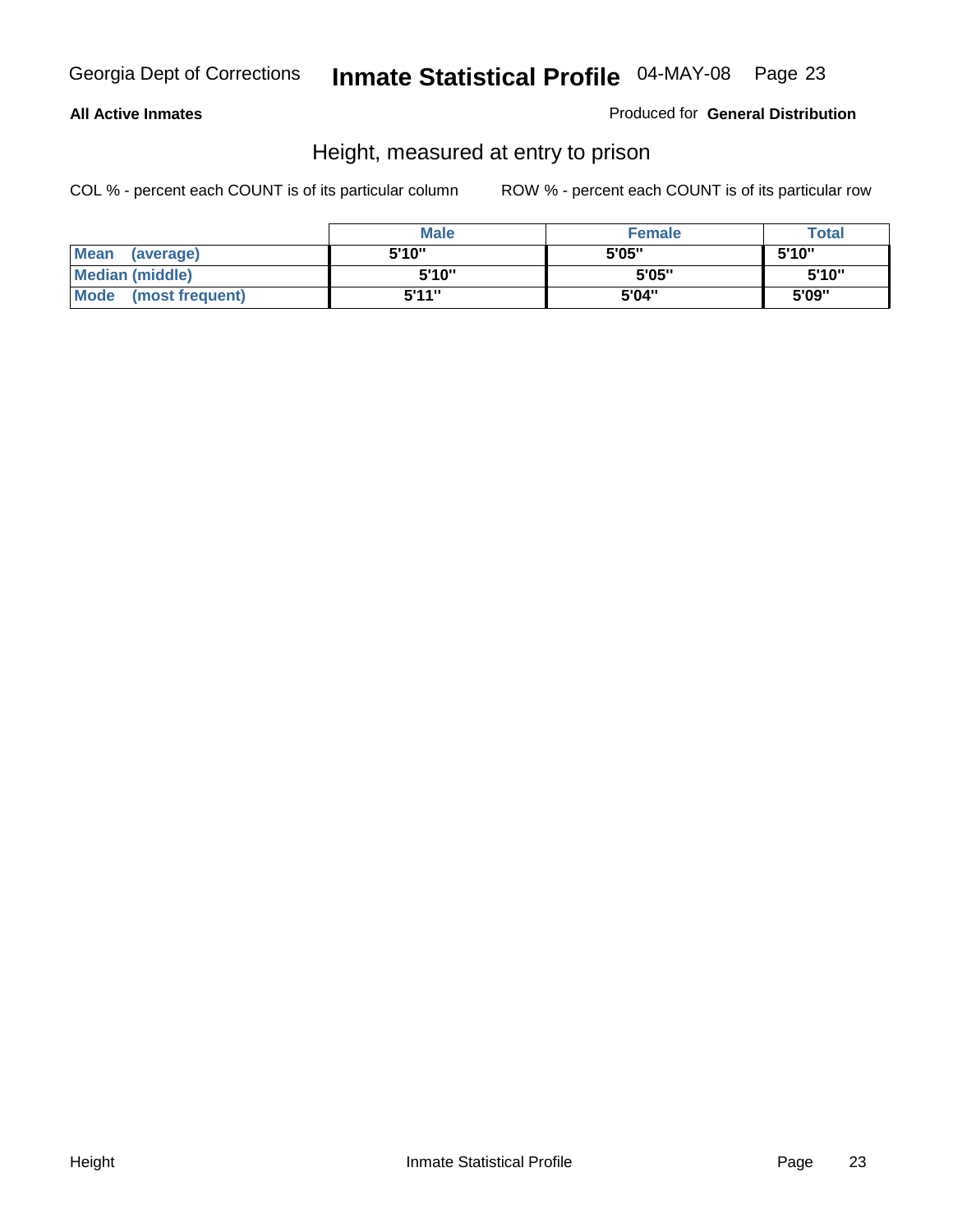#### **All Active Inmates**

#### Produced for **General Distribution**

### Weight, measured at entry to prison

|                        |                  | <b>Male</b> |         |                  | <b>Female</b> |                  | <b>Total</b>     |        |
|------------------------|------------------|-------------|---------|------------------|---------------|------------------|------------------|--------|
| Weight                 | <b>Count</b>     | Col %       | Row %   | <b>Count</b>     | Col %         | Row <sup>%</sup> | <b>Total</b>     | Col %  |
| <b>Under 80 pounds</b> | $\overline{6}$   | 0.01%       | 85.71%  | 1.               | 0.03%         | 14.29%           | 7                | 0.01%  |
| 80 - 89 pounds         | $\overline{2}$   | 0.01%       | 50.00%  | $\overline{2}$   | 0.06%         | 50.00%           | $\overline{4}$   | 0.01%  |
| 90 - 99 pounds         | $\overline{6}$   | 0.01%       | 54.55%  | $\overline{5}$   | 0.15%         | 45.45%           | $\overline{11}$  | 0.02%  |
| 100 - 109 pounds       | $\overline{27}$  | 0.05%       | 42.19%  | $\overline{37}$  | 1.09%         | 57.81%           | 64               | 0.12%  |
| 110 - 119 pounds       | 117              | 0.23%       | 56.52%  | $\overline{90}$  | 2.66%         | 43.48%           | 207              | 0.39%  |
| 120 - 129 pounds       | 550              | 1.10%       | 72.18%  | $\overline{212}$ | 6.26%         | 27.82%           | 762              | 1.43%  |
| 130 - 139 pounds       | 1,529            | 3.06%       | 85.61%  | 257              | 7.59%         | 14.39%           | 1,786            | 3.34%  |
| 140 - 149 pounds       | 3,315            | 6.63%       | 91.27%  | $\overline{317}$ | 9.37%         | 8.73%            | 3,632            | 6.80%  |
| 150 - 159 pounds       | 4,974            | 9.94%       | 92.44%  | 407              | 12.03%        | 7.56%            | 5,381            | 10.08% |
| 160 - 169 pounds       | 6,672            | 13.34%      | 94.56%  | 384              | 11.35%        | 5.44%            | 7,056            | 13.21% |
| 170 - 179 pounds       | 6,311            | 12.62%      | 95.15%  | 322              | 9.52%         | 4.85%            | 6,633            | 12.42% |
| 180 - 189 pounds       | 6,583            | 13.16%      | 95.85%  | $\overline{285}$ | 8.42%         | 4.15%            | 6,868            | 12.86% |
| 190 - 199 pounds       | 4,741            | 9.48%       | 95.82%  | $\overline{207}$ | 6.12%         | 4.18%            | 4,948            | 9.26%  |
| 200 - 209 pounds       | 4,149            | 8.29%       | 94.79%  | $\overline{228}$ | 6.74%         | 5.21%            | 4,377            | 8.20%  |
| 210 - 219 pounds       | 3,085            | 6.17%       | 94.89%  | 166              | 4.91%         | 5.11%            | 3,251            | 6.09%  |
| 220 - 229 pounds       | 2,386            | 4.77%       | 95.10%  | $\overline{123}$ | 3.63%         | 4.90%            | 2,509            | 4.70%  |
| 230 - 239 pounds       | 1,670            | 3.34%       | 95.27%  | $\overline{83}$  | 2.45%         | 4.73%            | 1,753            | 3.28%  |
| 240 - 249 pounds       | 1,182            | 2.36%       | 94.41%  | $\overline{70}$  | 2.07%         | 5.59%            | 1,252            | 2.34%  |
| 250 - 259 pounds       | 852              | 1.70%       | 95.09%  | 44               | 1.30%         | 4.91%            | 896              | 1.68%  |
| 260 - 269 pounds       | 608              | 1.22%       | 93.83%  | $\overline{40}$  | 1.18%         | 6.17%            | 648              | 1.21%  |
| 270 - 279 pounds       | $\overline{379}$ | 0.76%       | 93.58%  | $\overline{26}$  | 0.77%         | 6.42%            | 405              | 0.76%  |
| 280 - 289 pounds       | 301              | 0.60%       | 93.48%  | $\overline{21}$  | 0.62%         | 6.52%            | $\overline{322}$ | 0.60%  |
| 290 - 299 pounds       | $\overline{172}$ | 0.34%       | 92.97%  | $\overline{13}$  | 0.38%         | 7.03%            | 185              | 0.35%  |
| 300 - 309 pounds       | $\overline{122}$ | 0.24%       | 90.37%  | $\overline{13}$  | 0.38%         | 9.63%            | 135              | 0.25%  |
| 310 - 319 pounds       | 88               | 0.18%       | 90.72%  | $\overline{9}$   | 0.27%         | 9.28%            | $\overline{97}$  | 0.18%  |
| 320 - 329 pounds       | $\overline{51}$  | 0.10%       | 86.44%  | $\overline{8}$   | 0.24%         | 13.56%           | 59               | 0.11%  |
| 330 - 339 pounds       | $\overline{21}$  | 0.04%       | 87.50%  | $\overline{3}$   | 0.09%         | 12.50%           | $\overline{24}$  | 0.04%  |
| 340 - 349 pounds       | $\overline{33}$  | 0.07%       | 86.84%  | $\overline{5}$   | 0.15%         | 13.16%           | $\overline{38}$  | 0.07%  |
| 350 - 359 pounds       | $\overline{35}$  | 0.07%       | 94.59%  | $\overline{2}$   | 0.06%         | 5.41%            | $\overline{37}$  | 0.07%  |
| 360 - 369 pounds       | $\overline{22}$  | 0.04%       | 91.67%  | $\overline{2}$   | 0.06%         | 8.33%            | 24               | 0.04%  |
| 370 - 379 pounds       | 6                | 0.01%       | 100.00% |                  |               |                  | 6                | 0.01%  |
| 380 - 389 pounds       | $\overline{3}$   | 0.01%       | 75.00%  | 1                | 0.03%         | 25.00%           | $\overline{4}$   | 0.01%  |
| 390 - 399 pounds       | $\overline{4}$   | 0.01%       | 100.00% |                  |               |                  | 4                | 0.01%  |
| 400 pounds and over    | $\overline{22}$  | 0.04%       | 95.65%  | 1                | 0.03%         | 4.35%            | $\overline{23}$  | 0.04%  |
| <b>Total Reported</b>  | 50,024           | 100%        | 93.66%  | 3,384            | 100%          | 6.34%            | 53,408           | 100%   |

| Reported<br><b>NOT</b> | 825    | 89  | 914    |
|------------------------|--------|-----|--------|
| <b>ota</b>             | 50.849 | A72 | 54,322 |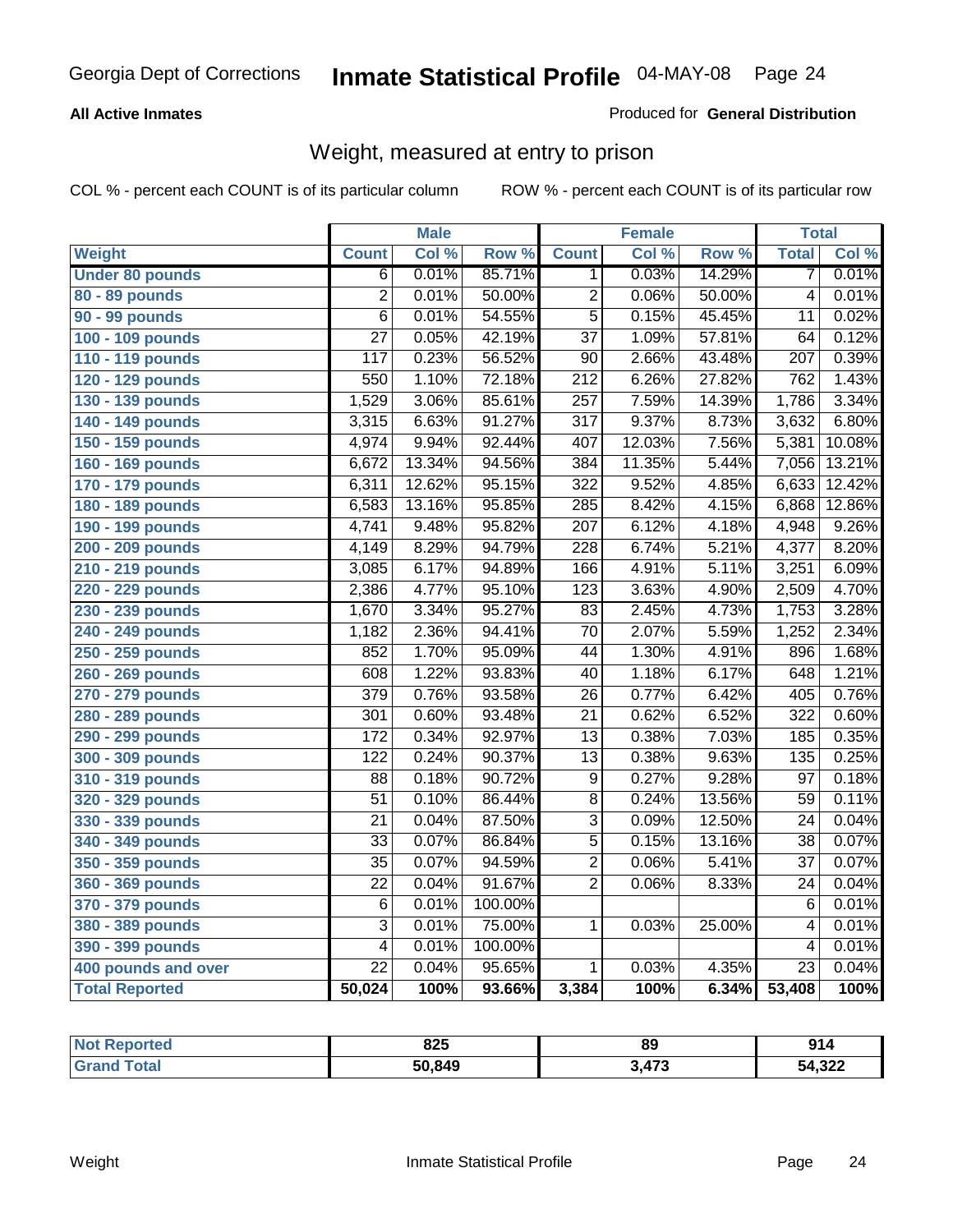#### **All Active Inmates**

#### Produced for **General Distribution**

### Weight, measured at entry to prison

|                                | <b>Male</b> | <b>Female</b> | Total |
|--------------------------------|-------------|---------------|-------|
| <b>Mean</b><br>(average)       | 186         | 175           | 185   |
| <b>Median (middle)</b>         | 180         | 169           | 180   |
| <b>Mode</b><br>(most frequent) | 180         | 150           | 180   |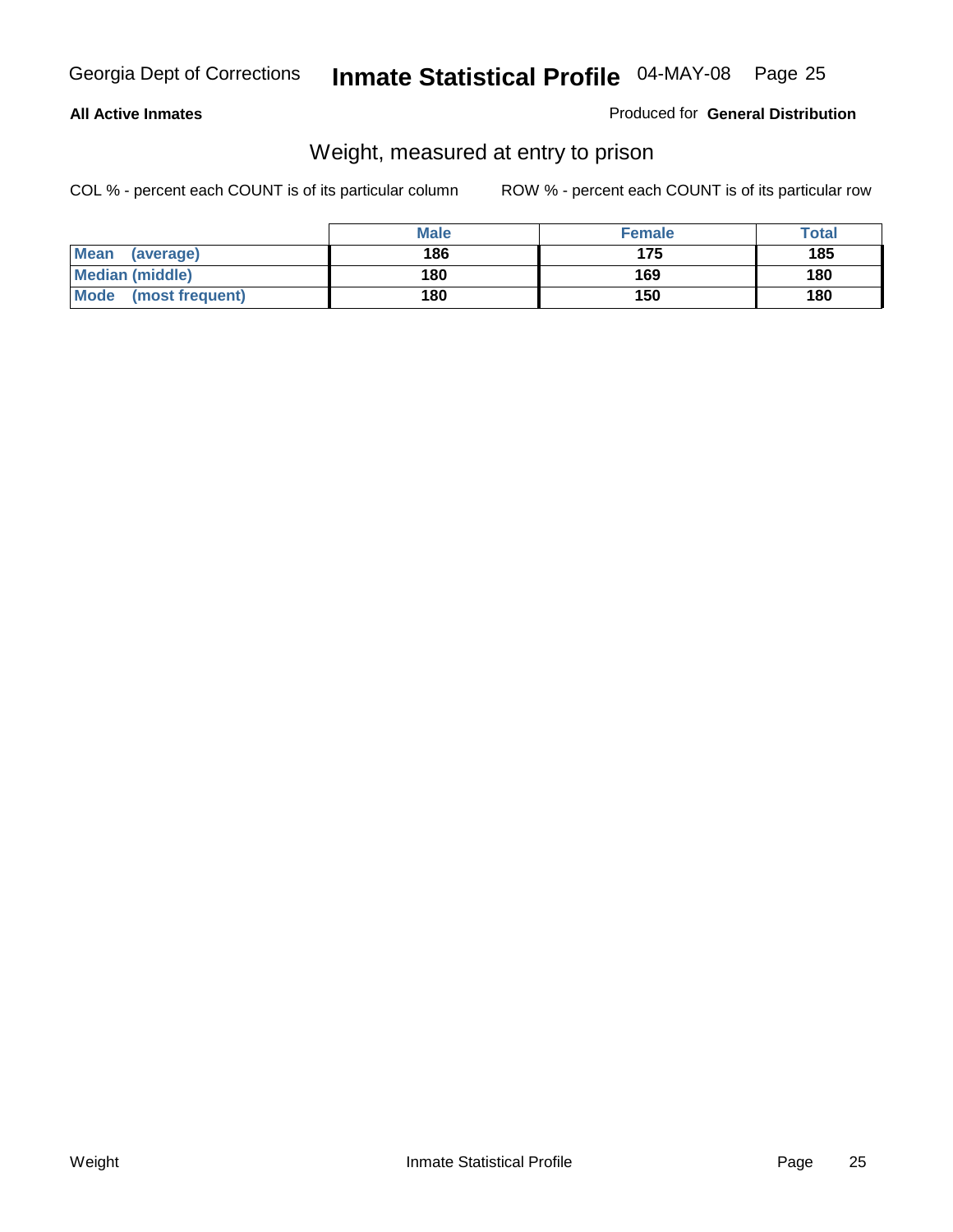#### **All Active Inmates**

#### Produced for **General Distribution**

### Military service

|                         |              | <b>Male</b> |             |       | <b>Female</b> |          |              | <b>Total</b> |
|-------------------------|--------------|-------------|-------------|-------|---------------|----------|--------------|--------------|
| <b>Military service</b> | <b>Count</b> | Col %       | Row % Count |       | Col %         | Row %    | <b>Total</b> | Col %        |
| <b>Air Force</b>        | 291          | .72%        | 97.32%      | 8     | .24%          | 2.68%    | 299          | .68%         |
| <b>Army</b>             | 2,195        | 5.42%       | 98.65%      | 30    | .92%          | 1.35%    | 2,225        | 5.08%        |
| <b>Navy</b><br>3        | 631          | 1.56%       | 98.59%      | 9     | .28%          | 1.41%    | 640          | 1.46%        |
| <b>Marines</b><br>4     | 486          | 1.20%       | 99.79%      |       | $.03\%$       | .21%     | 487          | 1.11%        |
| <b>Coast Guard</b><br>5 | 29           | $.07\%$     | 100.00%     |       |               |          | 29           | .07%         |
| <b>None</b><br>96       | 36,889       | 91.04%      | 91.97%      | 3,221 | 98.53%        | $8.03\%$ | 40,110       | 91.60%       |
| <b>Total Reported</b>   | 40,521       | 100%        | 92.53%      | 3,269 | 100%          | 7.47%    | 43,790       | 100%         |

| orted<br><b>NOT</b>          | 10,328 | 204                 | 10,532 |
|------------------------------|--------|---------------------|--------|
| <b>Total</b><br><b>Grand</b> | 50,849 | <b>A72</b><br>`47 J | 54,322 |

| <b>Mou</b><br><b>Army</b><br>ATIIV<br>41U -<br>$\sim$ 1111 $\sigma$ |  |
|---------------------------------------------------------------------|--|
|---------------------------------------------------------------------|--|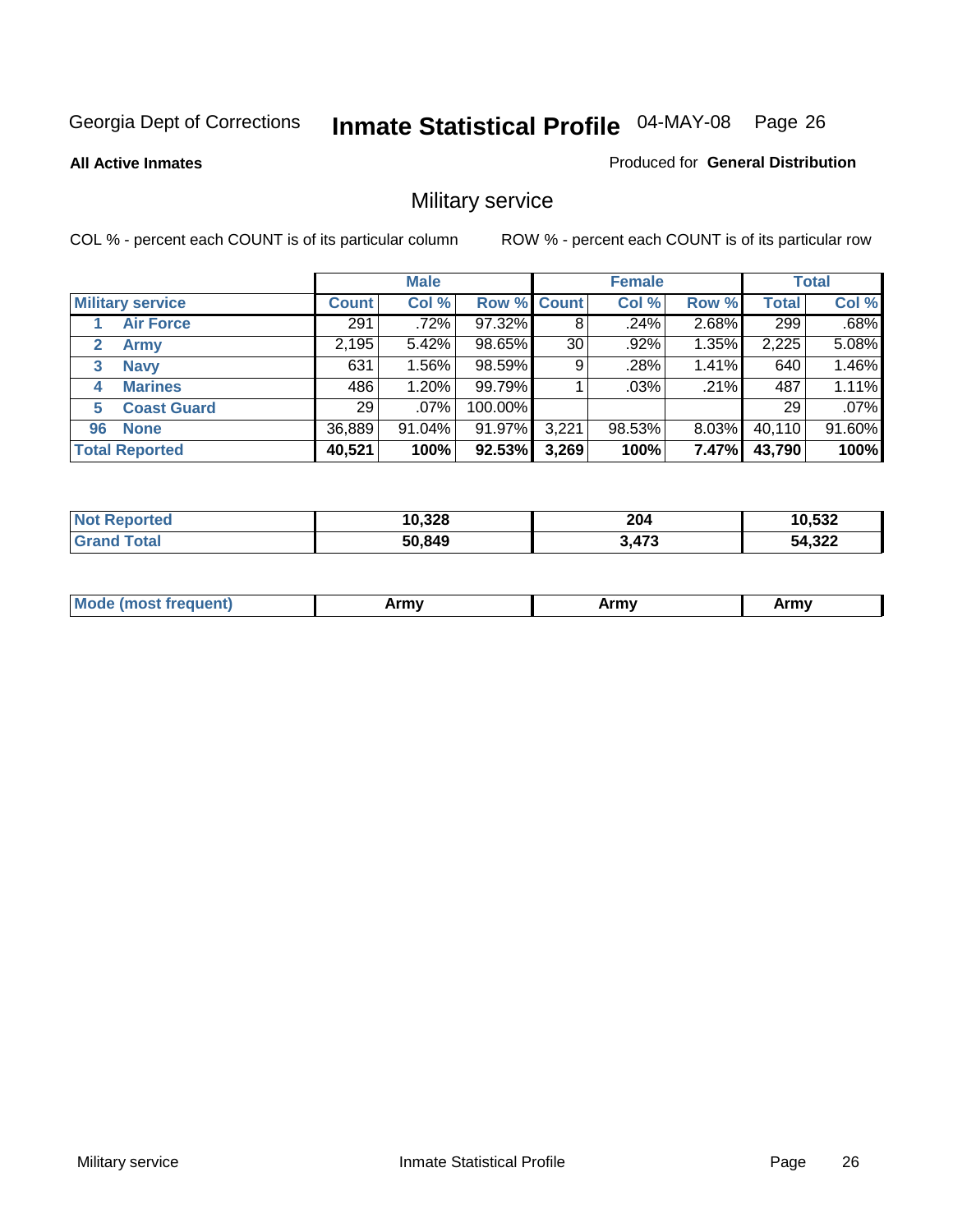#### **All Active Inmates**

#### Produced for **General Distribution**

### Type of admission to prison

|                |                             |              | <b>Male</b> |                    |     | <b>Female</b> |         |              | <b>Total</b> |
|----------------|-----------------------------|--------------|-------------|--------------------|-----|---------------|---------|--------------|--------------|
|                | <b>Type of Admission</b>    | <b>Count</b> | Col %       | <b>Row % Count</b> |     | Col %         | Row %   | <b>Total</b> | Col %        |
|                | <b>Committed From Court</b> | 35,107       | 69.09%      | 93.70% 2,362       |     | 68.19%        | 6.30%   | 37,469       | 69.03%       |
| $\overline{2}$ | <b>Return Appeal/Bond</b>   | 14           | .03%        | 87.50%             | 2   | .06%          | 12.50%  | 16           | .03%         |
| 3              | <b>Parole Rev/New Sent</b>  | 4,443        | 8.74%       | 95.59%             | 205 | 5.92%         | 4.41%   | 4,648        | 8.56%        |
| 4              | <b>Par Rev/No New Sent</b>  | 1,856        | 3.65%       | 93.88%             | 121 | 3.49%         | 6.12%   | 1,977        | 3.64%        |
| 5              | <b>Prob Viol/Total Rev</b>  |              | .01%        | 100.00%            |     |               |         |              | .01%         |
| 6              | <b>Prob Viol/Partial</b>    | 3,397        | 6.69%       | 91.05%             | 334 | 9.64%         | 8.95%   | 3,731        | 6.87%        |
| 7              | <b>Admit Fm Other Cust</b>  | 38           | .07%        | 92.68%             | 3   | .09%          | 7.32%   | 41           | .08%         |
| 9              | <b>Prob Rev/Remainder</b>   | 5,092        | 10.02%      | 92.46%             | 415 | 11.98%        | 7.54%   | 5,507        | 10.15%       |
| 10             | <b>New Sent/Par Rev Pnd</b> | 26           | .05%        | 100.00%            |     |               |         | 26           | .05%         |
| 11             | <b>Life W/O Parole</b>      | 305          | .60%        | 99.03%             | 3   | .09%          | .97%    | 308          | .57%         |
| 30             | <b>Par Rev/Rsn Unknown</b>  | 63           | .12%        | 100.00%            |     |               |         | 63           | .12%         |
| 32             | <b>Pb Parole Rescinded</b>  | 15           | .03%        | 100.00%            |     |               |         | 15           | .03%         |
| 33             | <b>Prob Revoc/Spec Cond</b> | 210          | .41%        | 92.51%             | 17  | .49%          | 7.49%   | 227          | .42%         |
| 40             | <b>Par Rev/Revoc Center</b> | 186          | .37%        | 99.47%             |     | .03%          | .53%    | 187          | .34%         |
| 41             | <b>Information Only</b>     |              |             |                    |     | .03%          | 100.00% |              | .01%         |
| 44             | <b>Whitworth Detention</b>  | 53           | .10%        | 100.00%            |     |               |         | 53           | .10%         |
| 50             | <b>Dcys At Risk</b>         | 6            | .01%        | 100.00%            |     |               |         | 6            | .01%         |
|                | <b>Total Reported</b>       | 50,812       | 100%        | 93.62% 3,464       |     | 100%          | 6.38%   | 54,276       | 100%         |

| <b>Not Reported</b> | $\sim$ |             | 46     |
|---------------------|--------|-------------|--------|
| ™otal               | 50,849 | .477<br>ט ז | 54,322 |

| <b>Mode (most frequent)</b><br><b>Court Cmmt</b><br>Court Cmmt | <b>Court Cmmt</b> |
|----------------------------------------------------------------|-------------------|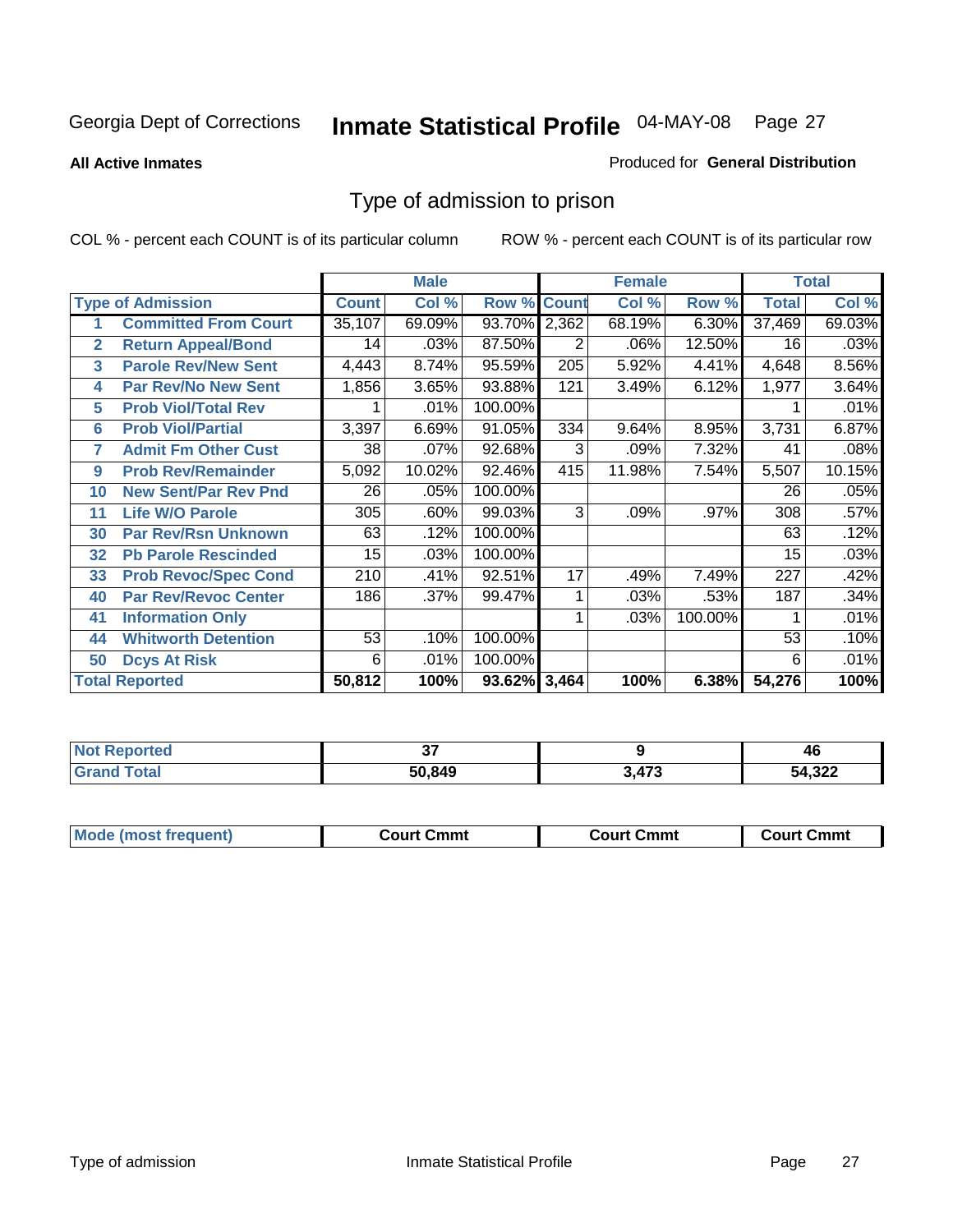**All Active Inmates**

#### Produced for **General Distribution**

### Current / last security status

|                        |              | <b>Male</b> |             |       | <b>Female</b> |          |              | <b>Total</b> |
|------------------------|--------------|-------------|-------------|-------|---------------|----------|--------------|--------------|
| <b>Security Status</b> | <b>Count</b> | Col %       | Row % Count |       | Col %         | Row %    | <b>Total</b> | Col %        |
| 1 Wrk Releas           | 033          | 2.14%       | 86.30%      | 164   | 4.91%         | 13.70%   | 1,197        | 2.32%        |
| 2 Trusty               | .644         | 3.40%       | 86.39%      | 259   | 7.75%         | 13.61%   | 1,903        | 3.69%        |
| 3 Minimum              | 19,693       | 40.78%      | 91.13%      | 1,916 | 57.31%        | $8.87\%$ | 21,609       | 41.85%       |
| 4 Medium               | 19,783       | 40.97%      | 95.95%      | 834   | 24.95%        | 4.05%    | 20,617       | 39.93%       |
| 5 Close                | 5,656        | 11.71%      | 97.15%      | 166   | 4.97%         | 2.85%    | 5,822        | 11.28%       |
| 6 Maximum              | 481          | 1.00%       | 99.18%      | 4     | .12%          | .82%     | 485          | .94%         |
| <b>Total Reported</b>  | 48,290       | 100%        | 93.53%      | 3,343 | 100%          | 6.47%    | 51,633       | 100%         |

| <b>Still being diagnosed</b> | 2,554  | 130   | 2,684  |
|------------------------------|--------|-------|--------|
| <b>Not Reported</b>          |        |       |        |
| <b>Grand Total</b>           | 50,849 | 3,473 | 54,322 |

| M | <br><br> | ALL HAY |
|---|----------|---------|
|   |          |         |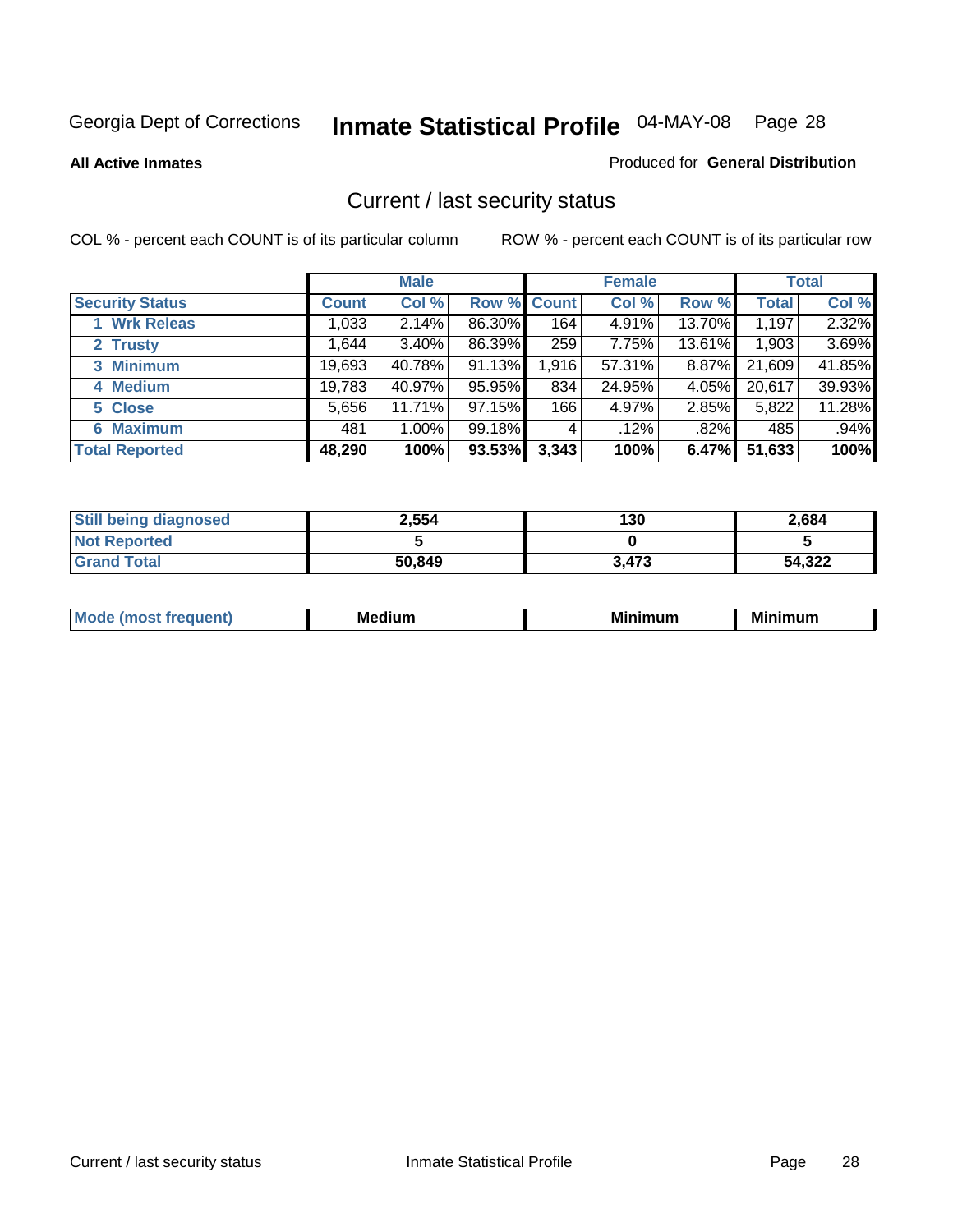**All Active Inmates**

#### Produced for **General Distribution**

### Current / last type of institution

|                            |              | <b>Male</b> |         |             | <b>Female</b> |        |              | <b>Total</b> |
|----------------------------|--------------|-------------|---------|-------------|---------------|--------|--------------|--------------|
| <b>Type of Institution</b> | <b>Count</b> | Col %       |         | Row % Count | Col %         | Row %  | <b>Total</b> | Col %        |
| <b>Transitional Center</b> | 2,404        | 4.73%       | 87.93%  | 330         | $9.50\%$      | 12.07% | 2,734        | 5.03%        |
| <b>State Hospital</b>      |              | $.01\%$     | 100.00% |             |               |        |              | .01%         |
| <b>County Camp</b>         | 5,081        | 9.99%       | 100.00% |             |               |        | 5,081        | 9.35%        |
| <b>State Prison</b>        | 35,572       | 69.96%      | 91.88%  | 3,143       | $90.50\%$     | 8.12%  | 38,715       | 71.27%       |
| <b>Private Prison</b>      | 5,137        | $10.10\%$   | 100.00% |             |               |        | 5,137        | 9.46%        |
| <b>Prison Annex</b>        | 1,157        | 2.28%       | 100.00% |             |               |        | 1,157        | 2.13%        |
| <b>Pre Release Center</b>  | 1,311        | 2.58%       | 100.00% |             |               |        | 1,311        | 2.41%        |
| <b>Inmate Boot Camp</b>    | 186          | $.37\%$     | 100.00% |             |               |        | 186          | .34%         |
| <b>Total Reported</b>      | 50,849       | 100%        | 93.61%  | 3,473       | 100%          | 6.39%  | 54,322       | 100%         |

| <b>Not</b><br>Reported |        |       |        |
|------------------------|--------|-------|--------|
| <b>Grand Total</b>     | 50,849 | 3,473 | 54,322 |

| <b>Mode (most frequent)</b> | <b>State Prison</b> | <b>State Prison</b> | <b>State Prison I</b> |
|-----------------------------|---------------------|---------------------|-----------------------|
|                             |                     |                     |                       |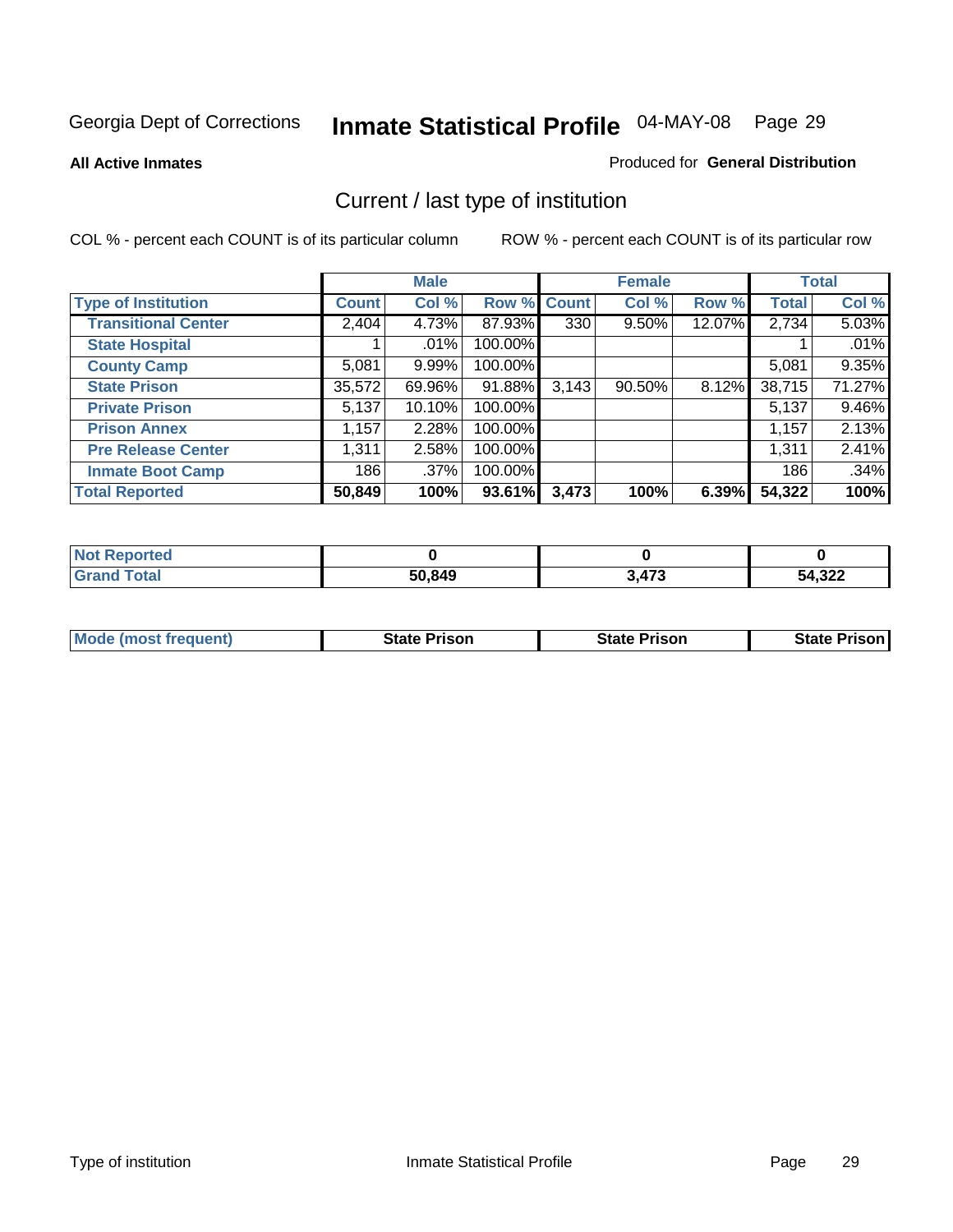**All Active Inmates**

#### Produced for **General Distribution**

### Institution type - transitional centers

|     |                                          |              | <b>Male</b> |         |              | <b>Female</b> |         |              | <b>Total</b> |
|-----|------------------------------------------|--------------|-------------|---------|--------------|---------------|---------|--------------|--------------|
|     | <b>Institution Type - Trans. Centers</b> | <b>Count</b> | Col %       | Row %   | <b>Count</b> | Col %         | Row %   | <b>Total</b> | Col %        |
| 220 | <b>Albany Trans-Ctr</b>                  | 150          | 6.24%       | 100.00% |              |               |         | 150          | 5.49%        |
| 227 | <b>Arrendale Trans-Ctr</b>               |              |             |         | 108          | 32.73%        | 100.00% | 108          | 3.95%        |
| 223 | <b>Atlanta Male Trans-Ctr</b>            | 247          | 10.27%      | 100.00% |              |               |         | 247          | 9.03%        |
| 246 | <b>Augusta Trans-Ctr</b>                 | 199          | 8.28%       | 100.00% |              |               |         | 199          | 7.28%        |
| 249 | <b>Clayton Transitional Ctr</b>          | 310          | 12.90%      | 100.00% |              |               |         | 310          | 11.34%       |
| 247 | <b>Coastal Transitional Ctr</b>          | 255          | 10.61%      | 100.00% |              |               |         | 255          | 9.33%        |
| 225 | <b>Columbus Trans-Ctr</b>                | 173          | 7.20%       | 100.00% |              |               |         | 173          | 6.33%        |
| 252 | <b>Emanuel-Swainsboro Tc</b>             | 216          | 8.99%       | 100.00% |              |               |         | 216          | 7.90%        |
| 250 | <b>Helms Trans-Ctr</b>                   | 102          | 4.24%       | 100.00% |              |               |         | 102          | 3.73%        |
| 248 | <b>Lagrange Trans Ctr</b>                | 145          | 6.03%       | 100.00% |              |               |         | 145          | 5.30%        |
| 231 | <b>Macon Male Trans-Ctr</b>              | 160          | 6.66%       | 100.00% |              |               |         | 160          | 5.85%        |
| 235 | <b>Metro Womens Trans-Ctr</b>            |              |             |         | 222          | 67.27%        | 100.00% | 222          | 8.12%        |
| 233 | <b>Phillips Trans-Ctr</b>                | 153          | 6.36%       | 100.00% |              |               |         | 153          | 5.60%        |
| 253 | <b>Smith Trans-Ctr</b>                   | 195          | 8.11%       | 100.00% |              |               |         | 195          | 7.13%        |
| 230 | <b>Valdosta Trans-Ctr</b>                | 99           | 4.12%       | 100.00% |              |               |         | 99           | 3.62%        |
|     | <b>Total Reported</b>                    | 2,404        | 100%        | 87.93%  | 330          | 100%          | 12.07%  | 2,734        | 100%         |

| <b>Reported</b> |       |            |                  |
|-----------------|-------|------------|------------------|
| 'ota.           | 2,404 | つつの<br>აას | $\sim$ 70 $\sim$ |

| Mode (most frequent) | 249 Clayton Transitional Ctr 235 Metro Womens Trans- | Ctr | 249 Clayton<br><b>Transitional Ctr</b> |
|----------------------|------------------------------------------------------|-----|----------------------------------------|
|                      |                                                      |     |                                        |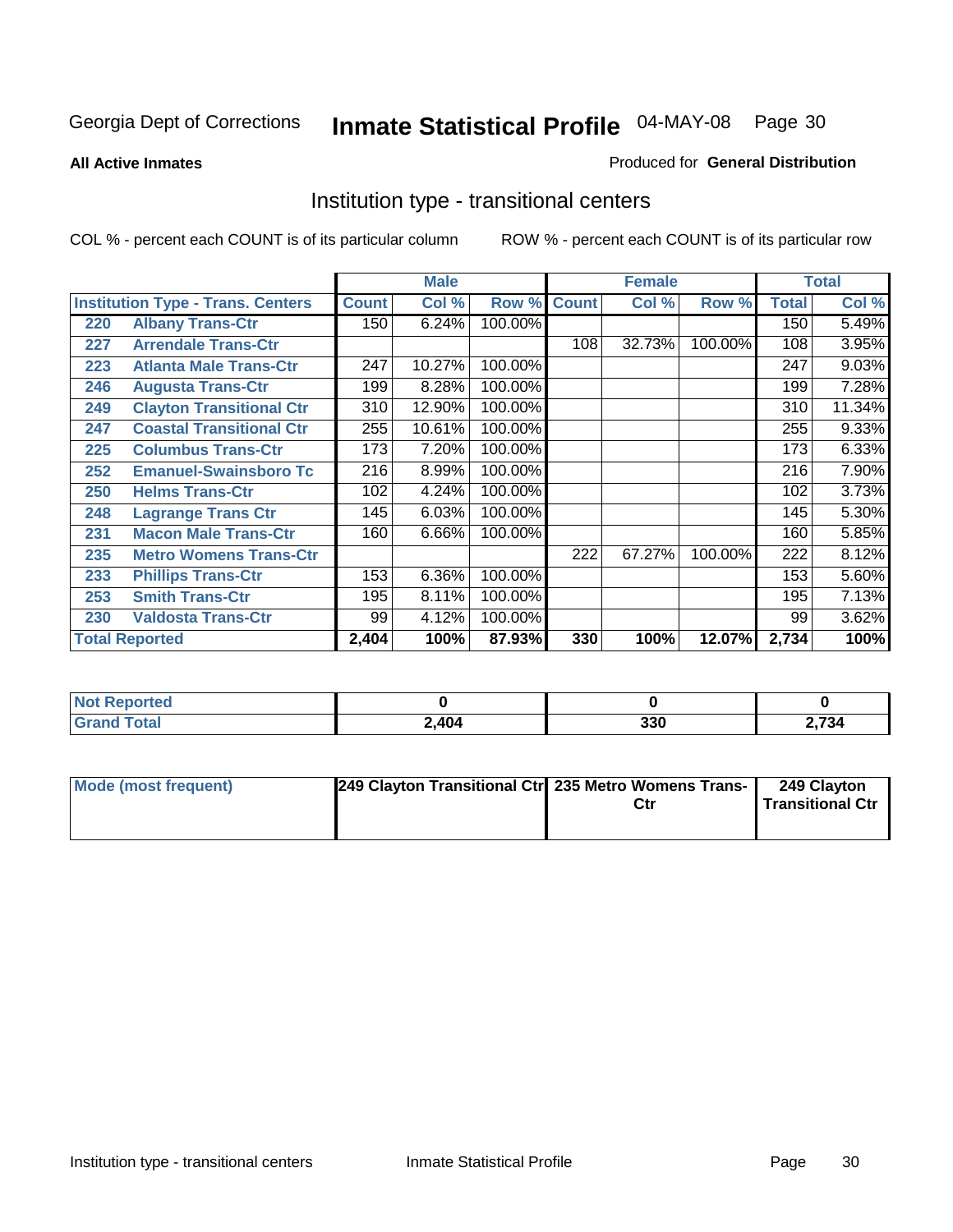**All Active Inmates**

#### Produced for **General Distribution**

### Institution type - mental hospitals

|                                                  | <b>Male</b> |                    | <b>Female</b> |                    | Total   |
|--------------------------------------------------|-------------|--------------------|---------------|--------------------|---------|
| <b>Institution Type - Mental Hospitals Count</b> | Col%        | <b>Row % Count</b> | Col%          | <b>Row % Total</b> | Col %   |
| 302 Central State Hospital                       | $100.00\%$  | 100.00%            |               |                    | 100.00% |
| <b>Total Reported</b>                            | 100%        | 100%               |               | %                  | 100%    |

| Not Reported |  |  |
|--------------|--|--|
| <b>otal</b>  |  |  |

| Mode (most frequent)<br>302 Central State Hospital | Null | <b>302 Central State</b><br><b>Hospital</b> |
|----------------------------------------------------|------|---------------------------------------------|
|----------------------------------------------------|------|---------------------------------------------|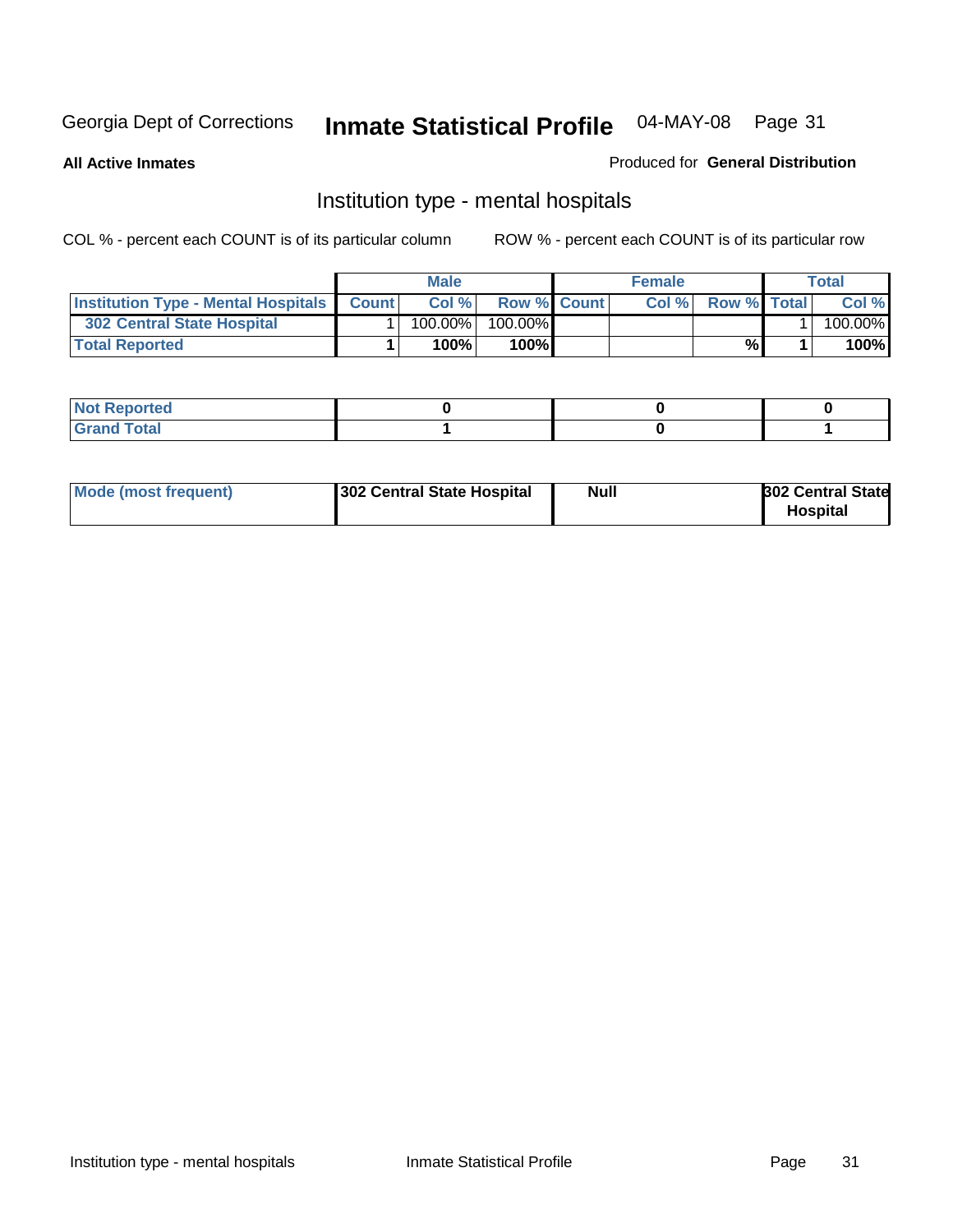#### **All Active Inmates**

#### Produced for **General Distribution**

### Institution type - county prisons

|                                          |                  | <b>Male</b> |         |              | <b>Female</b>      |                          |                  | <b>Total</b> |
|------------------------------------------|------------------|-------------|---------|--------------|--------------------|--------------------------|------------------|--------------|
| <b>Institution Type - County Prisons</b> | <b>Count</b>     | Col %       | Row %   | <b>Count</b> | $\overline{Col}$ % | Row %                    | <b>Total</b>     | Col %        |
| <b>Bulloch County Ci</b><br>402          | 136              | 2.68%       | 100.00% |              |                    |                          | 136              | 2.68%        |
| <b>Carroll County Ci</b><br>404          | $\overline{209}$ | 4.11%       | 100.00% |              |                    |                          | $\overline{209}$ | 4.11%        |
| <b>Clarke County Ci</b><br>406           | 106              | 2.09%       | 100.00% |              |                    |                          | 106              | 2.09%        |
| <b>Clayton County Ci</b><br>456          | 224              | 4.41%       | 100.00% |              |                    |                          | 224              | 4.41%        |
| <b>Colquitt County Ci</b><br>407         | 181              | 3.56%       | 100.00% |              |                    |                          | 181              | 3.56%        |
| <b>Coweta County Ci</b><br>409           | $\overline{205}$ | 4.03%       | 100.00% |              |                    |                          | $\overline{205}$ | 4.03%        |
| <b>Decatur County Ci</b><br>411          | 215              | 4.23%       | 100.00% |              |                    |                          | 215              | 4.23%        |
| <b>Effingham County Ci</b><br>413        | 242              | 4.76%       | 100.00% |              |                    |                          | 242              | 4.76%        |
| <b>Floyd County Ci</b><br>415            | $\overline{340}$ | 6.69%       | 100.00% |              |                    |                          | 340              | 6.69%        |
| <b>Gwinnett County Ci</b><br>419         | $\overline{243}$ | 4.78%       | 100.00% |              |                    |                          | 243              | 4.78%        |
| <b>Hall County Ci</b><br>420             | 152              | 2.99%       | 100.00% |              |                    |                          | 152              | 2.99%        |
| <b>Harris County Ci</b><br>422           | 108              | 2.13%       | 100.00% |              |                    |                          | 108              | 2.13%        |
| <b>Jackson County Ci</b><br>426          | 170              | 3.35%       | 100.00% |              |                    |                          | 170              | 3.35%        |
| <b>Jefferson County Ci</b><br>428        | 185              | 3.64%       | 100.00% |              |                    |                          | 185              | 3.64%        |
| <b>Mitchell County Ci</b><br>433         | 120              | 2.36%       | 100.00% |              |                    |                          | 120              | 2.36%        |
| <b>Muscogee County Ci</b><br>435         | 520              | 10.23%      | 100.00% |              |                    |                          | 520              | 10.23%       |
| <b>Richmond County Ci</b><br>439         | $\overline{212}$ | 4.17%       | 100.00% |              |                    |                          | 212              | 4.17%        |
| <b>Screven County Prison</b><br>440      | $\overline{141}$ | 2.78%       | 100.00% |              |                    |                          | 141              | 2.78%        |
| <b>Spalding County Ci</b><br>441         | 375              | 7.38%       | 100.00% |              |                    |                          | $\overline{375}$ | 7.38%        |
| <b>Stewart County Ci</b><br>442          | 92               | 1.81%       | 100.00% |              |                    |                          | 92               | 1.81%        |
| <b>Sumter County Ci</b><br>443           | $\overline{347}$ | 6.83%       | 100.00% |              |                    |                          | $\overline{347}$ | 6.83%        |
| <b>Terrell County Ci</b><br>444          | 125              | 2.46%       | 100.00% |              |                    |                          | 125              | 2.46%        |
| <b>Thomas County Ci</b><br>445           | 166              | 3.27%       | 100.00% |              |                    |                          | 166              | 3.27%        |
| <b>Troup County Ci</b><br>447            | $\overline{267}$ | 5.25%       | 100.00% |              |                    |                          | 267              | 5.25%        |
| <b>Total Reported</b>                    | 5,081            | 100%        | 100%    |              |                    | $\overline{\frac{9}{6}}$ | 5,081            | 100%         |

| τeα                         |       |       |
|-----------------------------|-------|-------|
| $\sim$ $\sim$ $\sim$ $\sim$ | 5.081 | 5.081 |

| Mode (most frequent) | 435 Muscogee County Ci | <b>Null</b> | 435 Muscogee     |
|----------------------|------------------------|-------------|------------------|
|                      |                        |             | <b>County Ci</b> |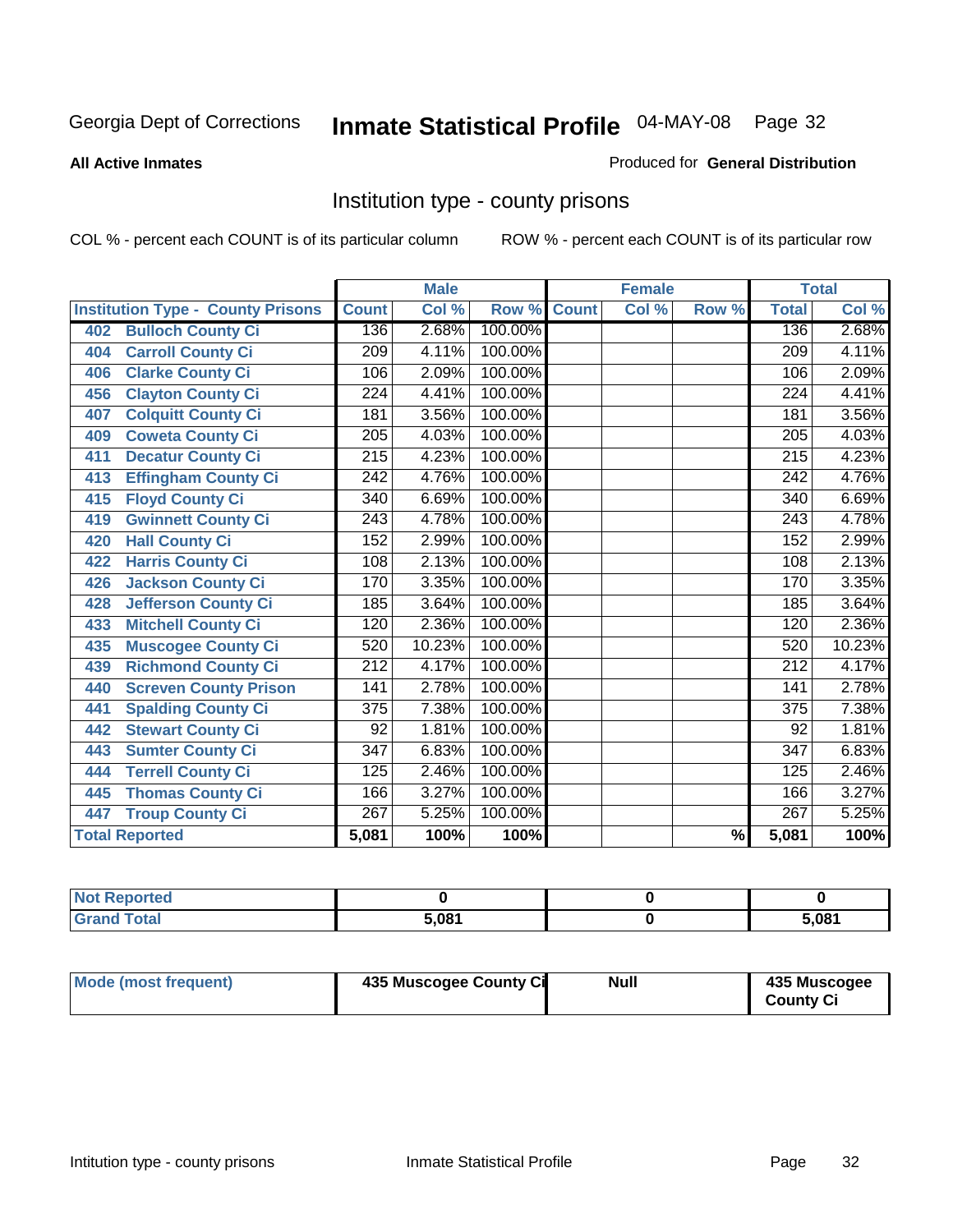#### **All Active Inmates**

#### Produced for **General Distribution**

### Institution type - state prisons

|     |                                            |              | <b>Male</b> |         |                  | <b>Female</b> |         | <b>Total</b>     |       |
|-----|--------------------------------------------|--------------|-------------|---------|------------------|---------------|---------|------------------|-------|
|     | <b>Institution Type - State Prisons</b>    | <b>Count</b> | Col %       | Row %   | <b>Count</b>     | Col %         | Row %   | <b>Total</b>     | Col % |
| 508 | <b>Arrendale State Prison</b>              |              |             |         | 1,239            | 39.42%        | 100.00% | 1,239            | 3.20% |
| 532 | <b>Augusta State Med.</b><br><b>Prison</b> | 1,235        | 3.47%       | 99.92%  | 1                | .03%          | .08%    | 1,236            | 3.19% |
| 543 | <b>Autry State Prison</b>                  | 1,650        | 4.64%       | 100.00% |                  |               |         | 1,650            | 4.26% |
| 553 | <b>Baldwin State Prison</b>                | 1,034        | 2.91%       | 100.00% |                  |               |         | 1,034            | 2.67% |
| 536 | <b>Bostick State Prison</b>                | 705          | 1.98%       | 100.00% |                  |               |         | 705              | 1.82% |
| 534 | <b>Burrus Corr Trn Cntr</b>                | 549          | 1.54%       | 100.00% |                  |               |         | 549              | 1.42% |
| 547 | <b>Calhoun State Prison</b>                | 1,500        | 4.22%       | 100.00% |                  |               |         | 1,500            | 3.87% |
| 531 | <b>Central State Prison</b>                | 807          | 2.27%       | 100.00% |                  |               |         | 807              | 2.08% |
| 523 | <b>Coastal State Prison</b>                | 1,484        | 4.17%       | 100.00% |                  |               |         | 1,484            | 3.83% |
| 535 | <b>Colony Farm State Prison</b>            | 1            | .01%        | 100.00% |                  |               |         | 1                | .01%  |
| 503 | <b>Dodge State Prison</b>                  | 1,224        | 3.44%       | 100.00% |                  |               |         | 1,224            | 3.16% |
| 548 | <b>Dooly State Prison</b>                  | 1,296        | 3.64%       | 100.00% |                  |               |         | 1,296            | 3.35% |
| 521 | <b>Ga Diag &amp; Class Pris</b>            | 1,690        | 4.75%       | 100.00% |                  |               |         | 1,690            | 4.37% |
| 522 | <b>Ga Diag &amp; Class Pris-</b>           | 484          | 1.36%       | 100.00% |                  |               |         | 484              | 1.25% |
|     | <b>Perm</b>                                |              |             |         |                  |               |         |                  |       |
| 517 | <b>Ga State Prison</b>                     | 770          | 2.16%       | 99.87%  | $\overline{1}$   | .03%          | .13%    | 771              | 1.99% |
| 541 | <b>Hancock State Prison</b>                | 1,333        | 3.75%       | 100.00% |                  |               |         | 1,333            | 3.44% |
| 540 | <b>Hays State Prison</b>                   | 895          | 2.52%       | 100.00% |                  |               |         | 895              | 2.31% |
| 551 | <b>Homerville State Prison</b>             | 193          | .54%        | 100.00% |                  |               |         | 193              | .50%  |
| 545 | <b>Johnson State Prison</b>                | 1,608        | 4.52%       | 100.00% |                  |               |         | 1,608            | 4.15% |
| 510 | <b>Lee State Prison</b>                    | 771          | 2.17%       | 100.00% |                  |               |         | 771              | 1.99% |
| 502 | <b>Lowndes State Prison</b>                | 11           | .03%        | 100.00% |                  |               |         | $\overline{11}$  | .03%  |
| 549 | <b>Macon State Prison</b>                  | 1,464        | 4.12%       | 100.00% |                  |               |         | 1,464            | 3.78% |
| 519 | <b>Men'S State Prison</b>                  | 673          | 1.89%       | 100.00% |                  |               |         | 673              | 1.74% |
| 554 | <b>Metro State Prison (W)</b>              |              |             |         | $\overline{742}$ | 23.61%        | 100.00% | $\overline{742}$ | 1.92% |
| 561 | <b>Milan State Prison</b>                  | 258          | .73%        | 100.00% |                  |               |         | 258              | .67%  |
| 509 | <b>Montgomery State Prison</b>             | 418          | 1.18%       | 100.00% |                  |               |         | 418              | 1.08% |
| 505 | <b>Phillips State Prison</b>               | 843          | 2.37%       | 100.00% |                  |               |         | 843              | 2.18% |
| 557 | <b>Pulaski State Prison (W)</b>            |              |             |         | 1,160            | 36.91%        | 100.00% | 1,160            | 3.00% |
| 529 | <b>Rivers State Prison</b>                 | 1,150        | 3.23%       | 100.00% |                  |               |         | 1,150            | 2.97% |
| 533 | <b>Rogers State Prison</b>                 | 1,326        | 3.73%       | 100.00% |                  |               |         | 1,326            | 3.43% |
| 530 | <b>Rutledge State Prison</b>               | 607          | 1.71%       | 100.00% |                  |               |         | 607              | 1.57% |
| 525 | <b>Scott State Prison</b>                  | 1,358        | 3.82%       | 100.00% |                  |               |         | 1,358            | 3.51% |
| 550 | <b>Smith State Prison</b>                  | 1,129        | 3.17%       | 100.00% |                  |               |         | 1,129            | 2.92% |
| 542 | <b>Telfair State Prison</b>                | 1,211        | 3.40%       | 100.00% |                  |               |         | 1,211            | 3.13% |
| 537 | <b>Valdosta State Prison</b>               | 1,177        | 3.31%       | 100.00% |                  |               |         | 1,177            | 3.04% |
| 506 | <b>Walker State Prison</b>                 | 620          | 1.74%       | 100.00% |                  |               |         | 620              | 1.60% |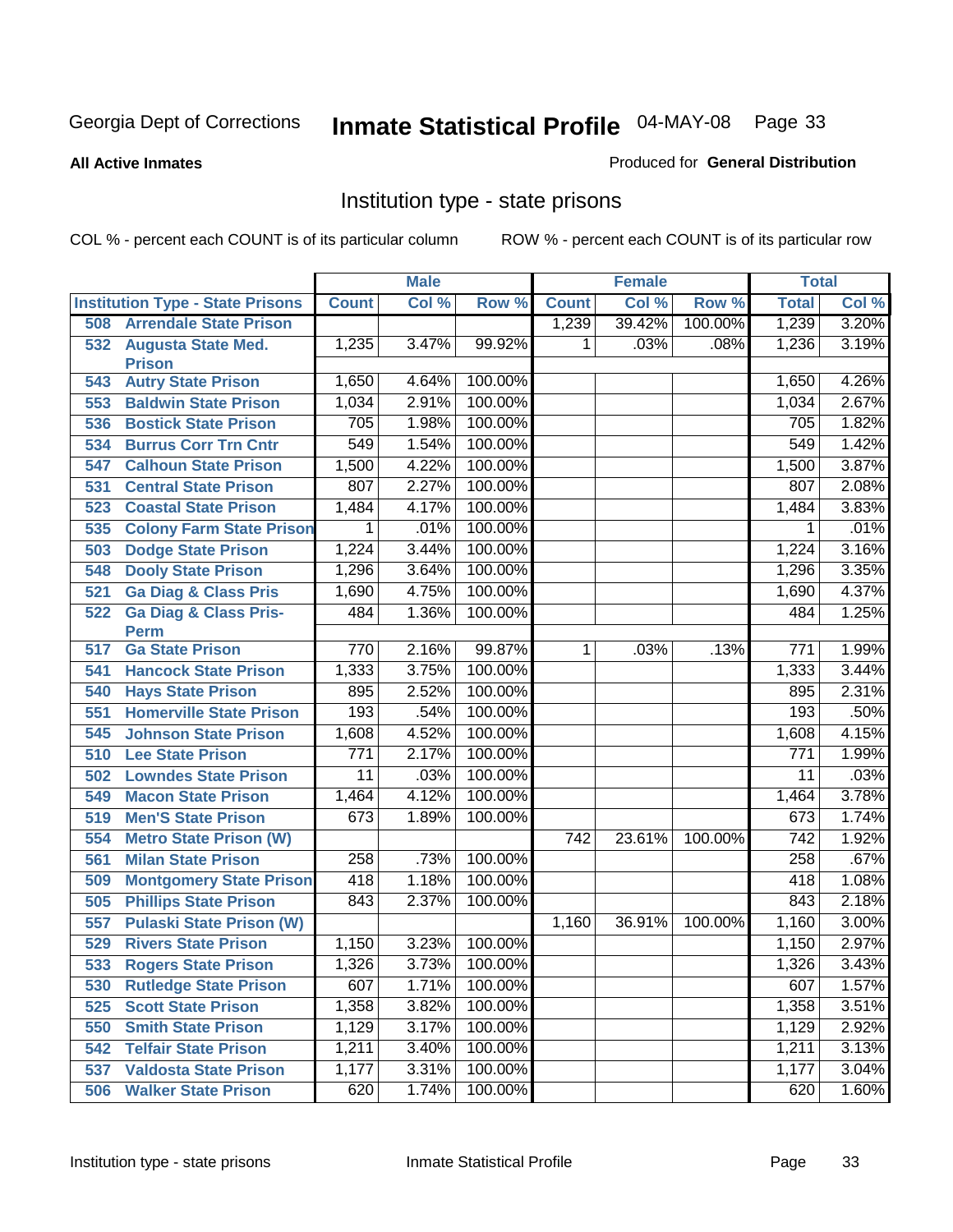**All Active Inmates**

#### Produced for **General Distribution**

### Institution type - state prisons

|                                         |              | <b>Male</b> |            |       | <b>Female</b> |       | <b>Total</b> |       |
|-----------------------------------------|--------------|-------------|------------|-------|---------------|-------|--------------|-------|
| <b>Institution Type - State Prisons</b> | <b>Count</b> | Col %       | Row %      | Count | Col %         | Row % | <b>Total</b> | Col % |
| <b>Ware State Prison</b><br>501         | .046         | $2.94\%$    | $100.00\%$ |       |               |       | 1.046        | 2.70% |
| <b>Washington Sp</b><br>552             | .157         | 3.25%       | $100.00\%$ |       |               |       | 1.157        | 2.99% |
| <b>Wayne State Prison</b><br>507        | 202          | $.57\%$     | $100.00\%$ |       |               |       | 202          | .52%  |
| <b>Wilcox State Prison</b><br>546       | .693         | 4.76%       | $100.00\%$ |       |               |       | 1,693        | 4.37% |
| <b>Total Reported</b>                   | 35,572       | 100%        | 91.88%     | 3,143 | 100%          | 8.12% | 38,715       | 100%  |

| <b>Not</b><br><b>Reported</b> |                        |       |        |
|-------------------------------|------------------------|-------|--------|
| <b>Total</b>                  | OF EZO<br><b>JJJIL</b> | 3,143 | 38,715 |

| <b>Mode (most frequent)</b> | 546 Wilcox State Prison | <b>508 Arrendale State Prison</b> | 546 Wilcox State<br><b>Prison</b> |
|-----------------------------|-------------------------|-----------------------------------|-----------------------------------|
|-----------------------------|-------------------------|-----------------------------------|-----------------------------------|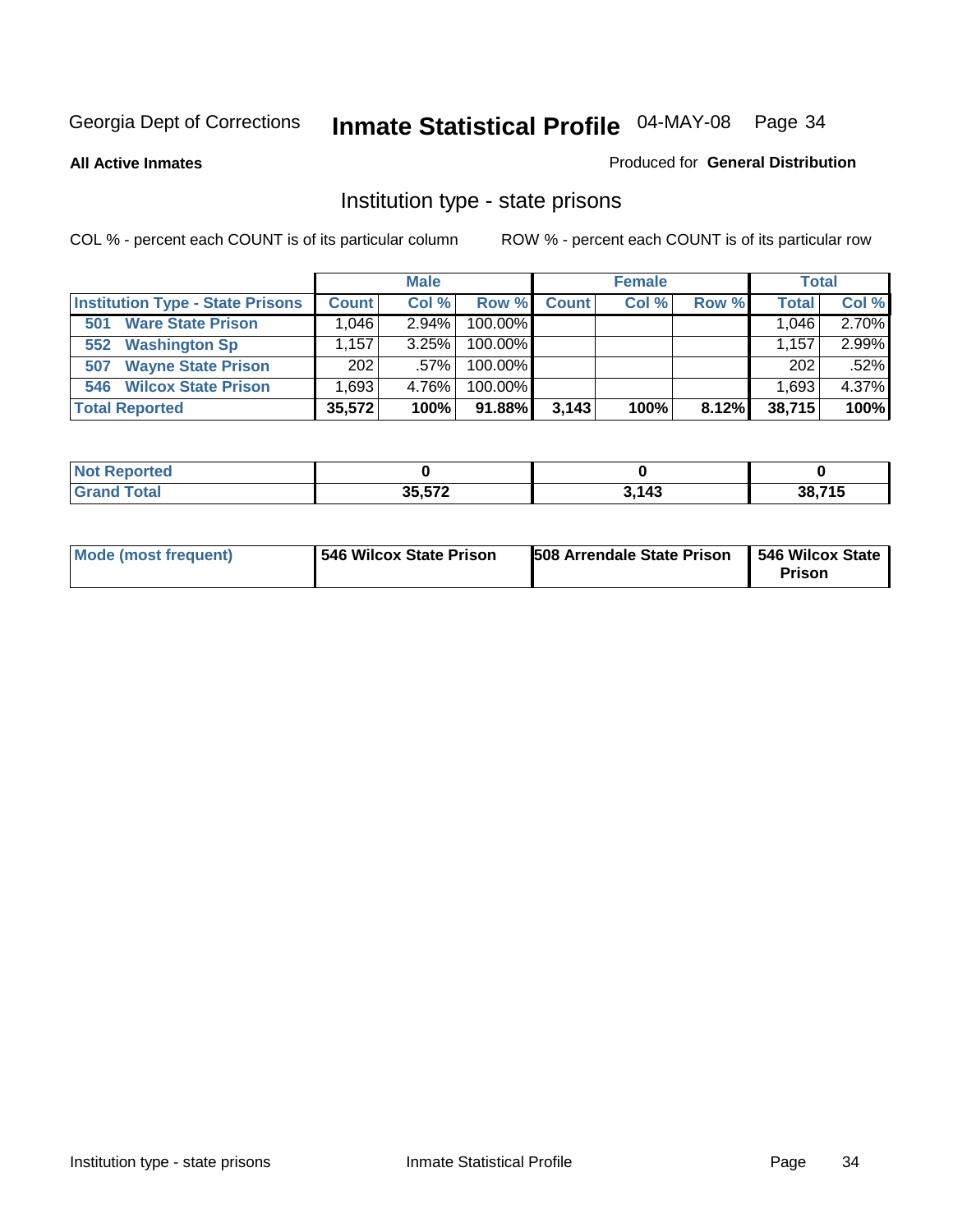#### **All Active Inmates**

#### Produced for **General Distribution**

### Institution type - private prisons

|                                           |              | <b>Male</b> |             | <b>Female</b> |       |       | <b>Total</b> |
|-------------------------------------------|--------------|-------------|-------------|---------------|-------|-------|--------------|
| <b>Institution Type - Private Prisons</b> | <b>Count</b> | Col %       | Row % Count | Col %         | Row % | Total | Col %        |
| <b>Coffee Corr Facility</b><br>569        | 1.6721       | $32.55\%$   | 100.00%     |               |       | 1,672 | 32.55%       |
| 567 D Ray James Corr Fac                  | 1.814        | $35.31\%$   | 100.00%     |               |       | 1.814 | 35.31%       |
| <b>Wheeler Corr Facility</b><br>571       | .651         | 32.14%      | 100.00%     |               |       | 1,651 | 32.14%       |
| <b>Total Reported</b>                     | 5.137        | 100%        | 100%        |               | %∣    | 5,137 | 100%         |

| Reported          |                           |                    |
|-------------------|---------------------------|--------------------|
| <b>otal</b><br>-- | <b>E 497</b><br>--<br>. . | $\sqrt{2}$<br>. טי |

| <b>Mode (most frequent)</b> | 567 D Ray James Corr Fac | <b>Null</b> | <b>567 D Ray James</b><br><b>Corr Fac</b> |
|-----------------------------|--------------------------|-------------|-------------------------------------------|
|-----------------------------|--------------------------|-------------|-------------------------------------------|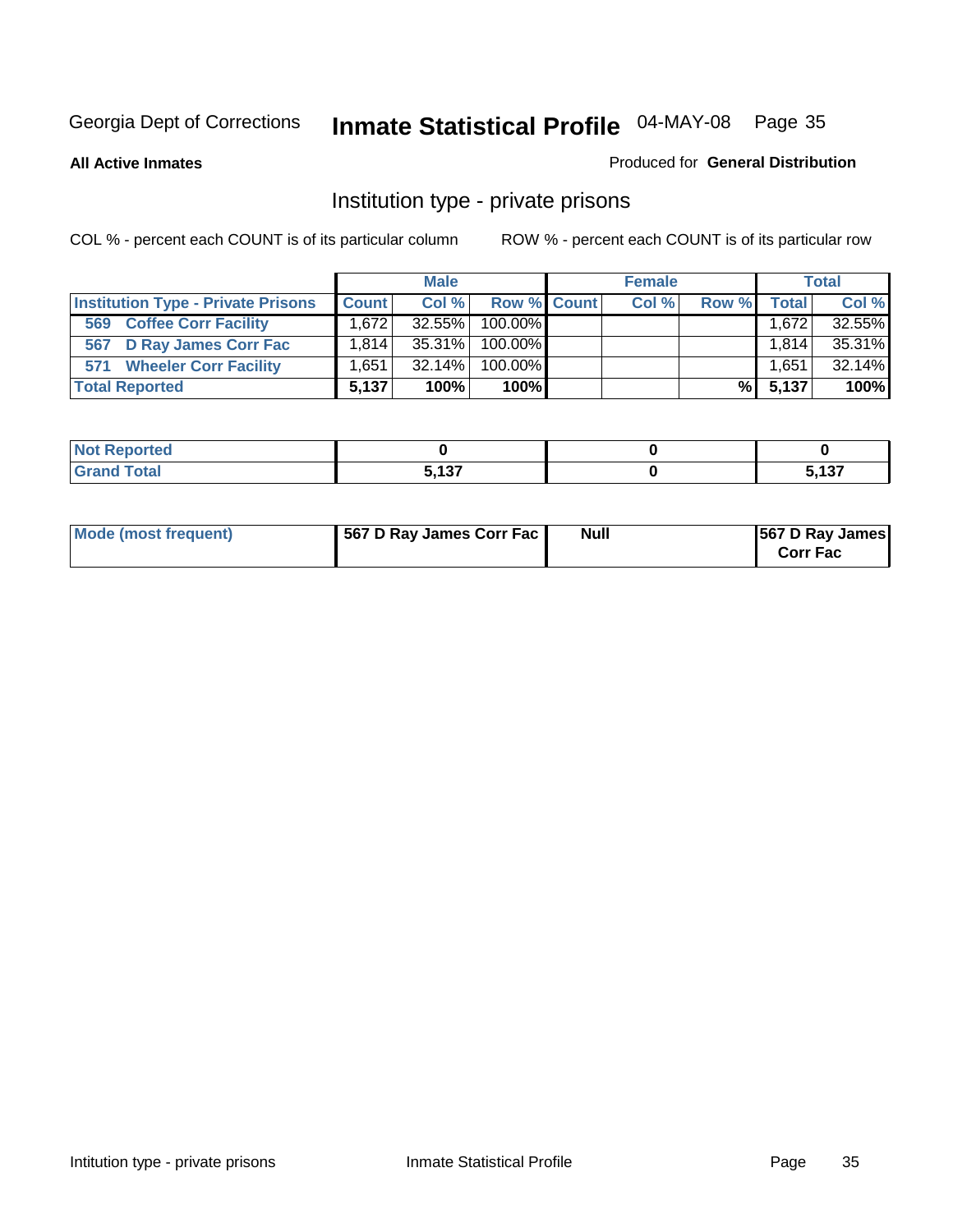#### **All Active Inmates**

#### Produced for **General Distribution**

### Institution type - prison annexes

|                                                |       | <b>Male</b> |            |              | <b>Female</b> |       |       | <b>Total</b> |
|------------------------------------------------|-------|-------------|------------|--------------|---------------|-------|-------|--------------|
| <b>Institution Type - Prison Annexes Count</b> |       | Col %       | Row %      | <b>Count</b> | Col %         | Row % | Total | Col %        |
| <b>7541 Hancock Annex</b>                      | 162   | 14.00%      | 100.00%    |              |               |       | 162   | 14.00%       |
| 7540 Hays Annex                                | 575   | 49.70%      | 100.00%    |              |               |       | 575   | 49.70%       |
| <b>7505 Phillips Annex</b>                     |       | $.17\%$     | $100.00\%$ |              |               |       |       | .17%         |
| 7501 Ware Annex                                | 213   | $18.41\%$   | $100.00\%$ |              |               |       | 213   | 18.41%       |
| 7552 Washington Sp Annex                       | 205   | 17.72%      | 100.00%    |              |               |       | 205   | 17.72%       |
| <b>Total Reported</b>                          | 1,157 | 100%        | $100\%$    |              |               | %     | 1,157 | 100%         |

| <b>Reported</b>         |            |             |
|-------------------------|------------|-------------|
| <b>Total</b><br>' Grand | <b>457</b> | 157<br>וטוו |

| Mode (most frequent) | 7540 Hays Annex | <b>Null</b> | <b>7540 Hays Annex</b> |
|----------------------|-----------------|-------------|------------------------|
|                      |                 |             |                        |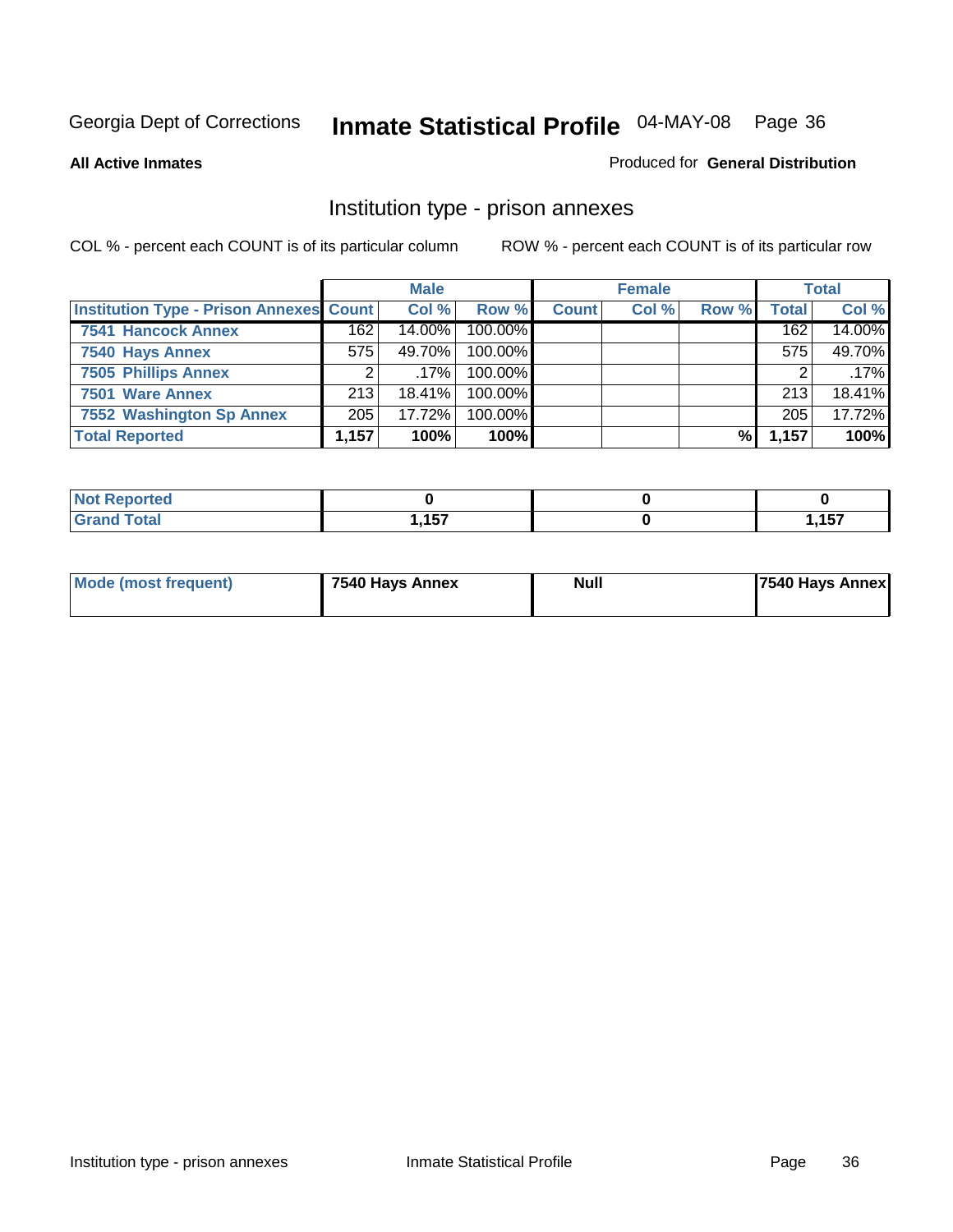#### **All Active Inmates**

#### Produced for **General Distribution**

### Institution type - pre-release centers

|                                         |       | <b>Male</b> |         |              | <b>Female</b> |       |              | <b>Total</b> |
|-----------------------------------------|-------|-------------|---------|--------------|---------------|-------|--------------|--------------|
| Institution Type - Prison Annexes Count |       | Col %       | Row %   | <b>Count</b> | Col %         | Row % | <b>Total</b> | Col %        |
| 7507 Appling Pre-Release Ctr            | 195   | 14.87%      | 100.00% |              |               |       | 195          | 14.87%       |
| 7521 Lamar Pre-Release Center           | 186   | 14.19%      | 100.00% |              |               |       | 186          | 14.19%       |
| 7550 Long Pre-Release Center            | 195   | 14.87%      | 100.00% |              |               |       | 195          | 14.87%       |
| 7543 Pelham Pre-Release                 | 165   | 12.59%      | 100.00% |              |               |       | 165          | 12.59%       |
| <b>Center</b>                           |       |             |         |              |               |       |              |              |
| 7546 Turner Pre-Release Center          | 190   | 14.49%      | 100.00% |              |               |       | 190          | 14.49%       |
| 556 Western Pre-Release Cntr            | 198   | 15.10%      | 100.00% |              |               |       | 198          | 15.10%       |
| 7572 Wilkes Pre-Release Center          | 182   | 13.88%      | 100.00% |              |               |       | 182          | 13.88%       |
| <b>Total Reported</b>                   | 1,311 | 100%        | 100%    |              |               | %     | 1,311        | 100%         |

| Reported<br>NOT |     |         |
|-----------------|-----|---------|
| <b>Total</b>    | 244 | , 944   |
| 'Grand          | .   | 1.J I I |

| Mode (most frequent) | 556 Western Pre-Release | <b>Null</b> | <b>1556 Western Pre-I</b> |
|----------------------|-------------------------|-------------|---------------------------|
|                      | Cntr                    |             | <b>Release Cntr</b>       |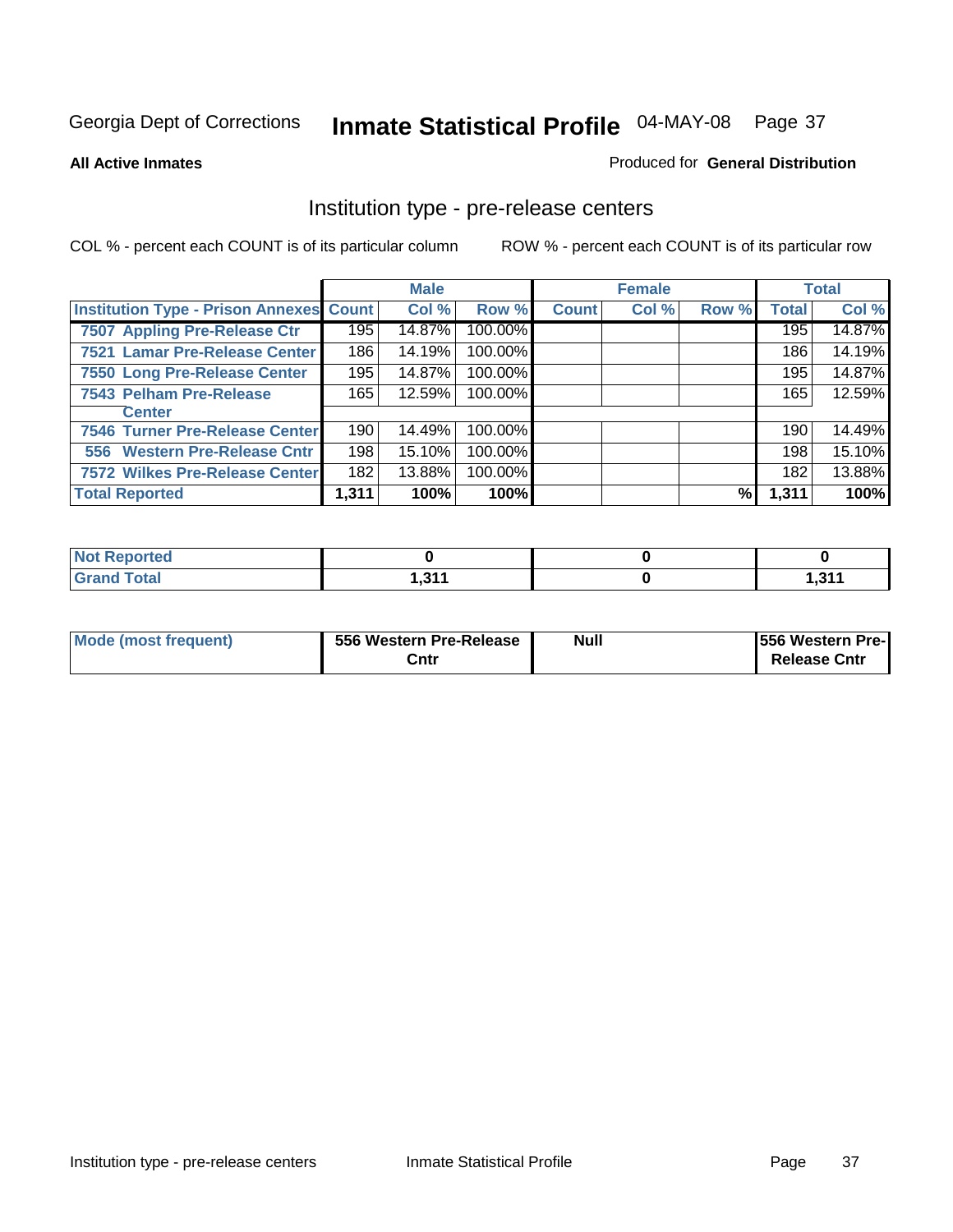**All Active Inmates**

#### Produced for **General Distribution**

## Institution type - inmate boot camp

|                                      |              | <b>Male</b> |         |              | <b>Female</b> |       |        | Total   |
|--------------------------------------|--------------|-------------|---------|--------------|---------------|-------|--------|---------|
| <b>Institution Type - Boot Camps</b> | <b>Count</b> | Col %       | Row %   | <b>Count</b> | Col%          | Row % | Totall | Col %   |
| 9534 Burruss Inm Boot Camp           | 186          | 100.00%     | 100.00% |              |               |       | 186    | 100.00% |
| <b>Total Rported</b>                 | 186          | 100%        | 100%    |              |               | %⊾    | 186    | 100%    |

| rtea<br>.   |     |     |
|-------------|-----|-----|
| <b>otal</b> | 186 | 186 |

| Mode (most frequent) | 9534 Burruss Inm Boot | <b>Null</b> | 9534 Burruss Inm |
|----------------------|-----------------------|-------------|------------------|
|                      | Camp                  |             | <b>Boot Camp</b> |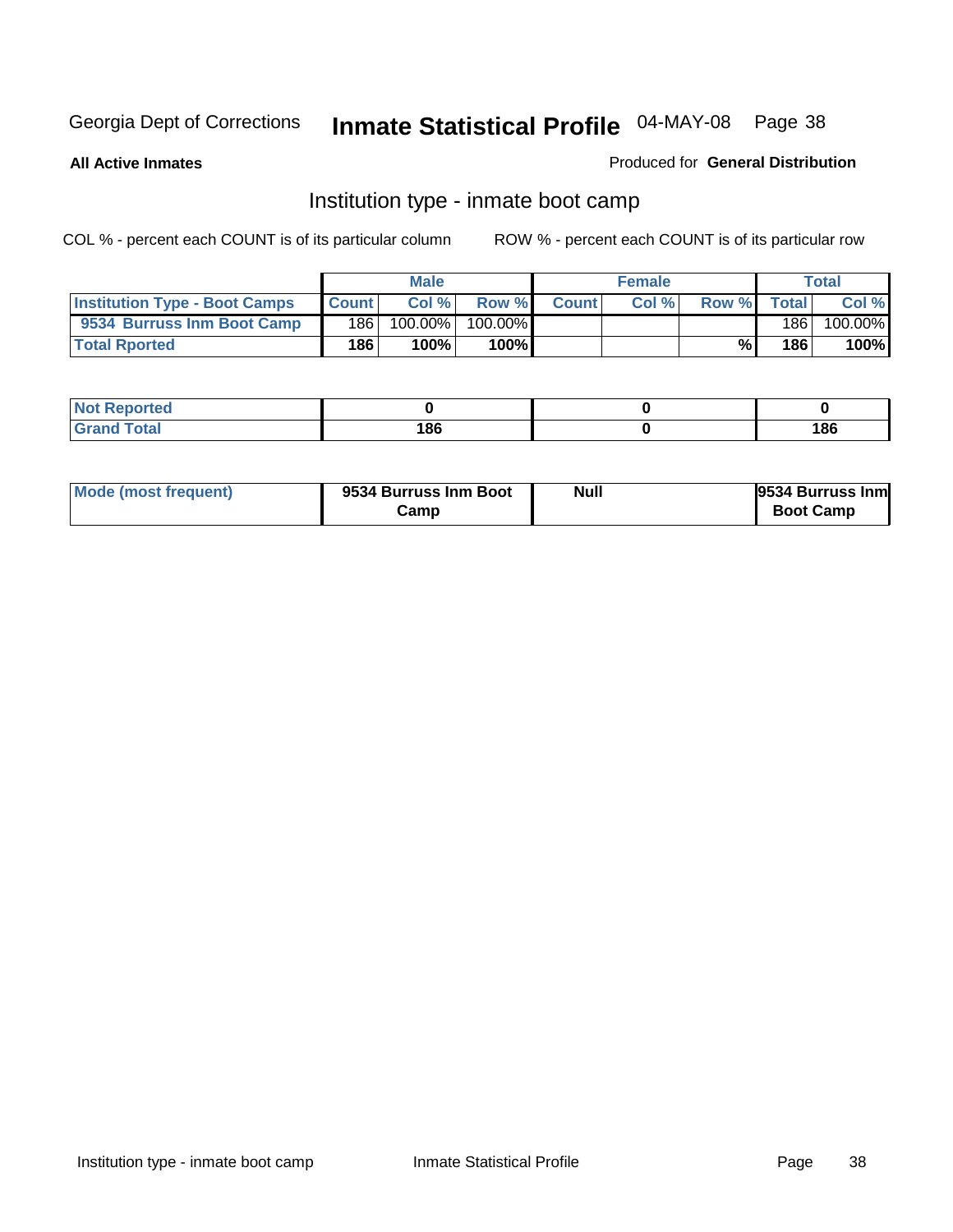#### **All Active Inmates**

#### Produced for **General Distribution**

# Number of disciplinary reports

|                                       |              | <b>Male</b> |        |              | <b>Female</b> |          |              | <b>Total</b> |
|---------------------------------------|--------------|-------------|--------|--------------|---------------|----------|--------------|--------------|
| <b>Number of Disciplinary Reports</b> | <b>Count</b> | Col %       | Row %  | <b>Count</b> | Col %         | Row %    | <b>Total</b> | Col %        |
|                                       | 22,232       | 43.72%      | 91.41% | 2,090        | 60.18%        | 8.59%    | 24,322       | 44.77%       |
|                                       | 7,275        | 14.31%      | 93.46% | 509          | 14.66%        | 6.54%    | 7,784        | 14.33%       |
| 2                                     | 3,913        | 7.70%       | 94.91% | 210          | 6.05%         | 5.09%    | 4,123        | 7.59%        |
| 3                                     | 2,735        | 5.38%       | 95.23% | 137          | 3.94%         | 4.77%    | 2,872        | 5.29%        |
|                                       | .977         | 3.89%       | 95.46% | 94           | 2.71%         | $4.54\%$ | 2,071        | 3.81%        |
| 5                                     | ,552         | 3.05%       | 95.80% | 68           | 1.96%         | 4.20%    | 1,620        | 2.98%        |
| <b>More Than 5</b>                    | 11,165       | 21.96%      | 96.83% | 365          | 10.51%        | 3.17%    | 11,530       | 21.23%       |
| <b>Total Reported</b>                 | 50,849       | 100%        | 93.61% | 3,473        | 100.0%        | 6.39%    | 54,322       | 100%         |

| orted<br>NO  |        |     |             |
|--------------|--------|-----|-------------|
| <b>Total</b> | 50,849 | A72 | 4,322<br>54 |

| Mean (average)       | 4.95 | 2.39 | 4.79 |
|----------------------|------|------|------|
| Median (middle)      |      |      |      |
| Mode (most frequent) |      |      |      |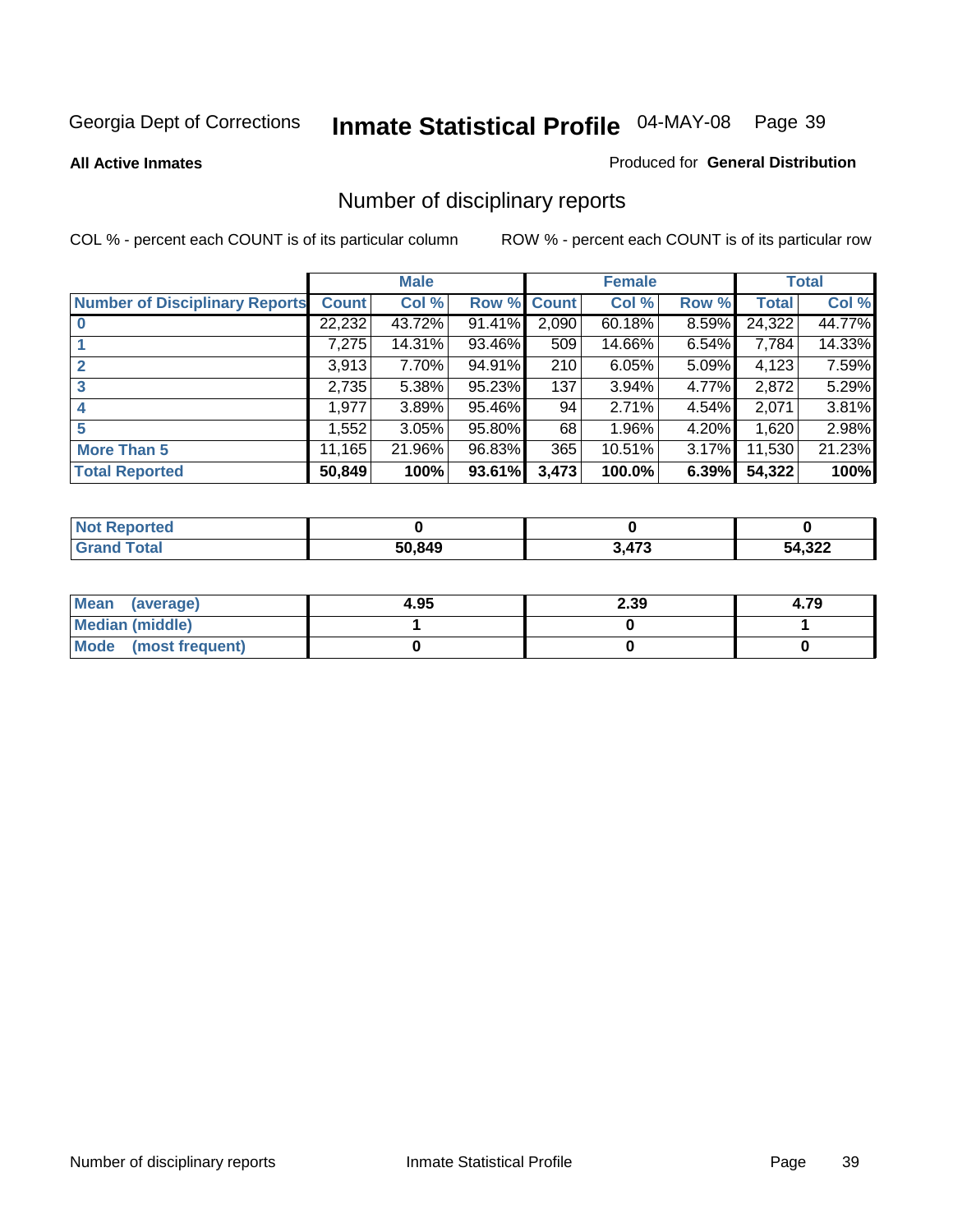**All Active Inmates**

#### Produced for **General Distribution**

### Number of transfers

|                            |         | <b>Male</b> |             |       | <b>Female</b> |          |              | <b>Total</b> |
|----------------------------|---------|-------------|-------------|-------|---------------|----------|--------------|--------------|
| <b>Number of Transfers</b> | Count l | Col %       | Row % Count |       | Col %         | Row %    | <b>Total</b> | Col %        |
|                            | 3,730   | $7.34\%$    | 87.93%      | 512   | 14.74%        | 12.07%   | 4,242        | 7.81%        |
|                            | 19,093  | 37.55%      | 91.12%      | .860  | 53.56%        | $8.88\%$ | 20,953       | 38.57%       |
|                            | 11,247  | 22.12%      | 94.54%      | 650   | 18.72%        | 5.46%    | 11,897       | 21.90%       |
| 3                          | 6,259   | 12.31%      | 95.66%      | 284   | 8.18%         | $4.34\%$ | 6,543        | 12.04%       |
|                            | 3.614   | $7.11\%$    | 97.81%      | 81    | 2.33%         | $2.19\%$ | 3,695        | 6.80%        |
| 5                          | 2,228   | 4.38%       | 98.50%      | 34    | 0.98%         | 1.50%    | 2,262        | 4.16%        |
| <b>More Than 5</b>         | 4,678   | $9.20\%$    | 98.90%      | 52    | 1.50%         | $1.10\%$ | 4,730        | 8.71%        |
| <b>Total Reported</b>      | 50,849  | 100%        | 93.61%      | 3,473 | 100.0%        | 6.39%    | 54,322       | 100%         |

| N                   |       |     |                     |
|---------------------|-------|-----|---------------------|
| $\sim$ 10<br>______ | 50849 | 172 | $\sim$<br>٨Д<br>◡▵▴ |

| Mean (average)       | 2.48 | l.41 | 2.41 |
|----------------------|------|------|------|
| Median (middle)      |      |      |      |
| Mode (most frequent) |      |      |      |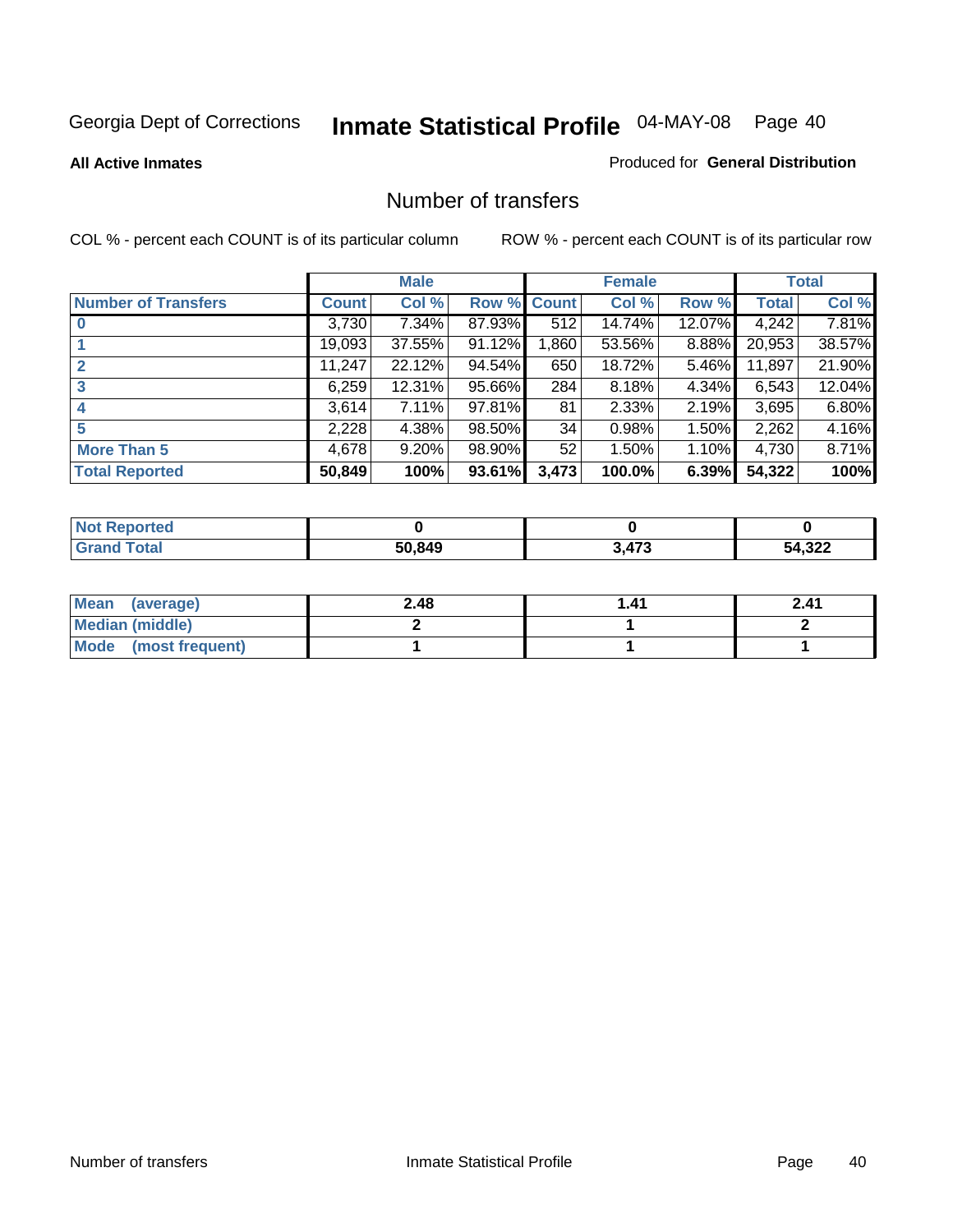**All Active Inmates**

### Produced for **General Distribution**

# Number of escapes

|                          |         | <b>Male</b> |                    |       | <b>Female</b> |          |        | <b>Total</b> |
|--------------------------|---------|-------------|--------------------|-------|---------------|----------|--------|--------------|
| <b>Number of Escapes</b> | Count l | Col %       | <b>Row % Count</b> |       | Col %         | Row %    | Total  | Col %        |
|                          | 50,527  | 99.37%      | 93.59%             | 3,463 | 99.71%        | $6.41\%$ | 53,990 | 99.39%       |
|                          | 302     | 0.59%       | 96.79%             | 10    | 0.29%         | 3.21%    | 312    | 0.57%        |
|                          | 14      | 0.03%       | 100.00%            |       |               |          | 14     | 0.03%        |
|                          | 5.      | 0.01%       | 100.00%            |       |               |          | 5      | 0.01%        |
|                          |         | 0.01%       | 100.00%            |       |               |          |        | 0.01%        |
| <b>Total Reported</b>    | 50,849  | 100%        | 93.61%             | 3,473 | 100%          | 6.39%    | 54,322 | 100.0%       |

| <b>Not Reported</b> |        |       |             |
|---------------------|--------|-------|-------------|
| T <sub>ofol</sub>   | 50.849 | 3.473 | 1,322<br>ገሏ |

| <b>Mean</b><br>(average) |  | .0 |
|--------------------------|--|----|
| Median (middle)          |  |    |
| Mode (most frequent)     |  |    |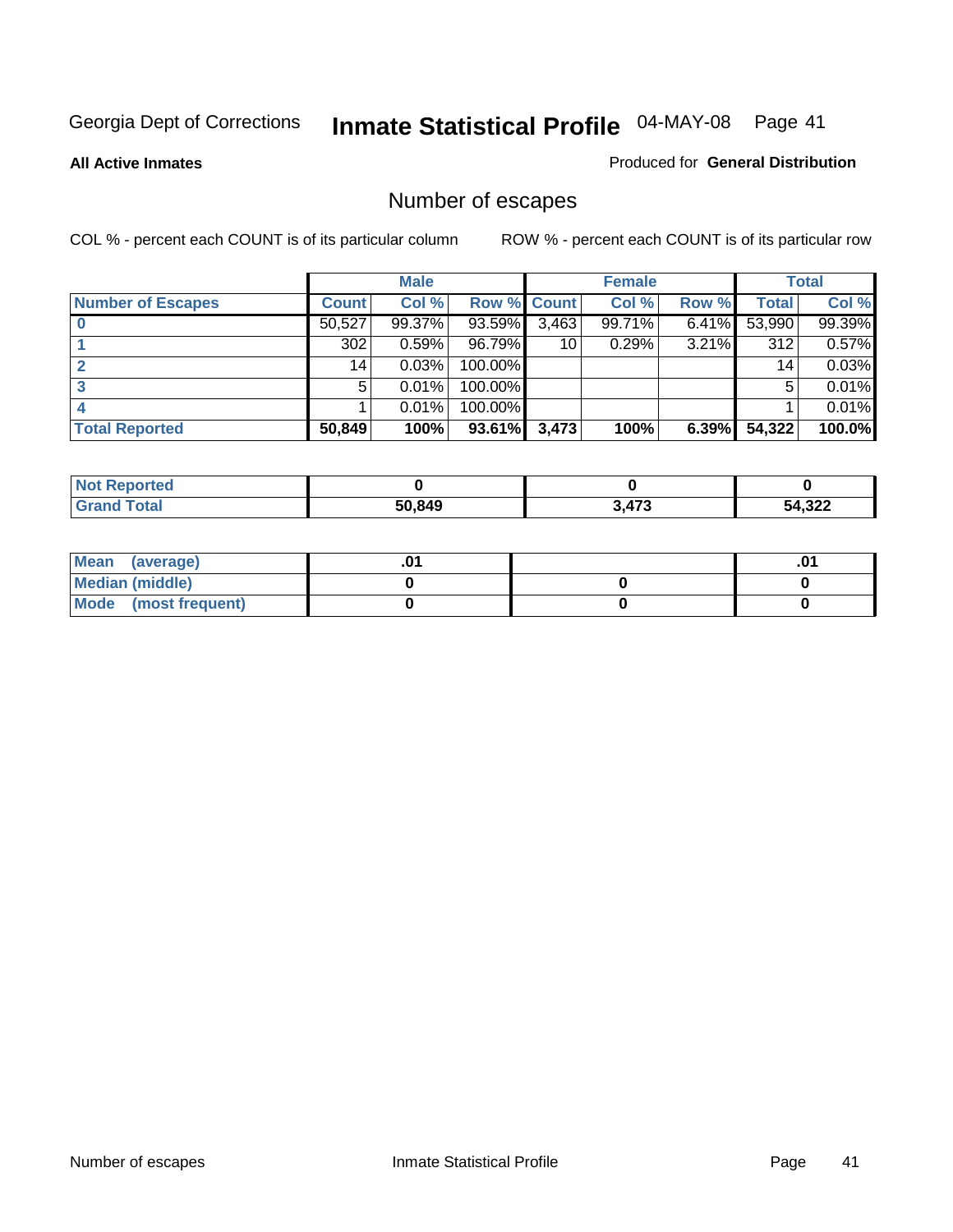**All Active Inmates**

#### Produced for **General Distribution**

# Probable future release type

|                                         |              | <b>Male</b> |                    |      | <b>Female</b> |          | <b>Total</b> |        |
|-----------------------------------------|--------------|-------------|--------------------|------|---------------|----------|--------------|--------|
| <b>Probable Future Release Type</b>     | <b>Count</b> | Col %       | <b>Row % Count</b> |      | Col %         | Row %    | <b>Total</b> | Col %  |
| <b>Paroled with probation to follow</b> | 7,875        | 15.49%      | $92.52\%$          | 637  | 18.34%        | 7.48%    | 8,512        | 15.67% |
| Paroled w/o probation to follow         | 7,839        | $15.42\%$   | 93.61%             | 535  | 15.40%        | $6.39\%$ | 8,374        | 15.42% |
| <b>Maxout with probation to follow</b>  | 14,552       | 28.62%      | 93.19%             | .063 | 30.61%        | $6.81\%$ | 15,615       | 28.75% |
| <b>Maxout w/o probation to follow</b>   | 13,680       | 26.90%      | 93.62%             | 933  | 26.86%        | $6.38\%$ | 14,613       | 26.90% |
| Life, LWOP or death sentence            | 6,903        | 13.58%      | 95.77%             | 305  | 8.78%         | $4.23\%$ | 7,208        | 13.27% |
| <b>Total Reported</b>                   | 50,849       | 100%        | $93.61\%$ 3,473    |      | 100%          | 6.39%    | 54,322       | 100%   |

| $'$ Not $\cdot$<br>Reported  |        |        |        |
|------------------------------|--------|--------|--------|
| <b>Total</b><br><b>Grand</b> | 50,849 | 50,849 | 54,322 |

| Mode (most frequent) | Maxout with PROB follow   Maxout with PROB follow   Maxout with PROB |        |
|----------------------|----------------------------------------------------------------------|--------|
|                      |                                                                      | follow |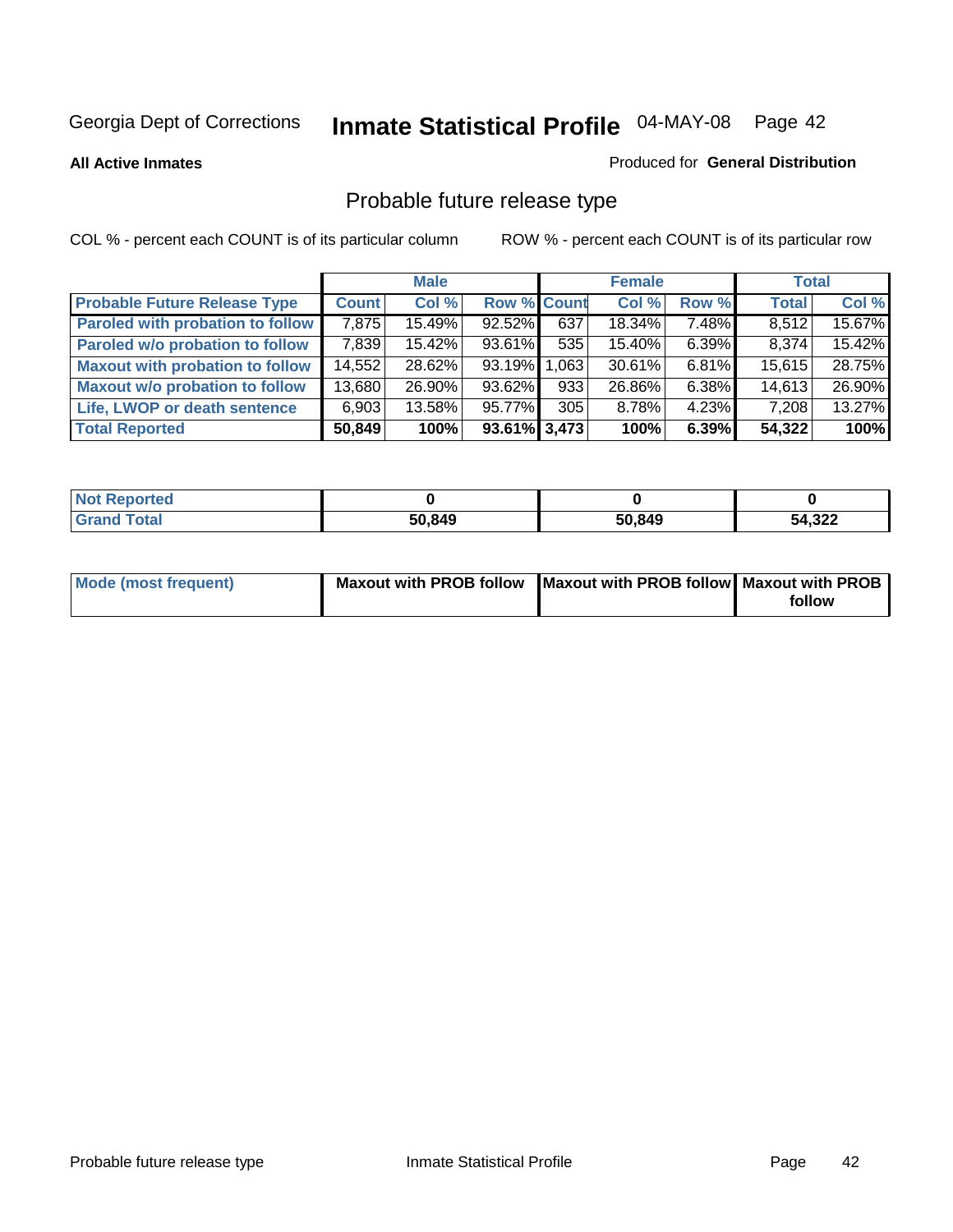**All Active Inmates**

#### Produced for **General Distribution**

## Actual release type

|                            |              | <b>Male</b> |                    | <b>Female</b> |       |              | $\tau$ otal |
|----------------------------|--------------|-------------|--------------------|---------------|-------|--------------|-------------|
| <b>Actual Release Type</b> | <b>Count</b> | Col %       | <b>Row % Count</b> | Col %         | Row % | <b>Total</b> | Col %       |
| <b>Total Reported</b>      |              | $\%$        | %                  | %             | %     |              | %           |

| <b>Still Active</b> | 50,849 | 3.473 | 54,322 |
|---------------------|--------|-------|--------|
| <b>Not Reported</b> |        |       |        |
| <b>Grand Total</b>  | 50,849 | 3,473 | 54,322 |

| M<br>____<br>_____ | NI | Null | $\cdots$ |
|--------------------|----|------|----------|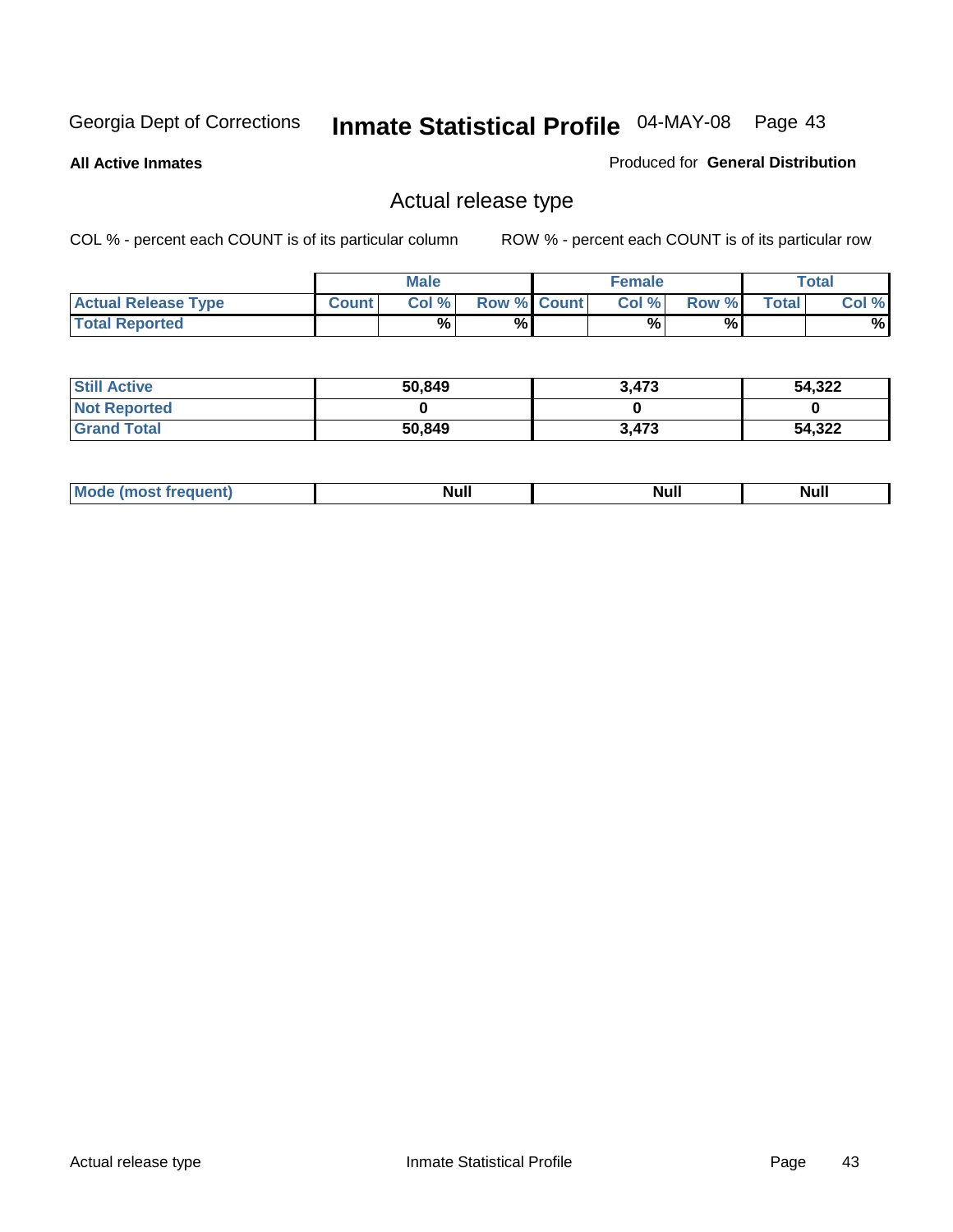### **All Active Inmates**

### Produced for **General Distribution**

### Time served in current (or last) institution

|                            |              | <b>Male</b> |        |              | <b>Female</b> |        |              | <b>Total</b> |
|----------------------------|--------------|-------------|--------|--------------|---------------|--------|--------------|--------------|
| <b>Time In Institution</b> | <b>Count</b> | Col %       | Row %  | <b>Count</b> | Col %         | Row %  | <b>Total</b> | Col %        |
| 0 to 3 months              | 13,396       | 26.34%      | 93.07% | 998          | 28.74%        | 6.93%  | 14,394       | 26.50%       |
| 3.01 to 6 months           | 7,752        | 15.25%      | 93.58% | 532          | 15.32%        | 6.42%  | 8,284        | 15.25%       |
| 6.01 to 9 months           | 5,603        | 11.02%      | 92.96% | 424          | 12.21%        | 7.04%  | 6,027        | 11.09%       |
| 9.01 to 12 months          | 4,401        | 8.66%       | 94.60% | 251          | 7.23%         | 5.40%  | 4,652        | 8.56%        |
| <b>12.01 to 18 months</b>  | 5,204        | 10.23%      | 94.02% | 331          | 9.53%         | 5.98%  | 5,535        | 10.19%       |
| 18.01 to 24 months         | 3,160        | 6.21%       | 93.02% | 237          | 6.82%         | 6.98%  | 3,397        | 6.25%        |
| $2.01$ to 3 years          | 4,280        | 8.42%       | 94.29% | 259          | 7.46%         | 5.71%  | 4,539        | 8.36%        |
| $3.01$ to 4 years          | 1,917        | 3.77%       | 88.55% | 248          | 7.14%         | 11.45% | 2,165        | 3.99%        |
| 4.01 to 5 years            | 1,399        | 2.75%       | 97.15% | 41           | 1.18%         | 2.85%  | 1,440        | 2.65%        |
| $5.01$ to 6 years          | 938          | 1.84%       | 97.51% | 24           | 0.69%         | 2.49%  | 962          | 1.77%        |
| 6.01 to 7 years            | 712          | 1.40%       | 96.22% | 28           | 0.81%         | 3.78%  | 740          | 1.36%        |
| 7.01 to 8 years            | 510          | 1.00%       | 94.10% | 32           | 0.92%         | 5.90%  | 542          | 1.00%        |
| 8.01 to 9 years            | 436          | 0.86%       | 95.82% | 19           | 0.55%         | 4.18%  | 455          | 0.84%        |
| 9.01 to 10 years           | 331          | 0.65%       | 95.94% | 14           | 0.40%         | 4.06%  | 345          | 0.64%        |
| Over 10 years              | 810          | 1.59%       | 95.86% | 35           | 1.01%         | 4.14%  | 845          | 1.56%        |
| <b>Total Reported</b>      | 50,849       | 100%        | 93.61% | 3,473        | 100%          | 6.39%  | 54,322       | 100.0%       |

| <b>Not Reported</b> |        |               |        |
|---------------------|--------|---------------|--------|
| <b>Total</b>        | 50.849 | $\rightarrow$ | 54,322 |

| <b>Mean</b><br>(average) | 18 months | 15 months           | 18 months |
|--------------------------|-----------|---------------------|-----------|
| Median (middle)          | 8 months  | <sup>7</sup> months | 8 months  |
| Mode<br>(most frequent)  | l months  | 2 months            | months    |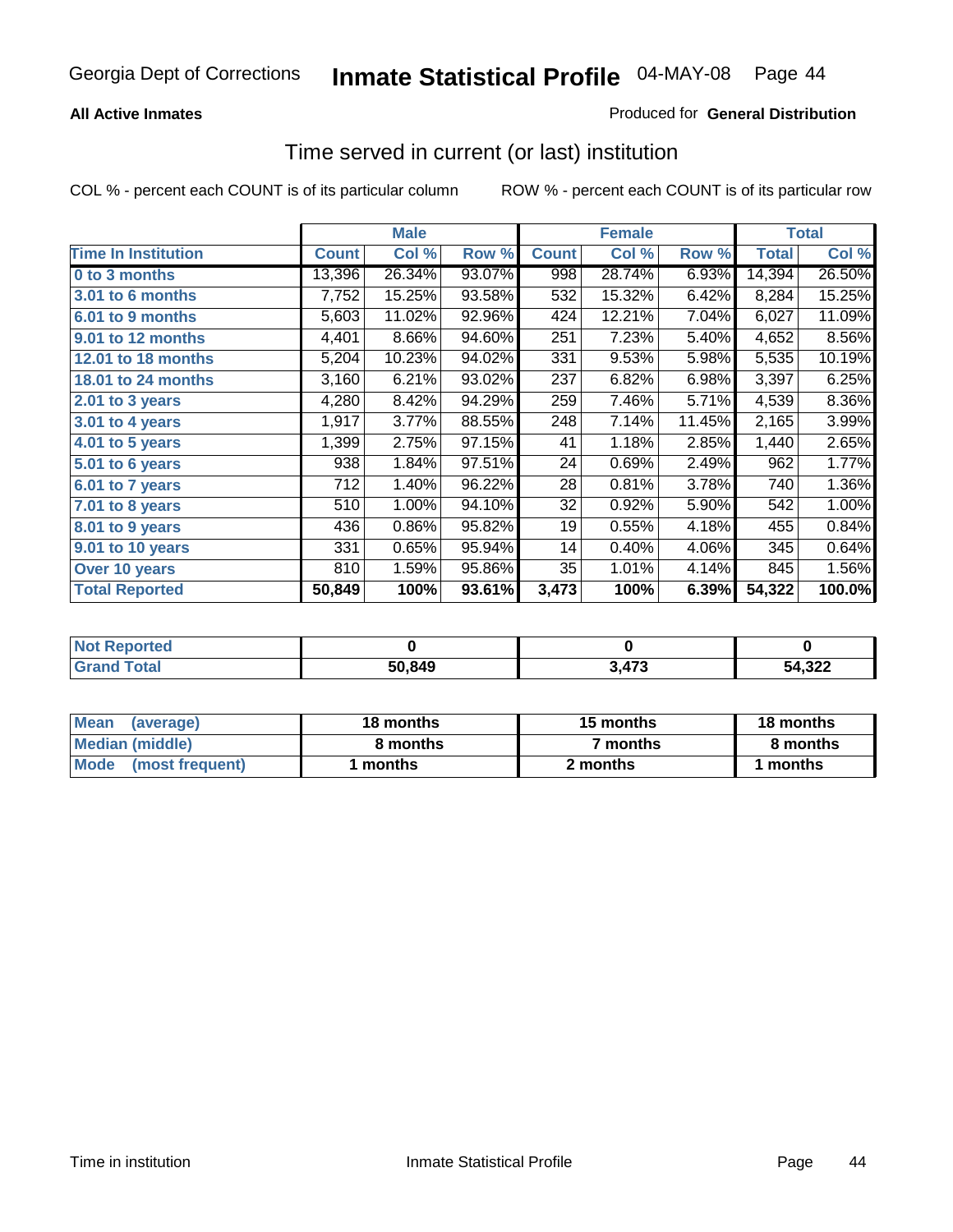**All Active Inmates**

#### Produced for **General Distribution**

## Highest grade level attained

|                              |                 | <b>Male</b> |         |                  | <b>Female</b> |        |                  | <b>Total</b> |
|------------------------------|-----------------|-------------|---------|------------------|---------------|--------|------------------|--------------|
| <b>Grade Level</b>           | <b>Count</b>    | Col %       | Row %   | <b>Count</b>     | Col %         | Row %  | <b>Total</b>     | Col %        |
| No school at all             | $\overline{51}$ | 0.10%       | 94.44%  | $\overline{3}$   | 0.09%         | 5.56%  | $\overline{54}$  | 0.10%        |
| Grade 1                      | 46              | 0.09%       | 100.00% |                  |               |        | 46               | 0.09%        |
| <b>Grade 2</b>               | 67              | 0.14%       | 94.37%  | 4                | 0.12%         | 5.63%  | $\overline{71}$  | 0.13%        |
| <b>Grade 3</b>               | 146             | 0.29%       | 97.33%  | 4                | 0.12%         | 2.67%  | 150              | 0.28%        |
| Grade 4                      | 144             | 0.29%       | 97.96%  | $\overline{3}$   | 0.09%         | 2.04%  | 147              | 0.28%        |
| Grade 5                      | 225             | 0.45%       | 97.83%  | $\overline{5}$   | 0.15%         | 2.17%  | 230              | 0.43%        |
| Grade 6                      | 846             | 1.71%       | 96.47%  | $\overline{31}$  | 0.93%         | 3.53%  | 877              | 1.66%        |
| <b>Grade 7</b>               | 1,275           | 2.57%       | 93.75%  | 85               | 2.56%         | 6.25%  | 1,360            | 2.57%        |
| <b>Grade 8</b>               | 4,799           | 9.68%       | 94.58%  | 275              | 8.28%         | 5.42%  | 5,074            | 9.59%        |
| <b>Grade 9</b>               | 7,712           | 15.56%      | 94.71%  | 431              | 12.98%        | 5.29%  | 8,143            | 15.39%       |
| Grade 10                     | 10,446          | 21.07%      | 95.21%  | 526              | 15.84%        | 4.79%  | 10,972           | 20.74%       |
| Grade 11                     | 9,221           | 18.60%      | 94.62%  | 524              | 15.78%        | 5.38%  | 9,745            | 18.42%       |
| <b>Grade 12 or GED</b>       | 8,745           | 17.64%      | 93.68%  | 590              | 17.77%        | 6.32%  | 9,335            | 17.65%       |
| <b>Some tech school</b>      | 641             | 1.29%       | 81.66%  | 144              | 4.34%         | 18.34% | 785              | 1.48%        |
| <b>Completed tech school</b> | 1,004           | 2.03%       | 82.57%  | $\overline{212}$ | 6.39%         | 17.43% | 1,216            | 2.30%        |
| College, 1 year              | 1,252           | 2.53%       | 91.05%  | $\overline{123}$ | 3.70%         | 8.95%  | 1,375            | 2.60%        |
| College, 2 year              | 1,692           | 3.41%       | 90.05%  | 187              | 5.63%         | 9.95%  | 1,879            | 3.55%        |
| College, 3 year              | 480             | 0.97%       | 87.75%  | 67               | 2.02%         | 12.25% | $\overline{547}$ | 1.03%        |
| <b>Bachelor's degree</b>     | 631             | 1.27%       | 88.13%  | 85               | 2.56%         | 11.87% | $\overline{716}$ | 1.35%        |
| <b>Master's degree</b>       | 97              | 0.20%       | 86.61%  | $\overline{15}$  | 0.45%         | 13.39% | 112              | 0.21%        |
| Ph.D. degree                 | $\overline{29}$ | 0.06%       | 90.63%  | $\overline{3}$   | 0.09%         | 9.38%  | $\overline{32}$  | 0.06%        |
| Law degree                   | $\overline{18}$ | 0.04%       | 90.00%  | $\overline{2}$   | 0.06%         | 10.00% | $\overline{20}$  | 0.04%        |
| <b>Some medical school</b>   | $\overline{2}$  | 0.01%       | 66.67%  | 1                | 0.03%         | 33.33% | $\overline{3}$   | 0.01%        |
| <b>Medical degree</b>        | $\overline{8}$  | 0.02%       | 100.00% |                  |               |        | $\overline{8}$   | 0.02%        |
| <b>Total Reported</b>        | 49,577          | 100%        | 93.72%  | 3,320            | 100%          | 6.28%  | 52,897           | 100%         |

| היה י  | 153        | オクド<br>14J |
|--------|------------|------------|
| 50.849 | <b>A73</b> | EA 222     |

| <b>Mean</b><br>(average)       | 10.44    | 11.09           | 10.48    |  |
|--------------------------------|----------|-----------------|----------|--|
| Median (middle)                | Grade 10 | Grade 11        | Grade 10 |  |
| <b>Mode</b><br>(most frequent) | Grade 10 | Grade 12 or GED | Grade 10 |  |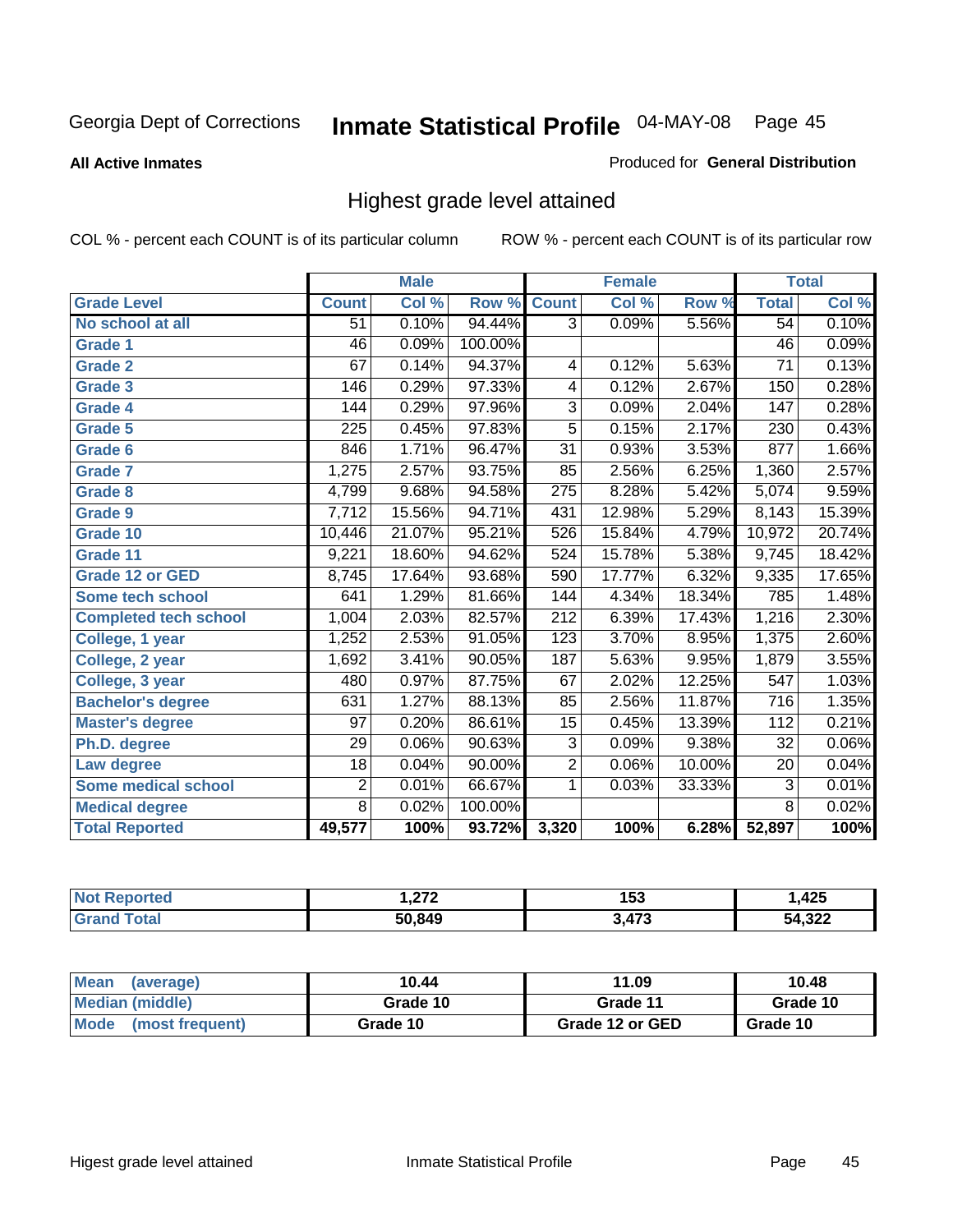#### **All Active Inmates**

### Produced for **General Distribution**

### Culture fair IQ scores

|                       |        | <b>Male</b> |         |              | <b>Female</b> |        |        | <b>Total</b> |
|-----------------------|--------|-------------|---------|--------------|---------------|--------|--------|--------------|
| <b>IQ Scores</b>      | Count  | Col %       | Row %   | <b>Count</b> | Col %         | Row %  | Total  | Col %        |
| $60 - 69$             | 1,296  | 2.74%       | 96.07%  | 53           | 2.80%         | 3.93%  | 1,349  | 2.75%        |
| $70 - 79$             | 3,738  | 7.91%       | 96.17%  | 149          | 7.87%         | 3.83%  | 3,887  | 7.91%        |
| $80 - 89$             | 6,881  | 14.57%      | 93.84%  | 452          | 23.88%        | 6.16%  | 7,333  | 14.92%       |
| $90 - 99$             | 11,825 | 25.03%      | 94.81%  | 647          | 34.18%        | 5.19%  | 12,472 | 25.38%       |
| $100 - 109$           | 12,603 | 26.68%      | 97.72%  | 294          | 15.53%        | 2.28%  | 12,897 | 26.25%       |
| $110 - 119$           | 8,675  | 18.36%      | 98.24%  | 155          | 8.19%         | 1.76%  | 8,830  | 17.97%       |
| 120 - 129             | 2,118  | 4.48%       | 96.45%  | 78           | 4.12%         | 3.55%  | 2,196  | 4.47%        |
| 130 - 139             | 83     | 0.18%       | 66.40%  | 42           | 2.22%         | 33.60% | 125    | 0.25%        |
| 140 & Up              | 20 l   | 0.04%       | 46.51%  | 23           | 1.22%         | 53.49% | 43     | 0.09%        |
|                       |        | 0.01%       | 100.00% |              |               |        |        | 0.01%        |
| <b>Total Reported</b> | 47,240 | 100%        | 96.15%  | 1,893        | 100.0%        | 3.85%  | 49,133 | 100%         |

| <b>Not Reported</b>  | 3.059  | 396,  | 4,455  |
|----------------------|--------|-------|--------|
| Not Valid (under 60) | 550    | 184   | 734    |
| <b>Grand Total</b>   | 50,849 | 3,473 | 54,322 |

| <b>Mean</b><br>(average) | 98  | 96 | 98 |
|--------------------------|-----|----|----|
| <b>Median (middle)</b>   | 99  | 94 | 99 |
| Mode (most frequent)     | 103 | 96 | 99 |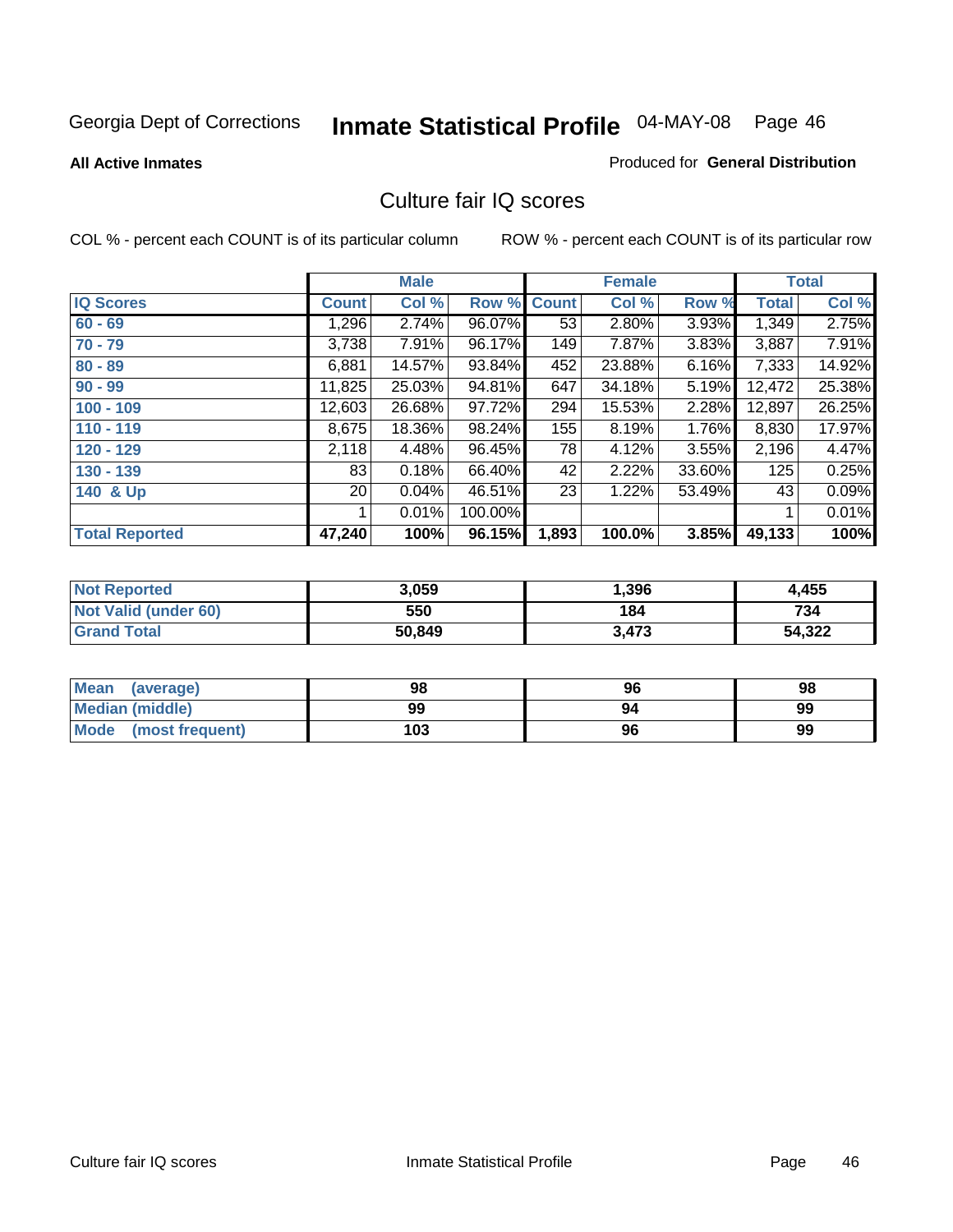#### **All Active Inmates**

#### Produced for **General Distribution**

# Wide Range Achievement Test (WRAT) reading score

|                           |              | <b>Male</b> |        |              | <b>Female</b> |        |              | <b>Total</b> |
|---------------------------|--------------|-------------|--------|--------------|---------------|--------|--------------|--------------|
| <b>WRAT Reading Score</b> | <b>Count</b> | Col %       | Row %  | <b>Count</b> | Col %         | Row %  | <b>Total</b> | Col %        |
| $0.1$ to $0.9$            | 869          | 1.81%       | 98.75% | 11           | 0.52%         | 1.25%  | 880          | 1.76%        |
| 1.0 to 1.9                | 1,171        | 2.44%       | 97.42% | 31           | 1.47%         | 2.58%  | 1,202        | 2.40%        |
| 2.0 to 2.9                | 2,286        | 4.77%       | 96.66% | 79           | 3.75%         | 3.34%  | 2,365        | 4.73%        |
| 3.0 to 3.9                | 3,445        | 7.19%       | 97.51% | 88           | 4.18%         | 2.49%  | 3,533        | 7.06%        |
| 4.0 to 4.9                | 4,413        | 9.21%       | 97.01% | 136          | 6.45%         | 2.99%  | 4,549        | 9.10%        |
| 5.0 to 5.9                | 3,876        | 8.09%       | 95.87% | 167          | 7.93%         | 4.13%  | 4,043        | 8.08%        |
| 6.0 to 6.9                | 3,946        | 8.24%       | 96.03% | 163          | 7.74%         | 3.97%  | 4,109        | 8.22%        |
| 7.0 to 7.9                | 2,130        | 4.45%       | 95.77% | 94           | 4.46%         | 4.23%  | 2,224        | 4.45%        |
| 8.0 to 8.9                | 4,403        | 9.19%       | 96.43% | 163          | 7.74%         | 3.57%  | 4,566        | 9.13%        |
| 9.0 to 9.9                | 4,113        | 8.59%       | 96.30% | 158          | 7.50%         | 3.70%  | 4,271        | 8.54%        |
| 10.0 to 10.9              | 2,312        | 4.83%       | 95.54% | 108          | 5.13%         | 4.46%  | 2,420        | 4.84%        |
| 11.0 to 11.9              | 2,307        | 4.82%       | 95.45% | 110          | 5.22%         | 4.55%  | 2,417        | 4.83%        |
| 12.0 to 12.9              | 8,727        | 18.22%      | 97.41% | 232          | 11.01%        | 2.59%  | 8,959        | 17.91%       |
| 13                        | 3,908        | 8.16%       | 87.33% | 567          | 26.91%        | 12.67% | 4,475        | 8.95%        |
| <b>Total Reported</b>     | 47,906       | 100%        | 95.79% | 2,107        | 100.0%        | 4.21%  | 50,013       | 100%         |

| <b>Not Reported</b> | 2.943  | 366, ا | 4,309  |
|---------------------|--------|--------|--------|
| Total<br>' Grand    | 50,849 | 3,473  | 54,322 |

| <b>Mean</b><br>(average)       | 8.13          | Q 17 | 8.18 |
|--------------------------------|---------------|------|------|
| <b>Median (middle)</b>         | י ה<br>0.Z    | 9.5  | o.z  |
| <b>Mode</b><br>(most frequent) | 19 Q<br>ه.۷ ا | . .  | 12.8 |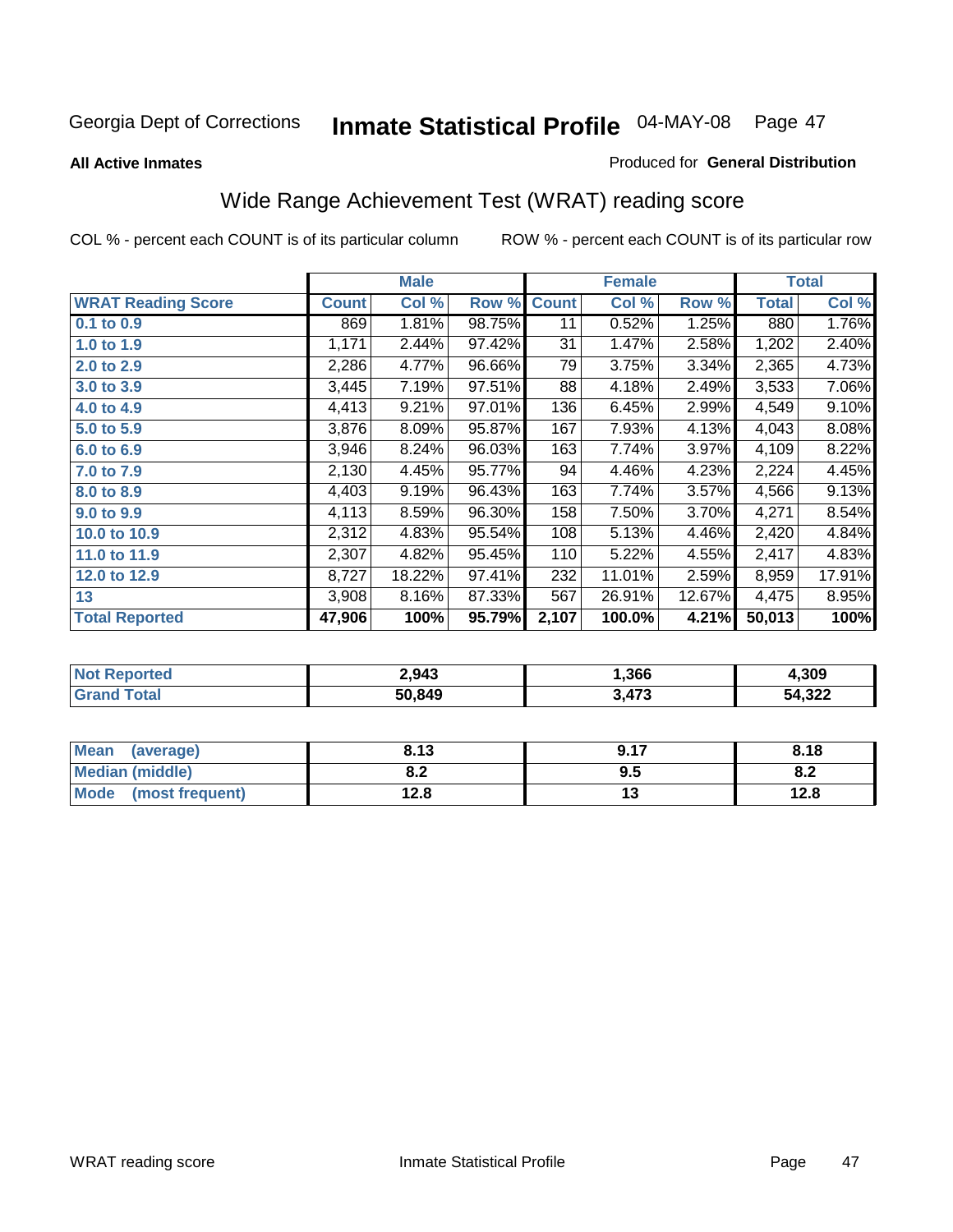**All Active Inmates**

#### Produced for **General Distribution**

# Wide Range Achievement Test (WRAT) math score

|                              |              | <b>Male</b> |        |              | <b>Female</b> |        |                    | <b>Total</b> |
|------------------------------|--------------|-------------|--------|--------------|---------------|--------|--------------------|--------------|
| <b>WRAT Mathematic Score</b> | <b>Count</b> | Col %       | Row %  | <b>Count</b> | Col %         | Row %  | Total              | Col %        |
| 0.1 to 0.9                   | 105          | 0.22%       | 99.06% |              | 0.05%         | 0.94%  | 106                | 0.21%        |
| 1.0 to 1.9                   | 249          | 0.52%       | 95.04% | 13           | 0.62%         | 4.96%  | 262                | 0.52%        |
| 2.0 to 2.9                   | 1,183        | 2.47%       | 94.79% | 65           | 3.09%         | 5.21%  | 1,248              | 2.50%        |
| 3.0 to 3.9                   | 2,987        | 6.23%       | 97.01% | 92           | 4.37%         | 2.99%  | 3,079              | 6.16%        |
| 4.0 to 4.9                   | 5,002        | 10.44%      | 96.77% | 167          | 7.94%         | 3.23%  | 5,169              | 10.34%       |
| 5.0 to 5.9                   | 6,314        | 13.18%      | 96.74% | 213          | 10.13%        | 3.26%  | 6,527              | 13.05%       |
| 6.0 to 6.9                   | 11,417       | 23.83%      | 96.44% | 422          | 20.07%        | 3.56%  | 11,839             | 23.67%       |
| 7.0 to 7.9                   | 7,029        | 14.67%      | 95.46% | 334          | 15.88%        | 4.54%  | 7,363              | 14.72%       |
| 8.0 to 8.9                   | 3,269        | 6.82%       | 94.89% | 176          | 8.37%         | 5.11%  | $\overline{3,}445$ | 6.89%        |
| 9.0 to 9.9                   | 4,218        | 8.80%       | 94.64% | 239          | 11.36%        | 5.36%  | 4,457              | 8.91%        |
| 10.0 to 10.9                 | 2,541        | 5.30%       | 94.29% | 154          | 7.32%         | 5.71%  | 2,695              | 5.39%        |
| 11.0 to 11.9                 | 1,682        | 3.51%       | 94.49% | 98           | 4.66%         | 5.51%  | 1,780              | 3.56%        |
| 12.0 to 12.9                 | 1,466        | 3.06%       | 96.07% | 60           | 2.85%         | 3.93%  | 1,526              | 3.05%        |
| 13                           | 446          | 0.93%       | 86.60% | 69           | 3.28%         | 13.40% | 515                | 1.03%        |
| <b>Total Reported</b>        | 47,908       | 100%        | 95.79% | 2,103        | 100%          | 4.21%  | 50,011             | 100%         |

| <b>Not Reported</b>   | 2,941  | 1,370 | 0.11<br>. |
|-----------------------|--------|-------|-----------|
| Total<br><b>Grand</b> | 50,849 | 3,473 | 54,322    |

| <b>Mean</b><br>(average) | 7.04 | 7.53 | 7.06 |
|--------------------------|------|------|------|
| Median (middle)          | 6.9  |      | 6.9  |
| Mode<br>(most frequent)  | 6.9  | 7.4  | 6.9  |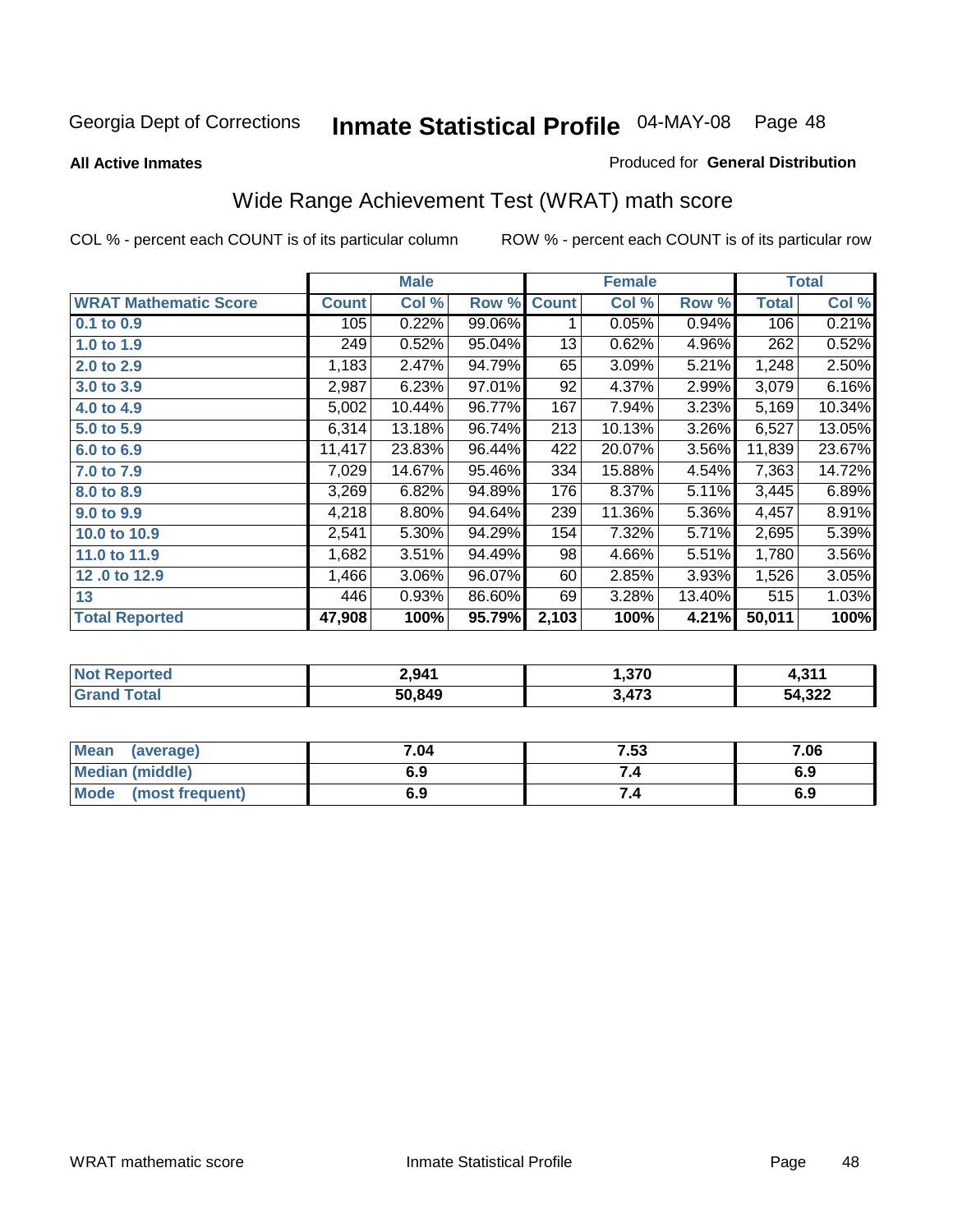#### **All Active Inmates**

#### Produced for **General Distribution**

## Wide Range Achievement Test (WRAT) spelling score

|                            |              | <b>Male</b> |        |              | <b>Female</b> |        |              | <b>Total</b> |
|----------------------------|--------------|-------------|--------|--------------|---------------|--------|--------------|--------------|
| <b>WRAT Spelling Score</b> | <b>Count</b> | Col %       | Row %  | <b>Count</b> | Col %         | Row %  | <b>Total</b> | Col %        |
| $0.1$ to $0.9$             | 884          | 1.85%       | 98.44% | 14           | 0.66%         | 1.56%  | 898          | 1.80%        |
| 1.0 to 1.9                 | 2,168        | 4.53%       | 98.32% | 37           | 1.76%         | 1.68%  | 2,205        | 4.41%        |
| 2.0 to 2.9                 | 3,722        | 7.77%       | 98.39% | 61           | 2.90%         | 1.61%  | 3,783        | 7.56%        |
| 3.0 to 3.9                 | 3,391        | 7.08%       | 98.32% | 58           | 2.75%         | 1.68%  | 3,449        | 6.90%        |
| 4.0 to 4.9                 | 4,577        | 9.55%       | 97.47% | 119          | 5.65%         | 2.53%  | 4,696        | 9.39%        |
| 5.0 to 5.9                 | 5,423        | 11.32%      | 96.68% | 186          | 8.83%         | 3.32%  | 5,609        | 11.22%       |
| 6.0 to 6.9                 | 5,828        | 12.17%      | 96.14% | 234          | 11.11%        | 3.86%  | 6,062        | 12.12%       |
| 7.0 to 7.9                 | 3,938        | 8.22%       | 95.21% | 198          | 9.40%         | 4.79%  | 4,136        | 8.27%        |
| 8.0 to 8.9                 | 3,675        | 7.67%       | 95.33% | 180          | 8.55%         | 4.67%  | 3,855        | 7.71%        |
| 9.0 to 9.9                 | 3,517        | 7.34%       | 94.80% | 193          | 9.16%         | 5.20%  | 3,710        | 7.42%        |
| 10.0 to 10.9               | 3,331        | 6.95%       | 93.75% | 222          | 10.54%        | 6.25%  | 3,553        | 7.10%        |
| 11.0 to 11.9               | 1,873        | 3.91%       | 93.70% | 126          | 5.98%         | 6.30%  | 1,999        | 4.00%        |
| 12.0 to 12.9               | 3,806        | 7.94%       | 96.14% | 153          | 7.26%         | 3.86%  | 3,959        | 7.92%        |
| 13                         | 1,774        | 3.70%       | 84.52% | 325          | 15.43%        | 15.48% | 2,099        | 4.20%        |
| <b>Total Reported</b>      | 47,907       | 100%        | 95.79% | 2,106        | 100%          | 4.21%  | 50,013       | 100.0%       |

| 2,942  | ,367                  | +,309  |
|--------|-----------------------|--------|
| 50.849 | $\rightarrow$<br>.473 | 54,322 |

| <b>Mean</b><br>(average)       | 6.97       | 8.64 | 7.04 |
|--------------------------------|------------|------|------|
| Median (middle)                | o.4        | ၓ.ͻ  |      |
| <b>Mode</b><br>(most frequent) | . .<br>ν.∠ |      | ν.Ζ  |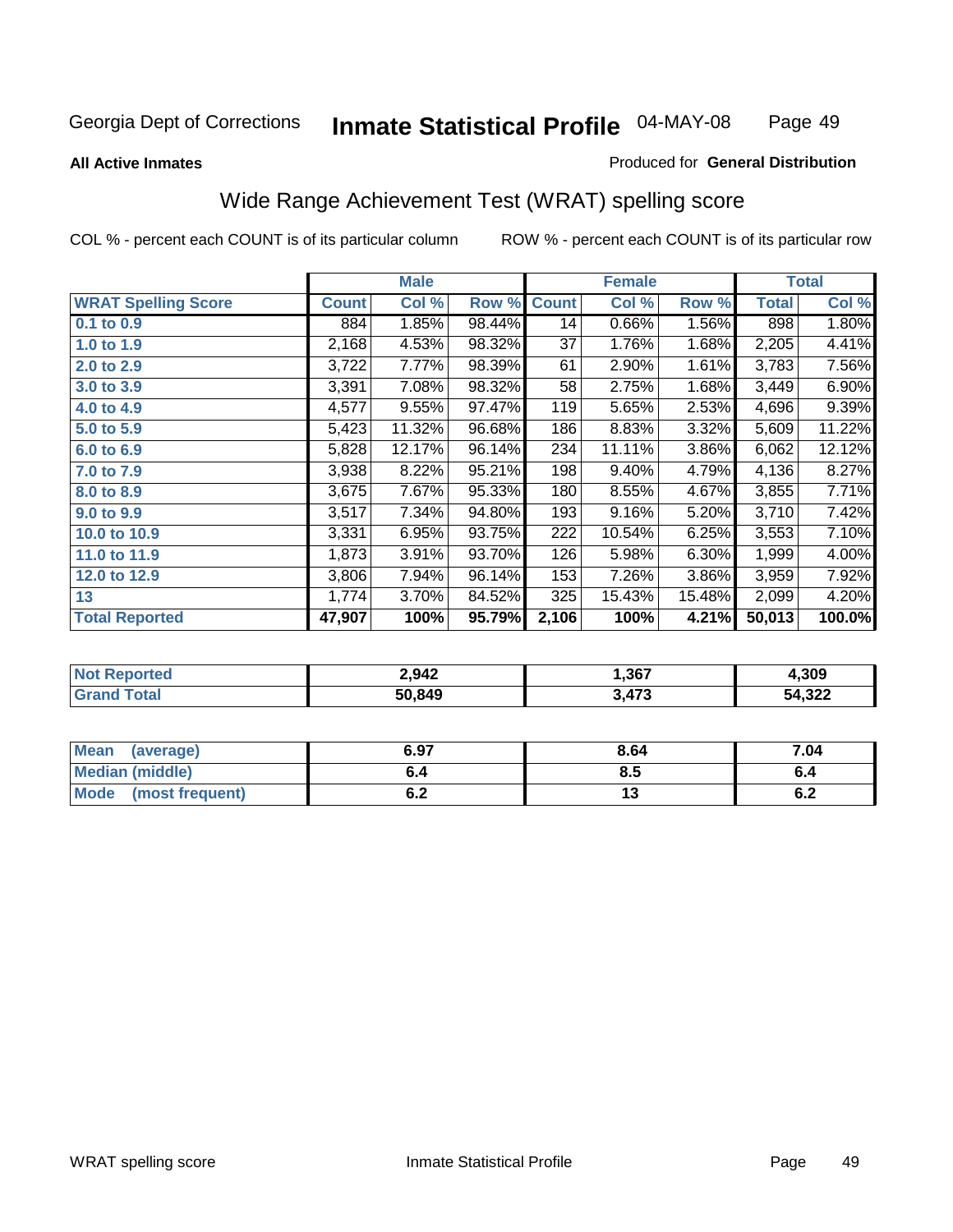#### **All Active Inmates**

### Produced for **General Distribution**

### Scope of substance abuse - summary

|                        |              | <b>Male</b> |           |              | <b>Female</b> |          |              | <b>Total</b> |
|------------------------|--------------|-------------|-----------|--------------|---------------|----------|--------------|--------------|
| <b>Substance Abuse</b> | <b>Count</b> | Col %       | Row %     | <b>Count</b> | Col %         | Row %    | <b>Total</b> | Col %        |
| <b>None</b>            | 16,120       | 31.70%      | 93.60%    | 1,103        | 31.76%        | $6.40\%$ | 17,223       | 31.71%       |
| <b>Drugs only</b>      | 18.748       | 36.87%      | $90.61\%$ | 1,942        | 55.92%        | $9.39\%$ | 20,690       | 38.09%       |
| <b>Alcohol only</b>    | 3.584        | $7.05\%$    | 97.79%    | 81           | 2.33%         | $2.21\%$ | 3,665        | 6.75%        |
| Drugs and alcohol      | 12.397       | 24.38%      | $97.28\%$ | 347          | $9.99\%$      | $2.72\%$ | 12,744       | 23.46%       |
| <b>Total Reported</b>  | 50,849       | 100%        | 93.61%    | 3,473        | 100%          | 6.39%    | 54,322       | 100.0%       |

| <b>Not Reported</b>   |        |       |        |
|-----------------------|--------|-------|--------|
| Гоtal<br><b>Grand</b> | 50.849 | 3,473 | 54,322 |

|  | Mode<br>(most freauent) | Drugs only | Druas only | Drugs only |
|--|-------------------------|------------|------------|------------|
|--|-------------------------|------------|------------|------------|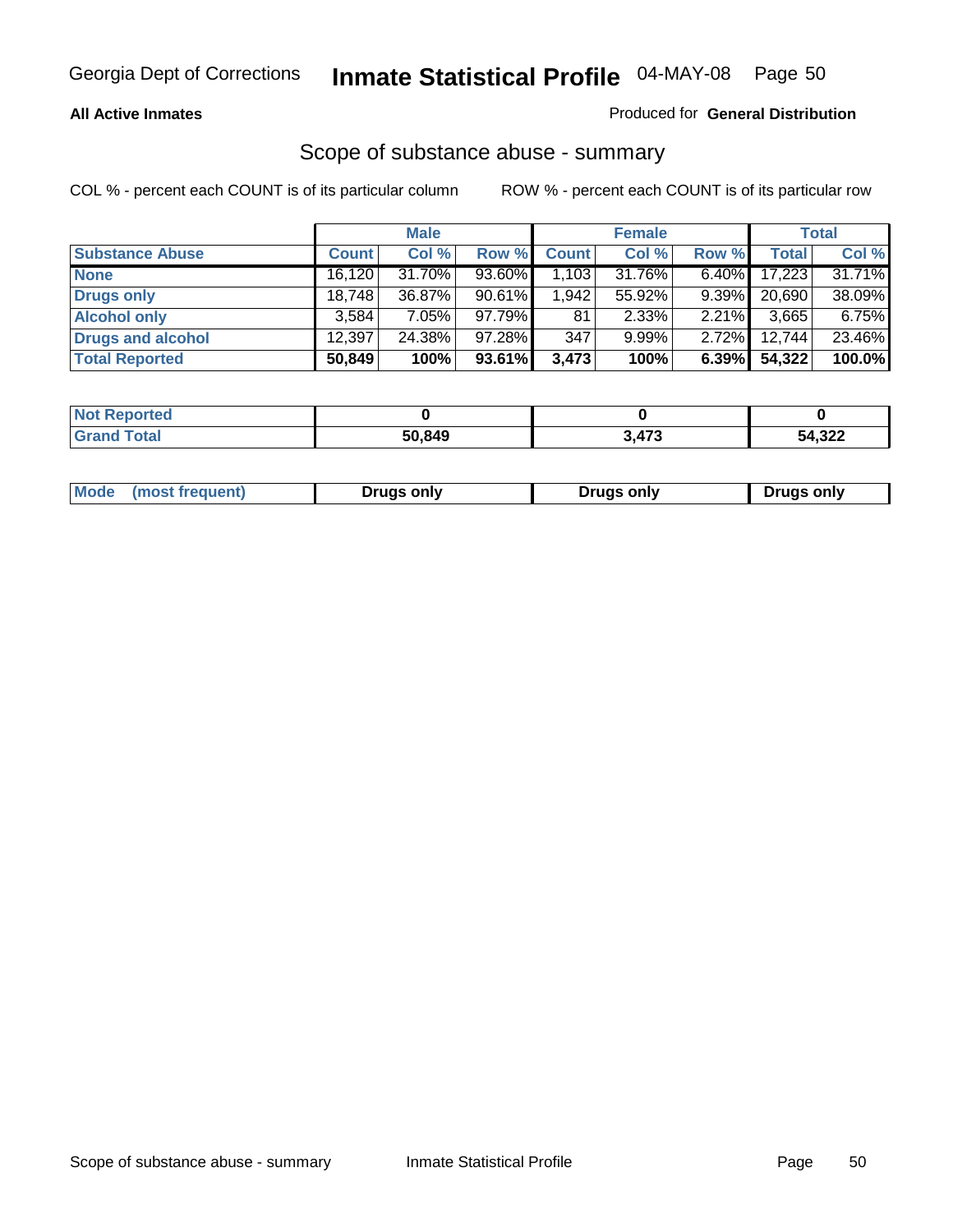### **All Active Inmates**

### Produced for **General Distribution**

### Scope of substance abuse - detail

|                                      |              | <b>Male</b> |        |              | <b>Female</b> |        |              | <b>Total</b> |
|--------------------------------------|--------------|-------------|--------|--------------|---------------|--------|--------------|--------------|
| <b>Substance Abuse</b>               | <b>Count</b> | Col %       | Row %  | <b>Count</b> | Col %         | Row %  | <b>Total</b> | Col %        |
| No drug or alcohol problems          | 16,120       | 31.70%      | 93.60% | 1,103        | 31.76%        | 6.40%  | 17,223       | 31.71%       |
| Drug addiction but no alcohol        | 382          | 0.75%       | 85.65% | 64           | 1.84%         | 14.35% | 446          | 0.82%        |
| <b>Drug addiction and alcohol</b>    | 159          | 0.31%       | 99.38% |              | 0.03%         | 0.63%  | 160          | 0.29%        |
| <b>labuse</b>                        |              |             |        |              |               |        |              |              |
| <b>Drug addiction and alcoholism</b> | 72           | 0.14%       | 97.30% | 2            | 0.06%         | 2.70%  | 74           | 0.14%        |
| No drug problem but alcohol          | 2,915        | 5.73%       | 98.51% | 44           | 1.27%         | 1.49%  | 2,959        | 5.45%        |
| abuse                                |              |             |        |              |               |        |              |              |
| No drug problem but alcoholism       | 669          | 1.32%       | 94.76% | 37           | 1.07%         | 5.24%  | 706          | 1.30%        |
| Drug experiment but no alcohol       | 8,327        | 16.38%      | 95.22% | 418          | 12.04%        | 4.78%  | 8,745        | 16.10%       |
| <b>Drug experiment &amp; alcohol</b> | 1,706        | 3.36%       | 98.50% | 26           | 0.75%         | 1.50%  | 1,732        | 3.19%        |
| abuse                                |              |             |        |              |               |        |              |              |
| Drug experiment & alcoholism         | 825          | 1.62%       | 96.27% | 32           | 0.92%         | 3.73%  | 857          | 1.58%        |
| Drug abuse but no alcohol            | 10,039       | 19.74%      | 87.30% | 1,460        | 42.04%        | 12.70% | 11,499       | 21.17%       |
| Drug abuse and alcohol abuse         | 8,057        | 15.84%      | 98.51% | 122          | 3.51%         | 1.49%  | 8,179        | 15.06%       |
| Drug abuse and alcoholism            | 1,578        | 3.10%       | 90.59% | 164          | 4.72%         | 9.41%  | 1,742        | 3.21%        |
| <b>Total Reported</b>                | 50,849       | 100%        | 93.61% | 3,473        | 100%          | 6.39%  | 54,322       | 100.0%       |

| <b>Not Reported</b> |        |             |        |
|---------------------|--------|-------------|--------|
| 'otal               | 50.849 | 172<br>41 J | 54,322 |

| Mode (most frequent) | No drug or alcohol problems Drug abuse but no alcohol No drug or alcohol |          |
|----------------------|--------------------------------------------------------------------------|----------|
|                      |                                                                          | problems |
|                      |                                                                          |          |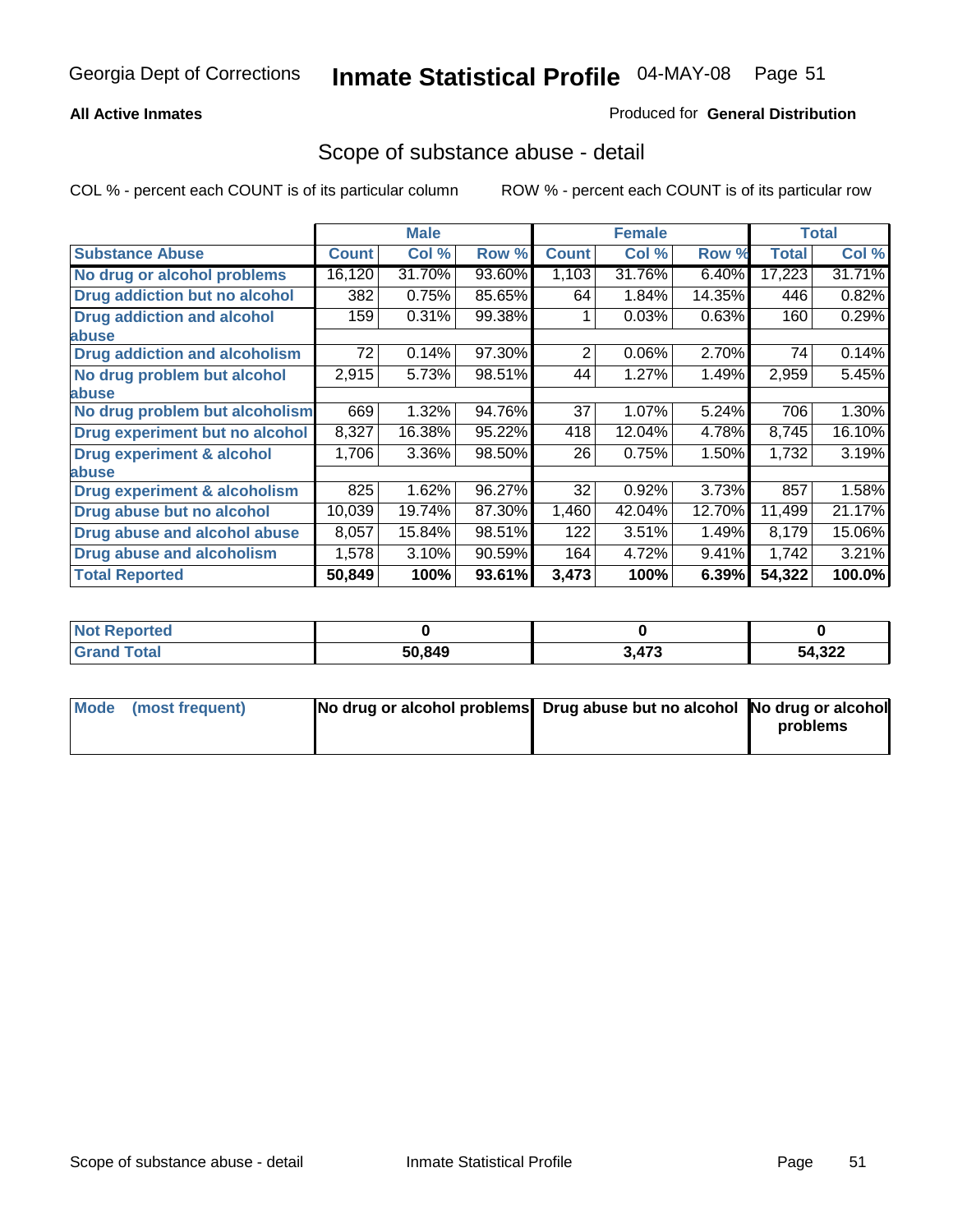#### **All Active Inmates**

### Produced for **General Distribution**

### Current / last mental health treatment level

|                                    |        | <b>Male</b> |         |              | <b>Female</b> |        |              | <b>Total</b> |
|------------------------------------|--------|-------------|---------|--------------|---------------|--------|--------------|--------------|
| <b>Mental Health Treatment Lev</b> | Count  | Col %       | Row %   | <b>Count</b> | Col %         | Row %  | <b>Total</b> | Col %        |
| 1 No problem at current time       | 4,310  | 35.54%      | 95.27%  | 214          | 10.26%        | 4.73%  | 4,524        | 31.83%       |
| 2 Receiving outpatient             | 5,910  | 48.73%      | 76.72%  | 1,793        | 85.95%        | 23.28% | 7,703        | 54.19%       |
| treatment                          |        |             |         |              |               |        |              |              |
| 3 Inpatient, moderate              | 1,561  | 12.87%      | 96.78%  | 52           | 2.49%         | 3.22%  | 1,613        | 11.35%       |
| treatment                          |        |             |         |              |               |        |              |              |
| 4 Inpatient, intensive             | 320    | 2.64%       | 92.22%  | 27           | 1.29%         | 7.78%  | 347          | 2.44%        |
| treatment                          |        |             |         |              |               |        |              |              |
| <b>5 Undergoing crisis</b>         | 11     | 0.09%       | 100.00% |              |               |        | 11           | 0.08%        |
| stabilization                      |        |             |         |              |               |        |              |              |
| <b>6 Hospital for criminally</b>   | 16     | 0.13%       | 100.00% |              |               |        | 16           | 0.11%        |
| insane                             |        |             |         |              |               |        |              |              |
| <b>Total Evaluated</b>             | 12,128 | 100%        | 85.32%  | 2,086        | 100%          | 14.68% | 14,214       | 100%         |

| Never had MH evaluation | 38,721 | 387,  | 40,108 |
|-------------------------|--------|-------|--------|
| l Total<br>' Grand      | 50,849 | 3.473 | 54,322 |

| Median (middle)         | <b>Receiving outpatient</b><br>treatment | <b>Receiving outpatient</b><br>treatment | <b>Receiving</b><br>outpatient<br>treatment |
|-------------------------|------------------------------------------|------------------------------------------|---------------------------------------------|
| Mode<br>(most frequent) | <b>Receiving outpatient</b><br>treatment | <b>Receiving outpatient</b><br>treatment | Receiving<br>outpatient<br>treatment        |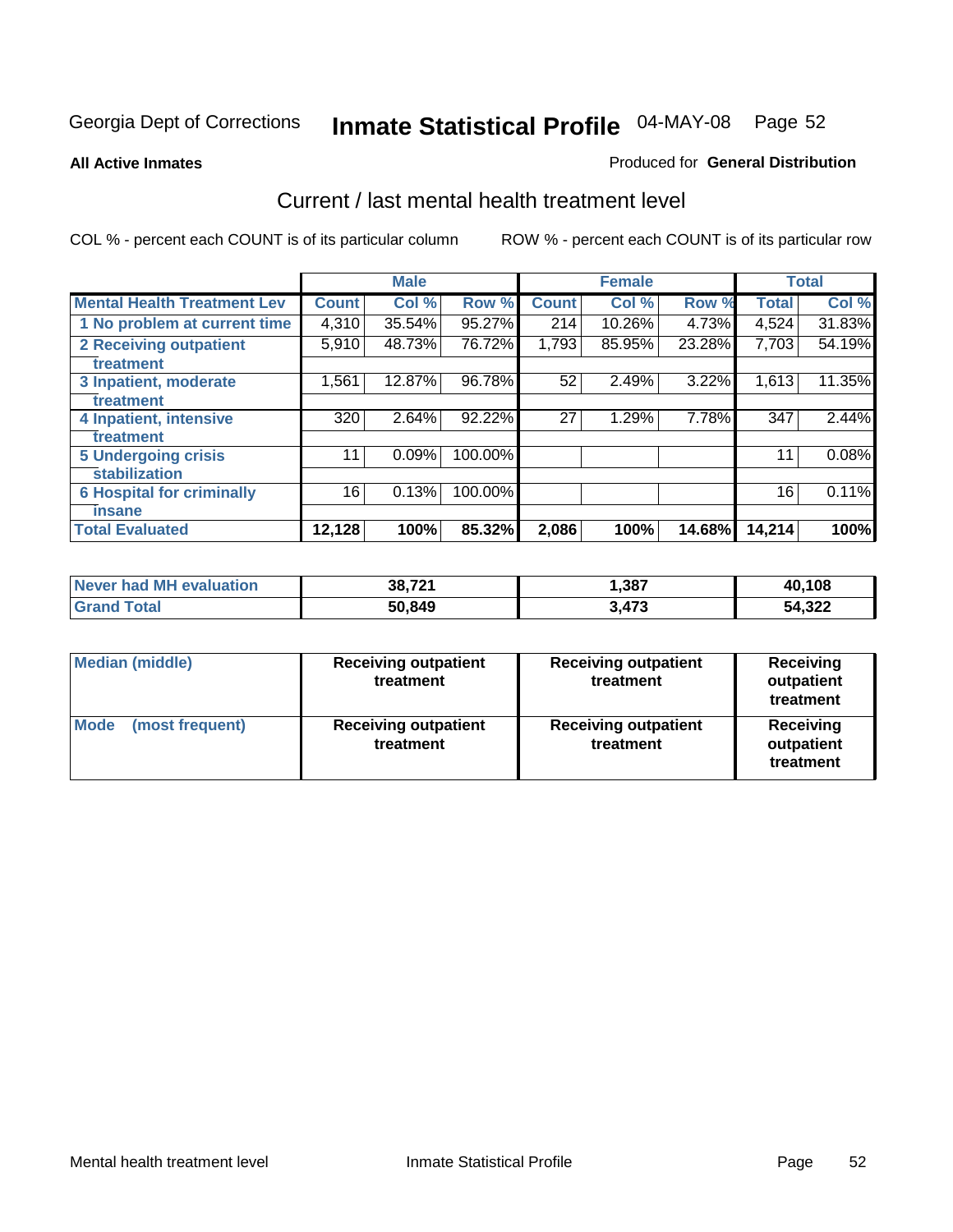### **All Active Inmates**

### Produced for **General Distribution**

# PULHESDWIT medical scale - 'P' overall condition ('P'hysical)

|                                   |              | <b>Male</b> |        |              | <b>Female</b> |         |              | <b>Total</b> |
|-----------------------------------|--------------|-------------|--------|--------------|---------------|---------|--------------|--------------|
| 'P' Overall Condition             | <b>Count</b> | Col %       | Row %  | <b>Count</b> | Col %         | Row %   | <b>Total</b> | Col %        |
| 1 No medical illness              | 37,792       | 75.88%      | 95.48% | 1,787        | 53.07%        | 4.52%   | 39,579       | 74.44%       |
| 2 Well-controlled chronic illness | 9,634        | 19.34%      | 88.13% | 1,297        | 38.52%        | 11.87%  | 10,931       | 20.56%       |
| 3 Poorly-controlled chronic       | 2,322        | $4.66\%$    | 92.99% | 175          | 5.20%         | 7.01%   | 2,497        | 4.70%        |
| <b>illness</b>                    |              |             |        |              |               |         |              |              |
| 4 Significant problems requiring  | 52           | 0.10%       | 69.33% | 23           | 0.68%         | 30.67%  | 75           | 0.14%        |
| special housing                   |              |             |        |              |               |         |              |              |
| 5 Terminal illness, < 6 months    | 4            | 0.01%       | 80.00% |              | 0.03%         | 20.00%  | 5            | 0.01%        |
| to live                           |              |             |        |              |               |         |              |              |
| 6 Inmate is pregnant              |              |             |        | 84           | 2.49%         | 100.00% | 84           | 0.16%        |
| <b>Total Reported</b>             | 49,804       | 100%        | 93.67% | 3,367        | 100%          | 6.33%   | 53,171       | 100.0%       |

| rrec | ,045   | 106        | 151        |
|------|--------|------------|------------|
|      | 50.849 | 170<br>نحر | ,322<br>54 |

| Mode | (most frequent) | 1 No medical illness | 1 No medical illness | 1 No medical<br>illness |
|------|-----------------|----------------------|----------------------|-------------------------|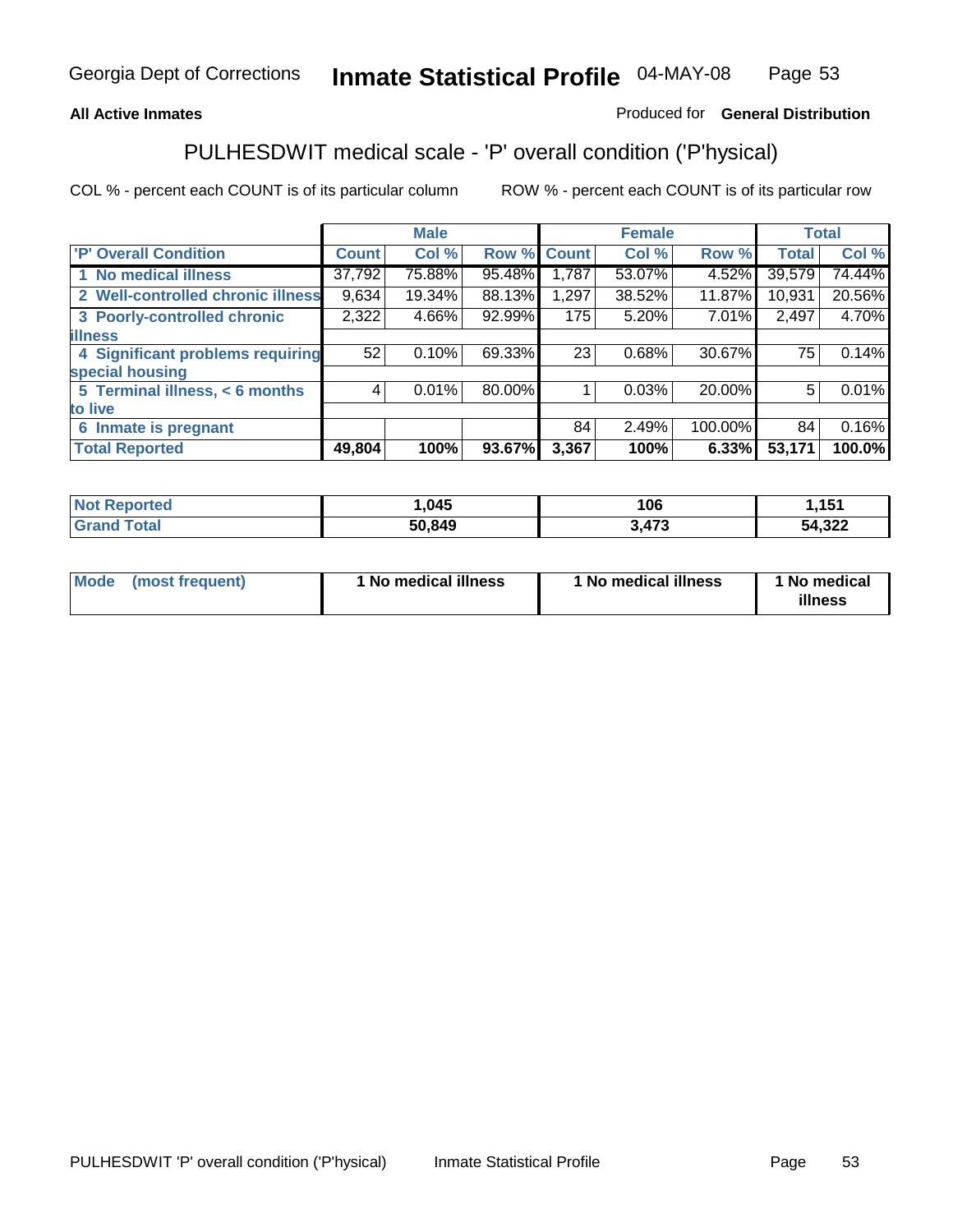#### **All Active Inmates**

#### Produced for **General Distribution**

### PULHESDWIT medical scale - 'U' upper body

|                              |               | <b>Male</b> |        |              | <b>Female</b> |        |              | <b>Total</b> |
|------------------------------|---------------|-------------|--------|--------------|---------------|--------|--------------|--------------|
| <b>U' Upper Body</b>         | <b>Count!</b> | Col %       | Row %  | <b>Count</b> | Col %         | Row %  | <b>Total</b> | Col %        |
| 1 Upper bones, joints,       | 48,219        | 96.82%      | 93.90% | 3,135        | 93.11%        | 6.10%  | 51,354       | 96.58%       |
| muscles all OK               |               |             |        |              |               |        |              |              |
| 2 One or both arms minimally | 1,330         | 2.67%       | 86.48% | 208          | 6.18%         | 13.52% | 1,538        | 2.89%        |
| limited                      |               |             |        |              |               |        |              |              |
| 3 One or both arms           | 198           | 0.40%       | 91.67% | 18           | 0.53%         | 8.33%  | 216          | 0.41%        |
| moderately limited           |               |             |        |              |               |        |              |              |
| 4 One arm disabled,          | 53            | 0.11%       | 91.38% | 5            | 0.15%         | 8.62%  | 58           | 0.11%        |
| paralyzed, or amputated      |               |             |        |              |               |        |              |              |
| 5 Both arms disabled,        | 4             | 0.01%       | 80.00% |              | 0.03%         | 20.00% | 5            | 0.01%        |
| paralyzed, or amputated      |               |             |        |              |               |        |              |              |
| <b>Total Reported</b>        | 49,804        | 100%        | 93.67% | 3,367        | 100%          | 6.33%  | 53,171       | 100%         |

| <b>Not Reported</b>          | 045. ا | 106   | 1,151  |
|------------------------------|--------|-------|--------|
| <b>Total</b><br><b>Grand</b> | 50,849 | 3,473 | 54,322 |

| <b>Mode</b> | (most frequent) | 1 Upper bones, joints,<br>muscles all OK | 1 Upper bones, joints,<br>muscles all OK | 1 Upper bones,<br>joints, muscles all<br>ΟK |
|-------------|-----------------|------------------------------------------|------------------------------------------|---------------------------------------------|
|-------------|-----------------|------------------------------------------|------------------------------------------|---------------------------------------------|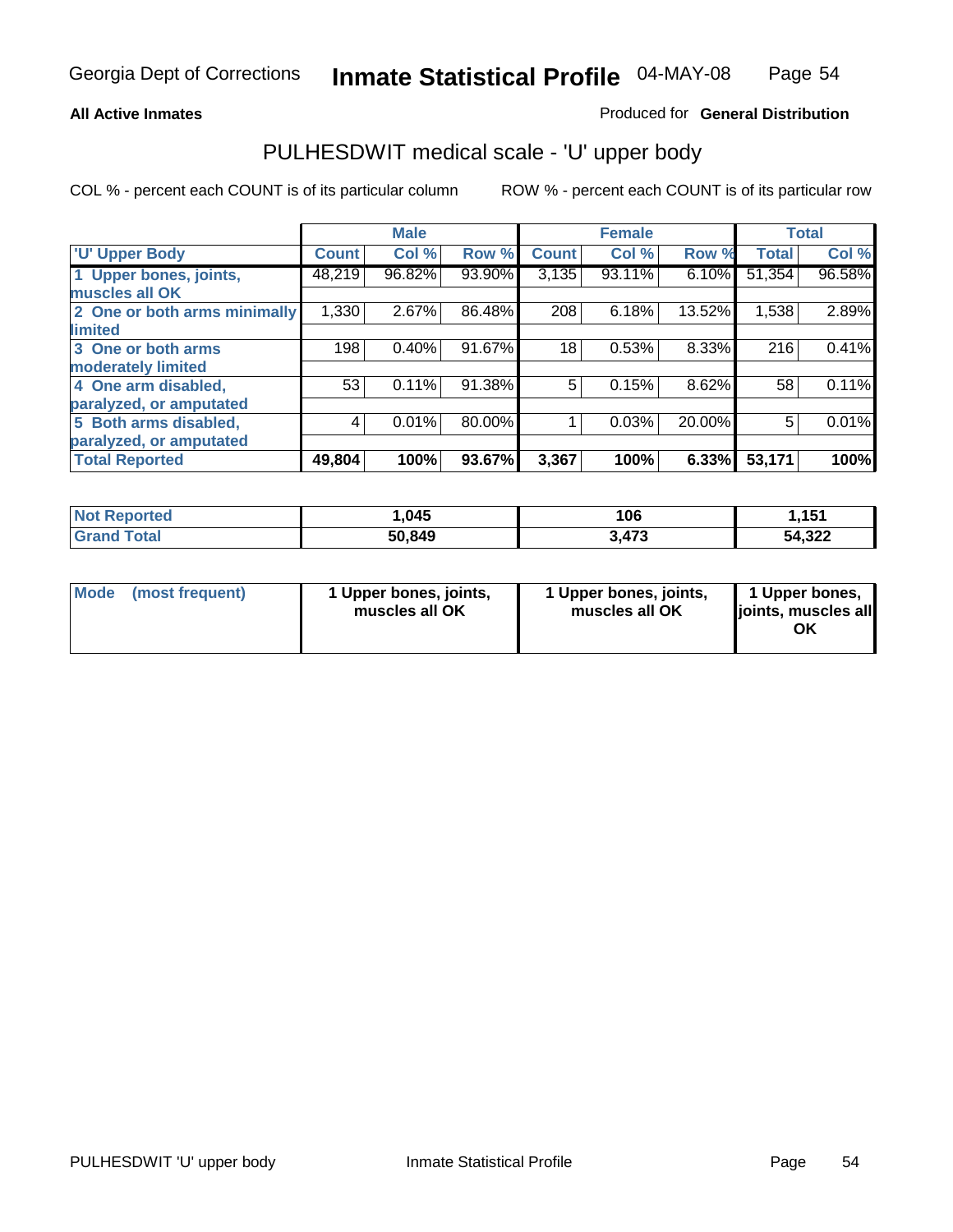#### **All Active Inmates**

### Produced for **General Distribution**

### PULHESDWIT medical scale - 'L' lower body

|                                |              | <b>Male</b> |         |              | <b>Female</b> |        |              | <b>Total</b> |
|--------------------------------|--------------|-------------|---------|--------------|---------------|--------|--------------|--------------|
| 'L' Lower Body                 | <b>Count</b> | Col %       | Row %   | <b>Count</b> | Col %         | Row %  | <b>Total</b> | Col %        |
| 1 Lower bones, joints,         | 46,191       | 92.75%      | 94.42%  | 2,732        | 81.14%        | 5.58%  | 48,923       | 92.01%       |
| muscles all OK                 |              |             |         |              |               |        |              |              |
| 2 One or both legs minimally   | 2,981        | 5.99%       | 83.52%  | 588          | 17.46%        | 16.48% | 3,569        | 6.71%        |
| limited                        |              |             |         |              |               |        |              |              |
| 3 One or both legs             | 534          | 1.07%       | 92.87%  | 41           | 1.22%         | 7.13%  | 575          | 1.08%        |
| moderately limited             |              |             |         |              |               |        |              |              |
| 4 One leg disabled, paralyzed, | 88           | 0.18%       | 93.62%  | 6            | 0.18%         | 6.38%  | 94           | 0.18%        |
| or amputated                   |              |             |         |              |               |        |              |              |
| 5 Both legs disabled,          | 10           | 0.02%       | 100.00% |              |               |        | 10           | 0.02%        |
| paralyzed, or amputated        |              |             |         |              |               |        |              |              |
| <b>Total Reported</b>          | 49,804       | 100%        | 93.67%  | 3,367        | 100%          | 6.33%  | 53,171       | 100%         |

| <b>Not Reported</b>  | .045،  | 106   | <b>454</b><br>. |
|----------------------|--------|-------|-----------------|
| $\tau$ otal<br>Grand | 50,849 | 3,473 | 54,322          |

| Mode | (most frequent) | 1 Lower bones, joints,<br>muscles all OK | 1 Lower bones, joints,<br>muscles all OK | 1 Lower bones,<br>joints, muscles all<br>ΟK |
|------|-----------------|------------------------------------------|------------------------------------------|---------------------------------------------|
|------|-----------------|------------------------------------------|------------------------------------------|---------------------------------------------|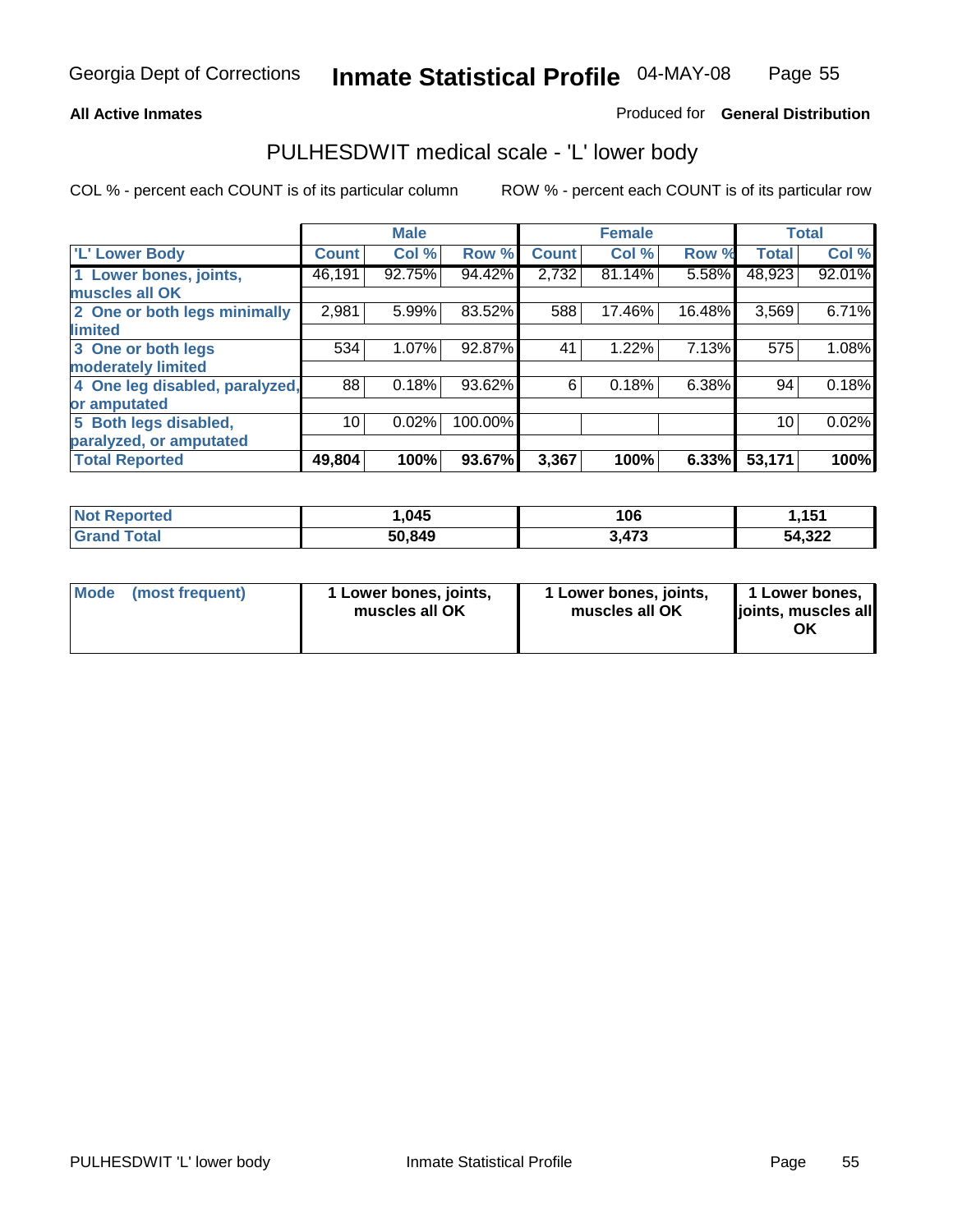#### **All Active Inmates**

### Produced for **General Distribution**

### PULHESDWIT medical scale - 'H' hearing

|                                |                 | <b>Male</b> |             |       | <b>Female</b> |        | <b>Total</b> |        |
|--------------------------------|-----------------|-------------|-------------|-------|---------------|--------|--------------|--------|
| <b>H'</b> Hearing              | <b>Count</b>    | Col %       | Row % Count |       | Col %         | Row %  | <b>Total</b> | Col %  |
| 1 Normal hearing both ears     | 49,444          | 99.28%      | 93.71%      | 3,318 | 98.54%        | 6.29%  | 52,762       | 99.23% |
| 2 Some loss in one ear with    | 277             | 0.56%       | 88.78%      | 35    | 1.04%         | 11.22% | 312          | 0.59%  |
| other OK, or mild loss in both |                 |             |             |       |               |        |              |        |
| 3 Total loss in one ear with   | 51              | 0.10%       | 89.47%      | 6     | 0.18%         | 10.53% | 57           | 0.11%  |
| mild loss in other             |                 |             |             |       |               |        |              |        |
| 4 Severe loss in both ears     | 15              | 0.03%       | 83.33%      | 3     | 0.09%         | 16.67% | 18           | 0.03%  |
| 5 Total loss in both ears,     | 17 <sub>1</sub> | 0.03%       | 77.27%      | 5     | 0.15%         | 22.73% | 22           | 0.04%  |
| requiring special housing      |                 |             |             |       |               |        |              |        |
| <b>Total Reported</b>          | 49,804          | 100%        | 93.67%      | 3,367 | 100%          | 6.33%  | 53,171       | 100%   |

| <b>ported</b><br>NI. | ,045   | 106            | 454<br>1, I J I |
|----------------------|--------|----------------|-----------------|
| <b>f</b> otal        | 50,849 | 172<br>. + I v | 54,322          |

| Mode (most frequent) | 1 Normal hearing both ears   1 Normal hearing both ears   1 Normal hearing |           |
|----------------------|----------------------------------------------------------------------------|-----------|
|                      |                                                                            | both ears |
|                      |                                                                            |           |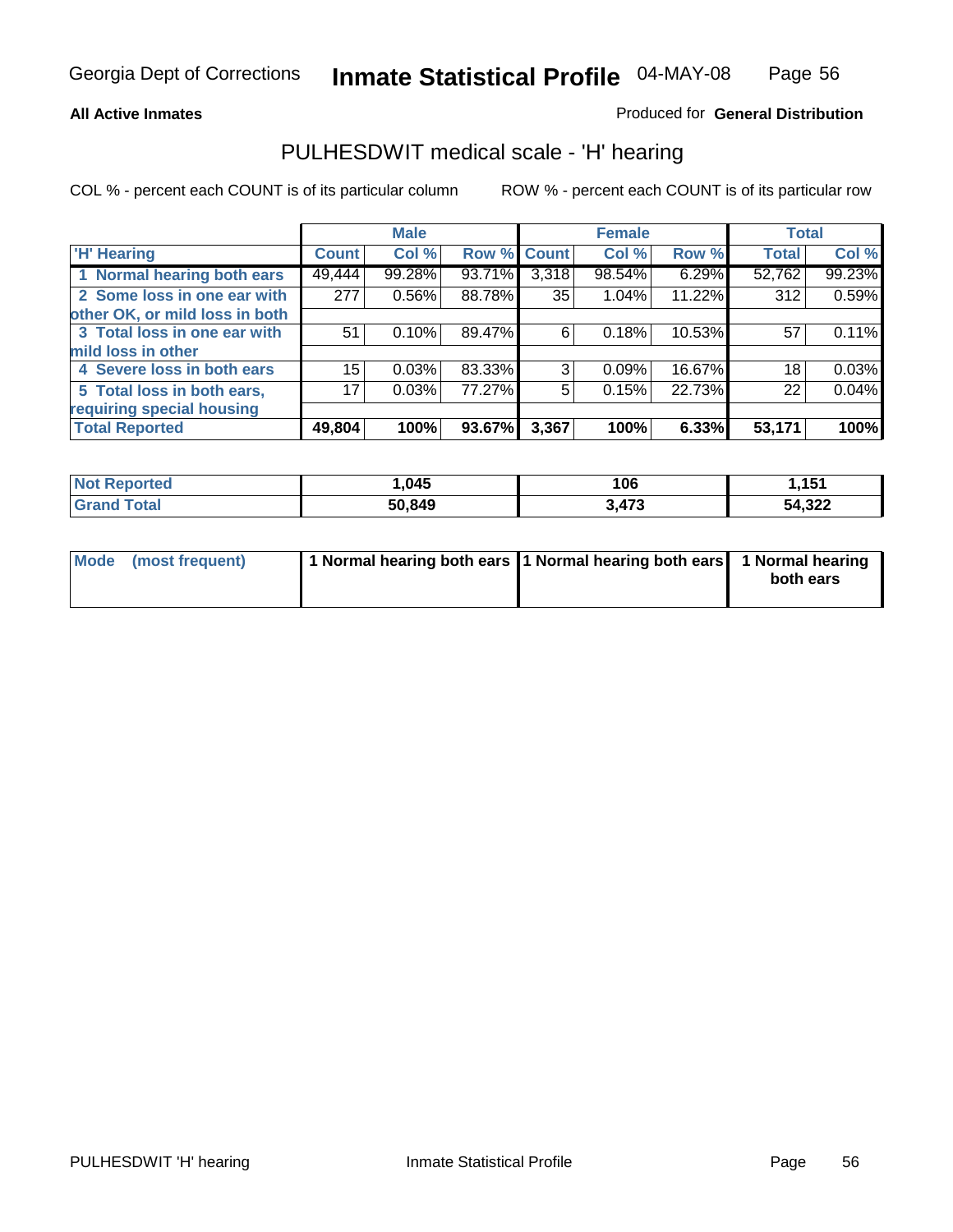#### **All Active Inmates**

### Produced for **General Distribution**

### PULHESDWIT medical scale - 'E' vision

|                                 |              | <b>Male</b> |             |       | <b>Female</b> |        |              | <b>Total</b> |
|---------------------------------|--------------|-------------|-------------|-------|---------------|--------|--------------|--------------|
| 'E' Vision                      | <b>Count</b> | Col %       | Row % Count |       | Col %         | Row %  | <b>Total</b> | Col %        |
| 1 Correctable to 20/40 in both  | 44,612       | 89.58%      | 95.12%      | 2,288 | 67.95%        | 4.88%  | 46,900       | 88.21%       |
| eyes                            |              |             |             |       |               |        |              |              |
| 2 Correctable to 20/70 in one   | 4,592        | 9.22%       | 82.21%      | 994   | 29.52%        | 17.79% | 5,586        | 10.51%       |
| eye, may be blind in other      |              |             |             |       |               |        |              |              |
| 3 Correctable to 20/200 in one  | 507          | 1.02%       | 86.96%      | 76    | 2.26%         | 13.04% | 583          | 1.10%        |
| eye, may be blind in other      |              |             |             |       |               |        |              |              |
| 4 One eye not correctable to    | 78           | 0.16%       | 89.66%      | 9     | 0.27%         | 10.34% | 87           | 0.16%        |
| 20/200, other may be blind      |              |             |             |       |               |        |              |              |
| 5 Blind in both eyes, requiring | 15           | 0.03%       | 100.00%     |       |               |        | 15           | 0.03%        |
| special housing                 |              |             |             |       |               |        |              |              |
| <b>Total Reported</b>           | 49,804       | 100%        | 93.67%      | 3,367 | 100%          | 6.33%  | 53,171       | 100.0%       |

| <b>Not Reported</b>        | .045   | 106   | 4E4<br>. v |
|----------------------------|--------|-------|------------|
| Total<br>Gran <sup>®</sup> | 50,849 | 3,473 | 54,322     |

| Mode | (most frequent) | 1 Correctable to 20/40 in<br>both eves | 1 Correctable to 20/40 in   1 Correctable to<br>both eves | 20/40 in both eyes |
|------|-----------------|----------------------------------------|-----------------------------------------------------------|--------------------|
|------|-----------------|----------------------------------------|-----------------------------------------------------------|--------------------|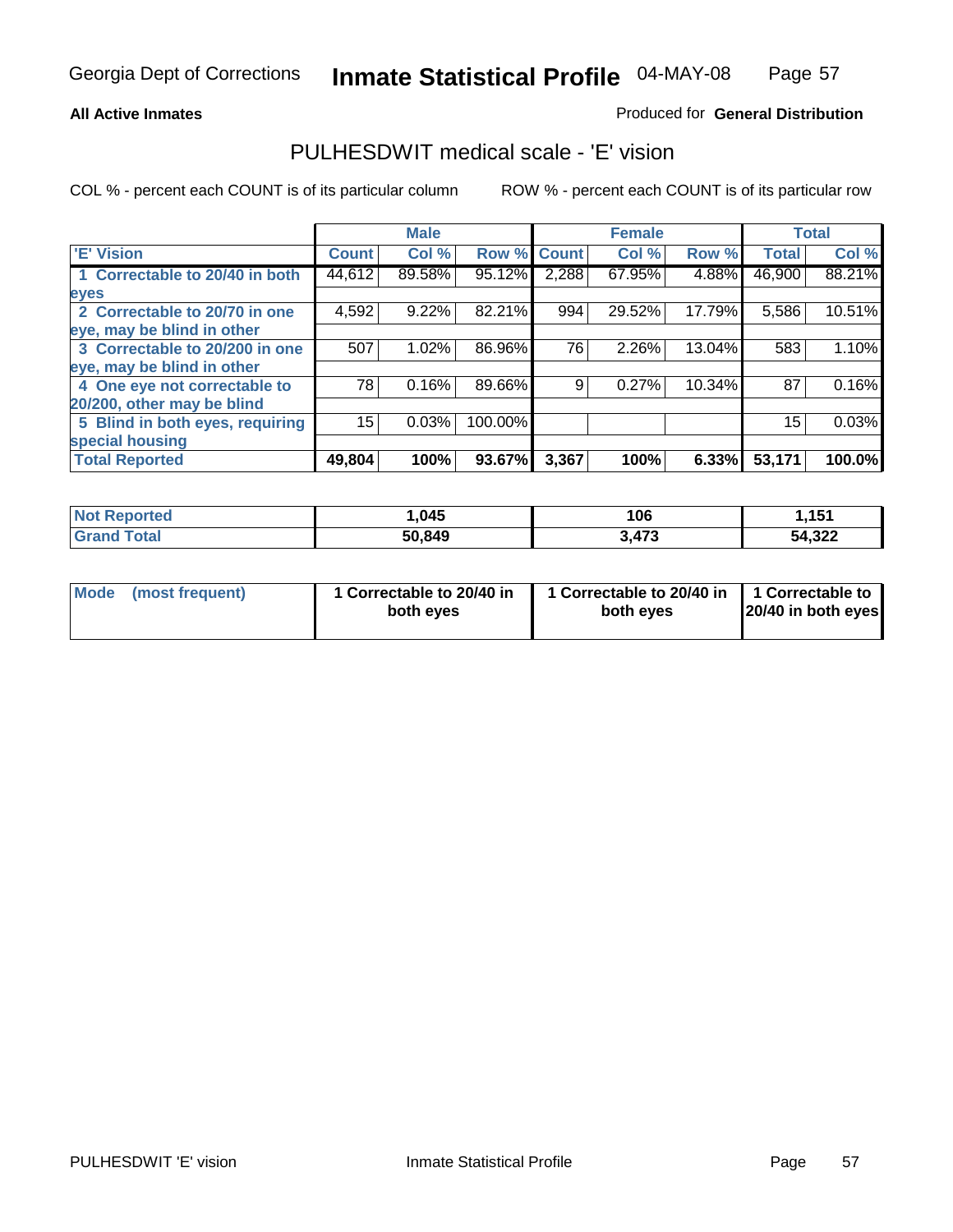#### **All Active Inmates**

### Produced for **General Distribution**

## PULHESDWIT medical scale - 'S' pSychiatric

|                                        |                 | <b>Male</b> |            |              | <b>Female</b> |        |              | <b>Total</b> |
|----------------------------------------|-----------------|-------------|------------|--------------|---------------|--------|--------------|--------------|
| 'S' pSychiatric                        | <b>Count</b>    | Col %       | Row %      | <b>Count</b> | Col %         | Row %  | <b>Total</b> | Col %        |
| 1 No impairment or disorders           | 43,039          | 87.50%      | 95.25%     | 2,144        | 63.79%        | 4.75%  | 45,183       | 85.98%       |
| 2 Stable, or in remission, or          | 5,039           | 10.24%      | 81.44%     | 1,148        | 34.16%        | 18.56% | 6,187        | 11.77%       |
| mild impairment or retardation         |                 |             |            |              |               |        |              |              |
| 3 Requires moderate inpatient          | 1,029           | 2.09%       | 94.84%     | 56           | 1.67%         | 5.16%  | 1,085        | 2.06%        |
| treatment                              |                 |             |            |              |               |        |              |              |
| 4 Requires intensive inpatient         | 70              | 0.14%       | 84.34%     | 13           | 0.39%         | 15.66% | 83           | 0.16%        |
| treatment                              |                 |             |            |              |               |        |              |              |
| <b>5 Requires Crisis Stabilization</b> | 12 <sub>1</sub> | 0.02%       | 100.00%    |              |               |        | 12           | 0.02%        |
| Unit (CSU) inpatient care              |                 |             |            |              |               |        |              |              |
| <b>6 Severe disorders require</b>      |                 | 0.01%       | $100.00\%$ |              |               |        |              | 0.01%        |
| psychiatric hospitalization            |                 |             |            |              |               |        |              |              |
| <b>Total Reported</b>                  | 49,190          | 100%        | 93.60%     | 3,361        | 100%          | 6.40%  | 52,551       | 100%         |

| <b>Not Reported</b> | ,659   | 110<br>I I 4 | フフィ    |
|---------------------|--------|--------------|--------|
| <b>Grand Total</b>  | 50,849 | 3,473        | 54,322 |

| Mode<br>1 No impairment or disorders<br>(most frequent) | 1 No impairment or<br>disorders | 1 No impairment or<br>disorders |
|---------------------------------------------------------|---------------------------------|---------------------------------|
|---------------------------------------------------------|---------------------------------|---------------------------------|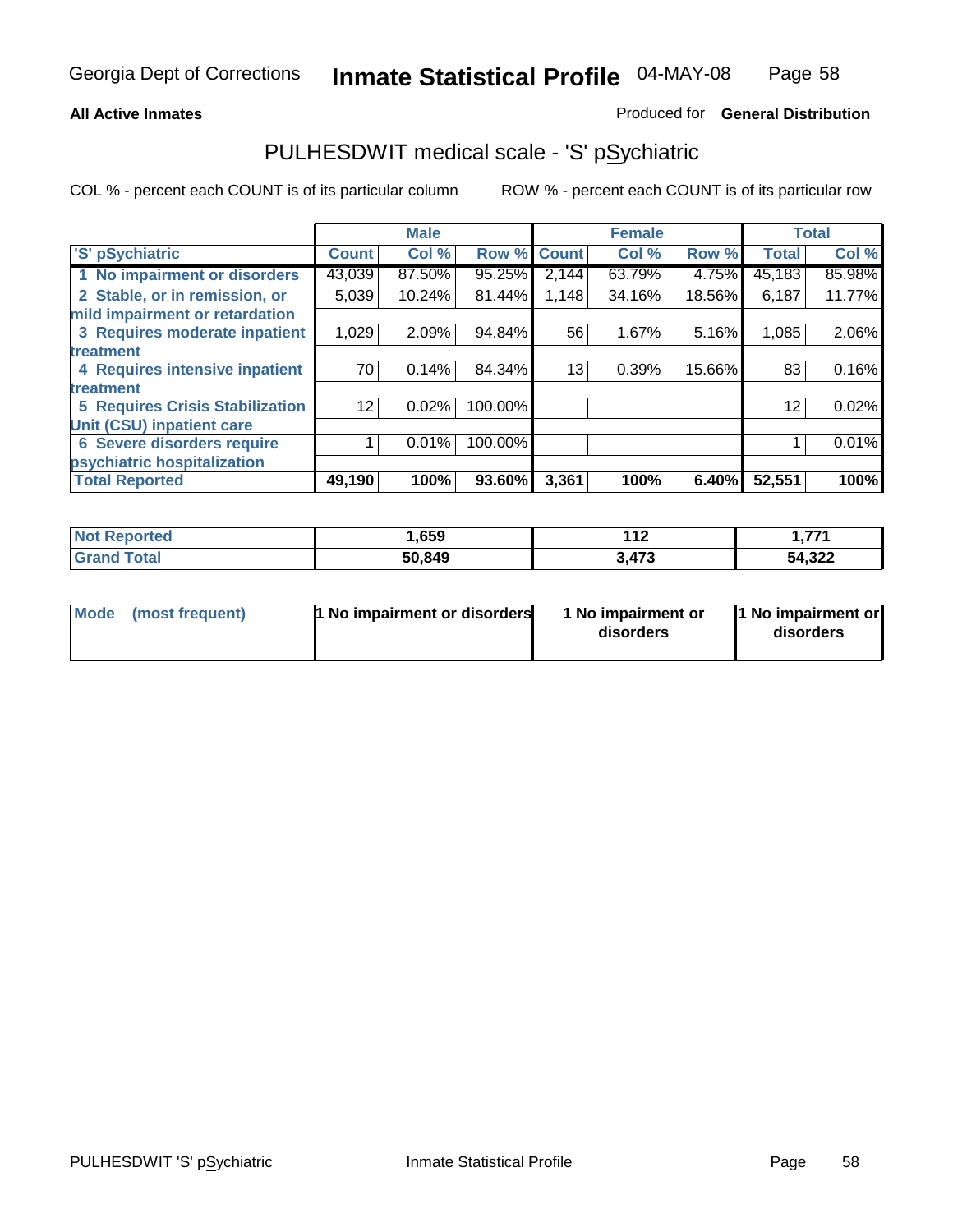#### **All Active Inmates**

### Produced for **General Distribution**

### PULHESDWIT medical scale - 'D' dental

|                                 |              | <b>Male</b> |             |       | <b>Female</b> |        |              | <b>Total</b> |
|---------------------------------|--------------|-------------|-------------|-------|---------------|--------|--------------|--------------|
| <b>D' Dental</b>                | <b>Count</b> | Col %       | Row % Count |       | Col %         | Row %  | <b>Total</b> | Col %        |
| 1 Minimal routine dental health | 16,516       | 33.76%      | 88.80%      | 2,084 | 62.01%        | 11.20% | 18,600       | 35.57%       |
| <b>needs</b>                    |              |             |             |       |               |        |              |              |
| 2 Moderate cavities and/or      | 24,535       | 50.15%      | 96.34%      | 933   | 27.76%        | 3.66%  | 25,468       | 48.71%       |
| gum disease                     |              |             |             |       |               |        |              |              |
| 3 Extensive gum disease         | 7,865        | 16.08%      | 95.81%      | 344   | 10.24%        | 4.19%  | 8,209        | 15.70%       |
| and/or widespread decay         |              |             |             |       |               |        |              |              |
| 4 Urgent need for dental        |              | 0.01%       | 100.00%     |       |               |        |              | $0.01\%$     |
| <b>services</b>                 |              |             |             |       |               |        |              |              |
| <b>Total Reported</b>           | 48,923       | 100%        | 93.57%      | 3,361 | 100%          | 6.43%  | 52,284       | 100%         |

| <b>Not</b><br>ported | ,926   | 142<br>.         | 2,038  |
|----------------------|--------|------------------|--------|
| `otal                | 50,849 | $1 - 2$<br>3.473 | 54,322 |

| <b>Mode</b><br>(most frequent) | 2 Moderate cavities and/or<br>qum disease | Minimal routine dental<br>health needs | 2 Moderate<br>cavities and/or<br>qum disease |
|--------------------------------|-------------------------------------------|----------------------------------------|----------------------------------------------|
|                                |                                           |                                        |                                              |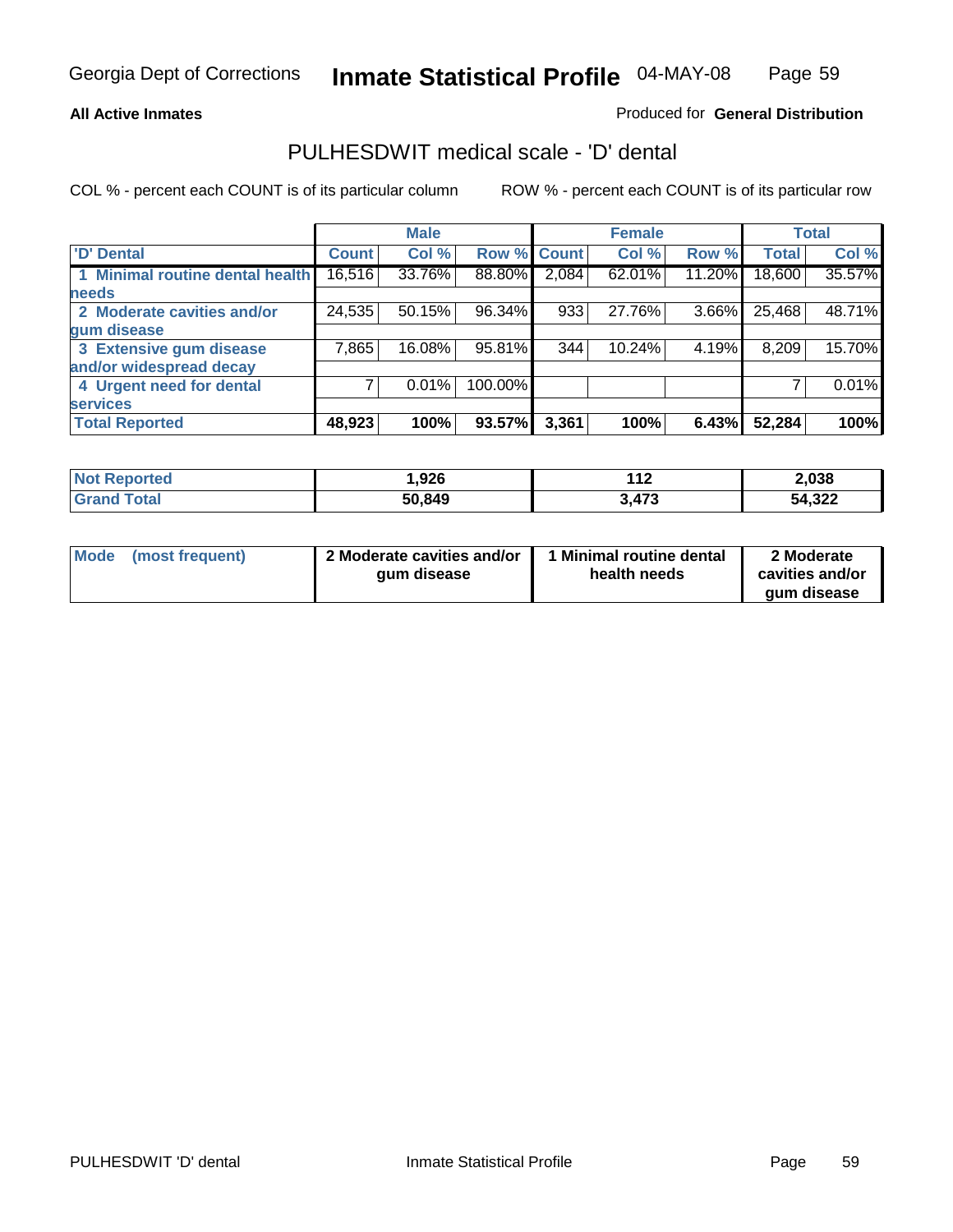#### **All Active Inmates**

#### Produced for **General Distribution**

### PULHESDWIT medical scale - 'W' work ability

|                                 |              | <b>Male</b> |        |              | <b>Female</b> |        |              | <b>Total</b> |
|---------------------------------|--------------|-------------|--------|--------------|---------------|--------|--------------|--------------|
| W' work ability                 | <b>Count</b> | Col %       | Row %  | <b>Count</b> | Col %         | Row %  | <b>Total</b> | Col %        |
| 1 Unrestricted work or activity | 43,151       | 86.64%      | 93.87% | 2,818        | 83.69%        | 6.13%  | 45,969       | 86.46%       |
| 2 Minor restrictions on type of | 5,186        | 10.41%      | 94.48% | 303          | $9.00\%$      | 5.52%  | 5,489        | 10.32%       |
| <b>work</b>                     |              |             |        |              |               |        |              |              |
| 3 Moderate restrictions on type | 1,182        | 2.37%       | 90.71% | 121          | 3.59%         | 9.29%  | 1,303        | 2.45%        |
| of work                         |              |             |        |              |               |        |              |              |
| 4 Major restrictions on type of | 244          | 0.49%       | 69.71% | 106          | 3.15%         | 30.29% | 350          | 0.66%        |
| <b>work</b>                     |              |             |        |              |               |        |              |              |
| 5 Cannot work under any         | 41           | 0.08%       | 68.33% | 19           | 0.56%         | 31.67% | 60           | 0.11%        |
| <b>circumstances</b>            |              |             |        |              |               |        |              |              |
| <b>Total Reported</b>           | 49,804       | 100%        | 93.67% | 3,367        | 100%          | 6.33%  | 53,171       | 100%         |

| <b>Not Reported</b>          | ,045   | 106   | ,151   |
|------------------------------|--------|-------|--------|
| <b>Total</b><br><b>Grand</b> | 50,849 | 3,473 | 54,322 |

| Mode (most frequent) | 1 Unrestricted work or | 1 Unrestricted work or | 1 Unrestricted   |
|----------------------|------------------------|------------------------|------------------|
|                      | activity               | activity               | work or activity |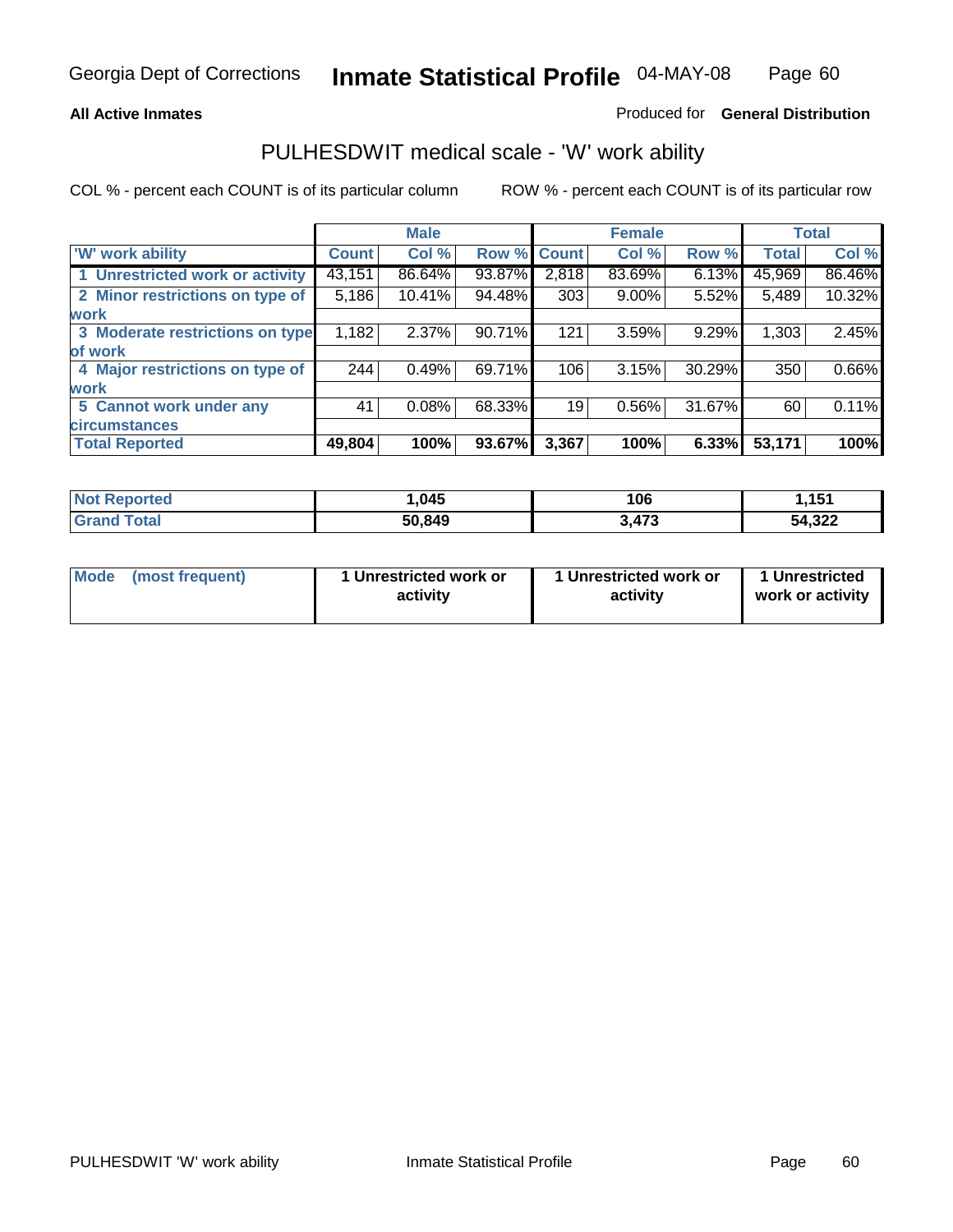#### **All Active Inmates**

### Produced for **General Distribution**

## PULHESDWIT medical scale - 'I' impairment

|                                   |              | <b>Male</b> |             |                | <b>Female</b> |        | <b>Total</b> |        |
|-----------------------------------|--------------|-------------|-------------|----------------|---------------|--------|--------------|--------|
| <b>T' Impairment</b>              | <b>Count</b> | Col %       | Row % Count |                | Col %         | Row %  | <b>Total</b> | Col %  |
| 1 No impairments or               | 49,516       | 99.42%      | 93.65%      | 3,359          | 99.76%        | 6.35%  | 52,875       | 99.44% |
| disabilities                      |              |             |             |                |               |        |              |        |
| 2 Wheelchair-bound but            | 55           | 0.11%       | 96.49%      | $\overline{2}$ | 0.06%         | 3.51%  | 57           | 0.11%  |
| otherwise OK                      |              |             |             |                |               |        |              |        |
| <b>3 Needs low-level Assisted</b> | 20           | 0.04%       | 86.96%      | 3              | 0.09%         | 13.04% | 23           | 0.04%  |
| Living (level I)                  |              |             |             |                |               |        |              |        |
| 4 Needs moderate Assisted         | 8            | 0.02%       | 100.00%     |                |               |        | 8            | 0.02%  |
| <b>Living (level II)</b>          |              |             |             |                |               |        |              |        |
| 5 Needs maximal Assisted          | 205          | 0.41%       | 98.56%      | 3              | 0.09%         | 1.44%  | 208          | 0.39%  |
| <b>Living (level III)</b>         |              |             |             |                |               |        |              |        |
| <b>Total Reported</b>             | 49,804       | 100%        | 93.67%      | 3,367          | 100%          | 6.33%  | 53,171       | 100%   |

| <b>Not Reported</b> | ,045   | 106   | 1,151  |
|---------------------|--------|-------|--------|
| <b>Grand Total</b>  | 50,849 | 3,473 | 54,322 |

| Mode | (most frequent) | 1 No impairments or<br>disabilities | 1 No impairments or<br>disabilities | 1 No impairments<br>or disabilities |
|------|-----------------|-------------------------------------|-------------------------------------|-------------------------------------|
|------|-----------------|-------------------------------------|-------------------------------------|-------------------------------------|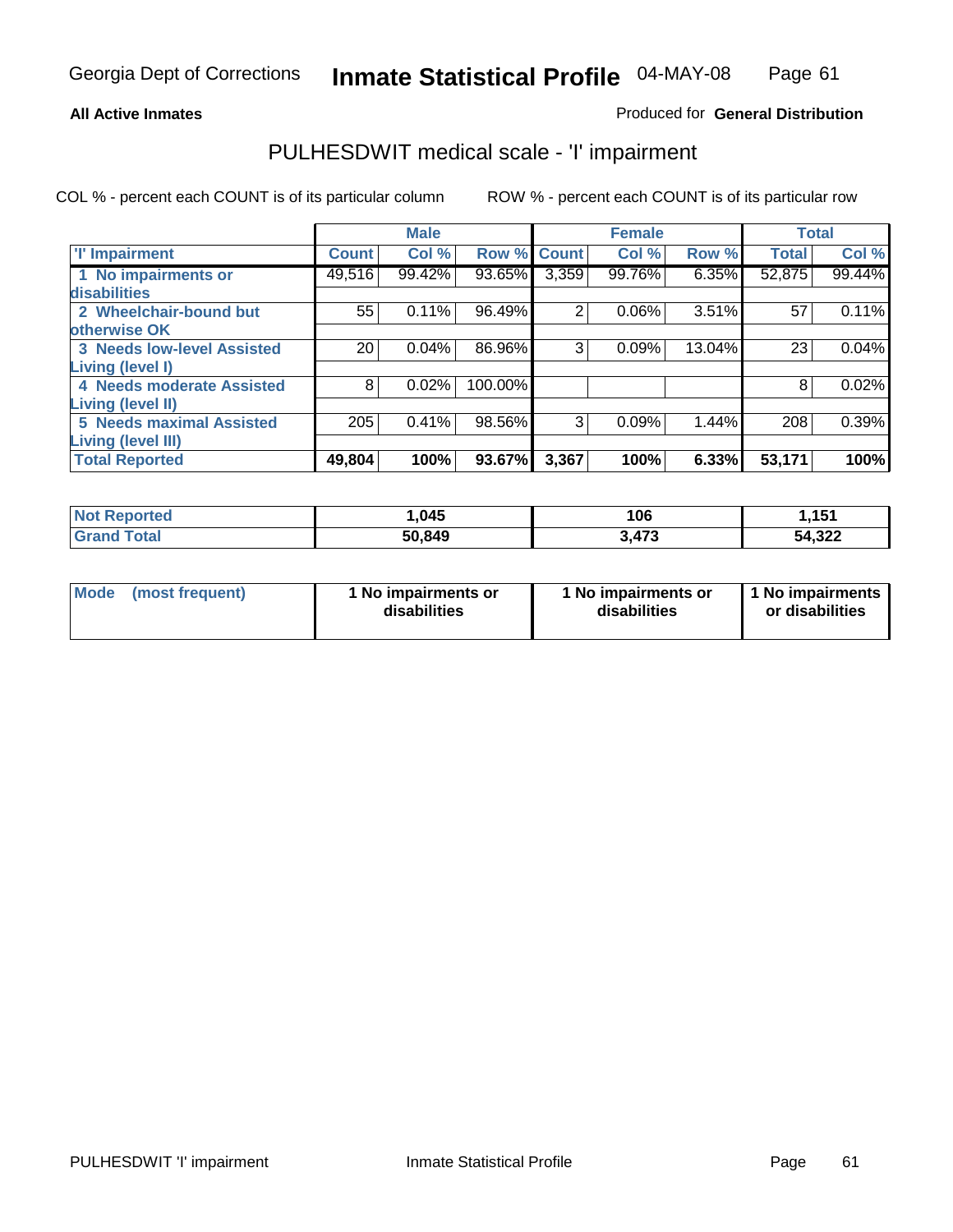#### **Inmate Statistical Profile** 04-MAY-08 Page Page 62

### All Active Inmates **All Active Inmates All Active Inmates Produced fo General Distribution**

### PULHESDWIT medical scale - 'T' transportability

|                              |              | <b>Male</b> |             |                | <b>Female</b> |       | <b>Total</b> |        |
|------------------------------|--------------|-------------|-------------|----------------|---------------|-------|--------------|--------|
| <b>T' Transportability</b>   | <b>Count</b> | Col %       | Row % Count |                | Col %         | Row % | <b>Total</b> | Col %  |
| 1 Can be transported in any  | 49,717       | 99.83%      | 93.66%      | 3,363          | 99.88%        | 6.34% | 53,080       | 99.83% |
| ordinary approved vehicle    |              |             |             |                |               |       |              |        |
| 2 Wheelchair-bound, not      | 34           | 0.07%       | 94.44%      | 2              | 0.06%         | 5.56% | 36           | 0.07%  |
| needing special vehicle      |              |             |             |                |               |       |              |        |
| 3 Wheelchair-bound, requires | 8            | 0.02%       | 100.00%     |                |               |       | 8            | 0.02%  |
| special vehicle              |              |             |             |                |               |       |              |        |
| 4 Needs specially-equipped   | ⌒            | 0.01%       | 100.00%     |                |               |       |              | 0.01%  |
| medical vehicle              |              |             |             |                |               |       |              |        |
| <b>5 Requires ambulance</b>  | 43           | 0.09%       | 95.56%      | $\overline{2}$ | 0.06%         | 4.44% | 45           | 0.08%  |
| transport                    |              |             |             |                |               |       |              |        |
| <b>Total Reported</b>        | 49,804       | 100%        | 93.67%      | 3,367          | 100%          | 6.33% | 53,171       | 100.0% |

| <b>Not Reported</b>   | 045.،  | 106   | 1,151  |
|-----------------------|--------|-------|--------|
| <b>Total</b><br>⊣Grar | 50,849 | 3,473 | 54,322 |

| Mode (most frequent) | 1 Can be transported in any 1 Can be transported in any | ordinary approved vehicle   ordinary approved vehicle   transported in any | 1 Can be<br>ordinary approved<br>vehicle |
|----------------------|---------------------------------------------------------|----------------------------------------------------------------------------|------------------------------------------|
|                      |                                                         |                                                                            |                                          |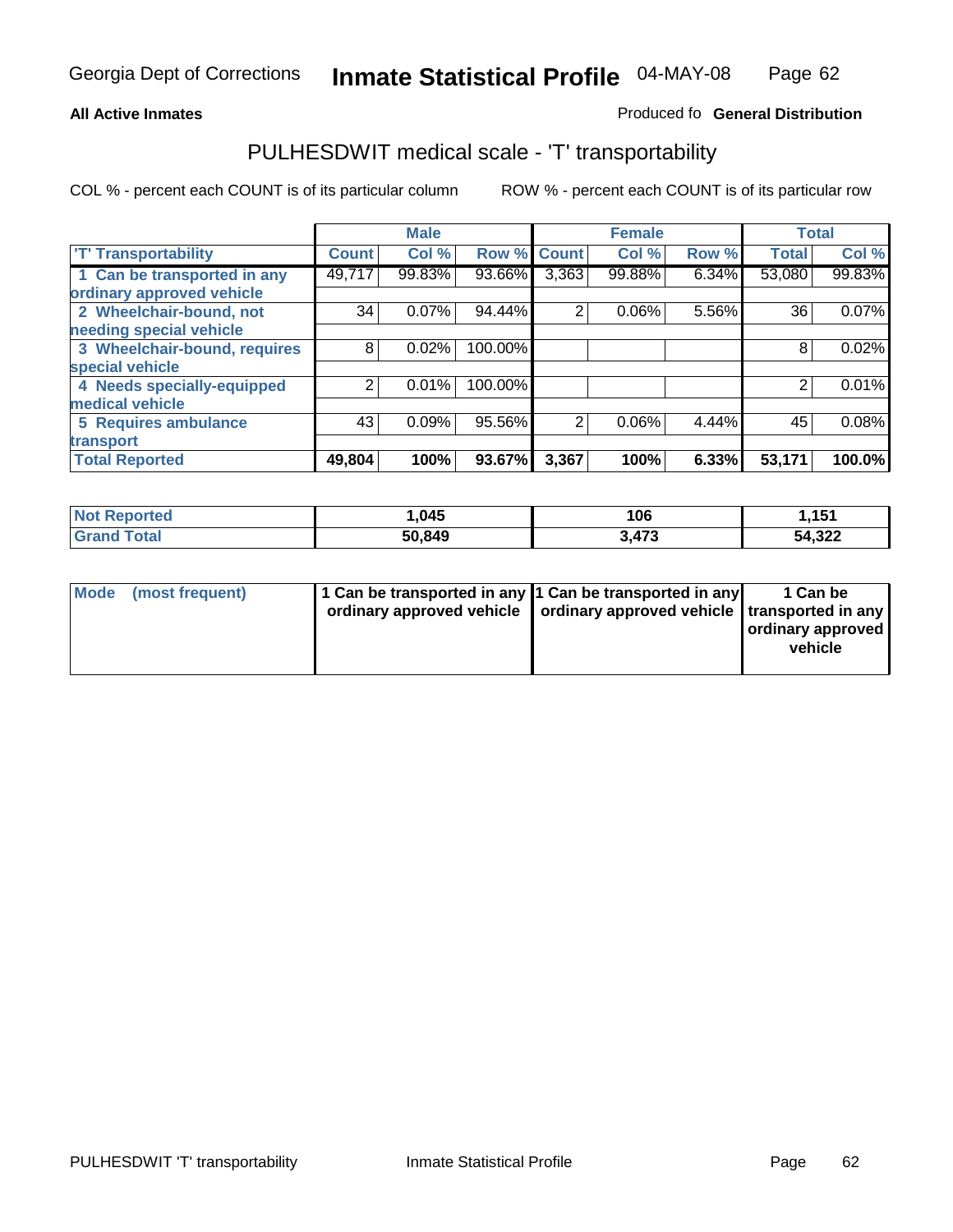### **All Active Inmates**

### Produced for **General Distribution**

## Criminality in family, self-reported

|                              |              | <b>Male</b> |         |              | <b>Female</b> |       |                 | <b>Total</b> |
|------------------------------|--------------|-------------|---------|--------------|---------------|-------|-----------------|--------------|
| <b>Criminality In Family</b> | <b>Count</b> | Col %       | Row %   | <b>Count</b> | Col %         | Row % | <b>Total</b>    | Col %        |
| Yes, criminality in family   | 12.066       | 24.23%      | 89.74%I | 1,380        | 40.27%        |       | 10.26% 13,446   | 25.26%       |
| No criminality in family     | 37,728       | 75.77%      | 94.85%  | 2,047        | 59.73%        |       | 5.15% 39,775    | 74.74%       |
| <b>Total Reported</b>        | 49,794       | 100%        | 93.56%  | 3.427        | 100%          |       | $6.44\%$ 53,221 | 100%         |

| <b>Not Reported</b> | ,055   | 40    | 1.101  |
|---------------------|--------|-------|--------|
| Total<br>Grand      | 50,849 | 3,473 | 54,322 |

| Mode (most frequent) |  | No criminality in family | No criminality in family | No criminality in<br>family |
|----------------------|--|--------------------------|--------------------------|-----------------------------|
|----------------------|--|--------------------------|--------------------------|-----------------------------|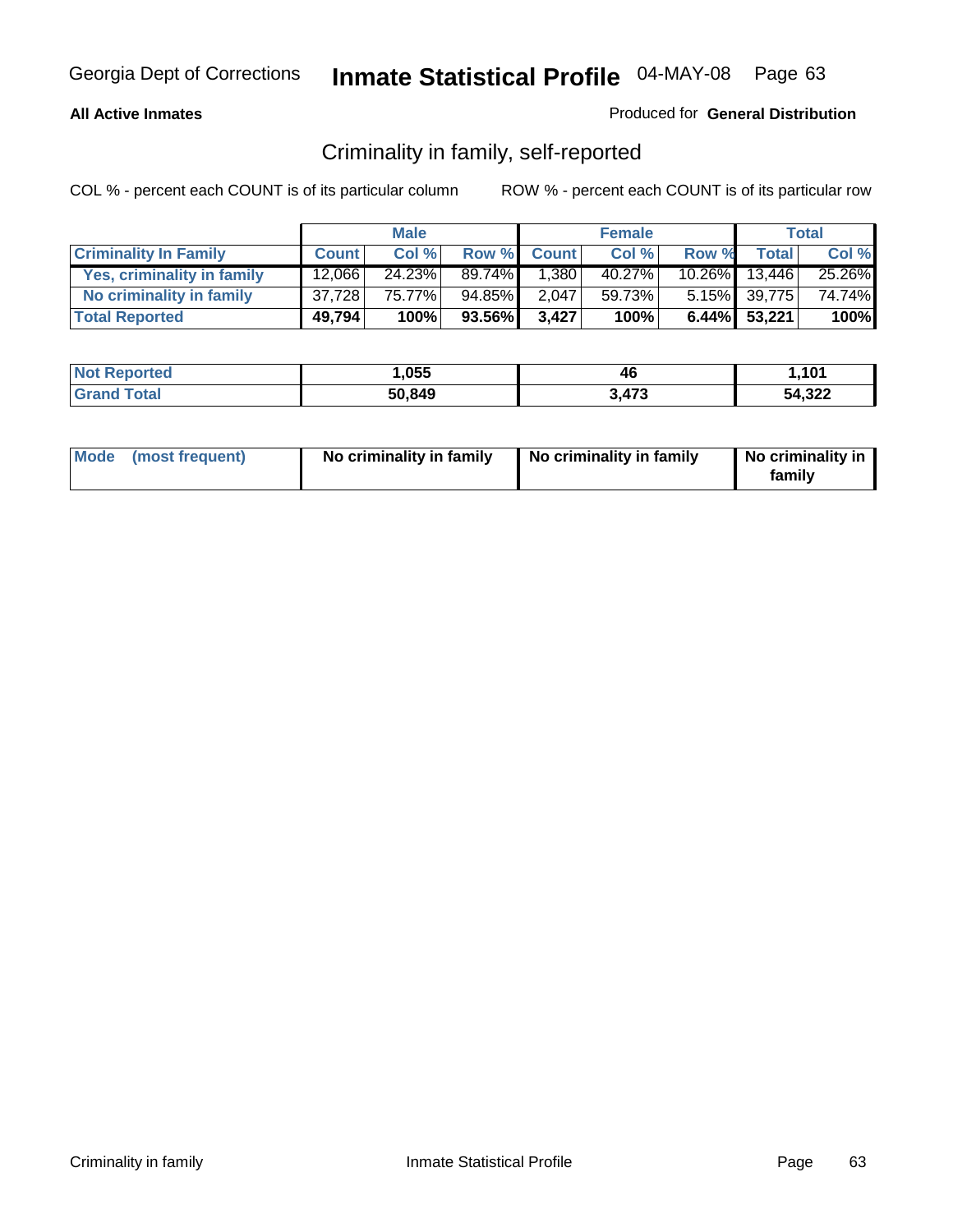### **All Active Inmates**

### Produced for **General Distribution**

## Alcoholism in family, self-reported

|                             |              | <b>Male</b> |           |              | <b>Female</b> |          |                 | <b>Total</b> |
|-----------------------------|--------------|-------------|-----------|--------------|---------------|----------|-----------------|--------------|
| <b>Alcoholism In Family</b> | <b>Count</b> | Col %       | Row %     | <b>Count</b> | Col %         | Row %    | <b>Total</b>    | Col %        |
| Yes, alcoholism in family   | 7.771        | $15.61\%$   | $90.34\%$ | 831          | 24.25%        | $9.66\%$ | 8,602           | 16.16%       |
| No alcoholism in family     | 42,023       | 84.39%      | 94.18%    | 2,596        | 75.75%        |          | $5.82\%$ 44,619 | 83.84%       |
| <b>Total Reported</b>       | 49,794       | 100%        | 93.56%    | 3,427'       | 100%          |          | $6.44\%$ 53,221 | 100%         |

| <b>Not Reported</b> | ,055   | 40    | 1.101  |
|---------------------|--------|-------|--------|
| Total<br>Grand      | 50,849 | 3,473 | 54,322 |

|  | Mode (most frequent) | No alcoholism in family | No alcoholism in family | No alcoholism in<br>family |
|--|----------------------|-------------------------|-------------------------|----------------------------|
|--|----------------------|-------------------------|-------------------------|----------------------------|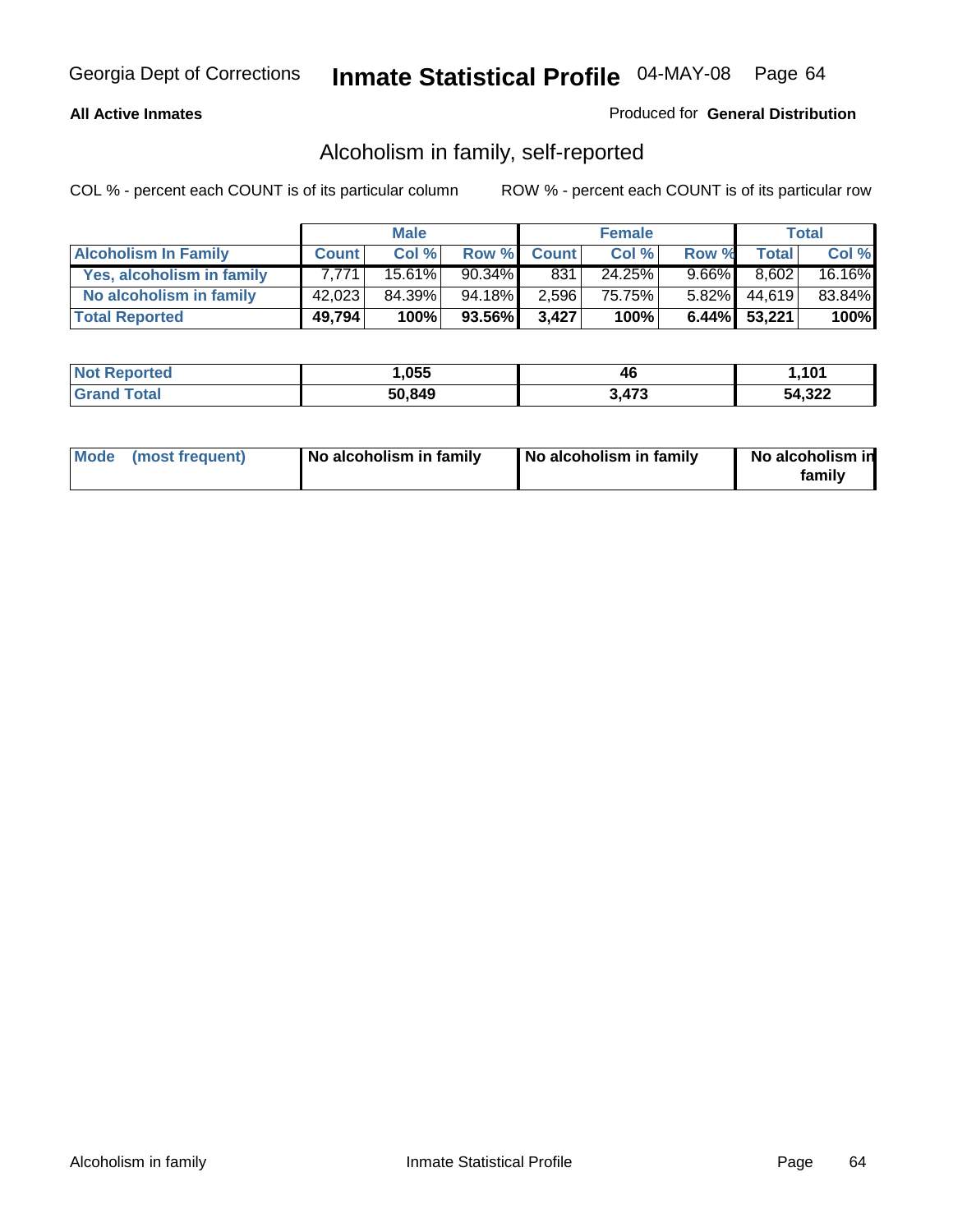### **All Active Inmates**

Produced for **General Distribution**

## Drug abuse in family, self-reported

|                           |              | <b>Male</b> |                 |              | <b>Female</b> |           |                 | <b>Total</b> |
|---------------------------|--------------|-------------|-----------------|--------------|---------------|-----------|-----------------|--------------|
| Drug Abuse In Family      | <b>Count</b> | Col %       | Row %           | <b>Count</b> | Col %         | Row %     | <b>Total</b>    | Col %        |
| Yes, drug abuse in family | 4.373        | 8.78%       | 84.75%          | 787          | 22.96%        | $15.25\%$ | 5.160           | $9.70\%$     |
| No drug abuse in family   | 45,421       | $91.22\%$   | 94.51% <b>I</b> | 2,640        | 77.04%        | $5.49\%$  | 48,061          | 90.30%       |
| <b>Total Reported</b>     | 49,794       | 100%        | 93.56%          | 3.427        | 100%          |           | $6.44\%$ 53,221 | 100%         |

| <b>Not Reported</b> | ,055   | 46  | 1,101  |
|---------------------|--------|-----|--------|
| <b>c</b> otal       | 50,849 | 473 | 54,322 |

|  | Mode (most frequent) | No drug abuse in family | No drug abuse in family | No drug abuse in<br>family |
|--|----------------------|-------------------------|-------------------------|----------------------------|
|--|----------------------|-------------------------|-------------------------|----------------------------|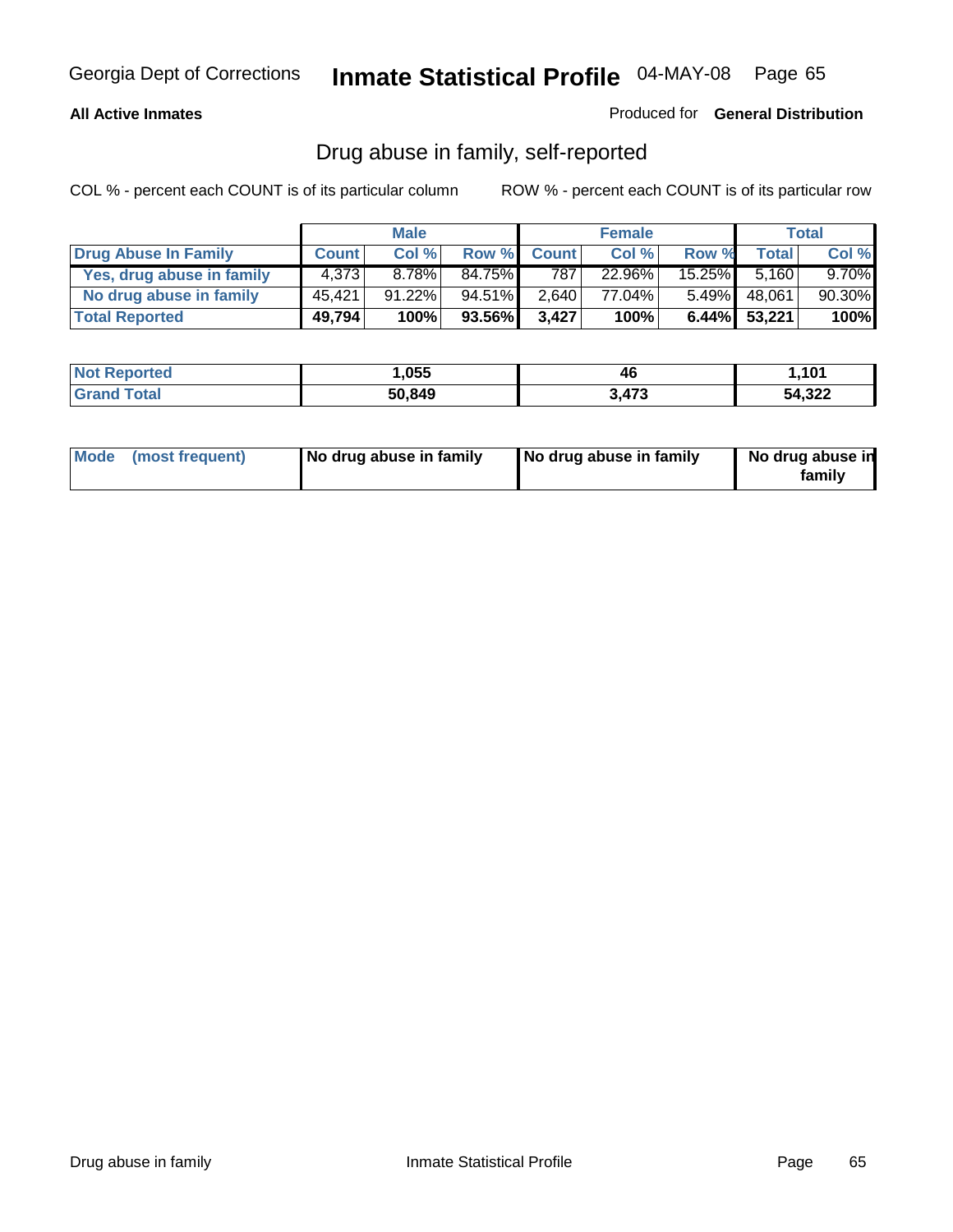#### **All Active Inmates**

### Produced for **General Distribution**

### Subjected to frequent beatings, self-reported

|                                   |              | <b>Male</b> |        |              | <b>Female</b> |        |        | <b>Total</b> |
|-----------------------------------|--------------|-------------|--------|--------------|---------------|--------|--------|--------------|
| <b>Frequent beatings</b>          | <b>Count</b> | Col%        | Row %  | <b>Count</b> | Col%          | Row %  | Total  | Col %        |
| <b>Yes, subjected to frequent</b> | .888         | 3.79%       | 79.29% | 493          | 14.39%        | 20.71% | 2,381  | 4.47%        |
| <b>beatings</b>                   |              |             |        |              |               |        |        |              |
| Not subjected to frequent         | 47,906       | 96.21%      | 94.23% | 2,934        | 85.61%        | 5.77%  | 50,840 | 95.53%       |
| <b>beatings</b>                   |              |             |        |              |               |        |        |              |
| <b>Total Reported</b>             | 49,794       | 100%        | 93.56% | 3,427        | 100%          | 6.44%  | 53,221 | 100%         |

| วrtea<br>NO:  | ,055   | . .<br>46              | 1,101  |
|---------------|--------|------------------------|--------|
| <b>r</b> otal | 50,849 | $.17^{\circ}$<br>ט ו + | 54,322 |

| <b>Mode</b> | (most frequent) | Not subjected to frequent<br>beatings | Not subjected to frequent<br>beatings | Not subjected to<br>frequent beatings |
|-------------|-----------------|---------------------------------------|---------------------------------------|---------------------------------------|
|             |                 |                                       |                                       |                                       |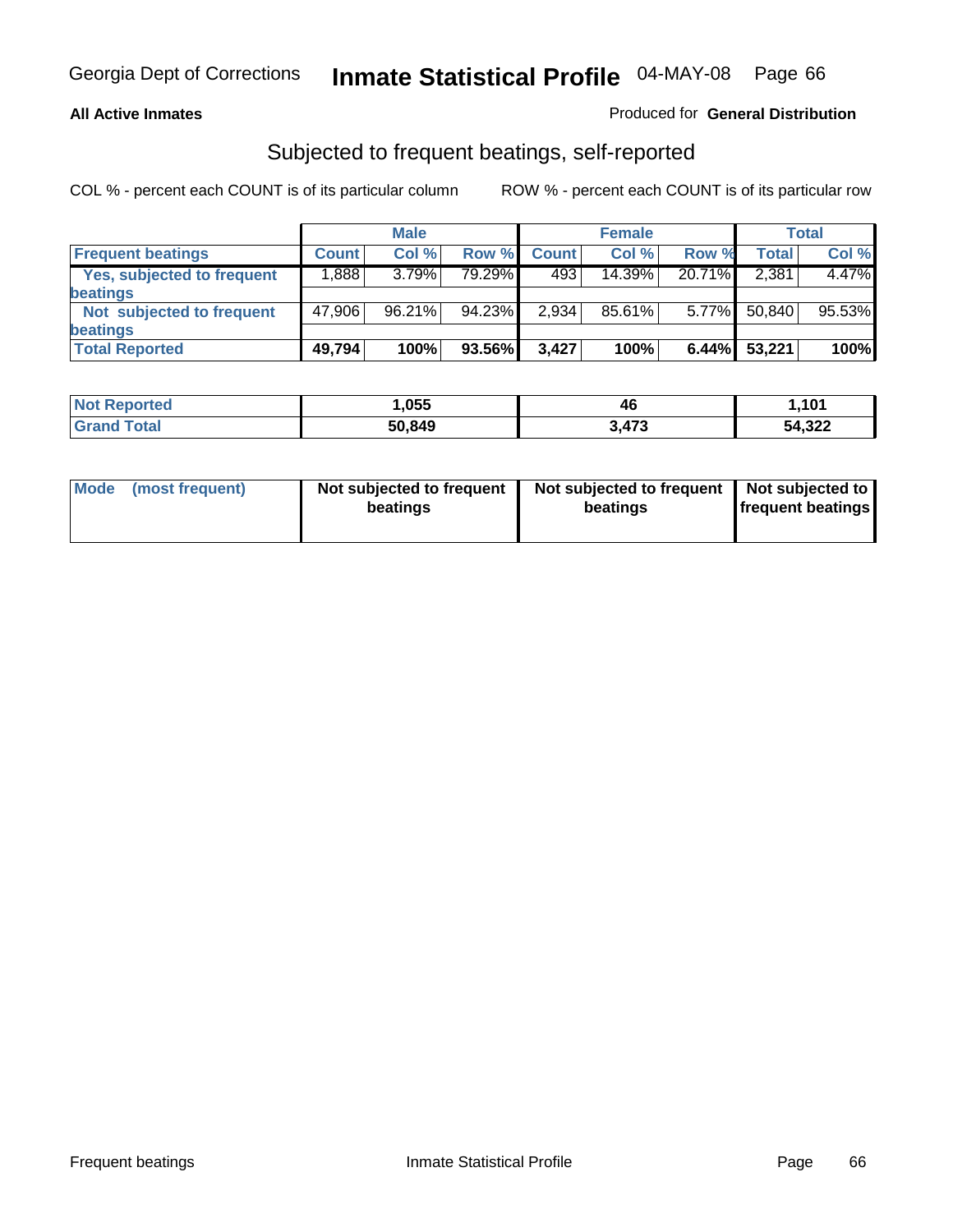### **All Active Inmates**

### Produced for **General Distribution**

### Father absent during inmate's childhood

|                           |              | <b>Male</b> |         |             | <b>Female</b> |       |                 | Total  |
|---------------------------|--------------|-------------|---------|-------------|---------------|-------|-----------------|--------|
| <b>Father Absent</b>      | <b>Count</b> | Col %       |         | Row % Count | Col %         | Row % | <b>Total</b>    | Col %  |
| Yes, father was absent    | 24.612       | 49.43%      | 95.01%I | 1.294       | 37.76%        |       | 4.99% 25,906    | 48.68% |
| No, father was not absent | 25,182       | $50.57\%$   | 92.19%  | 2,133       | 62.24%        |       | 7.81% 27,315    | 51.32% |
| <b>Total Reported</b>     | 49,794       | 100%        | 93.56%  | 3.427       | 100%          |       | $6.44\%$ 53,221 | 100%   |

| <b>Not Reported</b> | ,055   | 46    | 101.ا  |
|---------------------|--------|-------|--------|
| <b>Grand Total</b>  | 50,849 | 3,473 | 54,322 |

| Mode (most frequent) |  | absent |
|----------------------|--|--------|
|                      |  |        |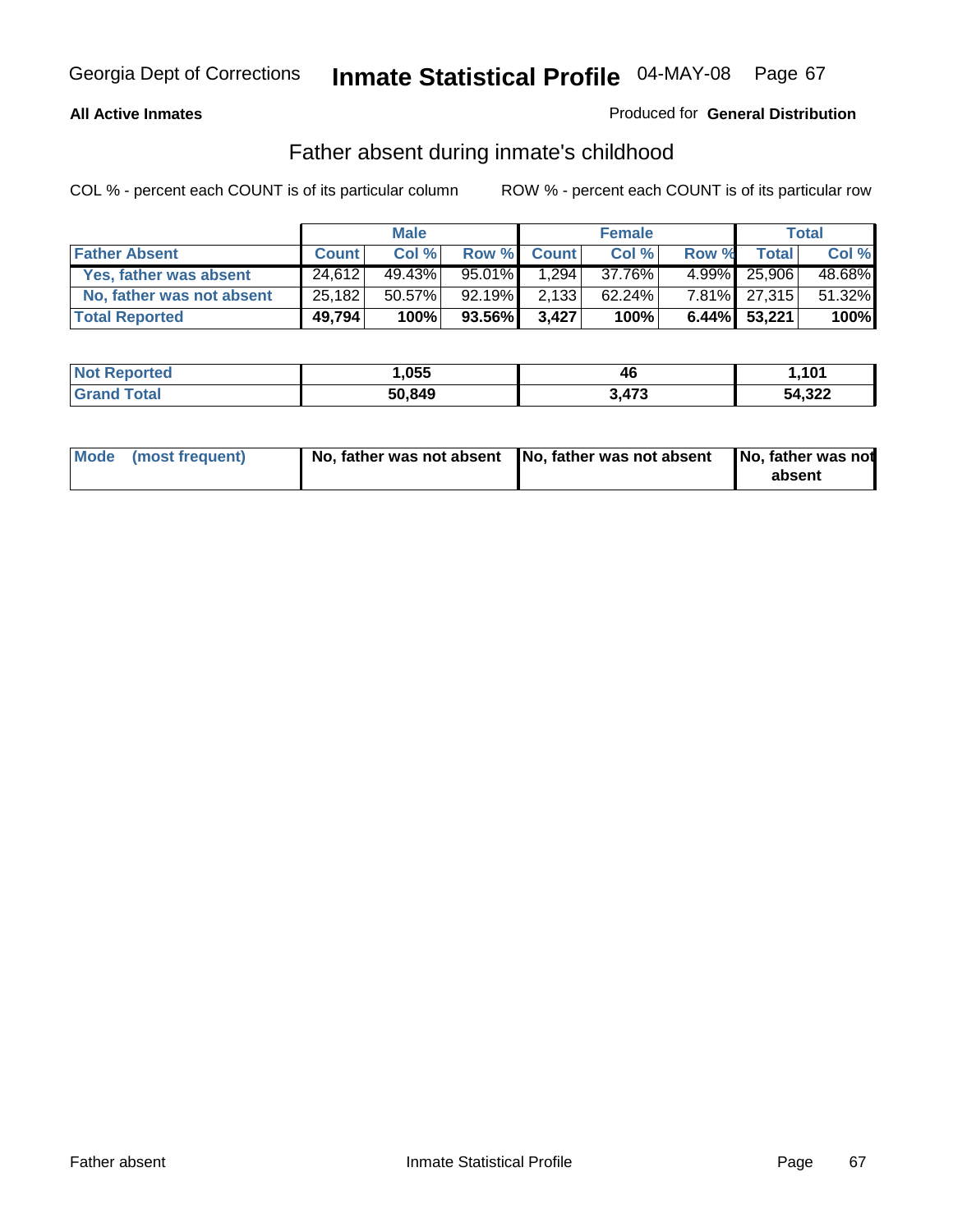### **All Active Inmates**

### Produced for **General Distribution**

## Mother absent during inmate's childhood

|                           |              | <b>Male</b> |        |              | <b>Female</b> |          |                 | Total  |
|---------------------------|--------------|-------------|--------|--------------|---------------|----------|-----------------|--------|
| <b>Mother Absent</b>      | <b>Count</b> | Col %       | Row %  | <b>Count</b> | Col %         | Row %    | Total,          | Col %  |
| Yes, mother was absent    | 6.476        | $13.01\%$   | 93.72% | 434          | 12.66%        | $6.28\%$ | 6.910           | 12.98% |
| No, mother was not absent | 43,318       | 86.99%      | 93.54% | 2,993        | 87.34%        | $6.46\%$ | 46,311          | 87.02% |
| <b>Total Reported</b>     | 49,794       | 100%        | 93.56% | 3.427        | 100%          |          | $6.44\%$ 53,221 | 100%   |

| <b>Not Reported</b> | ,055   | 46    | 101.ا  |
|---------------------|--------|-------|--------|
| <b>Grand Total</b>  | 50,849 | 3,473 | 54,322 |

| Mode (most frequent) | No, mother was not absent   No, mother was not absent   No, mother was | not absent |
|----------------------|------------------------------------------------------------------------|------------|
|----------------------|------------------------------------------------------------------------|------------|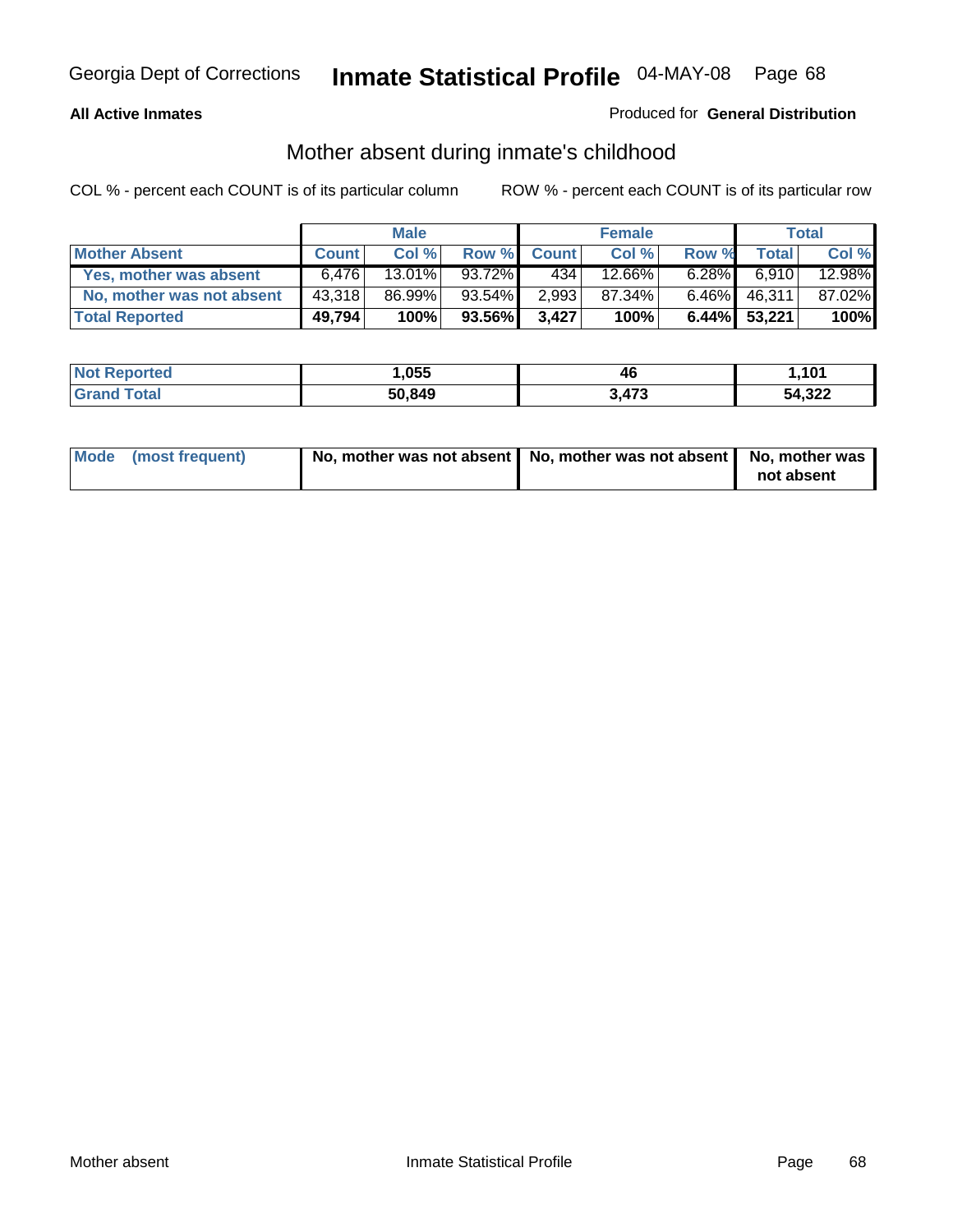**All Active Inmates**

#### Produced for **General Distribution**

## Number of prior Georgia incarcerations

|                                       |              | <b>Male</b> |                    |       | <b>Female</b> |       |        | <b>Total</b> |
|---------------------------------------|--------------|-------------|--------------------|-------|---------------|-------|--------|--------------|
| <b>Num of Prior GA Incarcerations</b> | <b>Count</b> | Col %       | <b>Row % Count</b> |       | Col %         | Row % | Total  | Col %        |
| $\bf{0}$                              | 29,193       | 57.41%      | 92.30%             | 2,434 | 70.08%        | 7.70% | 31,627 | 58.22%       |
|                                       | 8,987        | 17.67%      | 94.77%             | 496   | 14.28%        | 5.23% | 9,483  | 17.46%       |
|                                       | 5,028        | 9.89%       | 95.21%             | 253   | 7.28%         | 4.79% | 5,281  | 9.72%        |
| 3                                     | 3,112        | 6.12%       | 96.26%             | 121   | 3.48%         | 3.74% | 3,233  | 5.95%        |
|                                       | 1,957        | 3.85%       | 96.12%             | 79    | 2.27%         | 3.88% | 2,036  | 3.75%        |
| 5                                     | 1,124        | 2.21%       | 96.81%             | 37    | 1.07%         | 3.19% | 1,161  | 2.14%        |
| <b>More Than 5</b>                    | 1,448        | 2.85%       | 96.47%             | 53    | 1.53%         | 3.53% | 1,501  | 2.76%        |
| <b>Total Reported</b>                 | 50,849       | 100%        | 93.61%             | 3,473 | 100%          | 6.39% | 54,322 | 100%         |

| orted<br>NO.        |        |     |        |
|---------------------|--------|-----|--------|
| <b>Total</b><br>Gr: | 50,849 | 172 | 54,322 |

| Mean (average)       | l.O2 | -04 |  |
|----------------------|------|-----|--|
| Median (middle)      |      |     |  |
| Mode (most frequent) |      |     |  |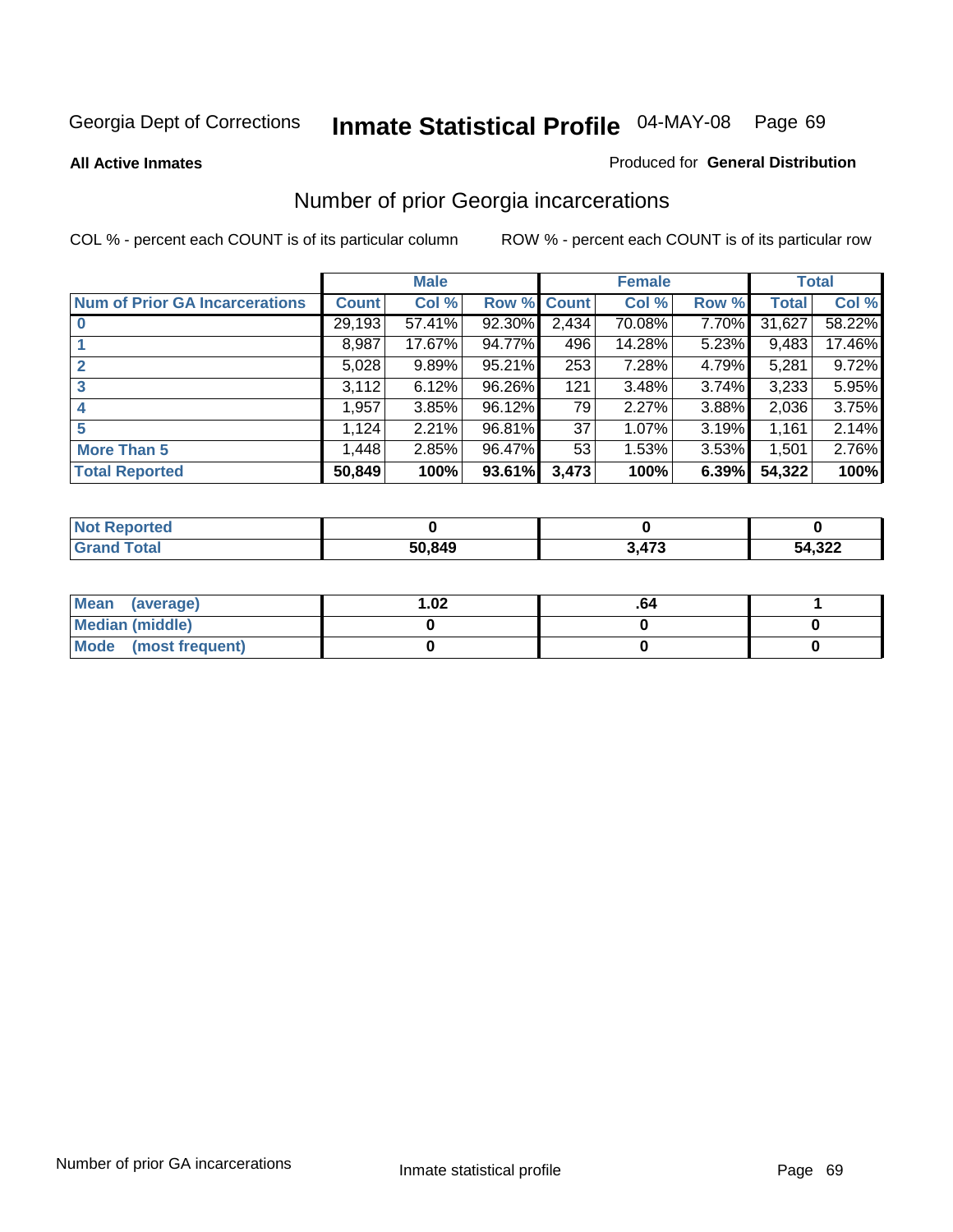**All Active Inmates**

#### Produced for **General Distribution**

### Prison sentence in years

COL % - percent each COUNT is of its particular column ROW % - percent each COUNT is of its particular row

|                                 |              | <b>Male</b> |         |              | <b>Female</b> |        |                  | <b>Total</b> |
|---------------------------------|--------------|-------------|---------|--------------|---------------|--------|------------------|--------------|
| <b>Prison Sentence In Years</b> | <b>Count</b> | Col %       | Row %   | <b>Count</b> | Col %         | Row %  | <b>Total</b>     | Col %        |
| $0 - 1$                         | 1,448        | 2.85%       | 90.90%  | 145          | 4.18%         | 9.10%  | 1,593            | 2.93%        |
| $1.1 - 2$                       | 3,777        | 7.43%       | 89.21%  | 457          | 13.16%        | 10.79% | 4,234            | 7.79%        |
| $2.1 - 3$                       | 4,320        | 8.50%       | 89.65%  | 499          | 14.37%        | 10.35% | 4,819            | 8.87%        |
| $3.1 - 4$                       | 2,988        | 5.88%       | 90.79%  | 303          | 8.72%         | 9.21%  | 3,291            | 6.06%        |
| $4.1 - 5$                       | 5,495        | 10.81%      | 92.14%  | 469          | 13.50%        | 7.86%  | 5,964            | 10.98%       |
| $5.1 - 6$                       | 2,157        | 4.24%       | 92.85%  | 166          | 4.78%         | 7.15%  | $\sqrt{2}$ , 323 | 4.28%        |
| $6.1 - 7$                       | 2,044        | 4.02%       | 94.32%  | 123          | 3.54%         | 5.68%  | 2,167            | 3.99%        |
| $7.1 - 8$                       | 1,937        | 3.81%       | 93.85%  | 127          | 3.66%         | 6.15%  | 2,064            | 3.80%        |
| $8.1 - 9$                       | 723          | 1.42%       | 93.77%  | 48           | 1.38%         | 6.23%  | 771              | 1.42%        |
| $9.1 - 10$                      | 6,319        | 12.43%      | 94.50%  | 368          | 10.60%        | 5.50%  | 6,687            | 12.31%       |
| $10.1 - 12$                     | 2,562        | 5.04%       | 95.49%  | 121          | 3.48%         | 4.51%  | $\sqrt{2,683}$   | 4.94%        |
| $12.1 - 15$                     | 3,691        | 7.26%       | 96.02%  | 153          | 4.41%         | 3.98%  | 3,844            | 7.08%        |
| $15.1 - 20$                     | 3,613        | 7.11%       | 96.63%  | 126          | 3.63%         | 3.37%  | 3,739            | 6.88%        |
| 20.1 - Over                     | 2,863        | 5.63%       | 97.55%  | 72           | 2.07%         | 2.45%  | 2,935            | 5.40%        |
| <b>Life</b>                     | 6,325        | 12.44%      | 95.63%  | 289          | 8.32%         | 4.37%  | 6,614            | 12.18%       |
| <b>Life Without Parole</b>      | 479          | 0.94%       | 98.76%  | 6            | 0.17%         | 1.24%  | 485              | 0.89%        |
| <b>Death</b>                    | 105          | 0.21%       | 99.06%  |              | 0.03%         | 0.94%  | 106              | 0.20%        |
| <b>Youthful Offenders</b>       | 3            | 0.01%       | 100.00% |              |               |        | 3                | 0.01%        |
| <b>Total Reported</b>           | 50,849       | 100%        | 93.61%  | 3,473        | 100%          | 6.39%  | 54,322           | 100.0%       |

| <b>Not Reported</b> |        |       |        |
|---------------------|--------|-------|--------|
| <b>Grand Total</b>  | 50.849 | 2 A7? | 54,322 |

#### **Determinate (numeric) sentences only**

| Mean<br>$\cdots$ | апе | - 20<br>9.39 | v.v.<br>$  -$ | 9.20 |
|------------------|-----|--------------|---------------|------|
|                  |     |              |               |      |

**All sentences (including determinate), with life, life without parole, and death sentences figured at 45 years**

| $^{\dagger}$ Me:<br>$\sim$<br>. 3.94<br>1 Л<br>∪⊾.דו<br>-------<br>____<br>___ |  |  |  |
|--------------------------------------------------------------------------------|--|--|--|
|                                                                                |  |  |  |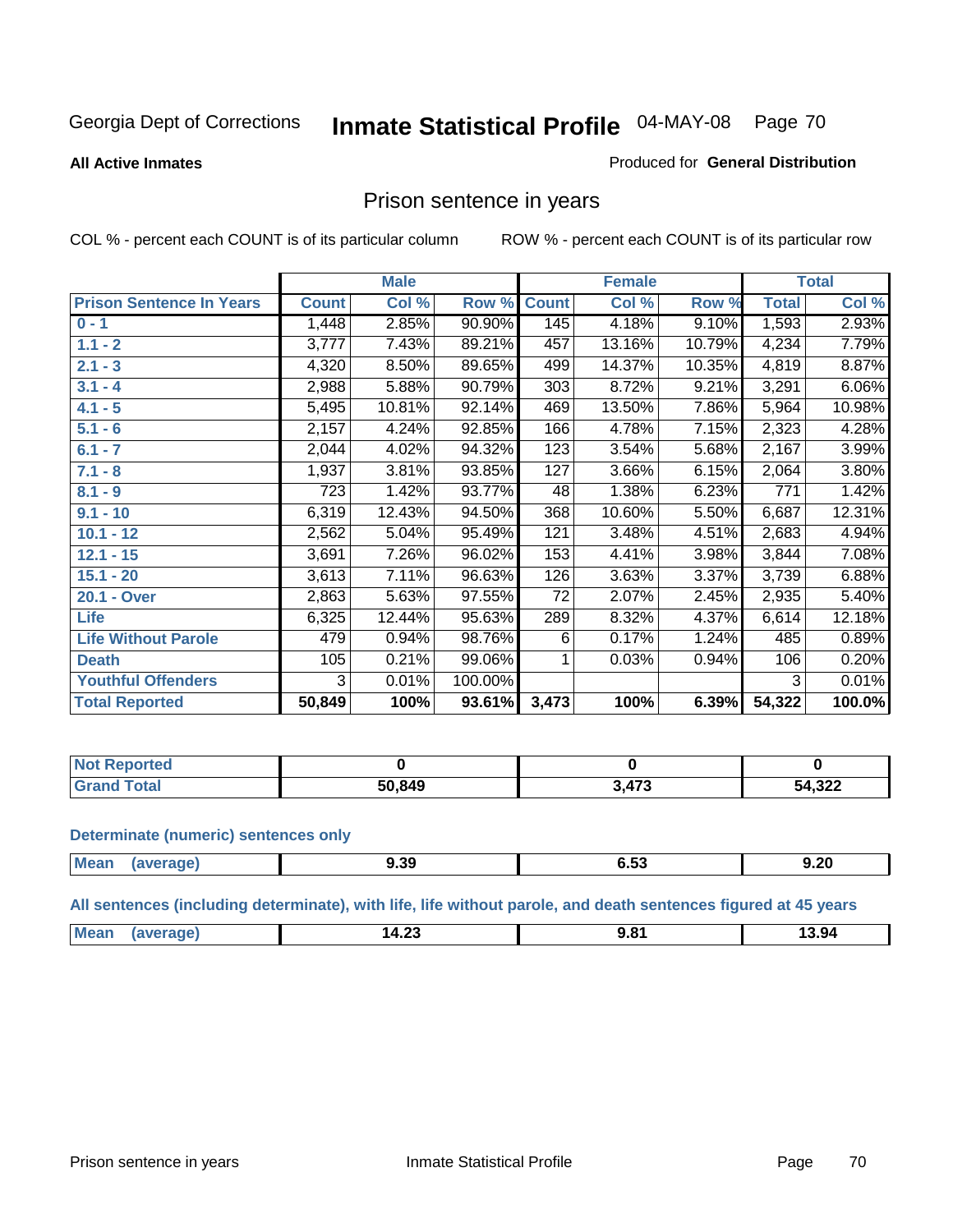#### **All Active Inmates**

#### Produced for **General Distribution**

# Primary offense, broken out into felonies vs misdemeanors

|                                  |              | <b>Male</b> |                    |       | <b>Female</b> |       | Total        |        |
|----------------------------------|--------------|-------------|--------------------|-------|---------------|-------|--------------|--------|
| <b>Felonies and Misdemeanors</b> | <b>Count</b> | Col%        | <b>Row % Count</b> |       | Col %         | Row % | <b>Total</b> | Col %  |
| <b>Felonies</b>                  | 50,781       | $99.97\%$   | 93.62%             | 3.461 | 99.97%        | 6.38% | 54.242       | 99.97% |
| <b>Misdemeanors</b>              | 17           | $.03\%$     | 94.44%             |       | .03%          | 5.56% | 18           | .03%   |
| <b>Total Reported</b>            | 50,798       | 100%        | $93.62\%$          | 3,462 | 100%          | 6.38% | 54,260       | 100%   |

| <b>Not</b><br>eported |       |        | r r<br>VZ |
|-----------------------|-------|--------|-----------|
| Grar<br><b>otal</b>   | 50849 | 50.809 | 54,322    |

| M | . | . | . |
|---|---|---|---|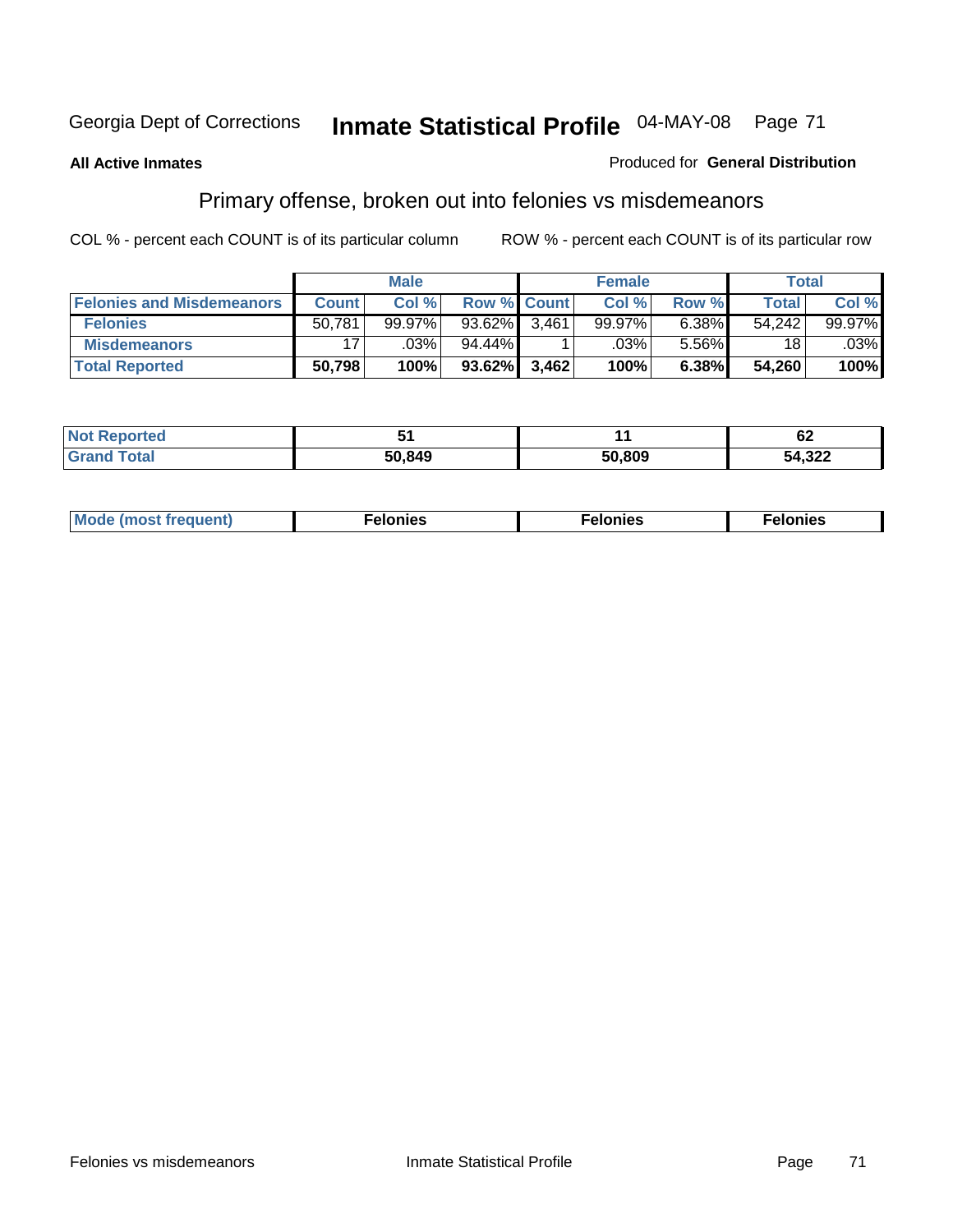#### **All Active Inmates**

#### Produced for **General Distribution**

## Primary offense, broken out into six broad crime categories

|                                  |              | <b>Male</b> |             |       | <b>Female</b> |          |              | <b>Total</b> |
|----------------------------------|--------------|-------------|-------------|-------|---------------|----------|--------------|--------------|
| <b>Crime Categories</b>          | <b>Count</b> | Col %       | Row % Count |       | Col %         | Row %    | <b>Total</b> | Col %        |
| <b>Violent</b>                   | 21,978       | 43.27%      | 94.54%      | 1,270 | 36.68%        | 5.46%    | 23,248       | 42.85%       |
| <b>Sex Crime</b><br>$\mathbf{2}$ | 7,623        | 15.01%      | 98.62%      | 107   | 3.09%         | 1.38%    | 7,730        | 14.25%       |
| $\mathbf{3}$<br><b>Property</b>  | 9,803        | 19.30%      | 89.80%      | 1,114 | 32.18%        | 10.20%   | 10,917       | 20.12%       |
| <b>Drug</b><br>4                 | 8,767        | 17.26%      | 91.44%      | 821   | 23.71%        | $8.56\%$ | 9,588        | 17.67%       |
| <b>Habit/DUI</b><br>5            | 149          | .29%        | 93.71%      | 10    | .29%          | 6.29%    | 159          | .29%         |
| <b>Other</b><br>6                | 2,478        | 4.88%       | 94.65%      | 140   | 4.04%         | 5.35%    | 2,618        | 4.82%        |
| <b>Total Reported</b>            | 50,798       | 100%        | 93.62%      | 3,462 | 100%          | 6.38%    | 54,260       | 100%         |

| orter. |        |     | ~<br>VZ.             |  |
|--------|--------|-----|----------------------|--|
| ota    | 50,849 | 472 | າາາ<br>54 R<br>4.322 |  |

| <b>Mou</b><br>'uent) | .<br>วlent<br>'IL | $- -$<br>ıolent | . .<br>วlent |
|----------------------|-------------------|-----------------|--------------|
|                      |                   |                 |              |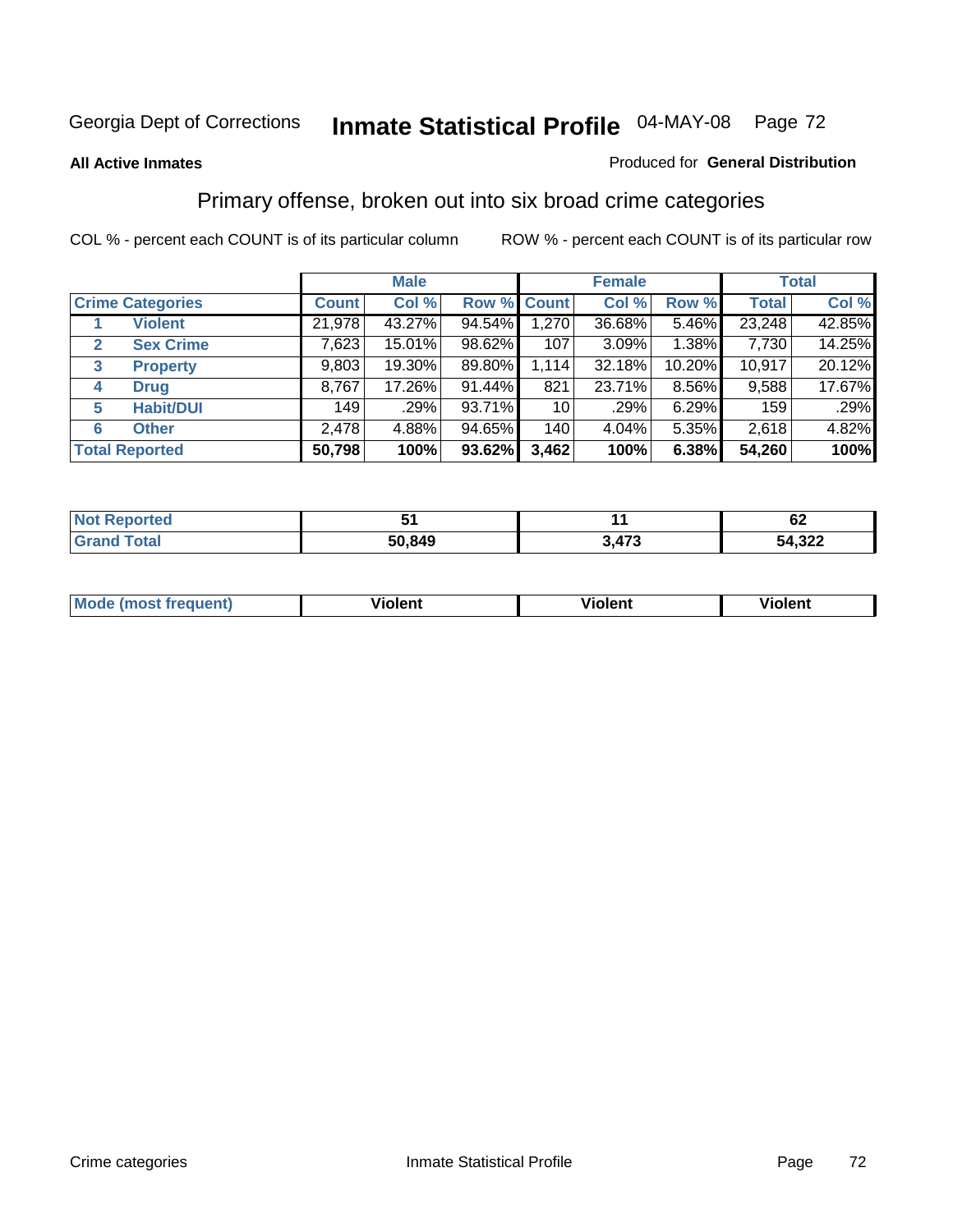#### **All Active Inmates**

#### Produced for **General Distribution**

# Primary offense, detailed offense code

|      |                                                | <b>Male</b>     |       | <b>Female</b> |                  |       | <b>Total</b> |                 |       |
|------|------------------------------------------------|-----------------|-------|---------------|------------------|-------|--------------|-----------------|-------|
|      | <b>Primary Offense</b>                         | <b>Count</b>    | Col % | Row %         | <b>Count</b>     | Col % | Row %        | <b>Total</b>    | Col % |
| 42   | <b>Receiving Stolen Goods</b>                  | $\overline{2}$  | .01%  | 100.00%       |                  |       |              | $\overline{2}$  | .01%  |
| 43   | <b>Theft By Taking</b>                         | 1               | .01%  | 100.00%       |                  |       |              | $\mathbf{1}$    | .01%  |
| 45   | <b>Burglary</b>                                | $\overline{4}$  | .01%  | 100.00%       |                  |       |              | 4               | .01%  |
| 52   | <b>Bad Checks</b>                              |                 |       |               | 1                | .03%  | 100.00%      | 1               | .01%  |
| 73   | <b>Obstr Of Law Enf Officer</b>                | $\overline{3}$  | .01%  | 100.00%       |                  |       |              | $\overline{3}$  | .01%  |
| 78   | <b>Terroristic Threats</b>                     | 1               | .01%  | 100.00%       |                  |       |              | 1               | .01%  |
| 94   | <b>Shoplifting</b>                             | 1               | .01%  | 100.00%       |                  |       |              | 1               | .01%  |
| 101  | <b>Riot</b>                                    | 1               | .01%  | 100.00%       |                  |       |              | 1               | .01%  |
| 122  | <b>Obscenity &amp; Related</b><br><b>Offen</b> | $\overline{1}$  | .01%  | 100.00%       |                  |       |              | 1               | .01%  |
| 169  | <b>Methamphetamine</b><br><b>Misdemnor</b>     | $\mathbf 1$     | .01%  | 100.00%       |                  |       |              | 1               | .01%  |
| 500  | <b>Misc Misdemeanor</b>                        | $\overline{2}$  | .01%  | 100.00%       |                  |       |              | 2               | .01%  |
| 1100 | <b>Misc Homicide Offense</b>                   | $\overline{14}$ | .03%  | 87.50%        | $\overline{2}$   | .06%  | 12.50%       | $\overline{16}$ | .03%  |
| 1101 | <b>Murder</b>                                  | 4,648           | 9.15% | 94.43%        | $\overline{274}$ | 7.91% | 5.57%        | 4,922           | 9.07% |
| 1102 | <b>Voluntary Manslaughter</b>                  | 1,056           | 2.08% | 88.59%        | 136              | 3.93% | 11.41%       | 1,192           | 2.20% |
| 1103 | <b>Involuntary</b>                             | 112             | .22%  | 86.82%        | $\overline{17}$  | .49%  | 13.18%       | 129             | .24%  |
|      | <b>Manslaughter</b>                            |                 |       |               |                  |       |              |                 |       |
| 1118 | <b>Feticide By Vehicle</b>                     | 1               | .01%  | 100.00%       |                  |       |              | 1               | .01%  |
| 1120 | <b>Reckless Abandonment</b>                    | 1               | .01%  | 100.00%       |                  |       |              | $\mathbf{1}$    | .01%  |
| 1121 | <b>Feticide</b>                                | $\overline{5}$  | .01%  | 100.00%       |                  |       |              | $\overline{5}$  | .01%  |
| 1123 | <b>Vehicular Homicide</b>                      | 353             | .69%  | 88.03%        | 48               | 1.39% | 11.97%       | 401             | .74%  |
| 1125 | <b>Conceal Death Of</b><br><b>Another</b>      | $\overline{19}$ | .04%  | 90.48%        | $\overline{2}$   | .06%  | 9.52%        | $\overline{21}$ | .04%  |
| 1127 | <b>Mistreatment Of Dead</b><br><b>Body</b>     | $\mathbf{1}$    | .01%  | 100.00%       |                  |       |              | 1               | .01%  |
| 1190 | <b>Atmpt Murder</b>                            | 6               | .01%  | 85.71%        | 1                | .03%  | 14.29%       | 7               | .01%  |
| 1191 | <b>Murder, Conspire To</b><br><b>Commit</b>    | $\overline{4}$  | .01%  | 80.00%        | 1                | .03%  | 20.00%       | $\overline{5}$  | .01%  |
| 1300 | <b>Misc Assault/Battery</b>                    | $\overline{38}$ | .07%  | 100.00%       |                  |       |              | $\overline{38}$ | .07%  |
| 1301 | <b>Family Violence Battery</b>                 | $\overline{86}$ | .17%  | 98.85%        | 1                | .03%  | 1.15%        | 87              | .16%  |
| 1302 | <b>Aggrav Assault</b>                          | 4,503           | 8.86% | 94.70%        | 252              | 7.28% | 5.30%        | 4,755           | 8.76% |
| 1303 | <b>Atmpt Aggrav Assault</b>                    | $\overline{6}$  | .01%  | 85.71%        | $\overline{1}$   | .03%  | 14.29%       | $\overline{7}$  | .01%  |
| 1304 | <b>Aggravated Assault On</b><br>$65+$          | 1               | .01%  | 100.00%       |                  |       |              | 1               | .01%  |
| 1305 | <b>Aggrav Battery</b>                          | 788             | 1.55% | 94.15%        | 49               | 1.42% | 5.85%        | 837             | 1.54% |
| 1306 | <b>Misc Family Violence</b>                    | 6               | .01%  | 100.00%       |                  |       |              | 6               | .01%  |
| 1307 | <b>Terrorist Threats &amp; Acts</b>            | 352             | .69%  | 96.44%        | 13               | .38%  | 3.56%        | 365             | .67%  |
| 1308 | <b>False Imprisonment</b>                      | 166             | .33%  | 97.08%        | $\overline{5}$   | .14%  | 2.92%        | 171             | .32%  |
| 1311 | <b>Kidnapping</b>                              | 1,482           | 2.92% | 97.05%        | 45               | 1.30% | 2.95%        | 1,527           | 2.81% |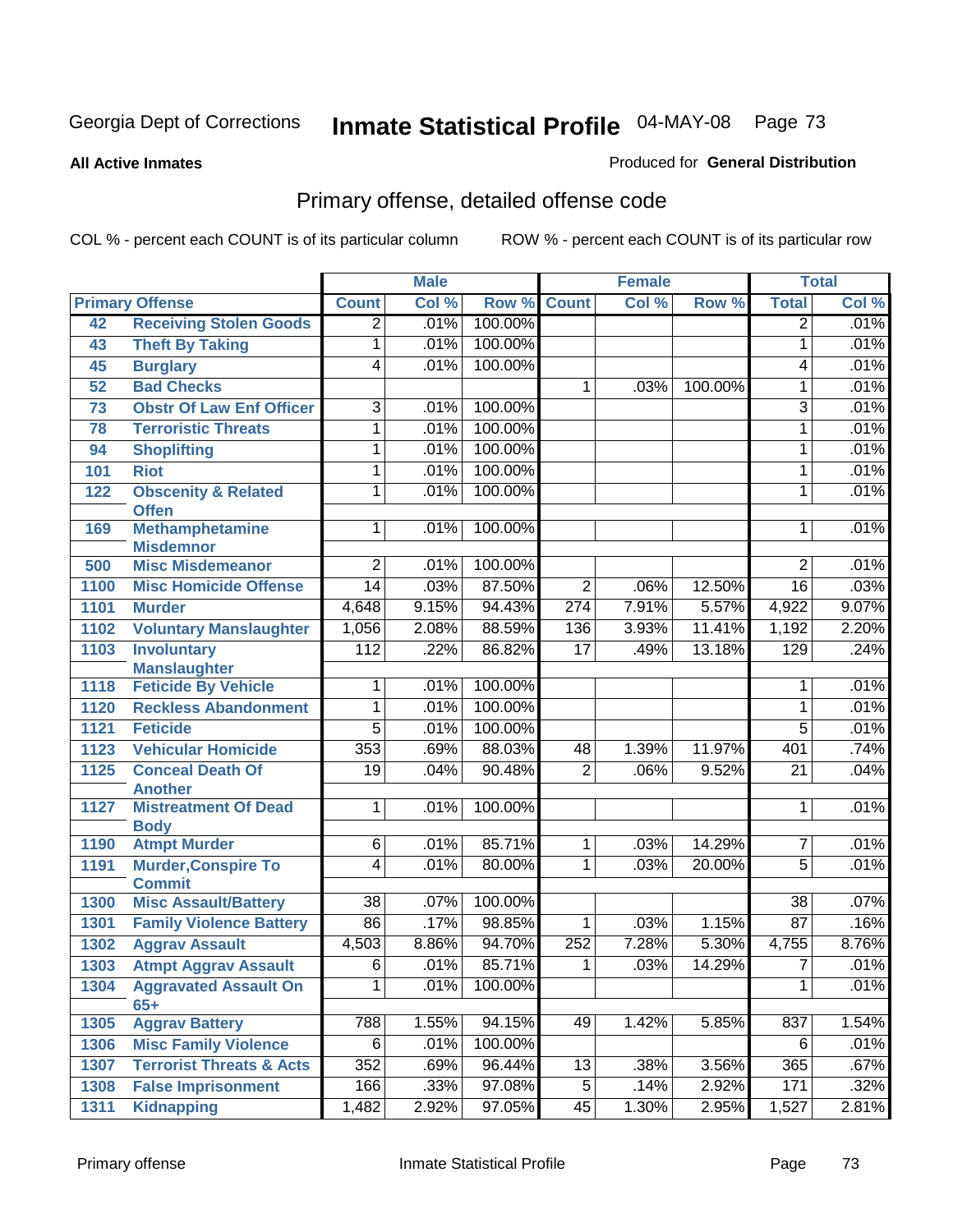Produced for **General Distribution**

#### **All Active Inmates**

# Primary offense, detailed offense code

|              |                                                              | <b>Male</b>      |         | <b>Female</b> |                                           |        | <b>Total</b> |                  |       |
|--------------|--------------------------------------------------------------|------------------|---------|---------------|-------------------------------------------|--------|--------------|------------------|-------|
|              | <b>Primary Offense</b>                                       | <b>Count</b>     | Col %   | Row %         | <b>Count</b>                              | Col %  | Row %        | <b>Total</b>     | Col % |
| 1312         | <b>Interference With</b>                                     | 10               | .02%    | 90.91%        | 1                                         | .03%   | 9.09%        | $\overline{11}$  | .02%  |
|              | <b>Custody</b>                                               |                  |         |               |                                           |        |              |                  |       |
| 1314         | <b>Aggrav Assault Peace</b><br><b>Ofcr</b>                   | $\overline{328}$ | .65%    | 97.04%        | 10                                        | .29%   | 2.96%        | 338              | .62%  |
| 1315         | <b>Aggrav Battery Peace</b><br><b>Ofcr</b>                   | 16               | .03%    | 94.12%        | 1                                         | .03%   | 5.88%        | 17               | .03%  |
| 1316         | <b>Simple Battery</b>                                        | $\overline{6}$   | .01%    | 75.00%        | 2                                         | .06%   | 25.00%       | $\overline{8}$   | .01%  |
| 1317         | <b>Reck Cond Infected</b><br><b>Person</b>                   | $\overline{12}$  | .02%    | 85.71%        | $\overline{2}$                            | .06%   | 14.29%       | 14               | .03%  |
| 1318         | <b>Injury By Vehicle</b>                                     | 87               | .17%    | 90.63%        | 9                                         | .26%   | 9.38%        | 96               | .18%  |
| 1320         | <b>Stalking</b>                                              | 3                | .01%    | 100.00%       |                                           |        |              | $\overline{3}$   | .01%  |
| 1321         | <b>Aggrav Stalking</b>                                       | 316              | .62%    | 96.64%        | 11                                        | .32%   | 3.36%        | $\overline{327}$ | .60%  |
| 1390         | <b>Atmpt Kidnap</b>                                          | 2                | .01%    | 100.00%       |                                           |        |              | $\overline{2}$   | .01%  |
| 1400         | <b>Arson Misc</b>                                            | 1                | .01%    | 100.00%       |                                           |        |              | 1                | .01%  |
| 1401         | <b>Arson 1st Degree</b>                                      | 109              | .21%    | 90.08%        | $\overline{12}$                           | .35%   | 9.92%        | 121              | .22%  |
| 1402         | <b>Arson 2nd Degree</b>                                      | 15               | .03%    | 83.33%        | 3                                         | .09%   | 16.67%       | 18               | .03%  |
| 1403         | <b>Arson 3rd Degree</b>                                      | $\overline{5}$   | .01%    | 100.00%       |                                           |        |              | $\overline{5}$   | .01%  |
| 1501         | <b>Crmnl Damage 1st</b>                                      | $\overline{31}$  | .06%    | 93.94%        | 2                                         | .06%   | 6.06%        | $\overline{33}$  | .06%  |
|              | <b>Degree</b>                                                |                  |         |               |                                           |        |              |                  |       |
| 1502         | <b>Crmnl Damage 2nd</b>                                      | 125              | .25%    | 94.70%        | 7                                         | .20%   | 5.30%        | 132              | .24%  |
| 1506         | <b>Degree</b><br><b>Alter Id</b>                             | $\overline{5}$   | .01%    | 100.00%       |                                           |        |              | $\overline{5}$   | .01%  |
| 1601         | <b>Burglary</b>                                              | 5,158            | 10.15%  | 96.18%        | $\overline{205}$                          | 5.92%  | 3.82%        | 5,363            | 9.88% |
| 1602         |                                                              | $\overline{35}$  | .07%    | 97.22%        | 1                                         | .03%   | 2.78%        | $\overline{36}$  | .07%  |
| 1690         | <b>Poss Burglar Tools</b>                                    | $\overline{34}$  | .07%    | 100.00%       |                                           |        |              | $\overline{34}$  | .06%  |
| 1700         | <b>Atmpt Burglary</b><br><b>Misc Forgery</b>                 | $\overline{2}$   | .01%    | 66.67%        | 1                                         | .03%   | 33.33%       | $\overline{3}$   | .01%  |
| 1701         | <b>Forgery 1st Degree</b>                                    | 1,110            | 2.19%   | 72.50%        | 421                                       | 12.16% | 27.50%       | 1,531            | 2.82% |
| 1702         |                                                              | $\overline{33}$  | .06%    | 94.29%        |                                           | .06%   | 5.71%        | $\overline{35}$  | .06%  |
|              | <b>Forgery 2nd Degree</b><br><b>Bad Checks</b>               | $\overline{8}$   | .02%    | 72.73%        | $\overline{\mathbf{c}}$<br>$\overline{3}$ | .09%   | 27.27%       | $\overline{11}$  | .02%  |
| 1704         |                                                              | $\overline{27}$  | .05%    | 79.41%        | $\overline{7}$                            | .20%   | 20.59%       | $\overline{34}$  | .06%  |
| 1751<br>1753 | <b>Theft Credit Card</b><br><b>Fraudulent Credit Card</b>    | 59               | .12%    | 63.44%        | $\overline{34}$                           | .98%   | 36.56%       | 93               | .17%  |
| 1756         |                                                              | $\overline{55}$  | .11%    | 62.50%        | $\overline{33}$                           | .95%   | 37.50%       | 88               | .16%  |
|              | <b>Financial Identity Fraud</b><br><b>Telecommunications</b> |                  | $.01\%$ | 100.00%       |                                           |        |              |                  | .01%  |
| 1759         | <b>Fraud</b>                                                 | 1                |         |               |                                           |        |              | 1                |       |
| 1760         | <b>Computer Pornography</b>                                  | 6                | .01%    | 100.00%       |                                           |        |              | 6                | .01%  |
| 1761         | <b>Computer Theft</b>                                        | $\overline{6}$   | .01%    | 66.67%        | $\overline{3}$                            | .09%   | 33.33%       | $\overline{9}$   | .02%  |
| 1790         | <b>Atmpt Forgery</b>                                         | $\overline{2}$   | .01%    | 66.67%        | 1                                         | .03%   | 33.33%       | $\overline{3}$   | .01%  |
| 1799         | <b>Misc Fraud</b>                                            | $\overline{19}$  | .04%    | 86.36%        | $\overline{3}$                            | .09%   | 13.64%       | $\overline{22}$  | .04%  |
| 1802         | <b>Theft By Taking</b>                                       | 985              | 1.94%   | 87.63%        | 139                                       | 4.02%  | 12.37%       | 1,124            | 2.07% |
| 1803         | <b>Theft By Deception</b>                                    | 61               | .12%    | 77.22%        | 18                                        | .52%   | 22.78%       | 79               | .15%  |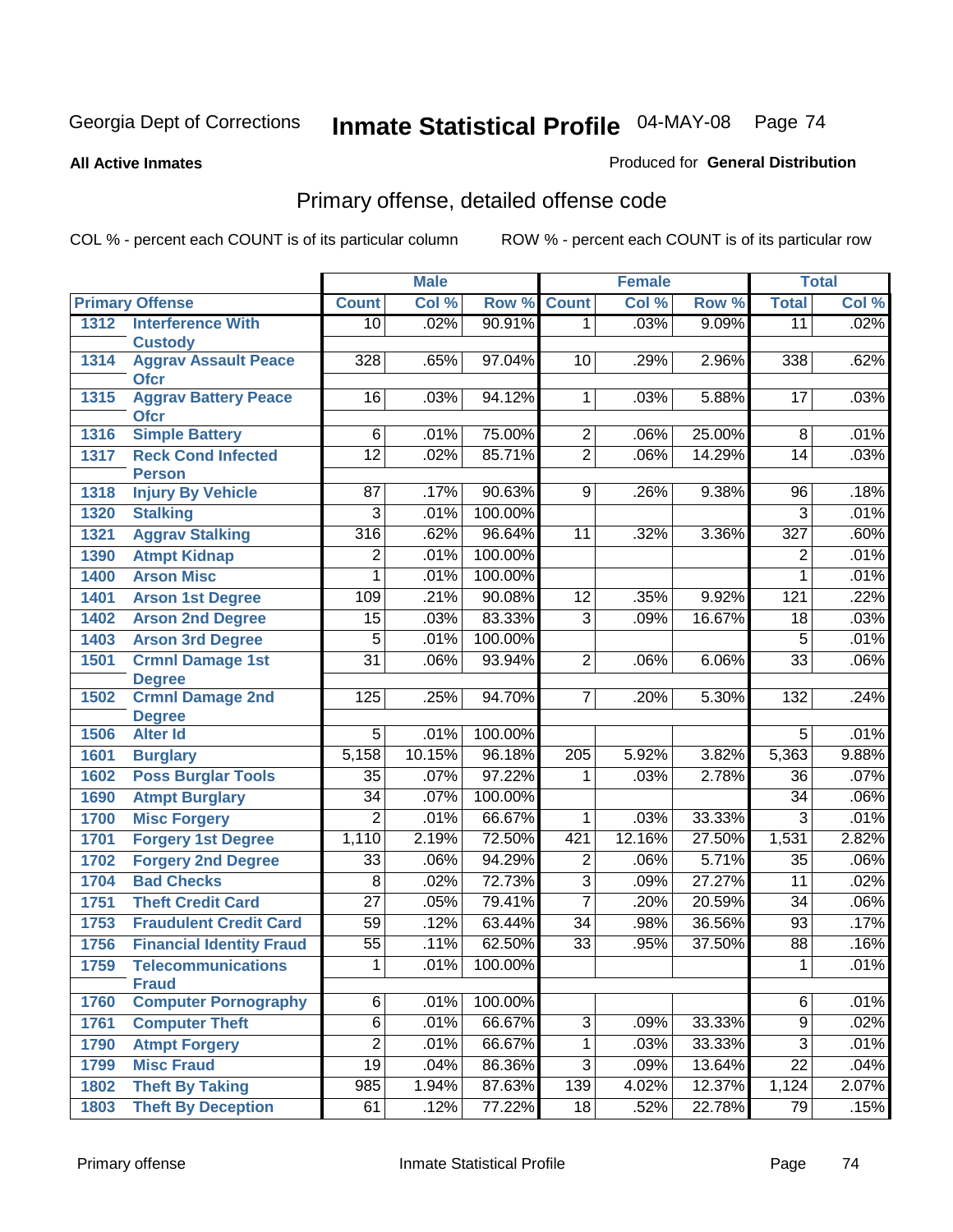**All Active Inmates**

#### Produced for **General Distribution**

# Primary offense, detailed offense code

|      |                                          | <b>Male</b>     |       |         | <b>Female</b>   |       | <b>Total</b> |                 |       |
|------|------------------------------------------|-----------------|-------|---------|-----------------|-------|--------------|-----------------|-------|
|      | <b>Primary Offense</b>                   | <b>Count</b>    | Col % | Row %   | <b>Count</b>    | Col % | Row %        | <b>Total</b>    | Col % |
| 1804 | <b>Theft By Extortion</b>                | 1 <sup>1</sup>  | .01%  | 100.00% |                 |       |              | 1               | .01%  |
| 1805 | <b>Theft Of Lost Property</b>            | $\overline{2}$  | .01%  | 100.00% |                 |       |              | $\overline{2}$  | .01%  |
| 1806 | <b>Theft By Rec Stolen Prop</b>          | 983             | 1.94% | 96.28%  | $\overline{38}$ | 1.10% | 3.72%        | 1,021           | 1.88% |
| 1807 | <b>Theft Of Services</b>                 | 4               | .01%  | 100.00% |                 |       |              | 4               | .01%  |
| 1808 | <b>Theft By Conversion</b>               | $\overline{41}$ | .08%  | 89.13%  | $\overline{5}$  | .14%  | 10.87%       | 46              | .08%  |
| 1812 | <b>Atmpt Theft By Taking</b>             | 7               | .01%  | 100.00% |                 |       |              | 7               | .01%  |
| 1813 | <b>Theft Motorveh Or Part</b>            | 151             | .30%  | 90.42%  | 16              | .46%  | 9.58%        | 167             | .31%  |
| 1815 | <b>Theft Bring Prop In State</b>         | $\overline{16}$ | .03%  | 100.00% |                 |       |              | 16              | .03%  |
| 1816 | <b>Theft Recv Prop Out</b>               | $\overline{6}$  | .01%  | 100.00% |                 |       |              | $\overline{6}$  | .01%  |
|      | <b>State</b>                             |                 |       |         |                 |       |              |                 |       |
| 1821 | <b>Theft By Shoplifting</b>              | 468             | .92%  | 78.39%  | 129             | 3.73% | 21.61%       | 597             | 1.10% |
| 1880 | <b>Entering Vehicle</b>                  | 158             | .31%  | 96.93%  | $\overline{5}$  | .14%  | 3.07%        | 163             | .30%  |
| 1901 | <b>Robbery</b>                           | 1,754           | 3.45% | 94.35%  | 105             | 3.03% | 5.65%        | 1,859           | 3.43% |
| 1902 | <b>Armed Robbery</b>                     | 4,814           | 9.48% | 97.06%  | 146             | 4.22% | 2.94%        | 4,960           | 9.14% |
| 1903 | <b>Robbery By Force</b>                  | 183             | .36%  | 91.96%  | $\overline{16}$ | .46%  | 8.04%        | 199             | .37%  |
| 1904 | <b>Robbery By Intimidation</b>           | 262             | .52%  | 92.91%  | $\overline{20}$ | .58%  | 7.09%        | 282             | .52%  |
| 1905 | <b>Robbery By Sudden</b>                 | 128             | .25%  | 94.81%  | $\overline{7}$  | .20%  | 5.19%        | 135             | .25%  |
|      | <b>Snatch</b>                            |                 |       |         |                 |       |              |                 |       |
| 1911 | <b>Hijacking Motor Vehicle</b>           | 43              | .08%  | 95.56%  | $\overline{2}$  | .06%  | 4.44%        | 45              | .08%  |
| 1991 | <b>Atmpt Robbery</b>                     | $\overline{31}$ | .06%  | 93.94%  | $\overline{2}$  | .06%  | 6.06%        | $\overline{33}$ | .06%  |
| 1992 | <b>Atmpt Armed Robbery</b>               | 59              | .12%  | 89.39%  | $\overline{7}$  | .20%  | 10.61%       | 66              | .12%  |
| 2000 | <b>Misc Sexual Offense</b>               | $\overline{52}$ | .10%  | 98.11%  | $\overline{1}$  | .03%  | 1.89%        | 53              | .10%  |
| 2001 | Rape                                     | 1,829           | 3.60% | 99.78%  | $\overline{4}$  | .12%  | .22%         | 1,833           | 3.38% |
| 2002 | <b>Sodomy</b>                            | 16              | .03%  | 100.00% |                 |       |              | 16              | .03%  |
| 2003 | <b>Aggrav Sodomy</b>                     | 232             | .46%  | 99.15%  | $\overline{2}$  | .06%  | .85%         | 234             | .43%  |
| 2006 | <b>Incest</b>                            | 155             | .31%  | 95.68%  | $\overline{7}$  | .20%  | 4.32%        | 162             | .30%  |
| 2007 | <b>Bigamy</b>                            | 1               | .01%  | 100.00% |                 |       |              | 1               | .01%  |
| 2009 | <b>Aggrav Sexual Battery</b>             | 167             | .33%  | 100.00% |                 |       |              | 167             | .31%  |
| 2011 | <b>Sexual Battery</b>                    | $\overline{42}$ | .08%  | 97.67%  | 1               | .03%  | 2.33%        | 43              | .08%  |
| 2016 | <b>Pimping A Minor Under</b><br>18       | $\overline{3}$  | .01%  | 75.00%  | $\overline{1}$  | .03%  | 25.00%       | 4               | .01%  |
| 2017 | <b>Pandering By</b><br><b>Compulsion</b> | 1               | .01%  | 100.00% |                 |       |              | 1               | .01%  |
| 2018 | <b>Statutory Rape</b>                    | 864             | 1.70% | 98.74%  | $\overline{11}$ | .32%  | 1.26%        | 875             | 1.61% |
| 2019 | <b>Child Molestation</b>                 | 2,383           | 4.69% | 97.99%  | 49              | 1.42% | 2.01%        | 2,432           | 4.48% |
| 2020 | <b>Enticing Child-Indec</b>              | 115             | .23%  | 97.46%  | $\overline{3}$  | .09%  | 2.54%        | 118             | .22%  |
|      | <b>Purp</b>                              |                 |       |         |                 |       |              |                 |       |
| 2021 | <b>Aggrav Child Molestation</b>          | 1,363           | 2.68% | 98.48%  | $\overline{21}$ | .61%  | 1.52%        | 1,384           | 2.55% |
| 2022 | <b>Necrophilia</b>                       | 1               | .01%  | 100.00% |                 |       |              | $\mathbf{1}$    | .01%  |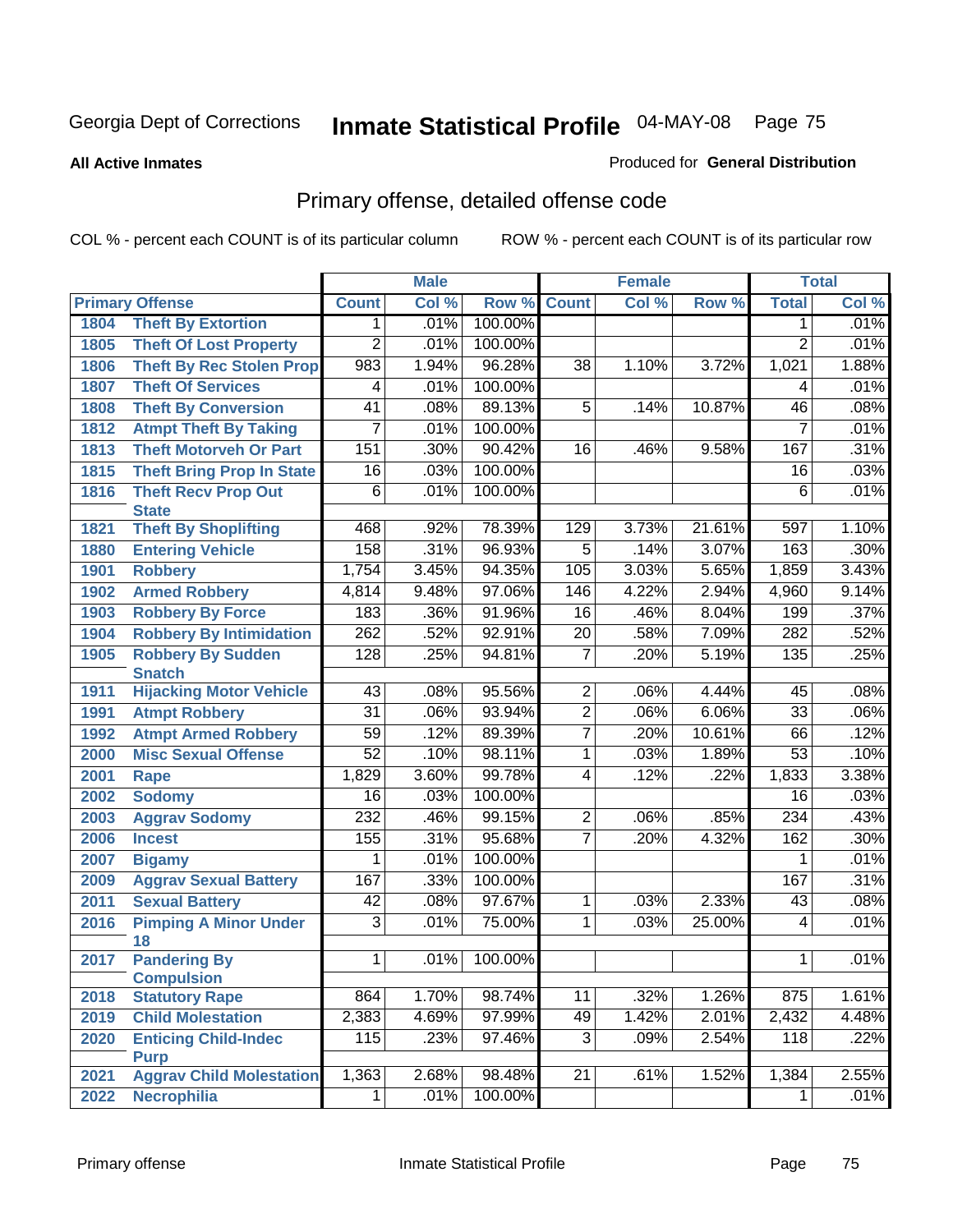**All Active Inmates**

### Produced for **General Distribution**

# Primary offense, detailed offense code

|      |                                            |                 | <b>Male</b> |         | <b>Female</b>  |         |         | <b>Total</b>     |       |
|------|--------------------------------------------|-----------------|-------------|---------|----------------|---------|---------|------------------|-------|
|      | <b>Primary Offense</b>                     | <b>Count</b>    | Col %       |         | Row % Count    | Col %   | Row %   | <b>Total</b>     | Col % |
| 2023 | Sexl/AssIt/Agn/Pers/Cstd                   | $\overline{5}$  | .01%        | 100.00% |                |         |         | $\overline{5}$   | .01%  |
|      |                                            |                 |             |         |                |         |         |                  |       |
| 2025 | <b>Solicit Sodomy From</b><br><b>Minor</b> | $\overline{2}$  | .01%        | 100.00% |                |         |         | 2                | .01%  |
| 2026 | <b>Sex Offender Fail Registr</b>           | 175             | .34%        | 97.22%  | 5              | .14%    | 2.78%   | 180              | .33%  |
| 2028 | <b>Sex Offender Fail To</b>                | $\overline{5}$  | .01%        | 100.00% |                |         |         | $\overline{5}$   | .01%  |
|      | <b>Move</b>                                |                 |             |         |                |         |         |                  |       |
| 2090 | <b>Entice Child, Attempted</b>             | $\overline{2}$  | .01%        | 100.00% |                |         |         | $\overline{2}$   | .01%  |
| 2091 | <b>Atmpt Rape</b>                          | $\overline{25}$ | .05%        | 96.15%  | $\overline{1}$ | .03%    | 3.85%   | $\overline{26}$  | .05%  |
| 2092 | <b>Atmpt Sodomy</b>                        | 1               | .01%        | 100.00% |                |         |         | 1                | .01%  |
| 2093 | <b>Atmpt Aggrav Sodomy</b>                 | 4               | .01%        | 100.00% |                |         |         | 4                | .01%  |
| 2094 | <b>Atmpt Child Molestation</b>             | $\overline{26}$ | .05%        | 100.00% |                |         |         | $\overline{26}$  | .05%  |
| 2095 | <b>Agg Aslt W Intnt To Rape</b>            | 65              | .13%        | 100.00% |                |         |         | 65               | .12%  |
| 2096 | <b>Aggrav Ch Molest, Atmpt</b>             | 2               | .01%        | 100.00% |                |         |         | $\overline{2}$   | .01%  |
| 2097 | <b>Statutory Rape, Atmpt</b>               | $\overline{1}$  | .01%        | 100.00% |                |         |         | 1                | .01%  |
| 2099 | <b>Agg Sex Battery Atmpt</b>               | $\overline{2}$  | .01%        | 100.00% |                |         |         | $\overline{2}$   | .01%  |
| 2100 | <b>Misc Obscenity</b>                      | $\overline{2}$  | .01%        | 100.00% |                |         |         | $\overline{2}$   | .01%  |
| 2101 | <b>Distributing Obscene Mat</b>            | 1               | .01%        | 100.00% |                |         |         | 1                | .01%  |
| 2102 | <b>Distr Mat Depict Nudity</b>             | 1               | .01%        | 100.00% |                |         |         | 1                | .01%  |
| 2200 | <b>Misc Public Order</b>                   | 1               | .01%        | 100.00% |                |         |         | 1                | .01%  |
| 2205 | <b>False Swearng Writtn</b>                | 10              | .02%        | 83.33%  | $\overline{2}$ | .06%    | 16.67%  | $\overline{12}$  | .02%  |
|      | <b>Stmt</b>                                |                 |             |         |                |         |         |                  |       |
| 2300 | <b>Abuse Of Govt Office</b>                | $\overline{2}$  | .01%        | 100.00% |                |         |         | $\overline{2}$   | .01%  |
| 2301 | <b>Bribery Govt Officer</b>                | 5               | .01%        | 100.00% |                |         |         | 5                | .01%  |
| 2302 | <b>Viol Oath Public Offcr</b>              | 1               | .01%        | 100.00% |                |         |         | 1                | .01%  |
| 2304 | <b>Influence Legislative Act</b>           | 1               | .01%        | 100.00% |                |         |         | 1                | .01%  |
| 2307 | <b>Defrauding State</b>                    |                 |             |         | $\overline{2}$ | .06%    | 100.00% | 2                | .01%  |
| 2311 | <b>False Certificates</b>                  | 1               | .01%        | 100.00% |                |         |         | $\mathbf{1}$     | .01%  |
| 2313 | <b>Influencing Witness</b>                 | 4               | .01%        | 100.00% |                |         |         | 4                | .01%  |
| 2314 | <b>Obstr Of Law Enf Officer</b>            | 676             | 1.33%       | 93.76%  | 45             | 1.30%   | 6.24%   | $\overline{721}$ | 1.33% |
| 2315 | <b>Tampering With</b><br><b>Evidence</b>   | 7               | .01%        | 77.78%  | $\overline{2}$ | .06%    | 22.22%  | 9                | .02%  |
| 2316 | <b>Fleeing/Eluding Police</b>              | 159             | $.31\%$     | 95.21%  | $\overline{8}$ | $.23\%$ | 4.79%   | 167              | .31%  |
| 2401 | <b>Perjury</b>                             | $\overline{5}$  | .01%        | 100.00% |                |         |         | $\overline{5}$   | .01%  |
| 2402 | <b>False Swearing</b>                      | $\overline{3}$  | .01%        | 100.00% |                |         |         | 3                | .01%  |
| 2405 | <b>Impersonating Officer</b>               | $\overline{5}$  | .01%        | 100.00% |                |         |         | $\overline{5}$   | .01%  |
| 2408 | <b>False Statements Govt</b>               | $\overline{29}$ | .06%        | 87.88%  | 4              | .12%    | 12.12%  | $\overline{33}$  | .06%  |
| 2411 | <b>Impersntng In Legal</b>                 | $\overline{2}$  | .01%        | 100.00% |                |         |         | $\overline{2}$   | .01%  |
|      | <b>Procd</b>                               |                 |             |         |                |         |         |                  |       |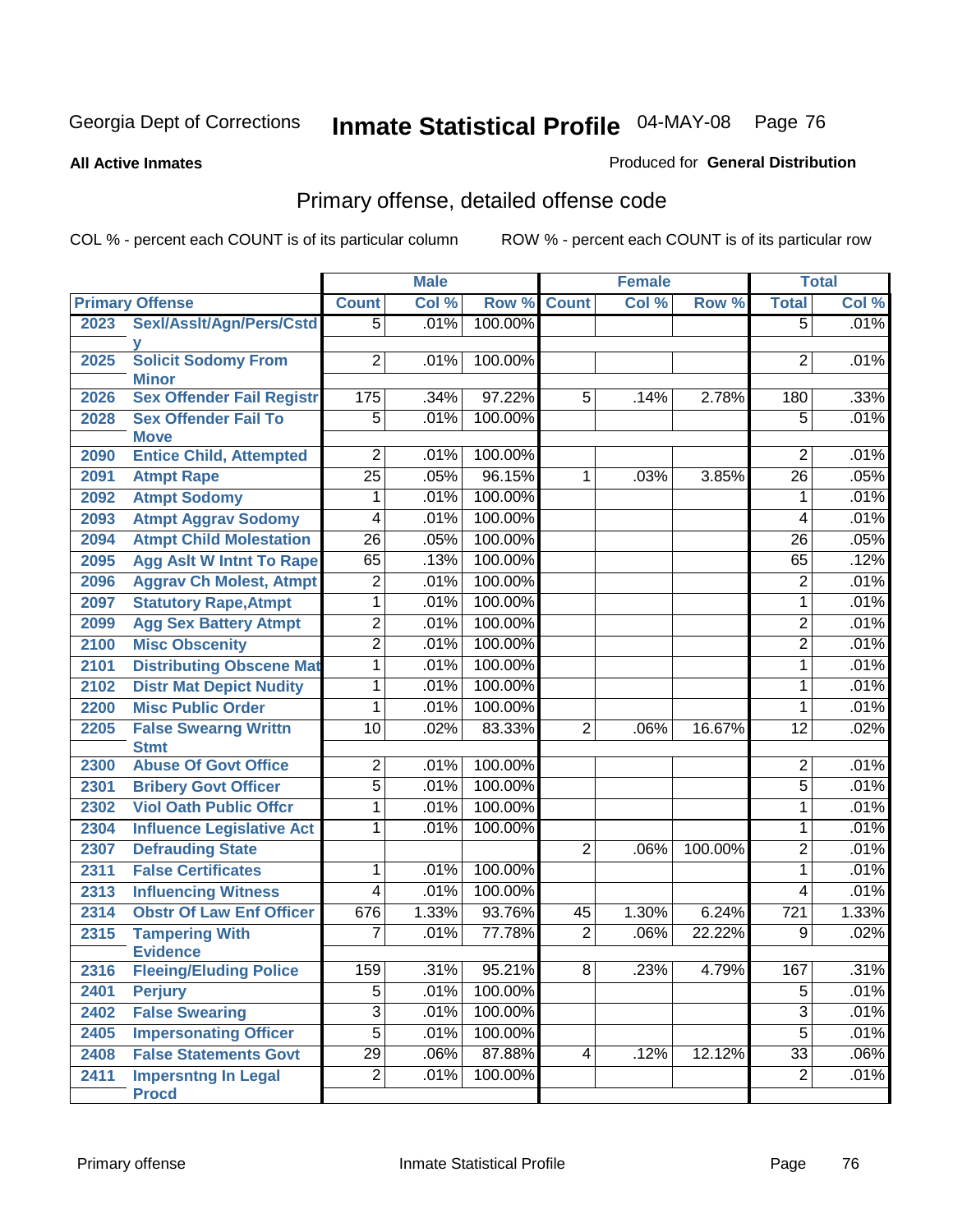#### **All Active Inmates**

#### Produced for **General Distribution**

# Primary offense, detailed offense code

|      |                                               |                  | <b>Male</b> |         |                | <b>Female</b> |         |                 | <b>Total</b> |
|------|-----------------------------------------------|------------------|-------------|---------|----------------|---------------|---------|-----------------|--------------|
|      | <b>Primary Offense</b>                        | <b>Count</b>     | Col %       | Row %   | <b>Count</b>   | Col %         | Row %   | <b>Total</b>    | Col %        |
| 2501 | <b>Escape</b>                                 | 115              | .23%        | 91.27%  | 11             | .32%          | 8.73%   | 126             | .23%         |
| 2502 | <b>Aiding Escape</b>                          | 1                | .01%        | 100.00% |                |               |         | 1               | .01%         |
| 2503 | <b>Hindering Appreh Or Pun</b>                | $\overline{5}$   | .01%        | 100.00% |                |               |         | $\overline{5}$  | .01%         |
| 2507 | <b>Mutiny In Penal Inst</b>                   | $\overline{4}$   | .01%        | 100.00% |                |               |         | 4               | .01%         |
| 2511 | <b>Bail Jumping</b>                           | 7                | .01%        | 87.50%  | $\mathbf{1}$   | .03%          | 12.50%  | $\overline{8}$  | .01%         |
| 2590 | <b>Atmpt Escape</b>                           | 1                | .01%        | 100.00% |                |               |         | 1               | .01%         |
| 2609 | <b>False Public Alarm</b>                     | 1                | .01%        | 100.00% |                |               |         | 1               | .01%         |
| 2613 | <b>Crmnl Interfere Govt</b><br><b>Prop</b>    | 43               | .08%        | 91.49%  | 4              | .12%          | 8.51%   | $\overline{47}$ | .09%         |
| 2703 | <b>Commerical Gambling</b>                    | 1                | .01%        | 100.00% |                |               |         | 1               | .01%         |
| 2730 | <b>Lottery Violation</b>                      | $\overline{4}$   | .01%        | 100.00% |                |               |         | 4               | .01%         |
| 2761 | <b>Removal Baggage, Cargo</b>                 | $\overline{2}$   | .01%        | 100.00% |                |               |         | $\overline{2}$  | .01%         |
|      | <b>Etc</b>                                    |                  |             |         |                |               |         |                 |              |
| 2801 | <b>Cruelty To Children</b>                    | 254              | .50%        | 76.28%  | 79             | 2.28%         | 23.72%  | 333             | .61%         |
| 2802 | <b>Atmpt Cruelty To</b><br><b>Children</b>    | 1                | .01%        | 50.00%  | 1              | .03%          | 50.00%  | $\overline{2}$  | .01%         |
| 2803 | <b>Manufact Meth Near</b><br><b>Child</b>     | $\overline{8}$   | .02%        | 57.14%  | $\overline{6}$ | .17%          | 42.86%  | 14              | .03%         |
| 2811 | <b>Cruelty To Elder Person</b>                | $\overline{11}$  | .02%        | 84.62%  | $\overline{2}$ | .06%          | 15.38%  | 13              | .02%         |
| 2843 | <b>Sex Exploitation Child</b>                 | 49               | .10%        | 98.00%  | $\overline{1}$ | .03%          | 2.00%   | 50              | .09%         |
| 2852 | <b>Abandonment Of Child</b>                   | 1                | .01%        | 100.00% |                |               |         | 1               | .01%         |
| 2854 | <b>Cntrbtng Delingency</b><br><b>Minor</b>    |                  |             |         | 1              | .03%          | 100.00% | 1               | .01%         |
| 2900 | <b>Misc Weapon/Explosive</b>                  | $\overline{4}$   | .01%        | 100.00% |                |               |         | 4               | .01%         |
| 2901 | Off<br><b>Carry Concealed Weapon</b>          | $\overline{6}$   | .01%        | 100.00% |                |               |         | $\overline{6}$  | .01%         |
| 2906 | <b>Machine Gun Activities</b>                 | 1                | .01%        | 100.00% |                |               |         | 1               | .01%         |
| 2910 | <b>Poss Of Firearm Dur</b>                    | $\overline{277}$ | .55%        | 97.19%  | $\overline{8}$ | .23%          | 2.81%   | 285             | .53%         |
|      | <b>Crime</b>                                  |                  |             |         |                |               |         |                 |              |
| 2911 | <b>Poss Knife During Crime</b>                | $\overline{3}$   | .01%        | 100.00% |                |               |         | $\overline{3}$  | .01%         |
| 2912 | <b>Poss Of Certain</b>                        | 47               | .09%        | 97.92%  | 1              | .03%          | 2.08%   | 48              | .09%         |
|      | <b>Weapons</b>                                |                  |             |         |                |               |         |                 |              |
| 2913 | <b>Poss Firearm 1st</b>                       | 68               | .13%        | 95.77%  | 3              | .09%          | 4.23%   | 71              | .13%         |
| 2914 | <b>Offender</b><br><b>Poss Firearm Convct</b> | 852              | 1.68%       | 96.60%  | 30             | $.87\%$       | 3.40%   | 882             | 1.63%        |
|      | <b>Felon</b>                                  |                  |             |         |                |               |         |                 |              |
| 2915 | <b>Carry Weapon At School</b>                 | $\overline{9}$   | .02%        | 90.00%  | 1              | .03%          | 10.00%  | 10              | .02%         |
| 2963 | <b>Guard Line</b>                             | $\overline{3}$   | .01%        | 50.00%  | $\overline{3}$ | .09%          | 50.00%  | 6               | .01%         |
|      | <b>W/Weapon/Drugs</b>                         |                  |             |         |                |               |         |                 |              |
| 2965 | <b>Poss Wpn, Drugs By</b>                     | $\overline{6}$   | .01%        | 100.00% |                |               |         | 6               | .01%         |
|      | <b>Prisnr</b>                                 |                  |             |         |                |               |         |                 |              |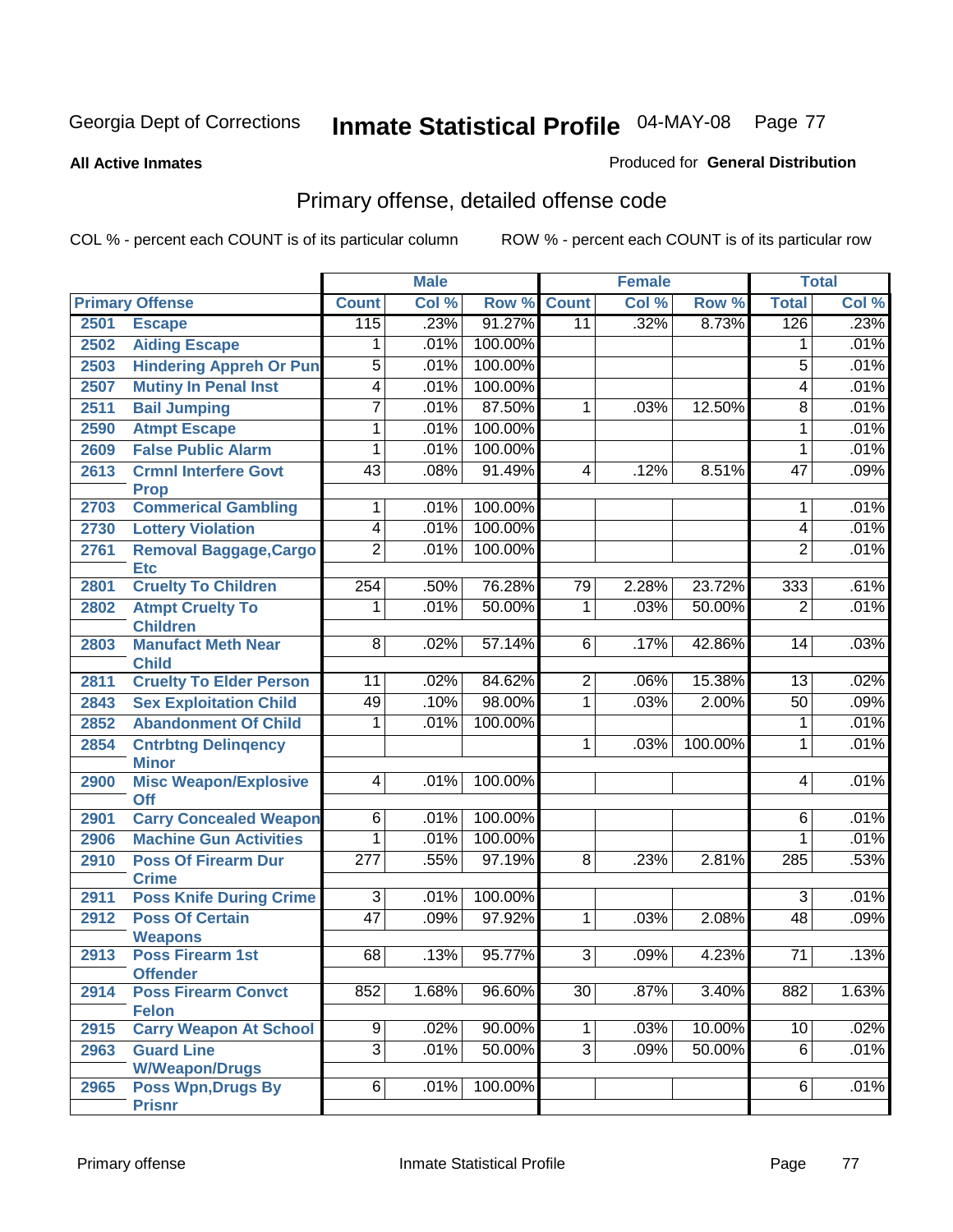#### **All Active Inmates**

### Produced for **General Distribution**

# Primary offense, detailed offense code

|      |                                            | <b>Male</b>      |       | <b>Female</b> |                 |       | <b>Total</b> |                 |       |
|------|--------------------------------------------|------------------|-------|---------------|-----------------|-------|--------------|-----------------|-------|
|      | <b>Primary Offense</b>                     | <b>Count</b>     | Col % | Row %         | <b>Count</b>    | Col % | Row %        | <b>Total</b>    | Col % |
| 2971 | <b>Cruelty To Animals</b>                  | $\overline{8}$   | .02%  | 100.00%       |                 |       |              | $\overline{8}$  | .01%  |
| 2972 | <b>Aggrav Cruelty To</b><br><b>Animals</b> | $\overline{4}$   | .01%  | 80.00%        | $\mathbf{1}$    | .03%  | 20.00%       | $\overline{5}$  | .01%  |
| 3000 | <b>Misc Invasion Of Privacy</b>            | 1                | .01%  | 100.00%       |                 |       |              | 1               | .01%  |
| 3002 | <b>Peeping Tom</b>                         | $\overline{25}$  | .05%  | 100.00%       |                 |       |              | $\overline{25}$ | .05%  |
| 3404 | <b>Racketeering</b>                        | 60               | .12%  | 72.29%        | 23              | .66%  | 27.71%       | 83              | .15%  |
| 4001 | <b>S/D Narcotics Opiates</b>               | $\overline{29}$  | .06%  | 90.63%        | $\overline{3}$  | .09%  | 9.38%        | $\overline{32}$ | .06%  |
| 4002 | <b>S/D Dep Stim Cntrf Drugs</b>            | $\overline{52}$  | .10%  | 81.25%        | $\overline{12}$ | .35%  | 18.75%       | 64              | .12%  |
| 4003 | <b>S/D Of Lsd</b>                          | $\overline{2}$   | .01%  | 100.00%       |                 |       |              | $\overline{2}$  | .01%  |
| 4004 | <b>S/D Of Marijuana</b>                    | $\overline{317}$ | .62%  | 95.77%        | 14              | .40%  | 4.23%        | 331             | .61%  |
| 4006 | <b>Poss Narcotics Opiates</b>              | $\overline{53}$  | .10%  | 86.89%        | $\overline{8}$  | .23%  | 13.11%       | 61              | .11%  |
| 4007 | <b>Poss Dep Stim Cntrf</b>                 | 92               | .18%  | 92.00%        | $\overline{8}$  | .23%  | 8.00%        | 100             | .18%  |
|      | <b>Drugs</b>                               |                  |       |               |                 |       |              |                 |       |
| 4008 | <b>Poss Of Lsd</b>                         | $\overline{2}$   | .01%  | 100.00%       |                 |       |              | $\overline{2}$  | .01%  |
| 4009 | <b>Poss Of Marijuana</b>                   | 362              | .71%  | 95.51%        | 17              | .49%  | 4.49%        | 379             | .70%  |
| 4011 | <b>Illegal Attm To Obt Drugs</b>           | $\overline{8}$   | .02%  | 57.14%        | $\overline{6}$  | .17%  | 42.86%       | 14              | .03%  |
| 4012 | <b>Viol Ga Cntrl Sbst Act</b>              | $\overline{21}$  | .04%  | 95.45%        | $\overline{1}$  | .03%  | 4.55%        | $\overline{22}$ | .04%  |
| 4013 | <b>Viol Dngrous Drgs Act</b>               | $\overline{2}$   | .01%  | 50.00%        | $\overline{2}$  | .06%  | 50.00%       | $\overline{4}$  | .01%  |
| 4014 | <b>Uniwfl Mfg/Del/Dist N-C S</b>           | $\overline{28}$  | .06%  | 96.55%        | $\overline{1}$  | .03%  | 3.45%        | $\overline{29}$ | .05%  |
| 4016 | <b>Poss Drug Related Matri</b>             | $\overline{25}$  | .05%  | 75.76%        | $\overline{8}$  | .23%  | 24.24%       | $\overline{33}$ | .06%  |
| 4017 | <b>S/D Cont Sub Public</b>                 | 112              | .22%  | 94.12%        | $\overline{7}$  | .20%  | 5.88%        | 119             | .22%  |
| 4018 | <b>S/D Cont Sub School</b>                 | $\overline{58}$  | .11%  | 96.67%        | $\overline{2}$  | .06%  | 3.33%        | 60              | .11%  |
| 4021 | <b>S/D Cocaine</b>                         | 1,708            | 3.36% | 94.00%        | 109             | 3.15% | 6.00%        | 1,817           | 3.35% |
| 4022 | <b>Poss Of Cocaine</b>                     | 2,634            | 5.19% | 90.86%        | 265             | 7.65% | 9.14%        | 2,899           | 5.34% |
| 4030 | <b>Poss Ephedrine</b>                      | $\overline{14}$  | .03%  | 93.33%        | 1               | .03%  | 6.67%        | $\overline{15}$ | .03%  |
| 4031 | <b>Poss Methamphetamine</b>                | 958              | 1.89% | 84.11%        | 181             | 5.23% | 15.89%       | 1,139           | 2.10% |
| 4032 | <b>Sale Methamphetamine</b>                | 129              | .25%  | 87.16%        | $\overline{19}$ | .55%  | 12.84%       | 148             | .27%  |
| 4033 | <b>Poss Mda/Extsy</b>                      | $\overline{13}$  | .03%  | 86.67%        | $\overline{2}$  | .06%  | 13.33%       | $\overline{15}$ | .03%  |
| 4034 | <b>Sale Mda/Extsy</b>                      | 1                | .01%  | 100.00%       |                 |       |              | 1               | .01%  |
| 4050 | <b>Poss W Int Dist Cocaine</b>             | 41               | .08%  | 100.00%       |                 |       |              | 41              | .08%  |
| 4051 | <b>Poss W Int Dist</b><br><b>Marijuana</b> | $\overline{34}$  | .07%  | 100.00%       |                 |       |              | $\overline{34}$ | .06%  |
| 4052 | <b>Poss W Int Dist Meth</b>                | 17               | .03%  | 100.00%       |                 |       |              | 17              | .03%  |
| 4053 | <b>Poss W Int Dis Other</b>                | $\overline{3}$   | .01%  | 100.00%       |                 |       |              | 3               | .01%  |
|      | <b>Drug</b>                                |                  |       |               |                 |       |              |                 |       |
| 4090 | <b>Atmpt Viol Substance Act</b>            | $\overline{25}$  | .05%  | 78.13%        | 7               | .20%  | 21.88%       | 32              | .06%  |
| 4100 | <b>Misc Drugs Trafficking</b>              | 113              | .22%  | 94.17%        | $\overline{7}$  | .20%  | 5.83%        | 120             | .22%  |
| 4101 | <b>Traf Cocaine Less 200</b><br>Gm         | 598              | 1.18% | 96.45%        | $\overline{22}$ | .64%  | 3.55%        | 620             | 1.14% |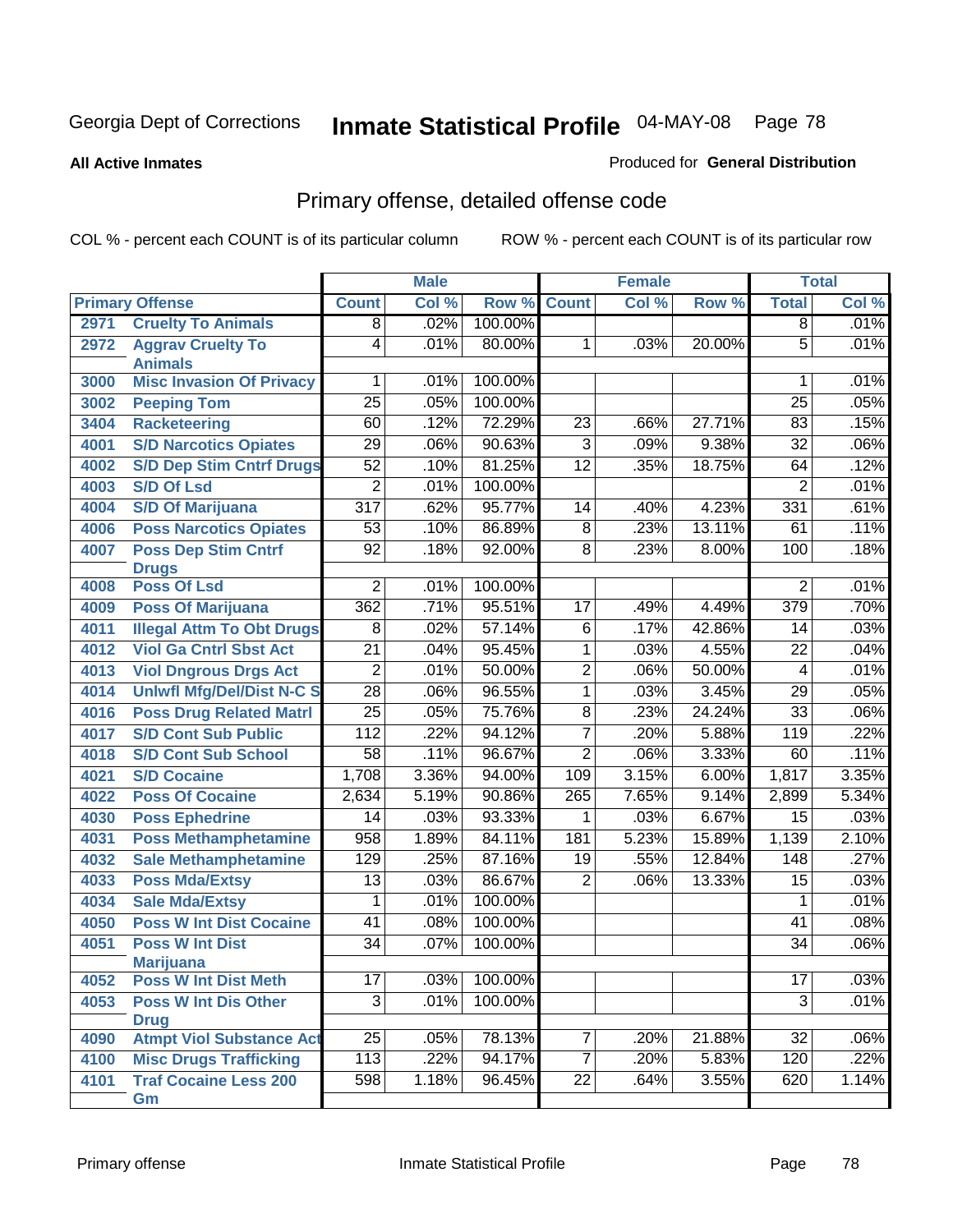**All Active Inmates**

### Produced for **General Distribution**

# Primary offense, detailed offense code

|      |                                     |                  | <b>Male</b> |         |                 | <b>Female</b> |         |                  | <b>Total</b> |
|------|-------------------------------------|------------------|-------------|---------|-----------------|---------------|---------|------------------|--------------|
|      | <b>Primary Offense</b>              | <b>Count</b>     | Col %       | Row %   | <b>Count</b>    | Col %         | Row %   | <b>Total</b>     | Col %        |
| 4102 | <b>Traf Cocaine 201-400 Gm</b>      | 112              | .22%        | 93.33%  | $\overline{8}$  | .23%          | 6.67%   | 120              | .22%         |
| 4103 | <b>Traf Cocaine 401+ Gm</b>         | 154              | .30%        | 95.65%  | $\overline{7}$  | .20%          | 4.35%   | 161              | $.30\%$      |
| 4111 | <b>Traf Narcotic Less 14 Gm</b>     | 8                | .02%        | 100.00% |                 |               |         | 8                | .01%         |
| 4112 | <b>Traf Narcotic 15-28 Gm</b>       | $\overline{4}$   | .01%        | 100.00% |                 |               |         | 4                | .01%         |
| 4113 | <b>Traf Narcotic 29+ Gm</b>         | $\overline{4}$   | .01%        | 100.00% |                 |               |         | 4                | .01%         |
| 4121 | Traf Marijna 10-2000 Lb             | $\overline{73}$  | .14%        | 93.59%  | $\overline{5}$  | .14%          | 6.41%   | $\overline{78}$  | .14%         |
| 4122 | Traf Marijna 2001-10k Lb            | $\overline{3}$   | .01%        | 100.00% |                 |               |         | 3                | .01%         |
| 4123 | Traf Marijna 10001+ Lb              | 1                | .01%        | 100.00% |                 |               |         | $\mathbf{1}$     | .01%         |
| 4126 | <b>Traf Amphtmine 28-199</b>        | $\overline{5}$   | .01%        | 83.33%  | $\mathbf{1}$    | .03%          | 16.67%  | 6                | .01%         |
|      | Gm                                  |                  |             |         |                 |               |         |                  |              |
| 4127 | <b>Traf Amphtmine 200-399</b><br>Gm | $\mathbf{1}$     | .01%        | 100.00% |                 |               |         | 1                | .01%         |
| 4128 | <b>Traf Amphtmine 400+ Gm</b>       | 5                | .01%        | 100.00% |                 |               |         | $5\overline{)}$  | .01%         |
| 4130 | <b>Cnspire Traffic Cntrl Sub</b>    | $\overline{12}$  | .02%        | 92.31%  | 1               | .03%          | 7.69%   | $\overline{13}$  | .02%         |
| 4133 | <b>Use Comm Facity Vio C</b>        | $\overline{3}$   | .01%        | 100.00% |                 |               |         | $\overline{3}$   | .01%         |
|      | <b>Sub</b>                          |                  |             |         |                 |               |         |                  |              |
| 4134 | <b>Att/Consprcy Commt</b><br>C/S/Of | 64               | .13%        | 88.89%  | $\overline{8}$  | .23%          | 11.11%  | $\overline{72}$  | .13%         |
| 4135 | <b>Unauth Dist Contrild Sub</b>     |                  |             |         | 1 <sup>1</sup>  | .03%          | 100.00% | 1                | .01%         |
| 4140 | <b>Traf Methamph 28-199</b>         | 348              | .69%        | 87.88%  | 48              | 1.39%         | 12.12%  | $\overline{396}$ | .73%         |
|      | Gm                                  |                  |             |         |                 |               |         |                  |              |
| 4141 | <b>Traf Methamph 200-399</b>        | 70               | .14%        | 93.33%  | 5               | .14%          | 6.67%   | 75               | .14%         |
|      | Gm                                  |                  |             |         |                 |               |         |                  |              |
| 4142 | Traf Methamph 400+ Gm               | 94               | .19%        | 98.95%  | $\mathbf 1$     | .03%          | 1.05%   | 95               | .18%         |
| 4143 | <b>Manf Methamph 28-199</b>         | $\overline{29}$  | .06%        | 82.86%  | $\overline{6}$  | .17%          | 17.14%  | $\overline{35}$  | .06%         |
|      | Gm                                  | $\overline{2}$   |             | 100.00% |                 |               |         | $\overline{2}$   | .01%         |
| 4144 | <b>Manf Methamph 200-399</b><br>Gm  |                  | .01%        |         |                 |               |         |                  |              |
| 4146 | <b>Traf Methamph Unspec</b>         | $\overline{142}$ | .28%        | 92.21%  | $\overline{12}$ | .35%          | 7.79%   | 154              | .28%         |
|      | <b>Amt</b>                          |                  |             |         |                 |               |         |                  |              |
| 4147 | <b>Manf Methamph Unspec</b>         | 164              | .32%        | 94.80%  | 9               | .26%          | 5.20%   | 173              | .32%         |
|      | <b>Amt</b>                          |                  |             |         |                 |               |         |                  |              |
| 4150 | <b>Traf Mda/Extsy 28-199gm</b>      | 7                | .01%        | 87.50%  | 1               | .03%          | 12.50%  | $\overline{8}$   | .01%         |
| 4151 | <b>Traf Mda/Extsy 200-</b>          | $\overline{1}$   | $.01\%$     | 100.00% |                 |               |         | $\overline{1}$   | .01%         |
| 4152 | 399gm<br>Traf Mda/Extsy 400+Gm      |                  | .01%        | 100.00% |                 |               |         | 1                | .01%         |
| 5001 | <b>Viol Motor Vehicle Laws</b>      | $\overline{34}$  | .07%        | 94.44%  | $\overline{2}$  | .06%          | 5.56%   | $\overline{36}$  | .07%         |
| 5003 | <b>Chop Shop Violation</b>          | 1                | .01%        | 100.00% |                 |               |         | 1                | .01%         |
| 5004 | <b>Drvng Habtl Violator</b>         | 93               | .18%        | 94.90%  | 5               | .14%          | 5.10%   | 98               | .18%         |
| 5005 | <b>Habit Traf Viol/Impaired</b>     | $\overline{8}$   | .02%        | 100.00% |                 |               |         | $\overline{8}$   | .01%         |
|      |                                     |                  |             |         |                 |               |         |                  |              |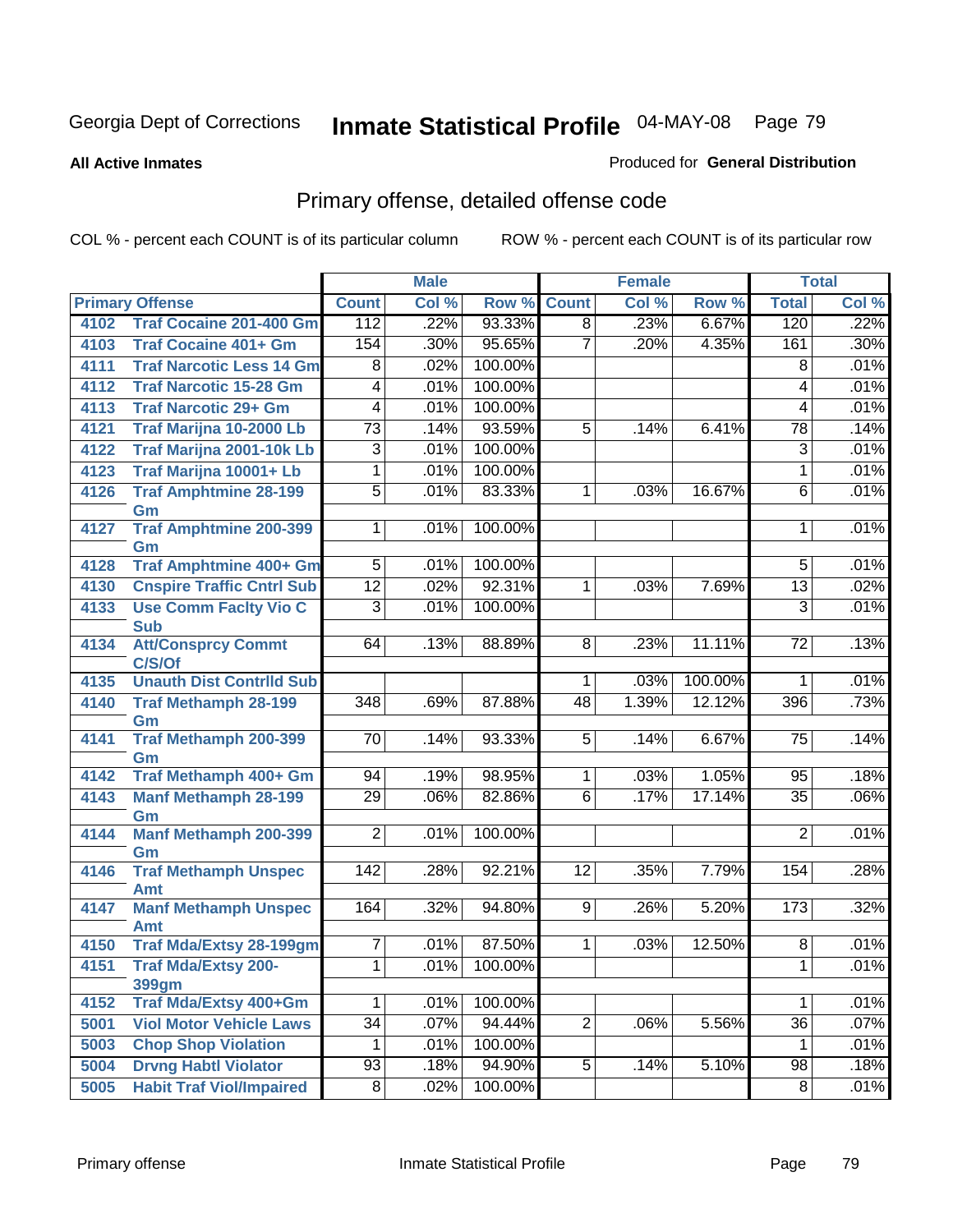**All Active Inmates**

### Produced for **General Distribution**

# Primary offense, detailed offense code

|                      |                                  |                 | <b>Male</b> |             |       | <b>Female</b> |        |              | <b>Total</b> |
|----------------------|----------------------------------|-----------------|-------------|-------------|-------|---------------|--------|--------------|--------------|
|                      | <b>Primary Offense</b>           | <b>Count</b>    | Col %       | Row % Count |       | Col %         | Row %  | <b>Total</b> | Col %        |
| 5006                 | <b>Habit Traf Viol/Other</b>     | 11              | $.02\%$     | 84.62%      | 2     | $.06\%$       | 15.38% | 13           | $.02\%$      |
| 5007                 | <b>Hit-Run W/Injury/Fatality</b> | 3               | .01%        | 75.00%      |       | .03%          | 25.00% | 4            | .01%         |
| 6000                 | <b>Misc Mrals/Pblic H/Safty</b>  | 24              | .05%        | 88.89%      | 3     | .09%          | 11.11% | 27           | .05%         |
| 6200                 | <b>Misc Correctionl Inst Off</b> | 13 <sub>1</sub> | .03%        | 100.00%     |       |               |        | 13           | .02%         |
| 9901                 | <b>Conspiracy</b>                | 45              | .09%        | 78.95%      | 12    | .35%          | 21.05% | 57           | .11%         |
| 9905                 | <b>Crmnl Atmpt</b>               | 9               | .02%        | 100.00%     |       |               |        | 9            | .02%         |
| 9907                 | <b>Unauth Dist Recrd</b>         | 3               | .01%        | 100.00%     |       |               |        | 3            | .01%         |
|                      | <b>Devices</b>                   |                 |             |             |       |               |        |              |              |
| 9910                 | <b>Crmnl Solicitation</b>        | 3 <sub>l</sub>  | .01%        | 100.00%     |       |               |        | 3            | .01%         |
| 9911                 | <b>Party To A Crime</b>          | 2               | .01%        | 100.00%     |       |               |        | 2            | .01%         |
| 9914                 | <b>Gang Participation</b>        |                 | .01%        | 100.00%     |       |               |        |              | .01%         |
| <b>Total Rported</b> |                                  | 50,798          | 101%        | 93.62%      | 3,462 | 100%          | 6.38%  | 54,260       | 100%         |

| าorted       |        |                        | <br>VZ. |
|--------------|--------|------------------------|---------|
| <b>Fotal</b> | 50,849 | .17 <sup>°</sup><br>-- | 54,322  |

| Mode (most frequent) | 1601 Burglary | <b>1701 Forgery 1st Degree</b> | 1601 Burglary |
|----------------------|---------------|--------------------------------|---------------|
|----------------------|---------------|--------------------------------|---------------|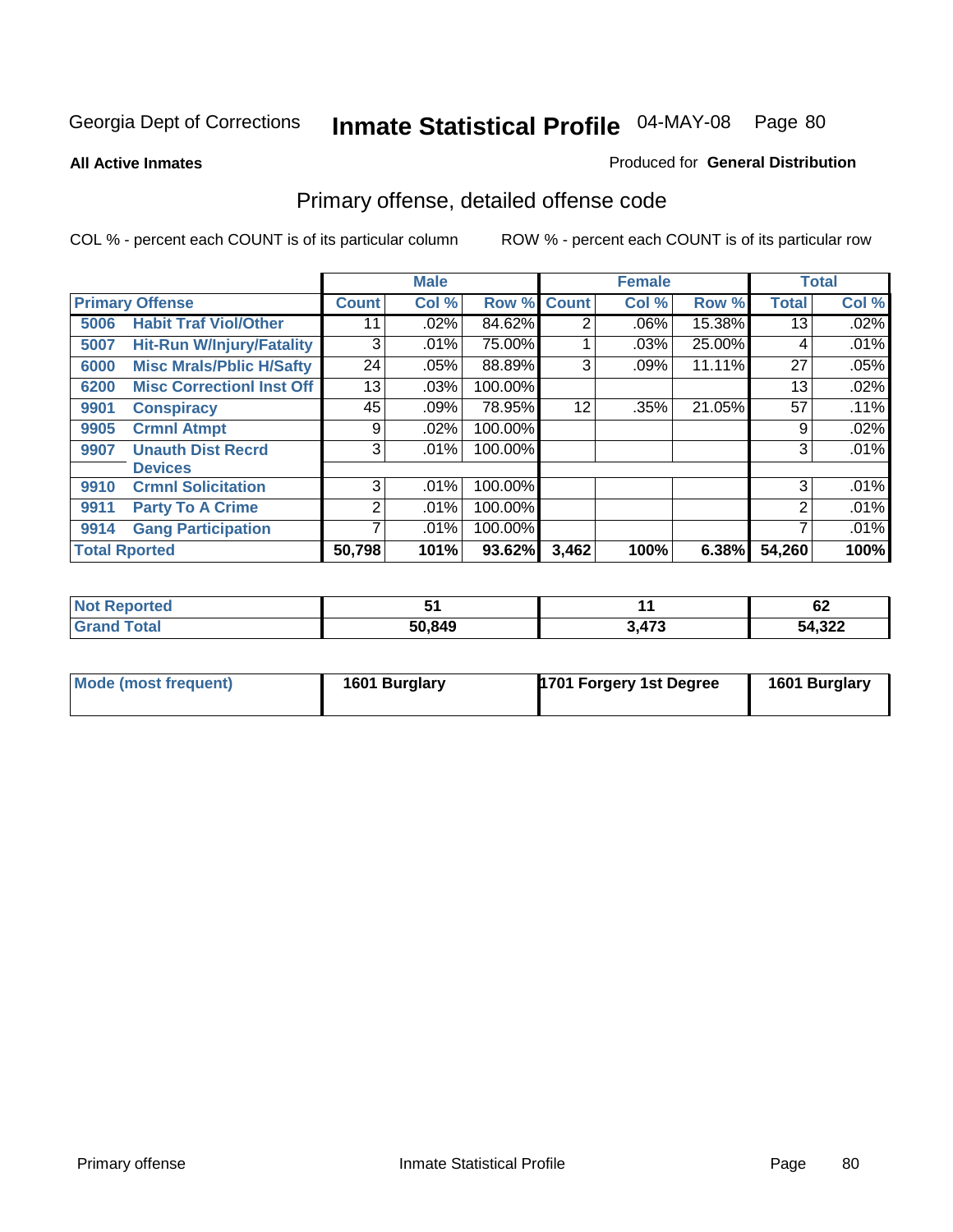#### **All Active Inmates**

### Produced for **General Distribution**

# County of conviction of primary offense

|                         |                             |                  | <b>Male</b> |         | <b>Female</b>    |       |        | <b>Total</b>     |       |
|-------------------------|-----------------------------|------------------|-------------|---------|------------------|-------|--------|------------------|-------|
|                         | <b>County of Conviction</b> | <b>Count</b>     | Col %       | Row %   | <b>Count</b>     | Col % | Row %  | <b>Total</b>     | Col % |
| 1                       | <b>Appling</b>              | $\overline{96}$  | .19%        | 95.05%  | $\overline{5}$   | .14%  | 4.95%  | 101              | .19%  |
| $\overline{2}$          | <b>Atkinson</b>             | $\overline{47}$  | .09%        | 94.00%  | $\overline{3}$   | .09%  | 6.00%  | $\overline{50}$  | .09%  |
| $\overline{\mathbf{3}}$ | <b>Bacon</b>                | 64               | .13%        | 96.97%  | $\overline{2}$   | .06%  | 3.03%  | 66               | .12%  |
| 4                       | <b>Baker</b>                | $\overline{9}$   | .02%        | 100.00% |                  |       |        | $\overline{9}$   | .02%  |
| 5                       | <b>Baldwin</b>              | $\overline{359}$ | .71%        | 95.23%  | 18               | .52%  | 4.77%  | $\overline{377}$ | .69%  |
| 6                       | <b>Banks</b>                | $\overline{65}$  | .13%        | 91.55%  | $\overline{6}$   | .17%  | 8.45%  | $\overline{71}$  | .13%  |
| $\overline{\mathbf{7}}$ | <b>Barrow</b>               | $\overline{272}$ | .54%        | 93.47%  | $\overline{19}$  | .55%  | 6.53%  | 291              | .54%  |
| 8                       | <b>Bartow</b>               | 616              | 1.21%       | 89.40%  | $\overline{73}$  | 2.11% | 10.60% | 689              | 1.27% |
| 9                       | <b>Ben Hill</b>             | $\overline{267}$ | .53%        | 93.36%  | $\overline{19}$  | .55%  | 6.64%  | 286              | .53%  |
| 10                      | <b>Berrien</b>              | 94               | .19%        | 87.04%  | $\overline{14}$  | .40%  | 12.96% | 108              | .20%  |
| 11                      | <b>Bibb</b>                 | 1,070            | 2.11%       | 95.37%  | $\overline{52}$  | 1.50% | 4.63%  | 1,122            | 2.07% |
| 12                      | <b>Bleckley</b>             | $\overline{84}$  | .17%        | 87.50%  | $\overline{12}$  | .35%  | 12.50% | $\overline{96}$  | .18%  |
| $\overline{13}$         | <b>Brantley</b>             | $\overline{56}$  | .11%        | 87.50%  | $\overline{8}$   | .23%  | 12.50% | 64               | .12%  |
| $\overline{14}$         | <b>Brooks</b>               | $\overline{71}$  | .14%        | 98.61%  | $\overline{1}$   | .03%  | 1.39%  | $\overline{72}$  | .13%  |
| 15                      | <b>Bryan</b>                | 101              | .20%        | 97.12%  | $\overline{3}$   | .09%  | 2.88%  | 104              | .19%  |
| 16                      | <b>Bulloch</b>              | 481              | .95%        | 94.50%  | $\overline{28}$  | .81%  | 5.50%  | 509              | .94%  |
| $\overline{17}$         | <b>Burke</b>                | 229              | .45%        | 95.82%  | $\overline{10}$  | .29%  | 4.18%  | 239              | .44%  |
| 18                      | <b>Butts</b>                | $\overline{142}$ | .28%        | 94.67%  | $\overline{8}$   | .23%  | 5.33%  | 150              | .28%  |
| 19                      | <b>Calhoun</b>              | $\overline{44}$  | .09%        | 93.62%  | $\overline{3}$   | .09%  | 6.38%  | $\overline{47}$  | .09%  |
| 20                      | <b>Camden</b>               | 149              | .29%        | 94.30%  | $\overline{9}$   | .26%  | 5.70%  | 158              | .29%  |
| 21                      | <b>Candler</b>              | 85               | .17%        | 92.39%  | $\overline{7}$   | .20%  | 7.61%  | $\overline{92}$  | .17%  |
| $\overline{22}$         | <b>Carroll</b>              | $\overline{584}$ | 1.15%       | 92.11%  | $\overline{50}$  | 1.44% | 7.89%  | 634              | 1.17% |
| 23                      | <b>Catoosa</b>              | 280              | .55%        | 90.32%  | $\overline{30}$  | .87%  | 9.68%  | $\overline{310}$ | .57%  |
| 24                      | <b>Charlton</b>             | $\overline{62}$  | .12%        | 95.38%  | $\overline{3}$   | .09%  | 4.62%  | 65               | .12%  |
| 25                      | <b>Chatham</b>              | 2,452            | 4.83%       | 95.04%  | $\overline{128}$ | 3.70% | 4.96%  | 2,580            | 4.75% |
| 26                      | <b>Chattahoochee</b>        | $\overline{24}$  | .05%        | 92.31%  | $\overline{2}$   | .06%  | 7.69%  | $\overline{26}$  | .05%  |
| 27                      | <b>Chattooga</b>            | $\overline{248}$ | .49%        | 90.51%  | $\overline{26}$  | .75%  | 9.49%  | $\overline{274}$ | .50%  |
| 28                      | <b>Cherokee</b>             | 580              | 1.14%       | 89.92%  | 65               | 1.88% | 10.08% | 645              | 1.19% |
| 29                      | <b>Clarke</b>               | 440              | .87%        | 93.82%  | $\overline{29}$  | .84%  | 6.18%  | 469              | .86%  |
| 30                      | <b>Clay</b>                 | $\overline{29}$  | .06%        | 90.63%  | $\overline{3}$   | .09%  | 9.38%  | $\overline{32}$  | .06%  |
| $\overline{31}$         | <b>Clayton</b>              | 1,584            | 3.12%       | 93.34%  | 113              | 3.26% | 6.66%  | 1,697            | 3.13% |
| 32                      | <b>Clinch</b>               | 48               | .09%        | 97.96%  | 1                | .03%  | 2.04%  | 49               | .09%  |
| 33                      | <b>Cobb</b>                 | 2,871            | 5.65%       | 91.78%  | 257              | 7.42% | 8.22%  | 3,128            | 5.76% |
| 34                      | <b>Coffee</b>               | $\overline{228}$ | .45%        | 93.44%  | 16               | .46%  | 6.56%  | $\overline{244}$ | .45%  |
| 35                      | <b>Colquitt</b>             | 344              | .68%        | 94.77%  | 19               | .55%  | 5.23%  | 363              | .67%  |
| 36                      | <b>Columbia</b>             | $\overline{311}$ | .61%        | 92.01%  | $\overline{27}$  | .78%  | 7.99%  | 338              | .62%  |
| 37                      | <b>Cook</b>                 | 142              | .28%        | 93.42%  | 10               | .29%  | 6.58%  | 152              | .28%  |
| 38                      | <b>Coweta</b>               | 563              | 1.11%       | 93.06%  | 42               | 1.21% | 6.94%  | 605              | 1.12% |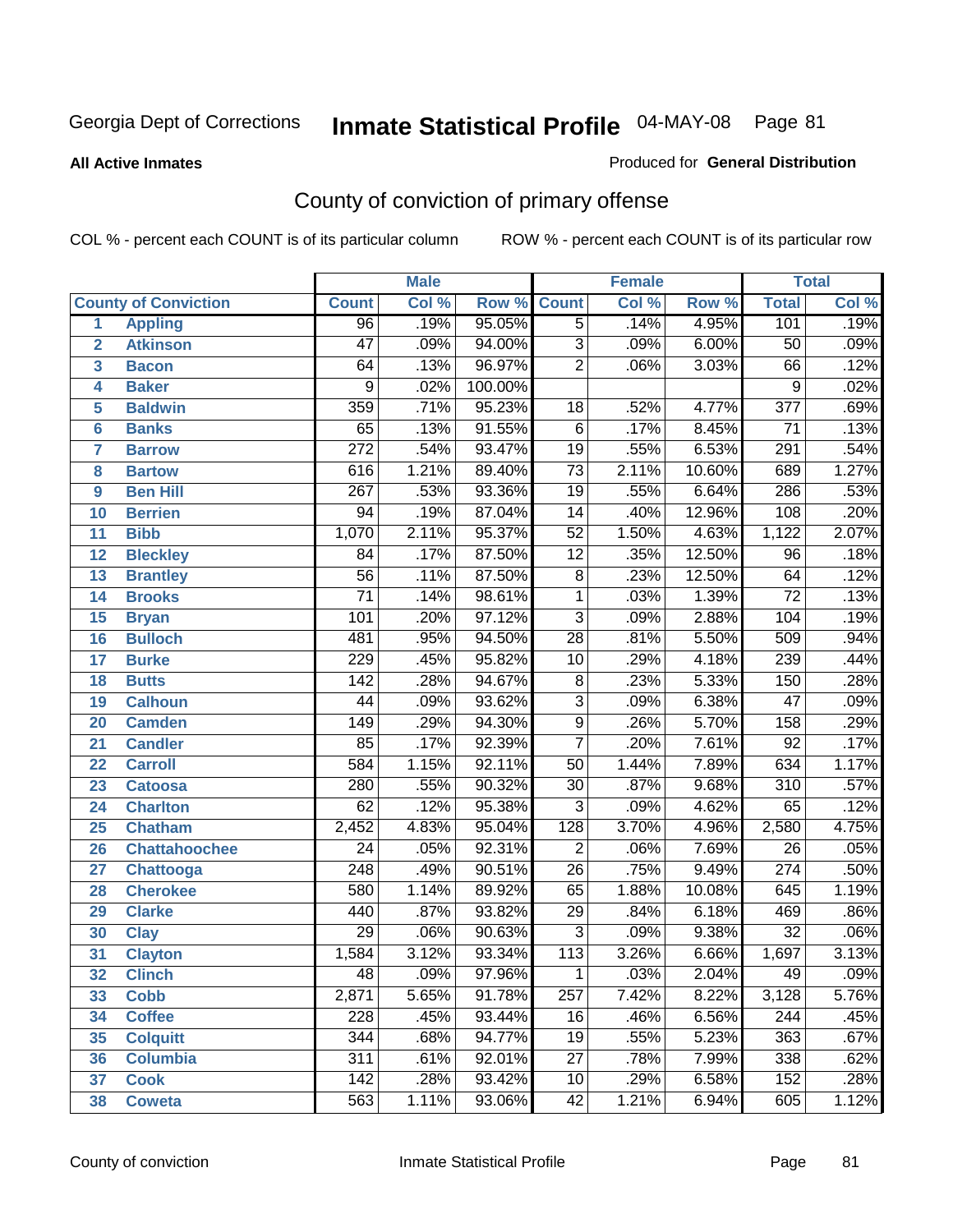#### **All Active Inmates**

### Produced for **General Distribution**

# County of conviction of primary offense

|    |                             |                  | <b>Male</b> |         | <b>Female</b>   |       |        | <b>Total</b>     |       |  |
|----|-----------------------------|------------------|-------------|---------|-----------------|-------|--------|------------------|-------|--|
|    | <b>County of Conviction</b> | <b>Count</b>     | Col %       | Row %   | <b>Count</b>    | Col % | Row %  | <b>Total</b>     | Col % |  |
| 39 | <b>Crawford</b>             | $\overline{24}$  | .05%        | 85.71%  | $\overline{4}$  | .12%  | 14.29% | $\overline{28}$  | .05%  |  |
| 40 | <b>Crisp</b>                | $\overline{314}$ | .62%        | 95.44%  | $\overline{15}$ | .43%  | 4.56%  | 329              | .61%  |  |
| 41 | <b>Dade</b>                 | 150              | .30%        | 96.15%  | $\overline{6}$  | .17%  | 3.85%  | 156              | .29%  |  |
| 42 | <b>Dawson</b>               | $\overline{87}$  | .17%        | 90.63%  | $\overline{9}$  | .26%  | 9.38%  | $\overline{96}$  | .18%  |  |
| 43 | <b>Decatur</b>              | 315              | .62%        | 93.47%  | $\overline{22}$ | .64%  | 6.53%  | 337              | .62%  |  |
| 44 | <b>Dekalb</b>               | 3,000            | 5.91%       | 95.36%  | 146             | 4.22% | 4.64%  | 3,146            | 5.80% |  |
| 45 | <b>Dodge</b>                | 159              | .31%        | 91.38%  | $\overline{15}$ | .43%  | 8.62%  | 174              | .32%  |  |
| 46 | <b>Dooly</b>                | 108              | .21%        | 94.74%  | $\overline{6}$  | .17%  | 5.26%  | 114              | .21%  |  |
| 47 | <b>Dougherty</b>            | 1,043            | 2.05%       | 95.60%  | 48              | 1.39% | 4.40%  | 1,091            | 2.01% |  |
| 48 | <b>Douglas</b>              | 1,087            | 2.14%       | 91.34%  | 103             | 2.98% | 8.66%  | 1,190            | 2.19% |  |
| 49 | <b>Early</b>                | 82               | .16%        | 100.00% |                 |       |        | 82               | .15%  |  |
| 50 | <b>Echols</b>               | $\overline{11}$  | .02%        | 100.00% |                 |       |        | $\overline{11}$  | .02%  |  |
| 51 | <b>Effingham</b>            | 147              | .29%        | 90.74%  | 15              | .43%  | 9.26%  | 162              | .30%  |  |
| 52 | <b>Elbert</b>               | $\overline{148}$ | .29%        | 94.27%  | $\overline{9}$  | .26%  | 5.73%  | $\overline{157}$ | .29%  |  |
| 53 | <b>Emanuel</b>              | 160              | .31%        | 97.56%  | 4               | .12%  | 2.44%  | 164              | .30%  |  |
| 54 | <b>Evans</b>                | $\overline{94}$  | .19%        | 100.00% |                 |       |        | 94               | .17%  |  |
| 55 | <b>Fannin</b>               | 110              | .22%        | 91.67%  | 10              | .29%  | 8.33%  | 120              | .22%  |  |
| 56 | <b>Fayette</b>              | $\overline{337}$ | .66%        | 91.33%  | $\overline{32}$ | .92%  | 8.67%  | 369              | .68%  |  |
| 57 | <b>Floyd</b>                | 870              | 1.71%       | 91.10%  | 85              | 2.46% | 8.90%  | 955              | 1.76% |  |
| 58 | <b>Forsyth</b>              | 305              | .60%        | 87.39%  | $\overline{44}$ | 1.27% | 12.61% | 349              | .64%  |  |
| 59 | <b>Franklin</b>             | 168              | .33%        | 92.31%  | $\overline{14}$ | .40%  | 7.69%  | 182              | .34%  |  |
| 60 | <b>Fulton</b>               | 4,270            | 8.41%       | 96.52%  | 154             | 4.45% | 3.48%  | 4,424            | 8.15% |  |
| 61 | Gilmer                      | $\overline{97}$  | .19%        | 88.99%  | $\overline{12}$ | .35%  | 11.01% | 109              | .20%  |  |
| 62 | <b>Glascock</b>             | $\overline{7}$   | .01%        | 87.50%  | $\mathbf{1}$    | .03%  | 12.50% | $\overline{8}$   | .01%  |  |
| 63 | <b>Glynn</b>                | 444              | .87%        | 95.90%  | $\overline{19}$ | .55%  | 4.10%  | 463              | .85%  |  |
| 64 | <b>Gordon</b>               | 316              | .62%        | 92.94%  | $\overline{24}$ | .69%  | 7.06%  | $\overline{340}$ | .63%  |  |
| 65 | <b>Grady</b>                | $\overline{247}$ | .49%        | 94.27%  | $\overline{15}$ | .43%  | 5.73%  | $\overline{262}$ | .48%  |  |
| 66 | <b>Greene</b>               | 108              | .21%        | 96.43%  | 4               | .12%  | 3.57%  | $\overline{112}$ | .21%  |  |
| 67 | <b>Gwinnett</b>             | 1,851            | 3.64%       | 93.39%  | 131             | 3.78% | 6.61%  | 1,982            | 3.65% |  |
| 68 | <b>Habersham</b>            | $\overline{123}$ | .24%        | 94.62%  | $\overline{7}$  | .20%  | 5.38%  | 130              | .24%  |  |
| 69 | <b>Hall</b>                 | 818              | 1.61%       | 92.85%  | 63              | 1.82% | 7.15%  | 881              | 1.62% |  |
| 70 | <b>Hancock</b>              | 33               | .06%        | 97.06%  | 1               | .03%  | 2.94%  | 34               | .06%  |  |
| 71 | <b>Haralson</b>             | 89               | .18%        | 94.68%  | $\overline{5}$  | .14%  | 5.32%  | $\overline{94}$  | .17%  |  |
| 72 | <b>Harris</b>               | 134              | .26%        | 96.40%  | $\overline{5}$  | .14%  | 3.60%  | 139              | .26%  |  |
| 73 | <b>Hart</b>                 | 108              | .21%        | 93.91%  | $\overline{7}$  | .20%  | 6.09%  | 115              | .21%  |  |
| 74 | <b>Heard</b>                | $\overline{59}$  | .12%        | 84.29%  | $\overline{11}$ | .32%  | 15.71% | 70               | .13%  |  |
| 75 | <b>Henry</b>                | 615              | 1.21%       | 90.71%  | 63              | 1.82% | 9.29%  | 678              | 1.25% |  |
| 76 | <b>Houston</b>              | 649              | 1.28%       | 93.92%  | $\overline{42}$ | 1.21% | 6.08%  | 691              | 1.27% |  |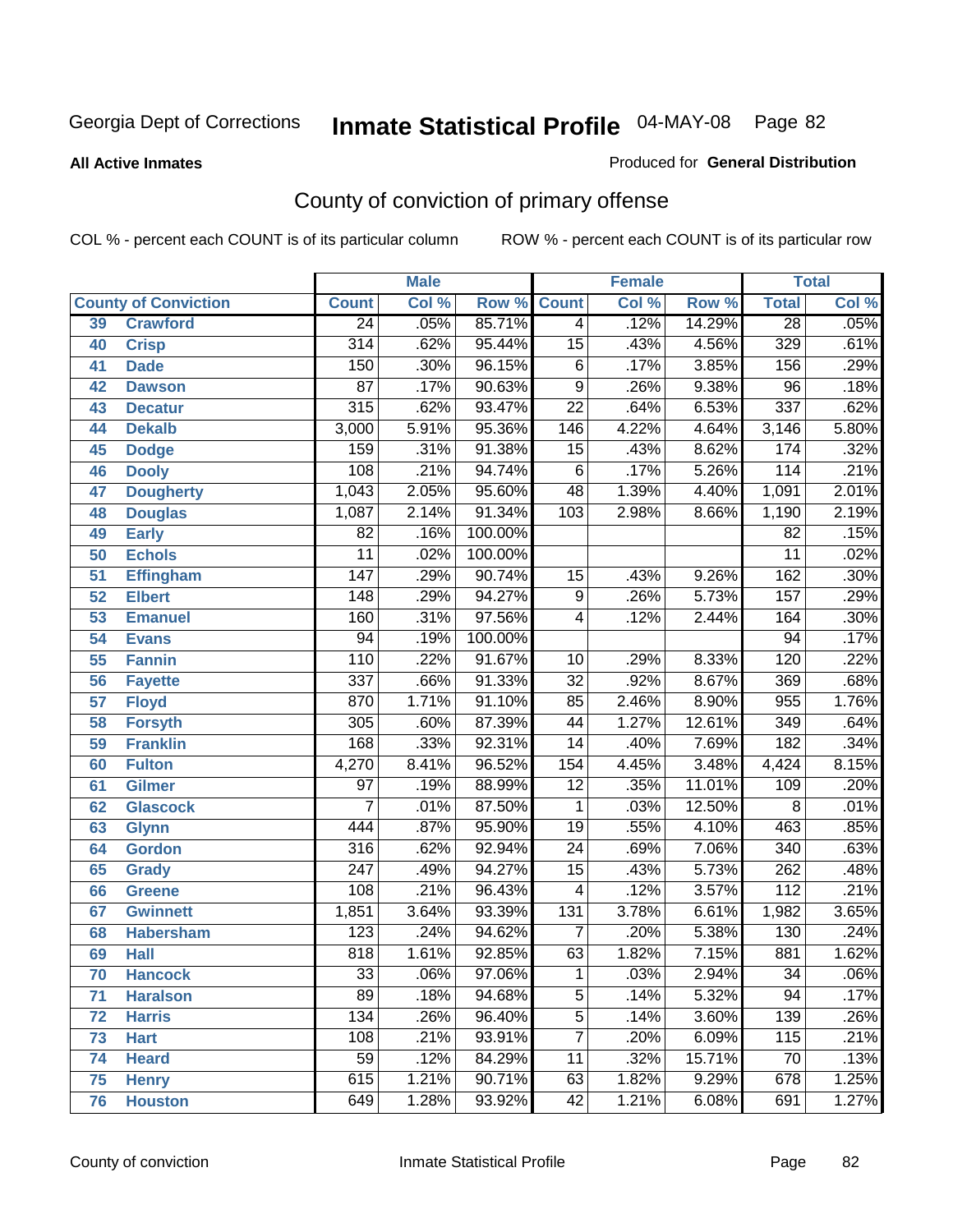#### **All Active Inmates**

### Produced for **General Distribution**

# County of conviction of primary offense

|                 |                             |                  | <b>Male</b> |         |                  | <b>Female</b> |                  |                  | <b>Total</b> |
|-----------------|-----------------------------|------------------|-------------|---------|------------------|---------------|------------------|------------------|--------------|
|                 | <b>County of Conviction</b> | <b>Count</b>     | Col %       | Row %   | <b>Count</b>     | Col %         | Row <sup>%</sup> | <b>Total</b>     | Col %        |
| $\overline{77}$ | <b>Irwin</b>                | $\overline{57}$  | .11%        | 96.61%  | $\overline{2}$   | .06%          | 3.39%            | 59               | .11%         |
| 78              | <b>Jackson</b>              | $\overline{204}$ | .40%        | 91.89%  | $\overline{18}$  | .52%          | 8.11%            | $\overline{222}$ | .41%         |
| 79              | <b>Jasper</b>               | 65               | .13%        | 94.20%  | 4                | .12%          | 5.80%            | 69               | .13%         |
| 80              | <b>Jeff Davis</b>           | $\overline{87}$  | .17%        | 97.75%  | $\overline{2}$   | .06%          | 2.25%            | 89               | .16%         |
| 81              | <b>Jefferson</b>            | 114              | .22%        | 95.00%  | $\overline{6}$   | .17%          | 5.00%            | 120              | .22%         |
| 82              | <b>Jenkins</b>              | $\overline{74}$  | .15%        | 94.87%  | $\overline{4}$   | .12%          | 5.13%            | $\overline{78}$  | .14%         |
| 83              | <b>Johnson</b>              | 61               | .12%        | 93.85%  | 4                | .12%          | 6.15%            | 65               | .12%         |
| 84              | <b>Jones</b>                | 156              | .31%        | 93.41%  | $\overline{11}$  | .32%          | 6.59%            | $\overline{167}$ | .31%         |
| 85              | <b>Lamar</b>                | $\overline{82}$  | .16%        | 93.18%  | $\overline{6}$   | .17%          | 6.82%            | $\overline{88}$  | .16%         |
| 86              | <b>Lanier</b>               | $\overline{37}$  | .07%        | 88.10%  | $\overline{5}$   | .14%          | 11.90%           | $\overline{42}$  | .08%         |
| 87              | <b>Laurens</b>              | 339              | .67%        | 94.17%  | $\overline{21}$  | .61%          | 5.83%            | 360              | .66%         |
| 88              | Lee                         | $\overline{73}$  | .14%        | 96.05%  | $\overline{3}$   | .09%          | 3.95%            | $\overline{76}$  | .14%         |
| 89              | <b>Liberty</b>              | $\overline{278}$ | .55%        | 94.56%  | $\overline{16}$  | .46%          | 5.44%            | 294              | .54%         |
| 90              | <b>Lincoln</b>              | $\overline{36}$  | .07%        | 100.00% |                  |               |                  | $\overline{36}$  | .07%         |
| 91              | Long                        | $\overline{87}$  | .17%        | 93.55%  | 6                | .17%          | 6.45%            | 93               | .17%         |
| 92              | <b>Lowndes</b>              | 653              | 1.29%       | 94.78%  | $\overline{36}$  | 1.04%         | 5.22%            | 689              | 1.27%        |
| 93              | <b>Lumpkin</b>              | 117              | .23%        | 89.31%  | 14               | .40%          | 10.69%           | $\overline{131}$ | .24%         |
| 94              | <b>Macon</b>                | $\overline{84}$  | .17%        | 94.38%  | $\overline{5}$   | .14%          | 5.62%            | 89               | .16%         |
| 95              | <b>Madison</b>              | $\overline{128}$ | .25%        | 94.12%  | $\overline{8}$   | .23%          | 5.88%            | 136              | .25%         |
| 96              | <b>Marion</b>               | $\overline{51}$  | .10%        | 96.23%  | $\overline{2}$   | .06%          | 3.77%            | $\overline{53}$  | .10%         |
| 97              | <b>Mcduffie</b>             | $\overline{207}$ | .41%        | 97.18%  | $\overline{6}$   | .17%          | 2.82%            | $\overline{213}$ | .39%         |
| 98              | <b>Mcintosh</b>             | $\overline{75}$  | .15%        | 98.68%  | $\mathbf{1}$     | .03%          | 1.32%            | $\overline{76}$  | .14%         |
| 99              | <b>Meriwether</b>           | $\overline{203}$ | .40%        | 95.31%  | $\overline{10}$  | .29%          | 4.69%            | $\overline{213}$ | .39%         |
| 100             | <b>Miller</b>               | $\overline{33}$  | .06%        | 100.00% |                  |               |                  | $\overline{33}$  | .06%         |
| 101             | <b>Mitchell</b>             | 194              | .38%        | 92.38%  | 16               | .46%          | 7.62%            | $\overline{210}$ | .39%         |
| 102             | <b>Monroe</b>               | 188              | .37%        | 94.00%  | $\overline{12}$  | .35%          | 6.00%            | $\overline{200}$ | .37%         |
| 103             | <b>Montgomery</b>           | $\overline{52}$  | .10%        | 96.30%  | $\overline{2}$   | .06%          | 3.70%            | $\overline{54}$  | .10%         |
| 104             | <b>Morgan</b>               | 104              | .20%        | 92.04%  | $\overline{9}$   | .26%          | 7.96%            | $\overline{113}$ | .21%         |
| 105             | <b>Murray</b>               | 241              | .47%        | 91.63%  | $\overline{22}$  | .64%          | 8.37%            | $\overline{263}$ | .48%         |
| 106             | <b>Muscogee</b>             | 1,934            | 3.81%       | 93.48%  | $\overline{135}$ | 3.90%         | 6.52%            | 2,069            | 3.81%        |
| 107             | <b>Newton</b>               | 607              | 1.19%       | 91.42%  | $\overline{57}$  | 1.65%         | 8.58%            | 664              | 1.22%        |
| 108             | <b>Oconee</b>               | 57               | .11%        | 98.28%  | 1                | .03%          | 1.72%            | 58               | .11%         |
| 109             | <b>Oglethorpe</b>           | $\overline{59}$  | .12%        | 96.72%  | $\overline{2}$   | .06%          | 3.28%            | 61               | .11%         |
| 110             | <b>Paulding</b>             | 230              | .45%        | 90.55%  | $\overline{24}$  | .69%          | 9.45%            | 254              | .47%         |
| 111             | <b>Peach</b>                | $\overline{92}$  | .18%        | 98.92%  | 1                | .03%          | 1.08%            | 93               | .17%         |
| 112             | <b>Pickens</b>              | 99               | .19%        | 92.52%  | 8                | .23%          | 7.48%            | 107              | .20%         |
| 113             | <b>Pierce</b>               | $\overline{58}$  | .11%        | 100.00% |                  |               |                  | 58               | .11%         |
| 114             | <b>Pike</b>                 | 49               | .10%        | 87.50%  | $\overline{7}$   | .20%          | 12.50%           | $\overline{56}$  | .10%         |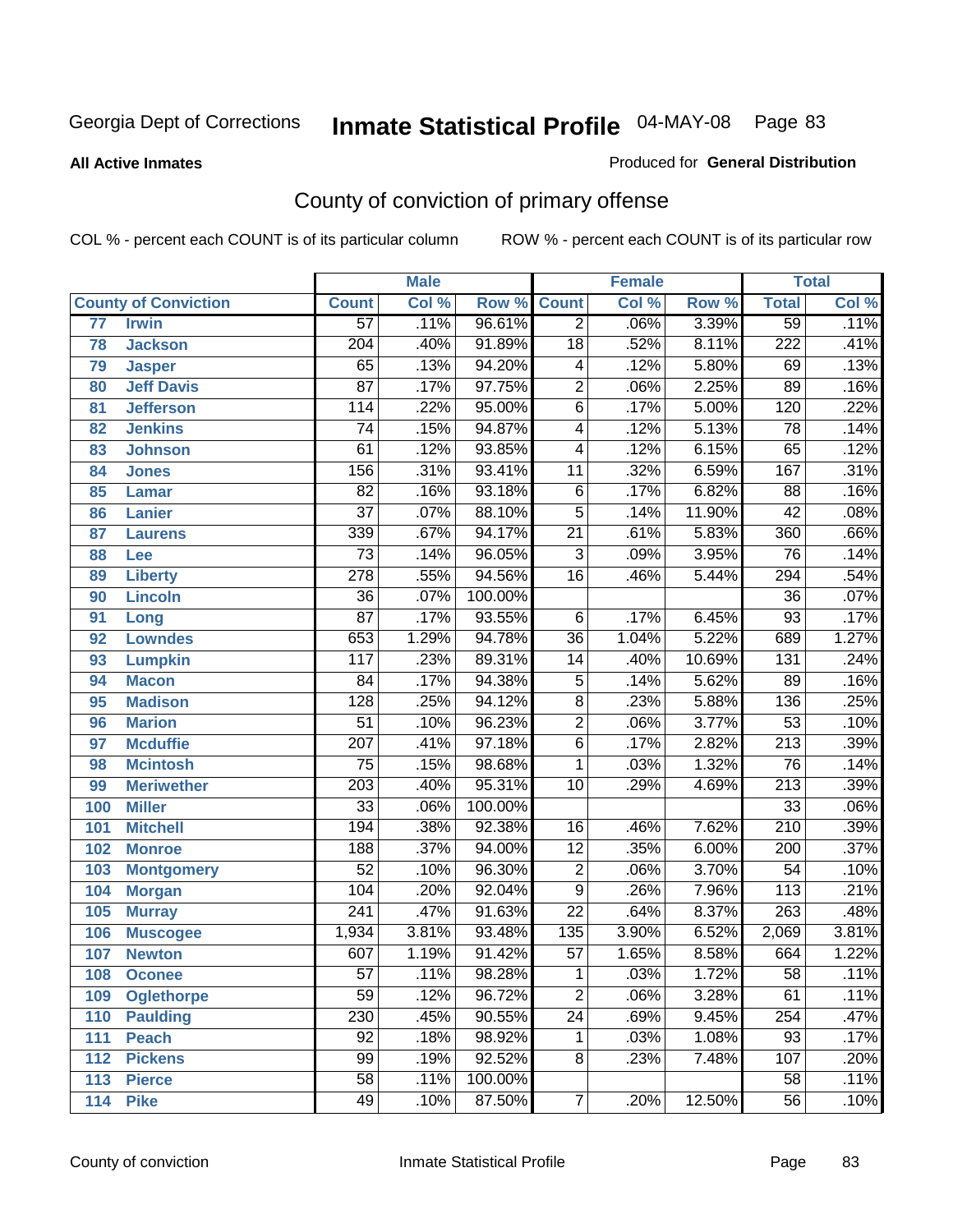**All Active Inmates**

### Produced for **General Distribution**

# County of conviction of primary offense

|     |                             |                  | <b>Male</b> |                    |                 | <b>Female</b> |        |                  | <b>Total</b> |
|-----|-----------------------------|------------------|-------------|--------------------|-----------------|---------------|--------|------------------|--------------|
|     | <b>County of Conviction</b> | <b>Count</b>     | Col %       | <b>Row % Count</b> |                 | Col %         | Row %  | <b>Total</b>     | Col %        |
| 115 | <b>Polk</b>                 | 145              | .29%        | 96.67%             | $\overline{5}$  | .14%          | 3.33%  | 150              | .28%         |
| 116 | <b>Pulaski</b>              | 81               | .16%        | 91.01%             | 8               | .23%          | 8.99%  | 89               | .16%         |
| 117 | Putnam                      | 140              | .28%        | 97.90%             | $\overline{3}$  | .09%          | 2.10%  | 143              | .26%         |
| 118 | Quitman                     | 15               | .03%        | 93.75%             | 1               | .03%          | 6.25%  | 16               | .03%         |
| 119 | <b>Rabun</b>                | 61               | .12%        | 93.85%             | 4               | .12%          | 6.15%  | 65               | .12%         |
| 120 | <b>Randolph</b>             | $\overline{52}$  | .10%        | 91.23%             | $\overline{5}$  | .14%          | 8.77%  | $\overline{57}$  | .11%         |
| 121 | <b>Richmond</b>             | 1,879            | 3.70%       | 93.90%             | 122             | 3.52%         | 6.10%  | 2,001            | 3.69%        |
| 122 | <b>Rockdale</b>             | 473              | .93%        | 93.29%             | 34              | .98%          | 6.71%  | 507              | .93%         |
| 123 | <b>Schley</b>               | $\overline{25}$  | .05%        | 100.00%            |                 |               |        | $\overline{25}$  | .05%         |
| 124 | <b>Screven</b>              | 121              | .24%        | 95.28%             | 6               | .17%          | 4.72%  | 127              | .23%         |
| 125 | <b>Seminole</b>             | 83               | .16%        | 91.21%             | $\overline{8}$  | .23%          | 8.79%  | $\overline{91}$  | .17%         |
| 126 | <b>Spalding</b>             | 617              | 1.21%       | 92.92%             | 47              | 1.36%         | 7.08%  | 664              | 1.22%        |
| 127 | <b>Stephens</b>             | 189              | .37%        | 90.87%             | $\overline{19}$ | .55%          | 9.13%  | $\overline{208}$ | .38%         |
| 128 | <b>Stewart</b>              | $\overline{33}$  | .06%        | 91.67%             | $\overline{3}$  | .09%          | 8.33%  | $\overline{36}$  | .07%         |
| 129 | <b>Sumter</b>               | $\overline{274}$ | .54%        | 96.14%             | $\overline{11}$ | .32%          | 3.86%  | 285              | .53%         |
| 130 | <b>Talbot</b>               | 38               | .07%        | 92.68%             | 3               | .09%          | 7.32%  | 41               | .08%         |
| 131 | <b>Taliaferro</b>           | $\overline{22}$  | .04%        | 91.67%             | $\overline{2}$  | .06%          | 8.33%  | $\overline{24}$  | .04%         |
| 132 | <b>Tattnall</b>             | $\overline{168}$ | .33%        | 95.45%             | $\overline{8}$  | .23%          | 4.55%  | 176              | .32%         |
| 133 | <b>Taylor</b>               | 98               | .19%        | 95.15%             | $\overline{5}$  | .14%          | 4.85%  | 103              | .19%         |
| 134 | <b>Telfair</b>              | $\overline{142}$ | .28%        | 93.42%             | 10              | .29%          | 6.58%  | 152              | .28%         |
| 135 | <b>Terrell</b>              | $\overline{88}$  | .17%        | 98.88%             | $\mathbf{1}$    | .03%          | 1.12%  | 89               | .16%         |
| 136 | <b>Thomas</b>               | $\overline{303}$ | .60%        | 93.23%             | $\overline{22}$ | .64%          | 6.77%  | 325              | .60%         |
| 137 | <b>Tift</b>                 | 319              | .63%        | 96.08%             | $\overline{13}$ | .38%          | 3.92%  | 332              | .61%         |
| 138 | <b>Toombs</b>               | 290              | .57%        | 93.85%             | 19              | .55%          | 6.15%  | 309              | .57%         |
| 139 | <b>Towns</b>                | $\overline{47}$  | .09%        | 88.68%             | $\overline{6}$  | .17%          | 11.32% | $\overline{53}$  | .10%         |
| 140 | <b>Treutlen</b>             | $\overline{82}$  | .16%        | 96.47%             | $\overline{3}$  | .09%          | 3.53%  | 85               | .16%         |
| 141 | <b>Troup</b>                | $\overline{712}$ | 1.40%       | 90.93%             | $\overline{71}$ | 2.05%         | 9.07%  | 783              | 1.44%        |
| 142 | <b>Turner</b>               | 73               | .14%        | 94.81%             | 4               | .12%          | 5.19%  | 77               | .14%         |
| 143 | <b>Twiggs</b>               | $\overline{52}$  | .10%        | 92.86%             | 4               | .12%          | 7.14%  | $\overline{56}$  | .10%         |
| 144 | <b>Union</b>                | $\overline{78}$  | .15%        | 95.12%             | 4               | .12%          | 4.88%  | 82               | .15%         |
| 145 | <b>Upson</b>                | $\overline{225}$ | .44%        | 92.21%             | 19              | .55%          | 7.79%  | $\overline{244}$ | .45%         |
| 146 | <b>Walker</b>               | 411              | .81%        | 91.13%             | 40              | 1.16%         | 8.87%  | 451              | .83%         |
| 147 | <b>Walton</b>               | $\overline{378}$ | .74%        | 93.10%             | $\overline{28}$ | .81%          | 6.90%  | 406              | .75%         |
| 148 | <b>Ware</b>                 | 379              | .75%        | 94.28%             | $\overline{23}$ | .66%          | 5.72%  | 402              | .74%         |
| 149 | <b>Warren</b>               | 52               | .10%        | 96.30%             | $\overline{2}$  | .06%          | 3.70%  | $\overline{54}$  | .10%         |
| 150 | <b>Washington</b>           | 119              | .23%        | 92.97%             | 9               | .26%          | 7.03%  | 128              | .24%         |
| 151 | <b>Wayne</b>                | 173              | .34%        | 90.10%             | $\overline{19}$ | .55%          | 9.90%  | 192              | .35%         |
| 152 | <b>Webster</b>              | 12               | .02%        | 100.00%            |                 |               |        | 12               | .02%         |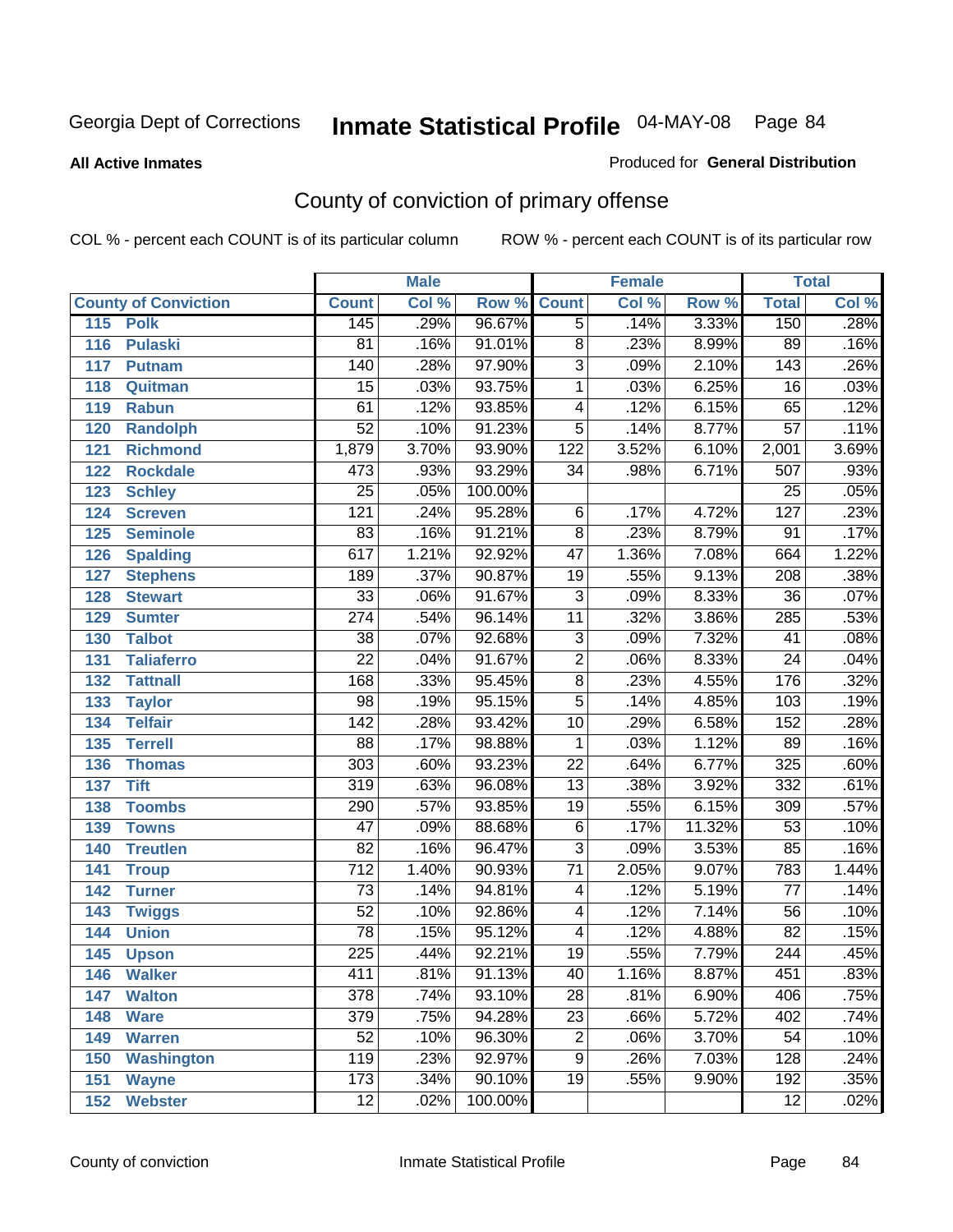**All Active Inmates**

### Produced for **General Distribution**

# County of conviction of primary offense

|                             |              | <b>Male</b> |             |       | <b>Female</b> |        |              | <b>Total</b> |
|-----------------------------|--------------|-------------|-------------|-------|---------------|--------|--------------|--------------|
| <b>County of Conviction</b> | <b>Count</b> | Col %       | Row % Count |       | Col %         | Row %  | <b>Total</b> | Col %        |
| <b>Wheeler</b><br>153       | 37           | $.07\%$     | 88.10%      | 5     | .14%          | 11.90% | 42           | .08%         |
| <b>White</b><br>154         | 93           | .18%        | 89.42%      | 11    | .32%          | 10.58% | 104          | .19%         |
| <b>Whitfield</b><br>155     | 728          | 1.43%       | $90.43\%$   | 77    | 2.22%         | 9.57%  | 805          | 1.48%        |
| 156<br><b>Wilcox</b>        | 69           | .14%        | 93.24%      | 5     | .14%          | 6.76%  | 74           | .14%         |
| <b>Wilkes</b><br>157        | 82           | .16%        | 97.62%      | 2     | $.06\%$       | 2.38%  | 84           | .15%         |
| <b>Wilkinson</b><br>158     | 66           | .13%        | 94.29%      | 4     | .12%          | 5.71%  | 70           | .13%         |
| <b>Worth</b><br>159         | 131          | .26%        | 93.57%      | 9     | .26%          | 6.43%  | 140          | .26%         |
| <b>Total Rported</b>        | 50,798       | 100%        | 93.62%      | 3,462 | 100%          | 6.38%  | 54,260       | 100%         |

| Reported<br><b>NOT</b> | . پ    |                | r.<br>୰∠ |
|------------------------|--------|----------------|----------|
| <b>Tota</b>            | 50,849 | 170<br>Δ<br>70 | 54,322   |

| Mc | ™ulton | Cobb |  |
|----|--------|------|--|
|    |        |      |  |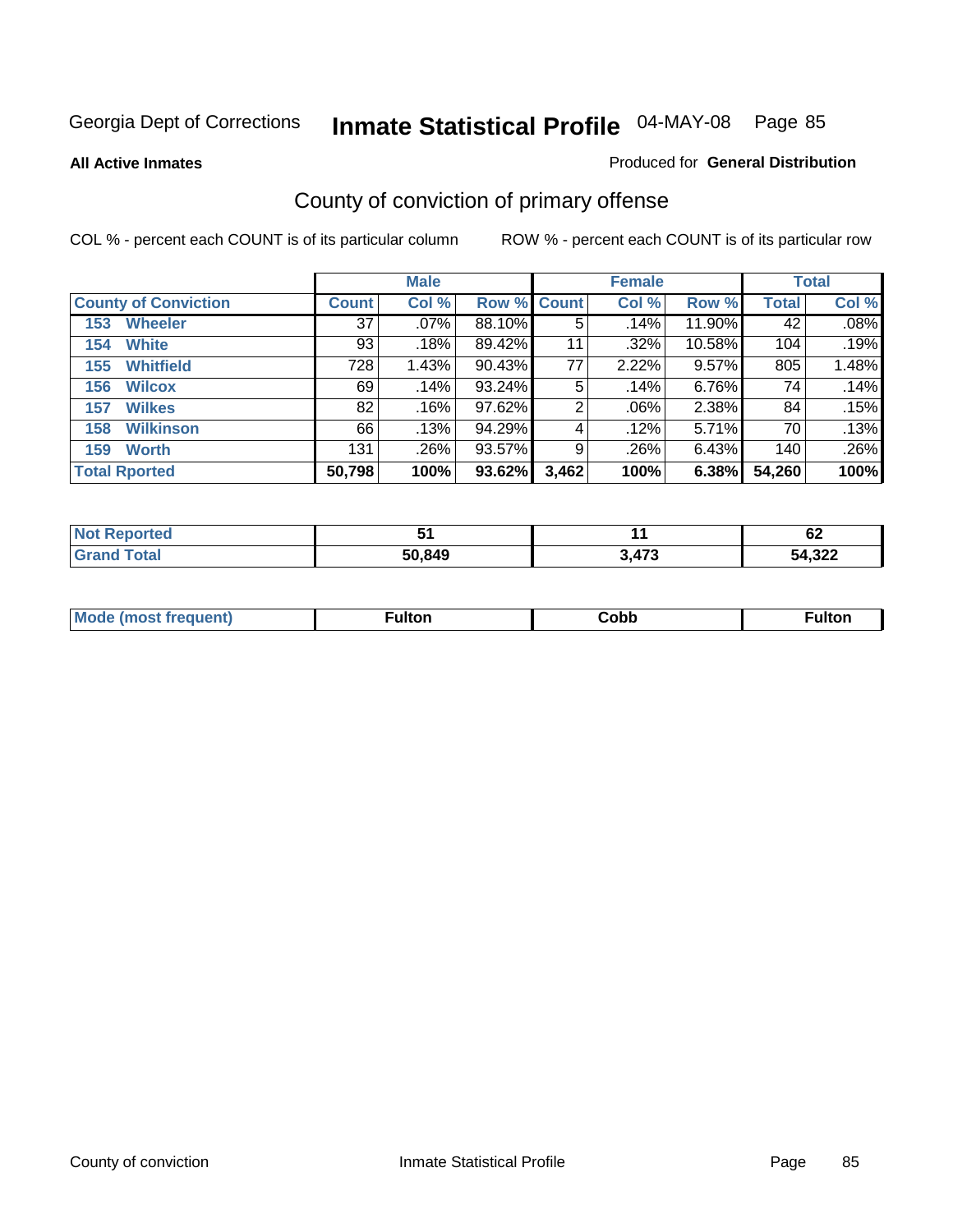#### **All Active Inmates**

#### Produced for **General Distribution**

# Circuit of conviction of primary offense

|                  |                                 |                  | <b>Male</b> |        |                  | <b>Female</b> |        |                  | <b>Total</b> |
|------------------|---------------------------------|------------------|-------------|--------|------------------|---------------|--------|------------------|--------------|
|                  | <b>Circuit of Conviction</b>    | <b>Count</b>     | Col %       | Row %  | <b>Count</b>     | Col %         | Row %  | <b>Total</b>     | Col %        |
| 1                | <b>Alapaha Circuit</b>          | 368              | .72%        | 91.77% | $\overline{33}$  | .95%          | 8.23%  | 401              | .74%         |
| $\overline{2}$   | <b>Alcovy Circuit</b>           | 985              | 1.94%       | 92.06% | 85               | 2.46%         | 7.94%  | 1,070            | 1.97%        |
| 3                | <b>Atlanta Circuit</b>          | 4,270            | 8.41%       | 96.52% | 154              | 4.45%         | 3.48%  | 4,424            | 8.15%        |
| 4                | <b>Atlantic Circuit</b>         | 803              | 1.58%       | 95.94% | $\overline{34}$  | .98%          | 4.06%  | 837              | 1.54%        |
| 5                | <b>Augusta Circuit</b>          | 2,419            | 4.76%       | 93.83% | 159              | 4.59%         | 6.17%  | 2,578            | 4.75%        |
| $6\phantom{a}$   | <b>Blue Ridge Circuit</b>       | 580              | 1.14%       | 89.92% | 65               | 1.88%         | 10.08% | 645              | 1.19%        |
| $\overline{7}$   | <b>Brunswick Circuit</b>        | 949              | 1.87%       | 94.62% | 54               | 1.56%         | 5.38%  | 1,003            | 1.85%        |
| 8                | <b>Chattahoochee Circuit</b>    | 2,279            | 4.49%       | 93.75% | 152              | 4.39%         | 6.25%  | 2,431            | 4.48%        |
| $\boldsymbol{9}$ | <b>Cherokee Circuit</b>         | 932              | 1.83%       | 90.57% | $\overline{97}$  | 2.80%         | 9.43%  | 1,029            | 1.90%        |
| 10               | <b>Clayton Circuit</b>          | 1,584            | 3.12%       | 93.34% | 113              | 3.26%         | 6.66%  | 1,697            | 3.13%        |
| 11               | <b>Cobb Circuit</b>             | 2,871            | 5.65%       | 91.78% | $\overline{257}$ | 7.42%         | 8.22%  | 3,128            | 5.76%        |
| 12               | <b>Conasauga Circuit</b>        | 969              | 1.91%       | 90.73% | 99               | 2.86%         | 9.27%  | 1,068            | 1.97%        |
| 13               | <b>Cordele Circuit</b>          | 758              | 1.49%       | 94.40% | $\overline{45}$  | 1.30%         | 5.60%  | 803              | 1.48%        |
| 14               | <b>Coweta Circuit</b>           | 2,121            | 4.18%       | 92.02% | 184              | 5.31%         | 7.98%  | 2,305            | 4.25%        |
| 15               | <b>Dougherty Circuit</b>        | 1,043            | 2.05%       | 95.60% | 48               | 1.39%         | 4.40%  | 1,091            | 2.01%        |
| 16               | <b>Dublin Circuit</b>           | $\overline{534}$ | 1.05%       | 94.35% | $\overline{32}$  | .92%          | 5.65%  | 566              | 1.04%        |
| 17               | <b>Eastern Circuit</b>          | 2,452            | 4.83%       | 95.04% | 128              | 3.70%         | 4.96%  | 2,580            | 4.75%        |
| 18               | <b>Flint Circuit</b>            | 615              | 1.21%       | 90.71% | 63               | 1.82%         | 9.29%  | 678              | 1.25%        |
| 19               | <b>Griffin Circuit</b>          | 1,228            | 2.42%       | 92.12% | 105              | 3.03%         | 7.88%  | 1,333            | 2.46%        |
| 20               | <b>Gwinnett Circuit</b>         | 1,851            | 3.64%       | 93.39% | $\overline{131}$ | 3.78%         | 6.61%  | 1,982            | 3.65%        |
| 21               | <b>Houston Circuit</b>          | 649              | 1.28%       | 93.92% | $\overline{42}$  | 1.21%         | 6.08%  | 691              | 1.27%        |
| 22               | <b>Lookout Mountain Circuit</b> | 1,089            | 2.14%       | 91.44% | 102              | 2.95%         | 8.56%  | 1,191            | 2.19%        |
| 23               | <b>Macon Circuit</b>            | 1,186            | 2.33%       | 95.41% | 57               | 1.65%         | 4.59%  | 1,243            | 2.29%        |
| 24               | <b>Middle Circuit</b>           | 768              | 1.51%       | 94.46% | 45               | 1.30%         | 5.54%  | 813              | 1.50%        |
| 25               | <b>Mountain Circuit</b>         | $\overline{373}$ | .73%        | 92.56% | $\overline{30}$  | .87%          | 7.44%  | 403              | .74%         |
| 26               | <b>Northeastern Circuit</b>     | $\overline{905}$ | 1.78%       | 92.63% | $\overline{72}$  | 2.08%         | 7.37%  | $\overline{977}$ | 1.80%        |
| 27               | <b>Northern Circuit</b>         | 611              | 1.20%       | 93.86% | 40               | 1.16%         | 6.14%  | 651              | 1.20%        |
| 28               | <b>Ocmulgee Circuit</b>         | 1,031            | 2.03%       | 95.02% | 54               | 1.56%         | 4.98%  | 1,085            | 2.00%        |
| 29               | <b>Oconee Circuit</b>           | 555              | 1.09%       | 91.43% | $\overline{52}$  | 1.50%         | 8.57%  | 607              | 1.12%        |
| 30               | <b>Ogeechee Circuit</b>         | 823              | 1.62%       | 93.95% | $\overline{53}$  | 1.53%         | 6.05%  | 876              | 1.61%        |
| 31               | <b>Pataula Circuit</b>          | 382              | .75%        | 95.50% | 18               | .52%          | 4.50%  | 400              | .74%         |
| 32               | <b>Piedmont Circuit</b>         | $\overline{541}$ | 1.07%       | 92.64% | $\overline{43}$  | 1.24%         | 7.36%  | 584              | 1.08%        |
| 33               | <b>Rome Circuit</b>             | 870              | 1.71%       | 91.10% | $\overline{85}$  | 2.46%         | 8.90%  | 955              | 1.76%        |
| 34               | <b>South Georgia Circuit</b>    | 809              | 1.59%       | 93.53% | $\overline{56}$  | 1.62%         | 6.47%  | 865              | 1.59%        |
| 35               | <b>Southern Circuit</b>         | 1,382            | 2.72%       | 94.66% | 78               | 2.25%         | 5.34%  | 1,460            | 2.69%        |
| 36               | <b>Southwestern Circuit</b>     | 501              | .99%        | 95.79% | 22               | .64%          | 4.21%  | $\overline{523}$ | .96%         |
| 37               | <b>Stone Mountain Circuit</b>   | 3,000            | 5.91%       | 95.36% | 146              | 4.22%         | 4.64%  | 3,146            | 5.80%        |
| 38               | <b>Tallapoosa Circuit</b>       | 234              | .46%        | 95.90% | 10               | .29%          | 4.10%  | 244              | .45%         |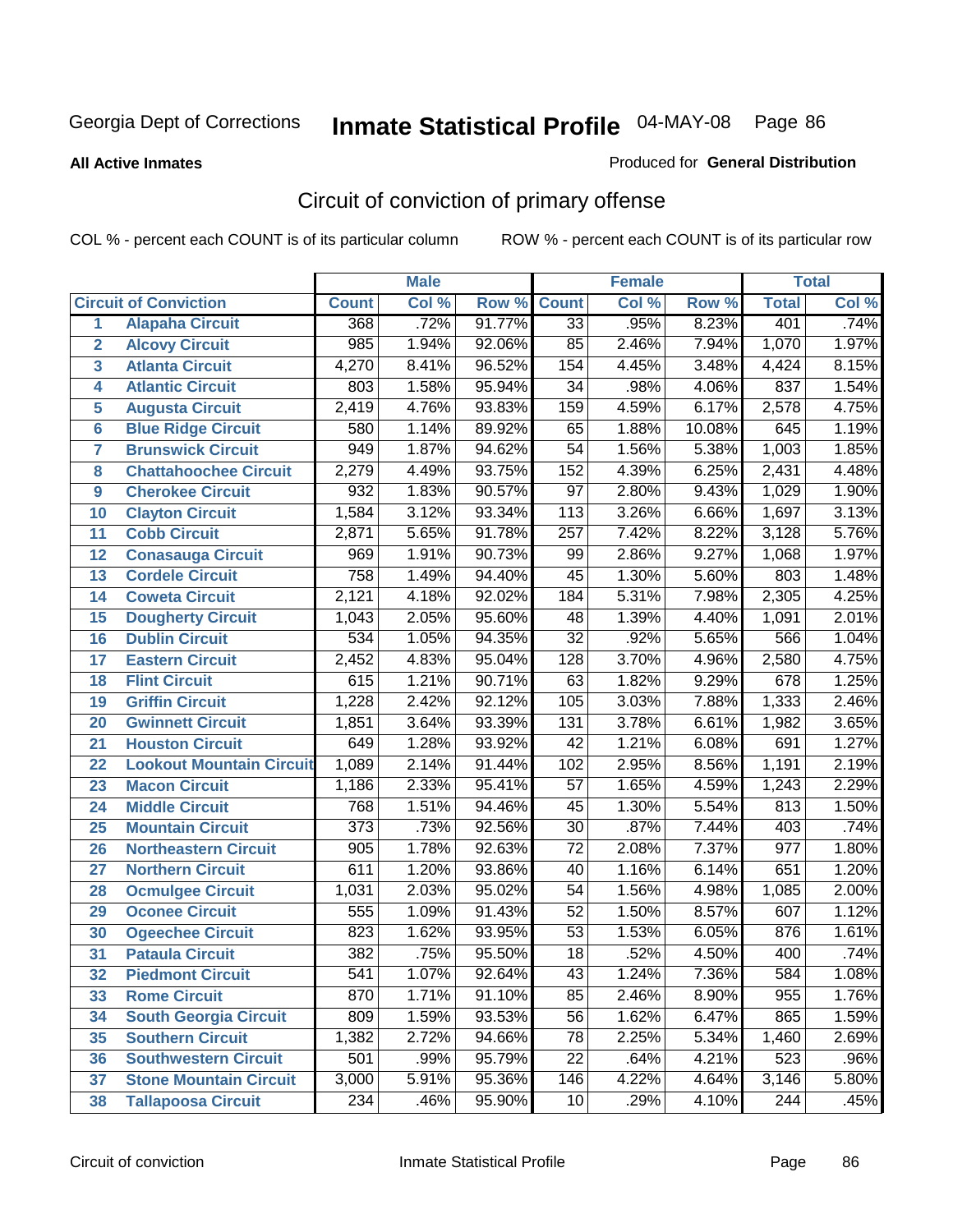**All Active Inmates**

#### Produced for **General Distribution**

# Circuit of conviction of primary offense

|    |                              |        | <b>Male</b> |        |                 | <b>Female</b> |          |              | <b>Total</b> |
|----|------------------------------|--------|-------------|--------|-----------------|---------------|----------|--------------|--------------|
|    | <b>Circuit of Conviction</b> |        | Col %       | Row %  | <b>Count</b>    | Col %         | Row %    | <b>Total</b> | Col %        |
| 39 | <b>Tifton Circuit</b>        | 580    | 1.14%       | 95.39% | $\overline{28}$ | .81%          | 4.61%    | 608          | 1.12%        |
| 40 | <b>Toombs Circuit</b>        | 406    | .80%        | 96.90% | 13              | .38%          | 3.10%    | 419          | .77%         |
| 41 | <b>Waycross Circuit</b>      | 847    | 1.67%       | 94.22% | 52              | 1.50%         | 5.78%    | 899          | 1.66%        |
| 42 | <b>Western Circuit</b>       | 497    | .98%        | 94.31% | 30              | .87%          | 5.69%    | 527          | $.97\%$      |
| 43 | <b>Rockdale Circuit</b>      | 473    | .93%        | 93.29% | 34              | .98%          | 6.71%    | 507          | .93%         |
| 44 | <b>Douglas Circuit</b>       | 1,087  | 2.14%       | 91.34% | 103             | 2.98%         | $8.66\%$ | 1,190        | 2.19%        |
| 45 | <b>Appalachian Circuit</b>   | 306    | $.60\%$     | 91.07% | 30              | $.87\%$       | 8.93%    | 336          | .62%         |
| 46 | <b>Enotah Circuit</b>        | 335    | .66%        | 90.54% | 35              | 1.01%         | 9.46%    | 370          | .68%         |
| 47 | <b>Bell-Forsyth Circuit</b>  | 305    | $.60\%$     | 87.39% | 44              | 1.27%         | 12.61%   | 349          | .64%         |
| 48 | <b>Towaliga Circuit</b>      | 412    | .81%        | 94.06% | 26              | .75%          | 5.94%    | 438          | .81%         |
| 49 | <b>Paulding Circuit</b>      | 230    | .45%        | 90.55% | 24              | .69%          | 9.45%    | 254          | .47%         |
|    | <b>Total Rported</b>         | 50,798 | 100%        | 93.62% | 3,462           | 100%          | 6.38%    | 54,260       | 100%         |

| W.<br>тео | וש     |               | r.<br>VZ    |
|-----------|--------|---------------|-------------|
|           | 50.849 | 170<br>л<br>. | 4,322<br>54 |

| M, | $+1 - - + -$<br>annu -<br>uu | ∶obb<br>- - - - - | .<br>чна<br>- --------- |
|----|------------------------------|-------------------|-------------------------|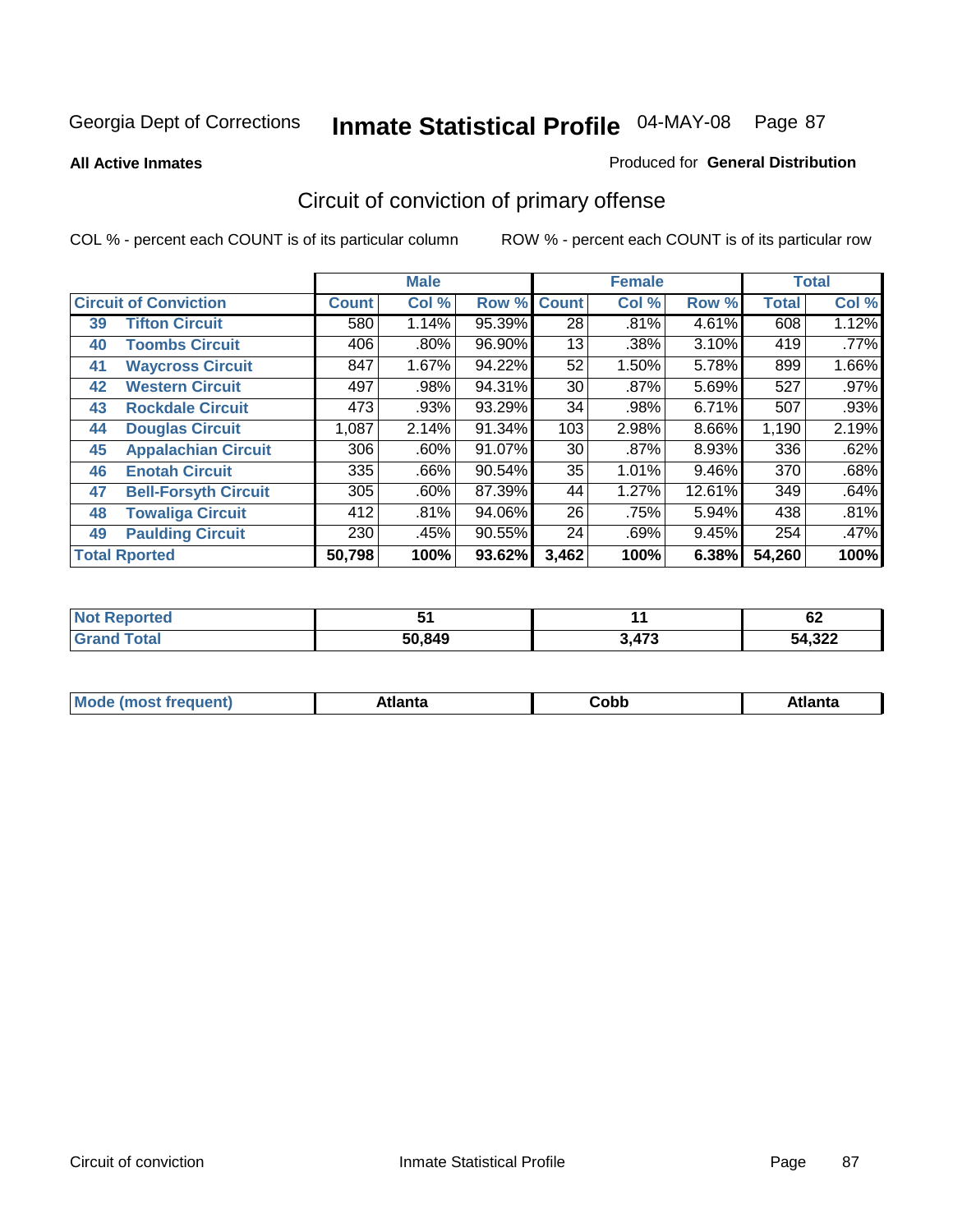### **All Active Inmates**

### Produced for **General Distribution**

## Years served (jail + prison) in this incarceration

|                              |                  | <b>Male</b> |         |                 | <b>Female</b> |       |                  | <b>Total</b> |
|------------------------------|------------------|-------------|---------|-----------------|---------------|-------|------------------|--------------|
| <b>Years Served</b>          | <b>Count</b>     | Col %       | Row %   | <b>Count</b>    | Col %         | Row % | <b>Total</b>     | Col %        |
| Less than one year           | 9,435            | 18.86%      | 90.62%  | 977             | 28.53%        | 9.38% | 10,412           | 19.48%       |
| 1 to 1.99 years              | 10,484           | 20.95%      | 91.37%  | 990             | 28.91%        | 8.63% | 11,474           | 21.46%       |
| 2 to 2.99 years              | 6,856            | 13.70%      | 93.32%  | 491             | 14.34%        | 6.68% | 7,347            | 13.74%       |
| 3 to 3.99 years              | 4,051            | 8.10%       | 95.25%  | 202             | 5.90%         | 4.75% | 4,253            | 7.96%        |
| 4 to 4.99 years              | 2,942            | 5.88%       | 95.30%  | 145             | 4.23%         | 4.70% | 3,087            | 5.77%        |
| 5 to 5.99 years              | 2,248            | 4.49%       | 95.46%  | 107             | 3.12%         | 4.54% | 2,355            | 4.41%        |
| 6 to 6.99 years              | 1,940            | 3.88%       | 95.80%  | 85              | 2.48%         | 4.20% | 2,025            | 3.79%        |
| $\overline{7}$ to 7.99 years | 1,701            | 3.40%       | 96.48%  | 62              | 1.81%         | 3.52% | 1,763            | 3.30%        |
| 8 to 8.99 years              | 1,506            | 3.01%       | 95.62%  | 69              | 2.01%         | 4.38% | 1,575            | 2.95%        |
| 9 to 9.99 years              | 1,479            | 2.96%       | 95.98%  | $\overline{62}$ | 1.81%         | 4.02% | 1,541            | 2.88%        |
| 10 to 10.99 years            | 1,102            | 2.20%       | 96.75%  | $\overline{37}$ | 1.08%         | 3.25% | 1,139            | 2.13%        |
| 11 to 11.99 years            | 1,002            | 2.00%       | 96.72%  | $\overline{34}$ | 0.99%         | 3.28% | 1,036            | 1.94%        |
| 12 to 12.99 years            | 808              | 1.61%       | 97.47%  | $\overline{21}$ | 0.61%         | 2.53% | 829              | 1.55%        |
| 13 to 13.99 years            | $\overline{713}$ | 1.42%       | 95.83%  | $\overline{31}$ | 0.91%         | 4.17% | 744              | 1.39%        |
| 14 to 14.99 years            | 683              | 1.37%       | 95.66%  | $\overline{31}$ | 0.91%         | 4.34% | $\overline{714}$ | 1.34%        |
| 15 to 15.99 years            | 470              | 0.94%       | 96.71%  | 16              | 0.47%         | 3.29% | 486              | 0.91%        |
| 16 to 16.99 years            | 441              | 0.88%       | 97.14%  | $\overline{13}$ | 0.38%         | 2.86% | 454              | 0.85%        |
| 17 to 17.99 years            | 390              | 0.78%       | 96.53%  | $\overline{14}$ | 0.41%         | 3.47% | 404              | 0.76%        |
| 18 to 18.99 years            | 330              | 0.66%       | 97.35%  | 9               | 0.26%         | 2.65% | 339              | 0.63%        |
| 19 to 19.99 years            | 258              | 0.52%       | 97.73%  | $\overline{6}$  | 0.18%         | 2.27% | 264              | 0.49%        |
| 20 to 20.99 years            | $\overline{217}$ | 0.43%       | 96.44%  | $\overline{8}$  | 0.23%         | 3.56% | $\overline{225}$ | 0.42%        |
| 21 to 21.99 years            | 163              | 0.33%       | 98.79%  | $\overline{2}$  | 0.06%         | 1.21% | 165              | 0.31%        |
| 22 to 22.99 years            | 153              | 0.31%       | 98.08%  | $\overline{3}$  | 0.09%         | 1.92% | 156              | 0.29%        |
| 23 to 23.99 years            | $\overline{118}$ | 0.24%       | 97.52%  | $\overline{3}$  | 0.09%         | 2.48% | $\overline{121}$ | 0.23%        |
| 24 to 24.99 years            | 99               | 0.20%       | 98.02%  | $\overline{2}$  | 0.06%         | 1.98% | 101              | 0.19%        |
| 25 to 25.99 years            | $\overline{73}$  | 0.15%       | 98.65%  | $\overline{1}$  | 0.03%         | 1.35% | $\overline{74}$  | 0.14%        |
| 26 to 26.99 years            | 85               | 0.17%       | 98.84%  | 1               | 0.03%         | 1.16% | 86               | 0.16%        |
| 27 to 27.99 years            | $\overline{55}$  | 0.11%       | 98.21%  | $\mathbf{1}$    | 0.03%         | 1.79% | 56               | 0.10%        |
| 28 to 28.99 years            | $\overline{47}$  | 0.09%       | 100.00% |                 |               |       | $\overline{47}$  | 0.09%        |
| 29 to 29.99 years            | $\overline{36}$  | 0.07%       | 97.30%  | $\mathbf 1$     | 0.03%         | 2.70% | $\overline{37}$  | 0.07%        |
| Thirty + years               | 151              | 0.30%       | 99.34%  | $\mathbf{1}$    | 0.03%         | 0.66% | 152              | 0.28%        |
| <b>Total Reported</b>        | 50,036           | 100%        | 93.59%  | 3,425           | 100%          | 6.41% | 53,461           | 100.0%       |

| <b>Not Reported</b> | 813    | 48    | 861    |
|---------------------|--------|-------|--------|
| <b>Grand Total</b>  | 50,849 | 3,473 | 54,322 |
|                     |        |       |        |

| <b>Mean</b><br>(average) | 4.89               | 3.16               | 4.78          |
|--------------------------|--------------------|--------------------|---------------|
| Median (middle)          |                    | 1.64               | 2.62          |
| Mode (most frequent)     | Less than one year | Less than one year | Less than one |
|                          |                    |                    | vear          |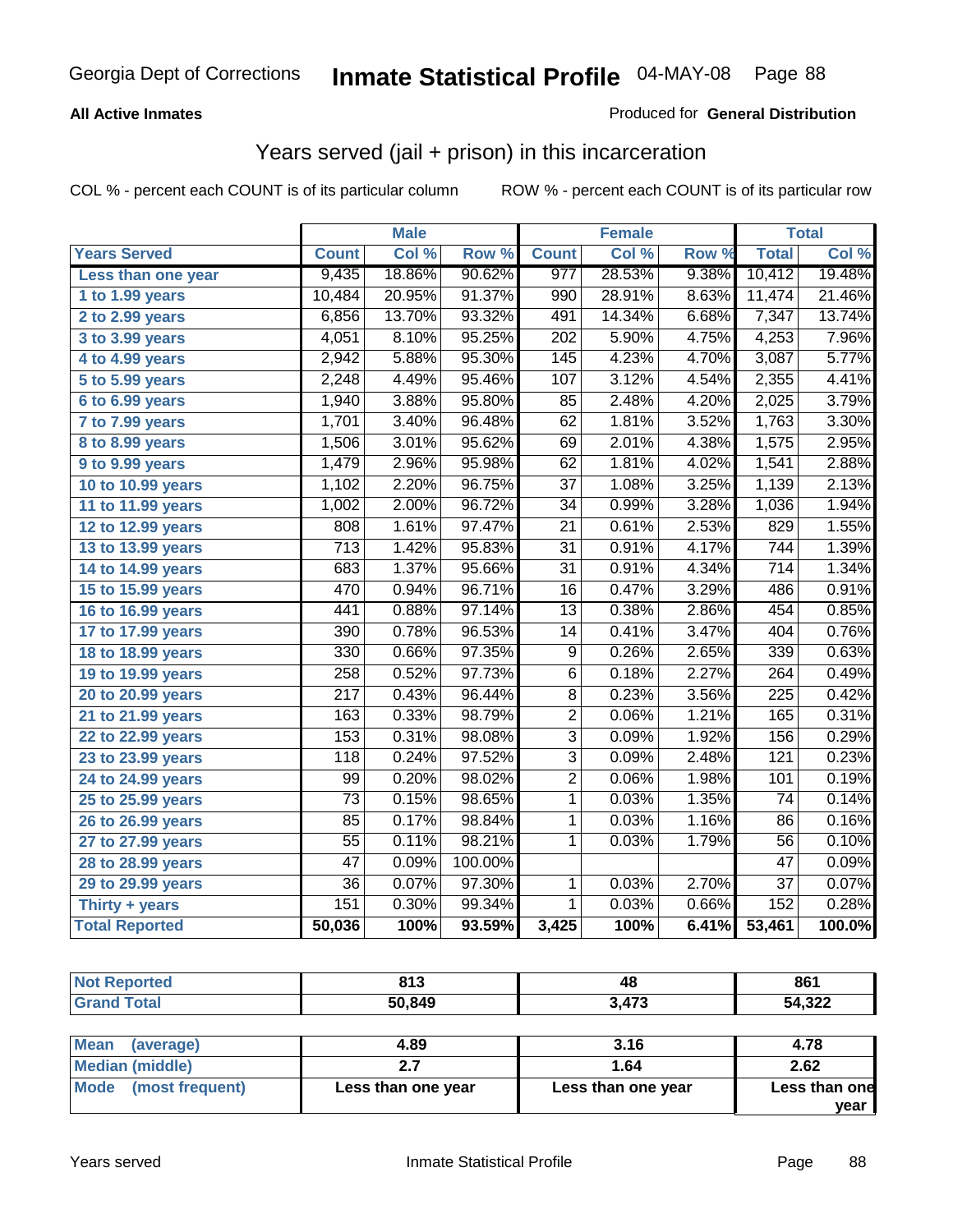### **All Active Inmates**

Produced for **General Distribution**

### Results of most recent HIV tests

|                         |              | <b>Male</b> |           |              | <b>Female</b> |          |              | <b>Total</b> |
|-------------------------|--------------|-------------|-----------|--------------|---------------|----------|--------------|--------------|
| <b>HIV Test Results</b> | <b>Count</b> | Col %       | Row %     | <b>Count</b> | Col %         | Row %    | <b>Total</b> | Col %        |
| <b>Positive</b>         | 885          | 1.78%       | $91.71\%$ | 80           | 2.37%         | 8.29%    | 965          | 1.81%        |
| <b>Negative</b>         | 48,946       | $98.20\%$   | 93.70%    | 3,292        | 97.60%        | $6.30\%$ | 52,238       | 98.17%       |
| <b>Indeterminate</b>    | 9            | $0.02\%$    | $90.00\%$ |              | 0.03%         | 10.00%   | 10           | 0.02%        |
| <b>Refused</b>          |              | 0.01%       | 100.00%   |              |               |          |              | 0.01%        |
| <b>Total Reported</b>   | 49,841       | 100%        | 93.66%    | 3,373        | 100%          | 6.34%    | 53,214       | 100.0%       |

| <b>Not Reported</b> | .008   | 100   | 108    |
|---------------------|--------|-------|--------|
| Гоtal<br>l Grand    | 50,849 | 3,473 | 54,322 |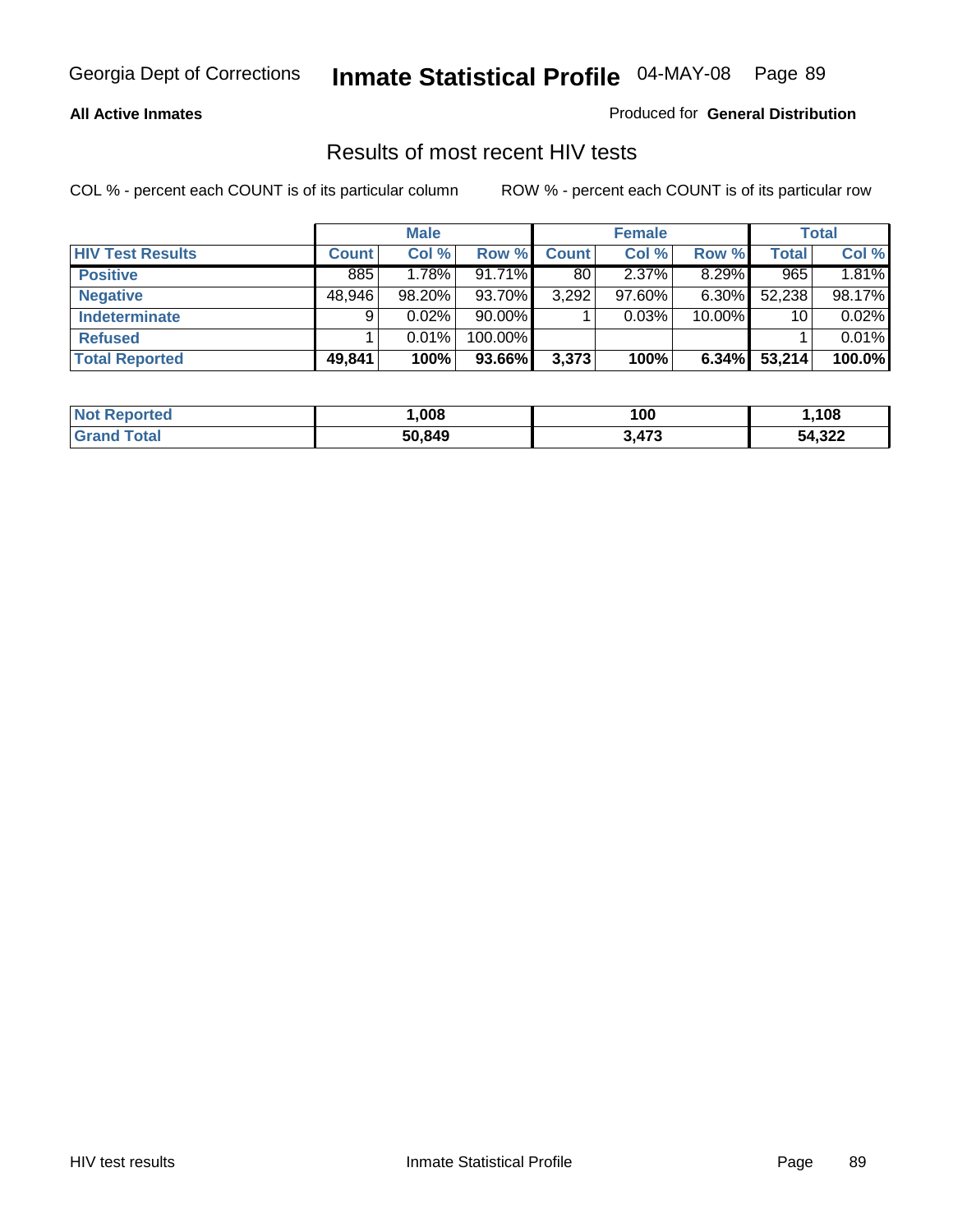### **All Active Inmates**

### Produced for **General Distribution**

### Results of most recent tuberculosis test

|                                  |                 | <b>Male</b> |         |              | <b>Female</b> |          |              | Total  |
|----------------------------------|-----------------|-------------|---------|--------------|---------------|----------|--------------|--------|
| <b>Tuberculosis Test Results</b> | <b>Count</b>    | Col %       | Row %   | <b>Count</b> | Col %         | Row %    | <b>Total</b> | Col %  |
| <b>Positive on current test</b>  | 3,268           | $6.56\%$    | 98.11%  | 63           | 1.87%         | 1.89%    | 3,331        | 6.26%  |
| <b>Positive on previous test</b> | 5.812           | 11.66%      | 96.50%  | 211          | 6.26%         | $3.50\%$ | 6,023        | 11.32% |
| <b>Negative</b>                  | 40,737          | 81.75%      | 92.93%  | 3,099        | $91.88\%$     | $7.07\%$ | 43,836       | 82.40% |
| <b>Refused</b>                   | 12 <sup>°</sup> | $0.02\%$    | 100.00% |              |               |          | 12           | 0.02%  |
| <b>Total Reported</b>            | 49,829          | 100%        | 93.66%  | 3,373        | 100%          | 6.34%    | 53,202       | 100%   |

| <b>Not Reported</b>   | ,020   | 100   | ,120   |
|-----------------------|--------|-------|--------|
| <b>Grand</b><br>Total | 50,849 | 3,473 | 54,322 |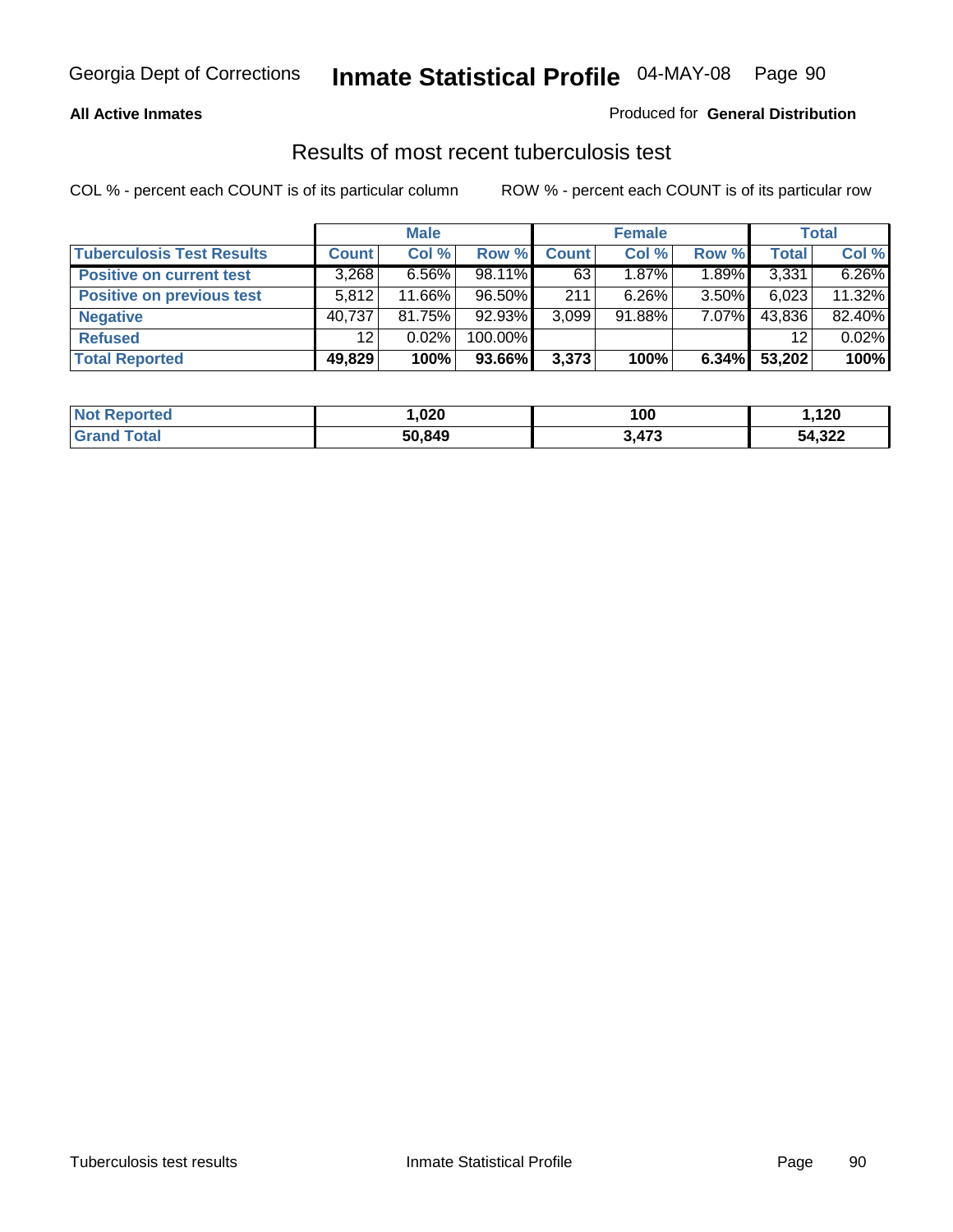### **All Active Inmates**

Produced for **General Distribution**

### Results of most recent syphilis test

|                                 |              | <b>Male</b> |           |              | <b>Female</b> |           |              | Total  |
|---------------------------------|--------------|-------------|-----------|--------------|---------------|-----------|--------------|--------|
| <b>Syphilis Test Results</b>    | <b>Count</b> | Col %       | Row %     | <b>Count</b> | Col %         | Row %     | Total        | Col %  |
| <b>Positive on current test</b> | 863          | $1.76\%$    | 87.44%    | 124          | 3.69%         | $12.56\%$ | 987          | 1.88%  |
| <b>Negative</b>                 | 48,280       | 98.24%      | 93.71%    | 3,240        | 96.31%        | $6.29\%$  | 51,520       | 98.12% |
| <b>Total Reported</b>           | 49,143       | 100%        | $93.59\%$ | 3,364        | 100%          |           | 6.41% 52,507 | 100%   |

| <b>Not Reported</b> | 706، ا | 109   | 1,815  |
|---------------------|--------|-------|--------|
| <b>Grand Total</b>  | 50,849 | 3,473 | 54,322 |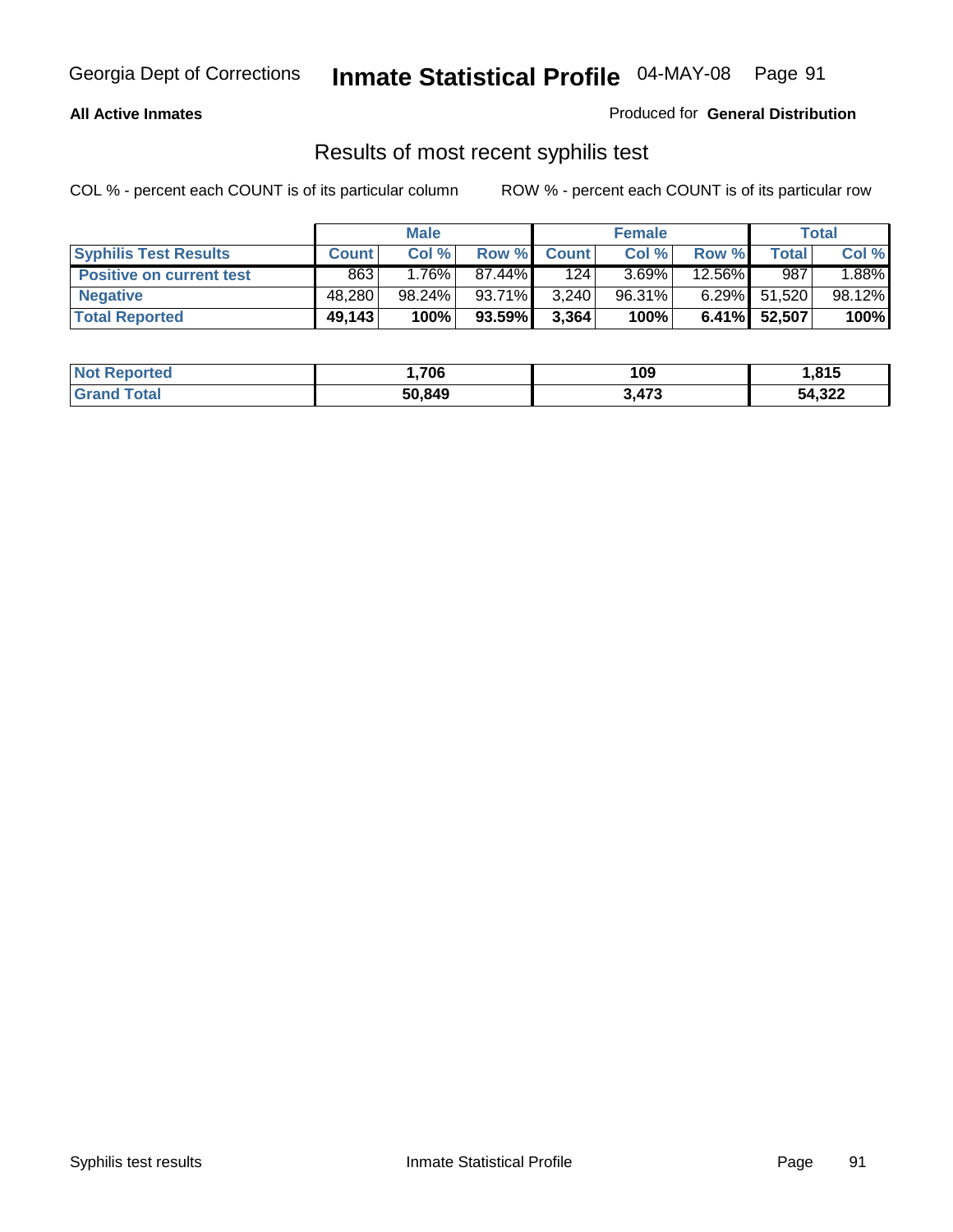### **All Active Inmates**

Produced for **General Distribution**

### Results of most recent Hepatitis-C test

|                                 |              | <b>Male</b> |        |              | <b>Female</b> |       |        | Total  |
|---------------------------------|--------------|-------------|--------|--------------|---------------|-------|--------|--------|
| <b>Hepatitis-C Test Results</b> | <b>Count</b> | Col %       | Row %  | <b>Count</b> | Col %         | Row % | Total. | Col %  |
| <b>Positive on current test</b> | 169          | $53.14\%$   | 96.02% |              | 70.00%        | 3.98% | 176    | 53.66% |
| <b>Negative</b>                 | 149          | 46.86%      | 98.03% |              | 30.00%        | 1.97% | 152    | 46.34% |
| <b>Total Reported</b>           | 318          | 100%        | 96.95% | 10           | 100%          | 3.05% | 328    | 100%   |

| <b>Not Reported</b> | 50,531 | 3,463 | 53,994 |
|---------------------|--------|-------|--------|
| <b>Grand Total</b>  | 50,849 | 3,473 | 54,322 |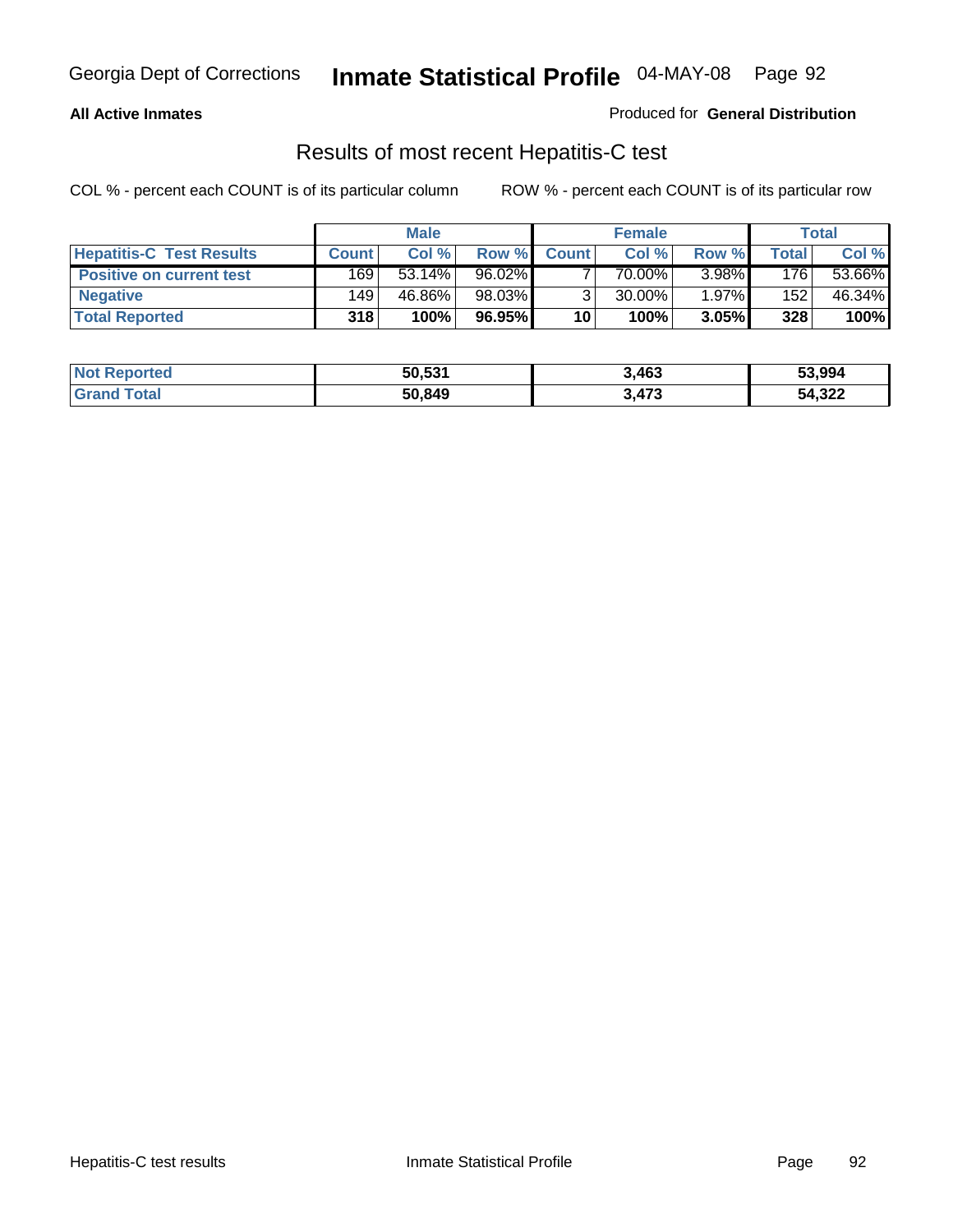### **All Active Inmates**

### Produced for **General Distribution**

### Results of most recent pregnancy test

|                                 |              | <b>Male</b> |          |              | <b>Female</b> |         |       | Total   |
|---------------------------------|--------------|-------------|----------|--------------|---------------|---------|-------|---------|
| <b>Pregnancy Test Results</b>   | <b>Count</b> | Col %       | Row %    | <b>Count</b> | Col %         | Row %   | Total | Col %   |
| <b>Positive on current test</b> |              |             |          | 58           | $1.78\%$      | 100.00% | 58    | $.78\%$ |
| <b>Negative</b>                 |              |             |          | 3.196        | 98.22%        | 100.00% | 3,196 | 98.22%  |
| <b>Total Reported</b>           |              | %           | $0.00\%$ | 3.254        | 100%          | 100.00% | 3,254 | 100%    |

| <b>Not Reported</b> | 50,849 | 219   | 51,068 |
|---------------------|--------|-------|--------|
| <b>Grand Total</b>  | 50,849 | 3,473 | 54,322 |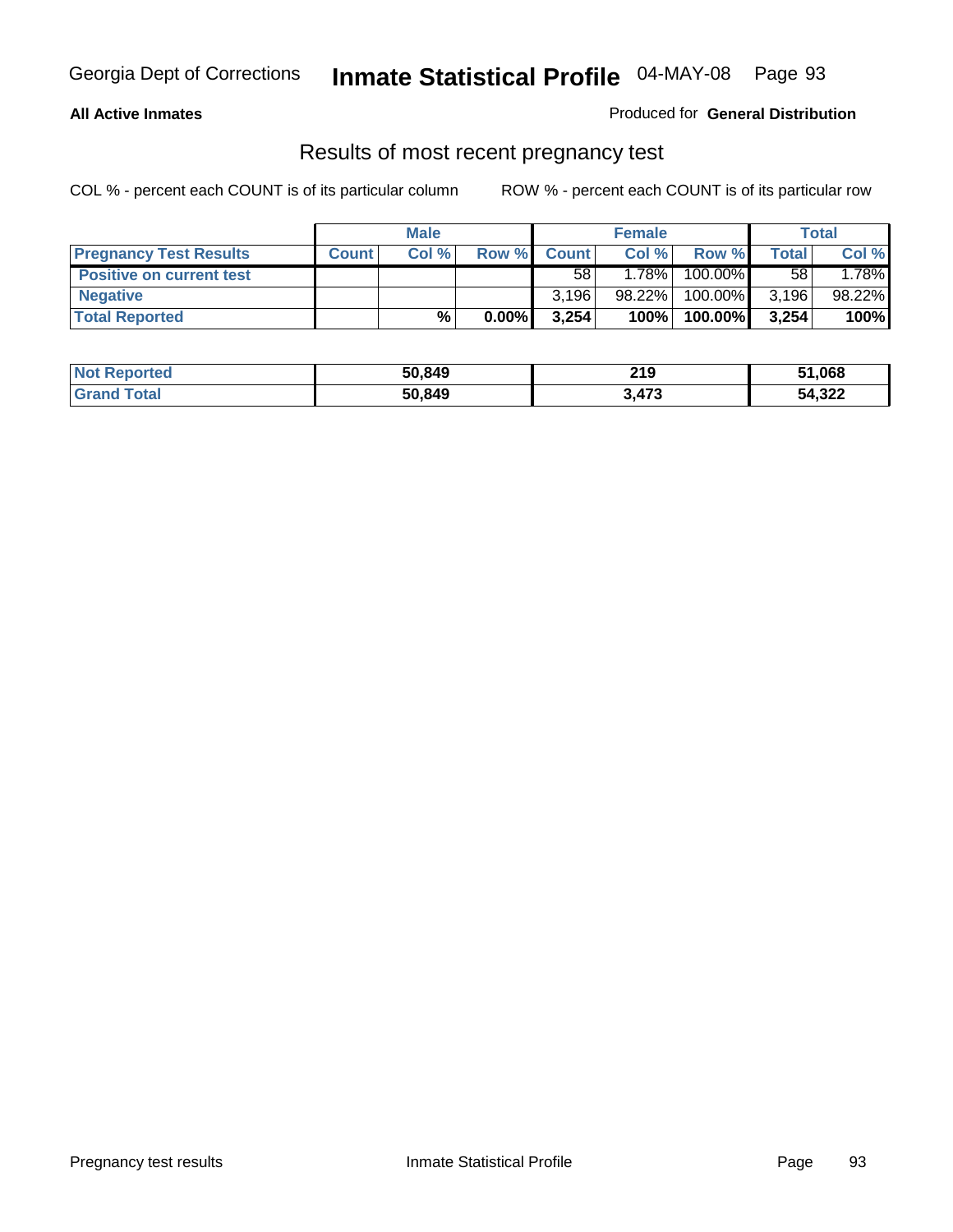### **All Active Inmates**

### Produced for **General Distribution**

### Results of most recent diabetes test

|                                 |                 | <b>Male</b> |         |             | <b>Female</b> |          |        | <b>Total</b> |
|---------------------------------|-----------------|-------------|---------|-------------|---------------|----------|--------|--------------|
| <b>Diabetes Test Results</b>    | <b>Count</b>    | Col %       |         | Row % Count | Col %         | Row %    | Totall | Col %        |
| <b>Positive on current test</b> | 70 <sub>1</sub> | 100.00%     | 100.00% |             |               |          | 70 I   | 100.00%      |
| <b>Total Reported</b>           | 70 <sub>1</sub> | 100%        | 100.00% |             | %.            | $0.00\%$ | 70     | 100%         |

| <b>Not Reported</b> | 50,779 | 3,473 | 54,252 |
|---------------------|--------|-------|--------|
| ⊺otal<br>Gr2r       | 50,849 | 473,  | 54,322 |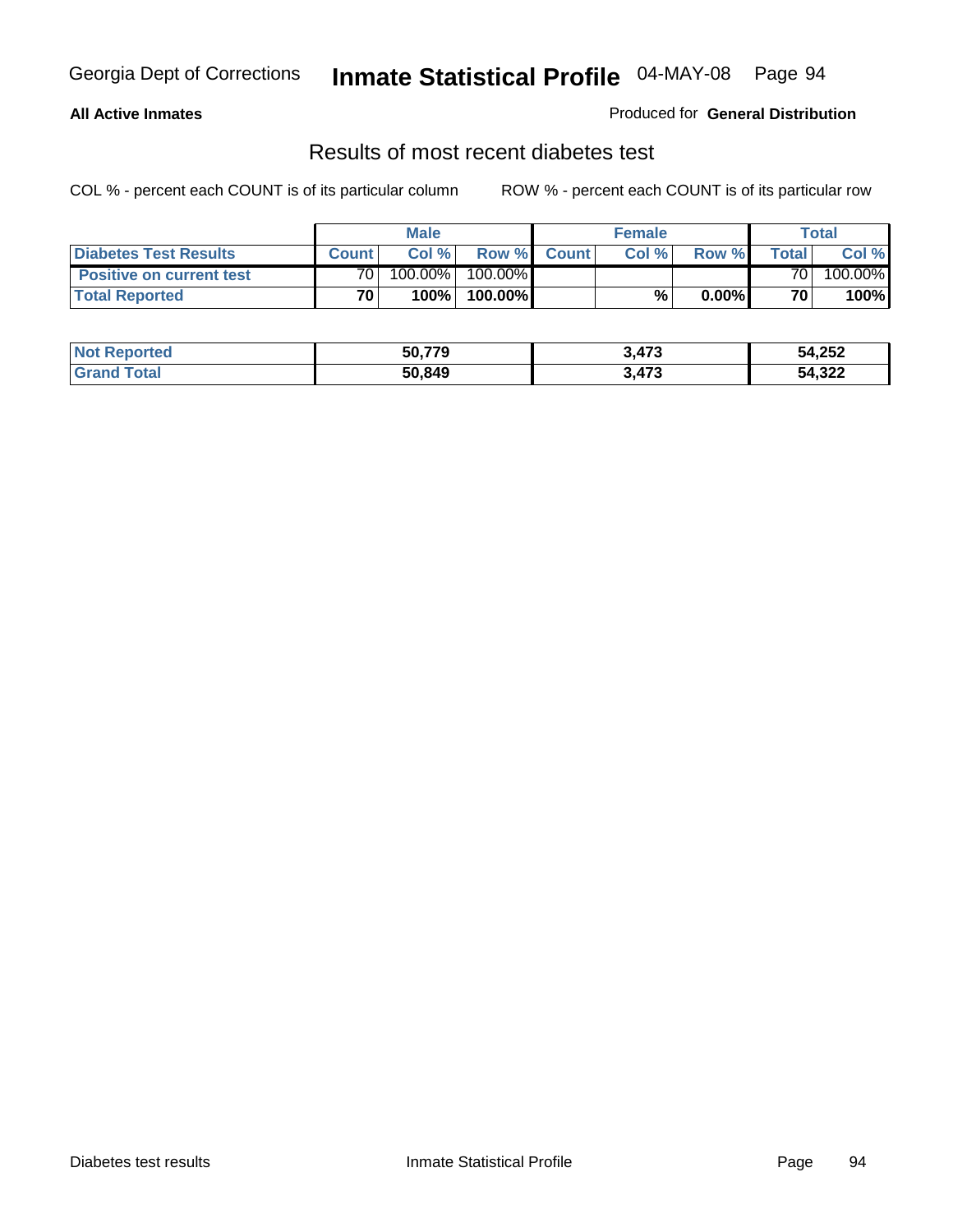### **All Active Inmates**

### Produced for **General Distribution**

### Results of most recent hypertension test

|                                  | <b>Male</b>  |           |           | <b>Female</b> |            |          | <b>Total</b> |        |
|----------------------------------|--------------|-----------|-----------|---------------|------------|----------|--------------|--------|
| <b>Hypertension Test Results</b> | <b>Count</b> | Col %     | Row %     | <b>Count</b>  | Col %      | Row %    | Total        | Col %  |
| <b>Positive on current test</b>  | 338          | $97.97\%$ | $99.12\%$ |               | $100.00\%$ | $0.88\%$ | 341          | 97.99% |
| <b>Negative</b>                  |              | 2.03%     | 100.00%   |               |            |          |              | 2.01%  |
| <b>Total Reported</b>            | 345          | 100%      | $99.14\%$ |               | 100%       | $0.86\%$ | 348          | 100%   |

| <b>Not Reported</b> | 50,504 | 3,470 | 53,974 |
|---------------------|--------|-------|--------|
| <b>Grand Total</b>  | 50,849 | 3,473 | 54,322 |